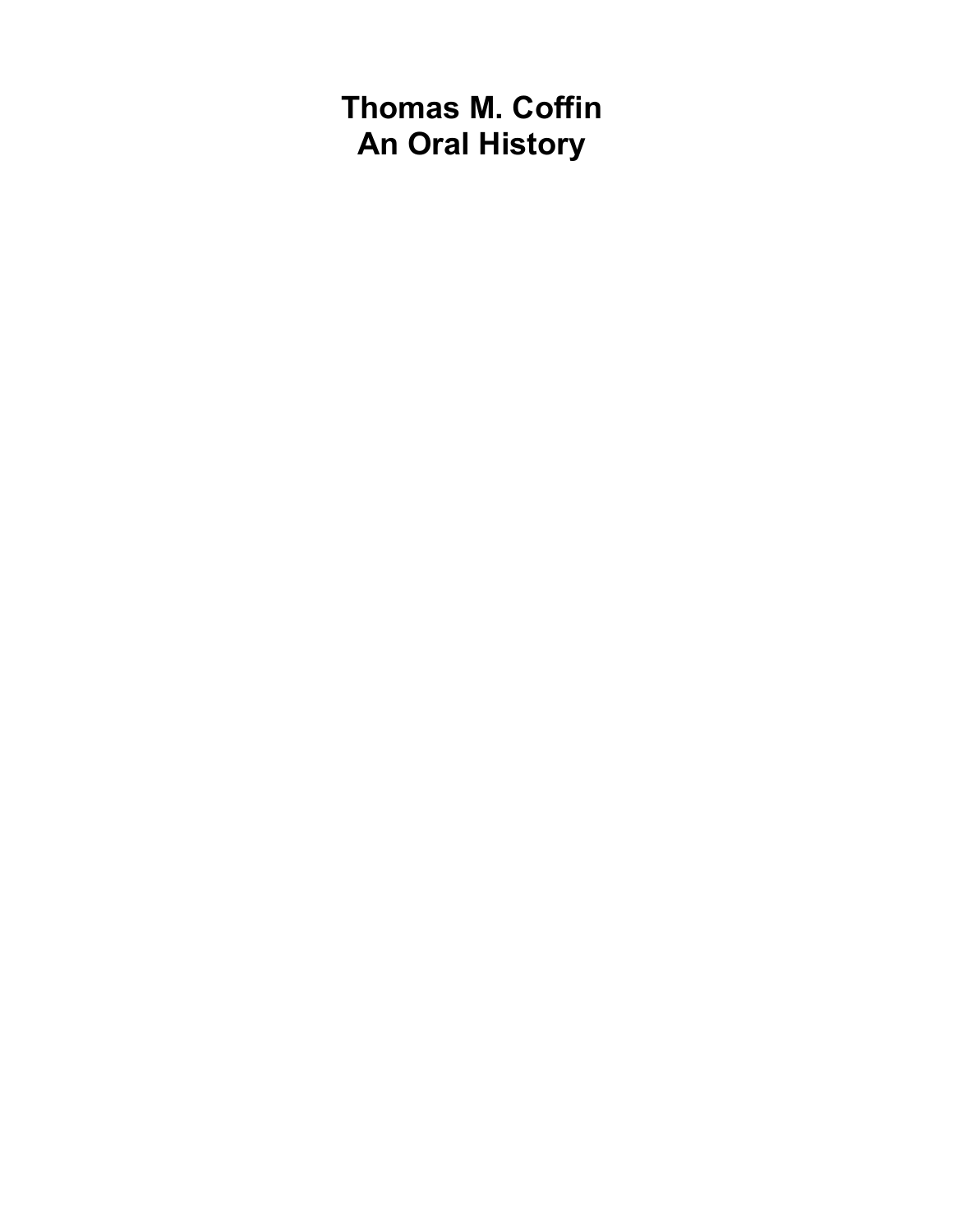# **Thomas M. Coffin An Oral History**



FOREWARD BY JUDGE OWEN PANNER US DISTRICT COURT OF OREGON HISTORICAL SOCIETY ORAL HISTORY PROJECT EUGENE, OREGON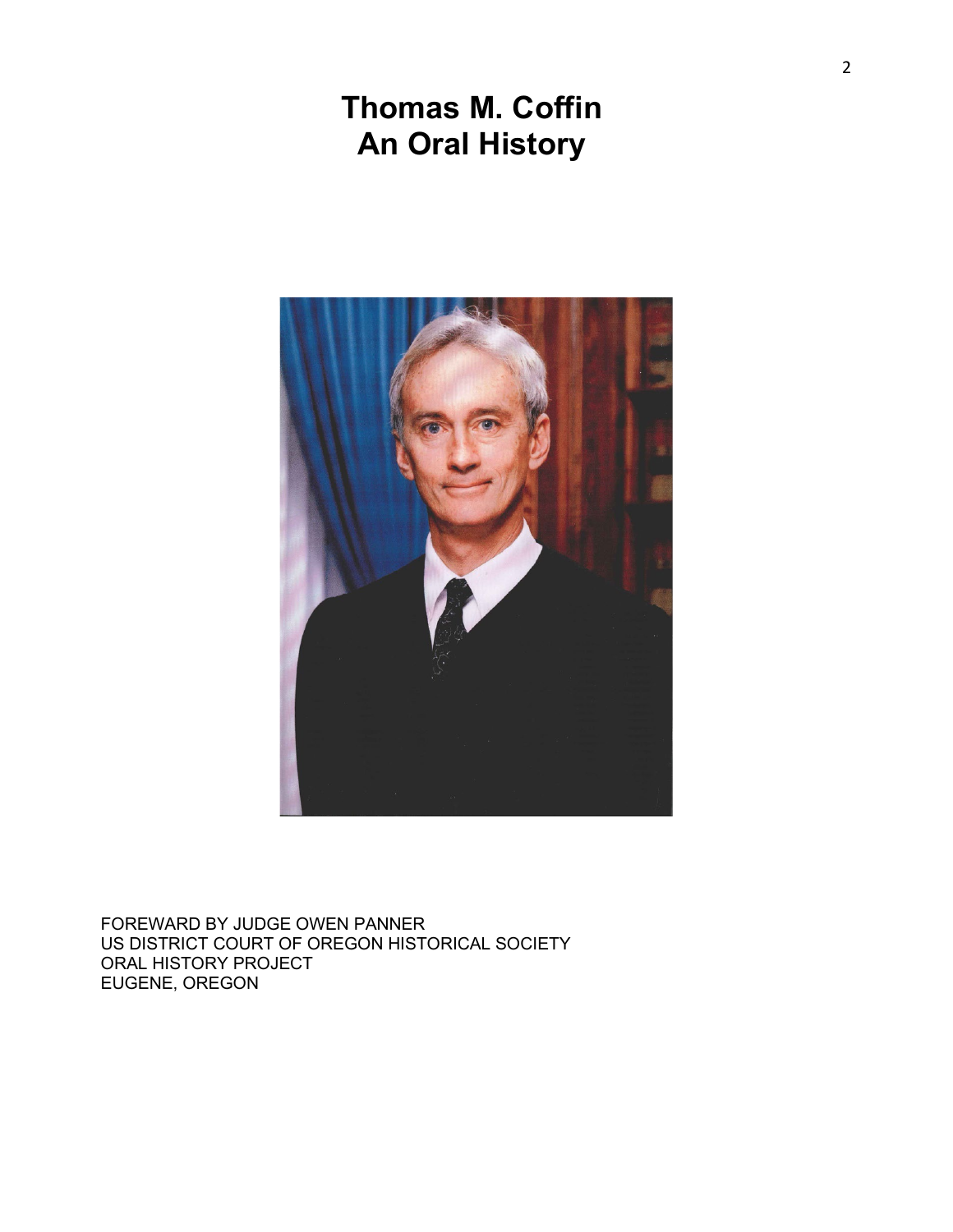\_\_\_\_\_\_\_\_\_\_\_\_\_\_\_\_\_\_\_\_\_\_\_\_\_\_\_\_\_\_\_\_\_\_\_\_\_\_\_\_\_\_\_\_\_\_\_\_\_\_\_\_\_\_\_\_\_\_\_\_\_\_\_\_\_\_\_\_\_\_\_\_\_\_\_\_ PROJECT STAFF Libby Provost, Project Manager Makaela Kroin, Interviewer, Auditor, Transcriber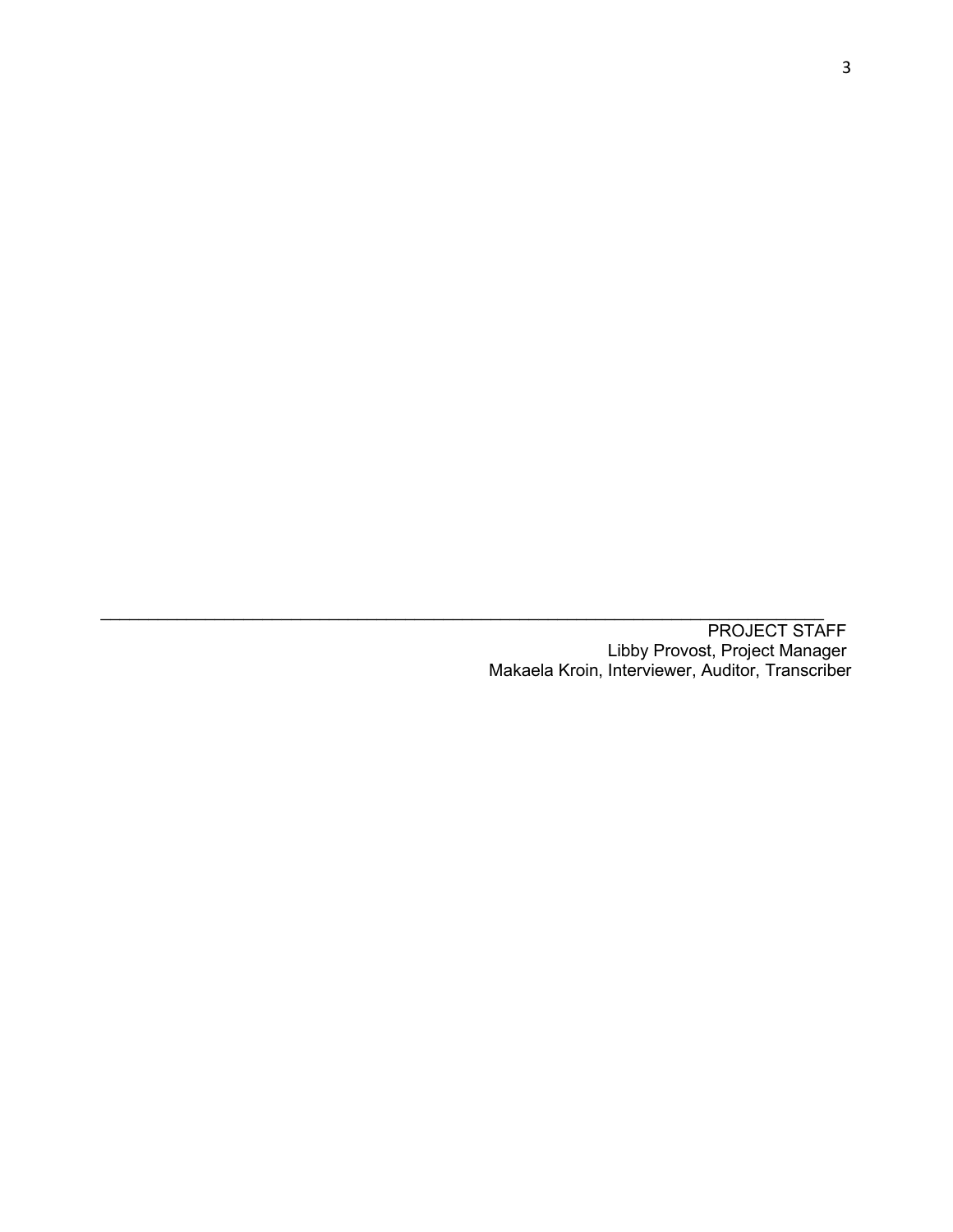# **CONTENTS**

| <b>Foreword</b>                          | 5  |
|------------------------------------------|----|
| <b>Introduction</b>                      | 6  |
| Interview One, May 2, 2018               | 8  |
| <b>Family History</b>                    | 8  |
| Childhood                                | 13 |
| Early Education and Influences           | 14 |
| Sports                                   | 17 |
| Memories of St. Louis                    | 18 |
| <b>Family Life</b>                       | 19 |
| Interview Two, September 4, 2018         | 22 |
| Seminary and Religion                    | 22 |
| <b>Integrity and Authority</b>           | 25 |
| St. Benedict's College                   | 26 |
| <b>Harvard Law School</b>                | 31 |
| <b>Summer Breaks in ROTC</b>             | 34 |
| Vietnam War, Politics, and Social Unrest | 35 |
| <b>Harvard Voluntary Defenders</b>       | 38 |
| Interview Three, October 5, 2018         | 39 |
| Moving West After Law School             | 39 |
| <b>First Case as Prosecutor</b>          | 39 |
| <b>Memorable Early Cases</b>             | 41 |
| Gustavo Guerra                           | 42 |
| Dating, Marriage, and Children           | 48 |
| Interview Four, April 17, 2019           | 51 |
| <b>Relocation to Oregon</b>              | 51 |
| Major Cases as Prosecutor in Oregon      | 53 |
| Prosecutorial and Leadership Style       | 55 |
| Family Life in Oregon                    | 58 |
| <b>Elevation to Bench</b>                | 60 |
| Casey Martin Case                        | 63 |
| <b>Settlement Work</b>                   | 66 |
| Interview Five, May 9, 2019              | 70 |
| Oral and Written Opinions                | 75 |
| <b>Walter Wencke Case</b>                | 77 |
| Interview Six, November 1, 2019          | 83 |
| The Wedding Suit                         | 86 |
| Nickname                                 | 87 |
| The Challenges of Settlement Work        | 87 |
| Retirement                               | 90 |
| <b>Selected Cases</b>                    | 93 |
| <b>Short Essays by Judge Coffin</b>      | 94 |
| <b>Resume</b>                            | 95 |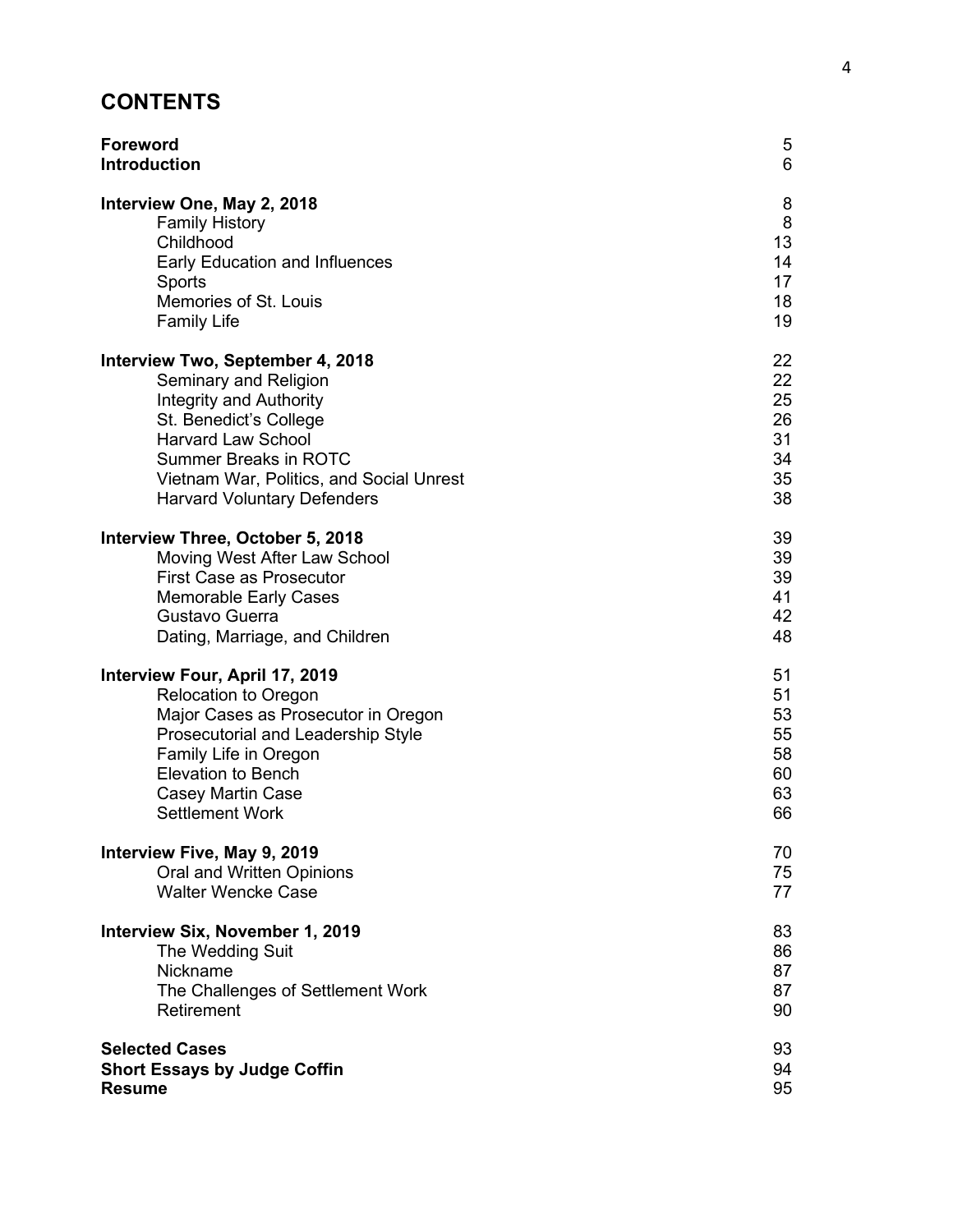# **Foreword**

The Oral History Project of the District Court of Oregon Historical Society began in 1983. Through the efforts of Judge James Burns and his wife Helen, a gathering of lawyers, judges, and historians took place at the Society's inception. The Honorable Robert F. Peckham, District Judge for the Northern District of California, discussed the Northern District Historical Society and the inspiration was born for Oregon's District Court Historical Society, the second such organization in the country. The original Board of Directors of the Society was composed of twenty-one members with bylaws including the Presiding Judge of the Court, the Chief Justice of the Oregon Supreme Court, and the President and a representative of the Oregon State Bar. The original officers and directors included outstanding judges and lawyers – Judge John Kilkenny, Honorary Chair, Judge James Burns, Chairman, Randall Kester, President, Manley Strayer, Vice President, Elizabeth Buehler, Treasurer, Susan Graber, Corporate Secretary, and Robert M. Christ, Executive Secretary, along with many other top names in Oregon's legal history.

The Society decided to collect, study, preserve, analyze, and disseminate information concerning the history, development, character, operations, and accomplishments of the United States District Court for the District of Oregon. It was therefore logical that the Oral History Project should be established to preserve the histories of the judges, law firms, and lawyers who actively practice in the Court. With the assistance of Rick Harmon and James Strassmaier, the Oregon Historical Society held seminars to educate volunteers in taking oral histories with a biographical and Court-oriented focus. The Oregon Historical Society has been most vii cooperative in agreeing to maintain these histories in their permanent collection for study by scholars and other interested parties.

These oral history interviews have been taken by recording devices, and are either transcribed or transcription is underway. A transcript reproduces, as faithfully as possible, the original sound recording that reflects the special value of oral history, namely its free and personal expressiveness. Most of the transcripts in the District Court Collection have been lightly edited and reviewed for clarity and accuracy by the narrators. That process continues. It is through these wonderful oral histories that the story of the Court is told. We now have recorded nearly 120 individuals since the project began. The goal is to record the individual histories of all the judges of the Court, as well as those of participating lawyers. The Court has a rich tradition reflected in the activities of the judges and lawyers of the Court. The recording has been done not only by professional historians, but also by dedicated volunteers. As one such volunteer said, "The opportunity to interview someone that you always admired is truly an exciting experience."

The history of the Court is being created by the men and women who have participated in its collection and activities. The Society's goals are to collect as much of that history as possible, because is it the history of the law and those who make it that constitutes the moral development of humanity. All of us who are students of the law venerate it. We are also interested in the people who make it.

Judge Owen Panner February 28, 2006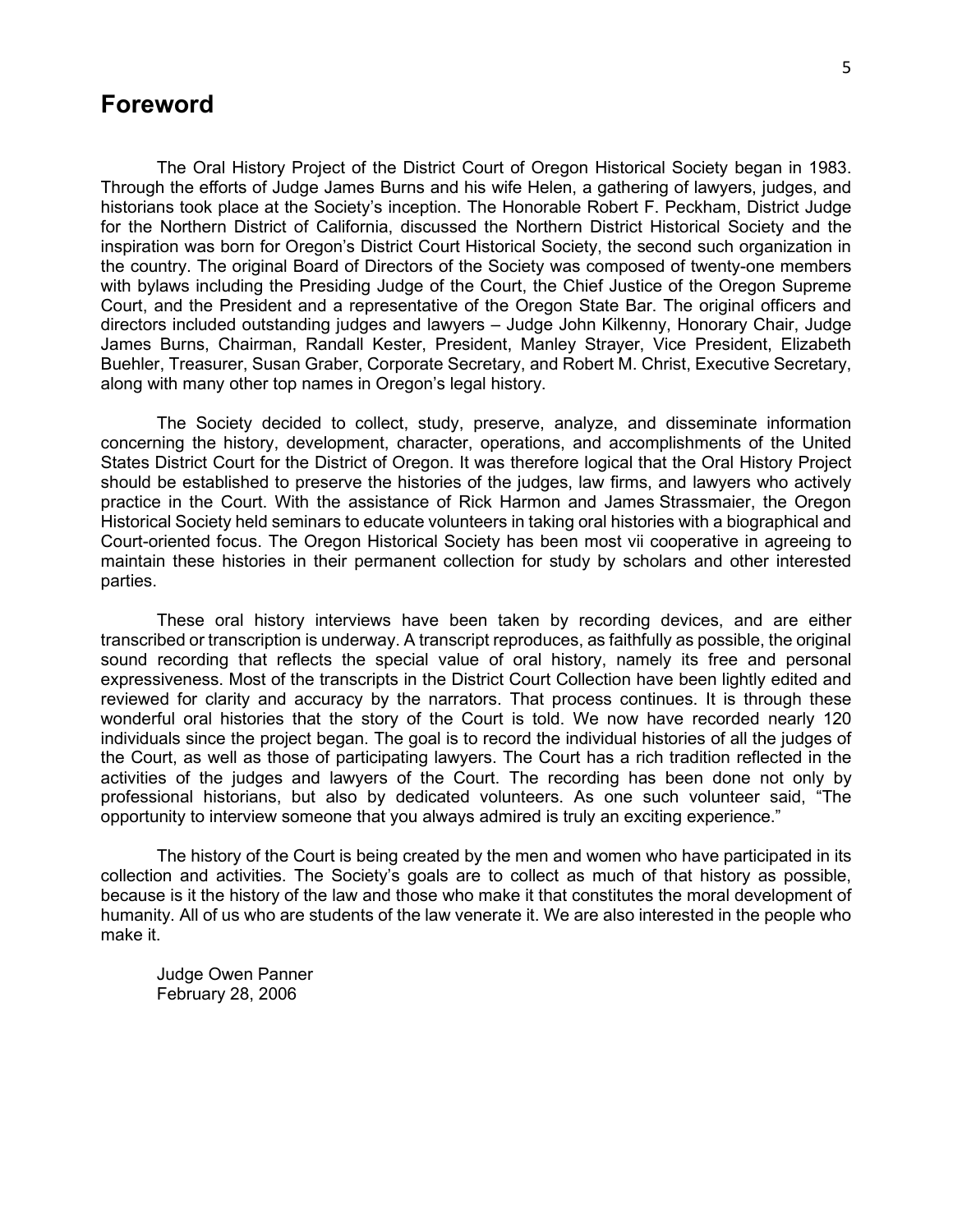# **Introduction**

Judge Thomas M. Coffin recorded his oral history for the District Court of Oregon Historical Society in a series of five sessions in 2018 and 2019. At the time, Coffin was serving on recall after retiring in 2016 from 24 years on the bench as a United States Magistrate Judge for the U.S. District Court in Eugene, Oregon. Prior to serving on the bench, Coffin was an Assistant US Attorney in San Diego where he ultimately became chief of the criminal division before transferring to Eugene. He continued in that position for the US Attorney's Office in Eugene until he was elevated to the bench in 1992.

Thomas Coffin was born on May 30, 1945 in St. Louis, Missouri to Kenneth Coffin and Agnes Ryan. His father's family traces their lineage to Sir Richard Coffyn who aided William the Conqueror of Normandy in his conquest of England in 1066. The family's storied history includes other well documented figures like Tristram Coffyn, a magistrate judge in 17<sup>th</sup> century Nantucket and Owen Coffin, a sailor on the ill-fated whaling vessel, *Essex*. By the time of his father's birth, their family branch had moved into the Midwest to Indiana and Illinois. Agnes Ryan's family settled in St. Louis, Missouri, after immigrating from Ireland and Poland in the late  $19<sup>th</sup>$  century.

Kenneth and Agnes Coffin married in 1938 and put down roots in a middle class neighborhood in St. Louis. Both Kenneth and Agnes were college graduates. Agnes graduated with a sociology degree from the University of Illinois. Employment opportunities were scarce for women at the time and Agnes worked as a secretary until marriage. Kenneth worked as an engineer for the John Nooter Boiler Works Company, a company with close ties to Agnes' family.

Agnes' Catholic faith was deeply embedded in family life. Kenneth converted from his Protestant upbringing as their family grew. Thomas was the third of five siblings—his older brothers, Richard and Robert were born in 1940 and 1942 and his younger sister and brother, Carolyn and Stephen, were born in 1950 and 1952. The neighborhood church was a central feature in their lives and the children attended Catholic primary and secondary schools.

Coffin remembered his youth with great fondness. He recalled friendly games of sandlot softball and soccer with neighborhood children and Cardinals games at Sportsman's Park. Between<br>his father, WWII veteran neighbors, the parish priest, and coaches, he had an his father, WWII veteran neighbors, the parish priest, and coaches, he had an abundance of mentors that modeled integrity, diligence, and devotion. Coffin was a voracious reader and he found equally inspiring role models in classic literature. He credits *Les Misérables* and *To Kill a Mockingbird* among the seminal works that shaped his deeply held beliefs that justice should be tempered with mercy and that fairness is rarely a clearly defined concept.

Coffin entered St. Louis University High School in 1959, a Jesuit institution where he learned Latin, played sports, and developed academic discipline. The excellent professors and rigorous intellectual milieu nurtured his inquisitive and studious nature. He credits his secondary education for cultivating a foundation for his continued success.

In 1963, Coffin entered Cardinal Glennon College, a local seminary. His strong faith propelled him to seek a vocation in service of others, but the rigid hierarchy of the religious institution was at odds with his maturing values. After a year at seminary, he enrolled in St. Benedict's College in Atchison, Kansas where he majored in economics and minored in philosophy. St. Benedict's was more diverse than his former schools and Coffin bonded with his African American roommate and fellow athletes. During commutes between St. Louis and Atchison, they discussed the ongoing Civil Rights Movement and their support for the activists fighting for equality and systemic change. Coffin graduated St. Benedict's at the top of his class, fortifying his resolve to apply to Harvard Law School.

Coffin entered Harvard Law School in 1967. The culture shock of East Coast life, the elitism at Harvard, and social turmoil of the era motivated Coffin to focus his energies on his studies. Coffin was drawn to criminal law and joined the Harvard Voluntary Defenders, a student organization providing pro bono legal assistance to low-income defendants. In the Defenders, he gained working experience with clients and explored his passion for public service.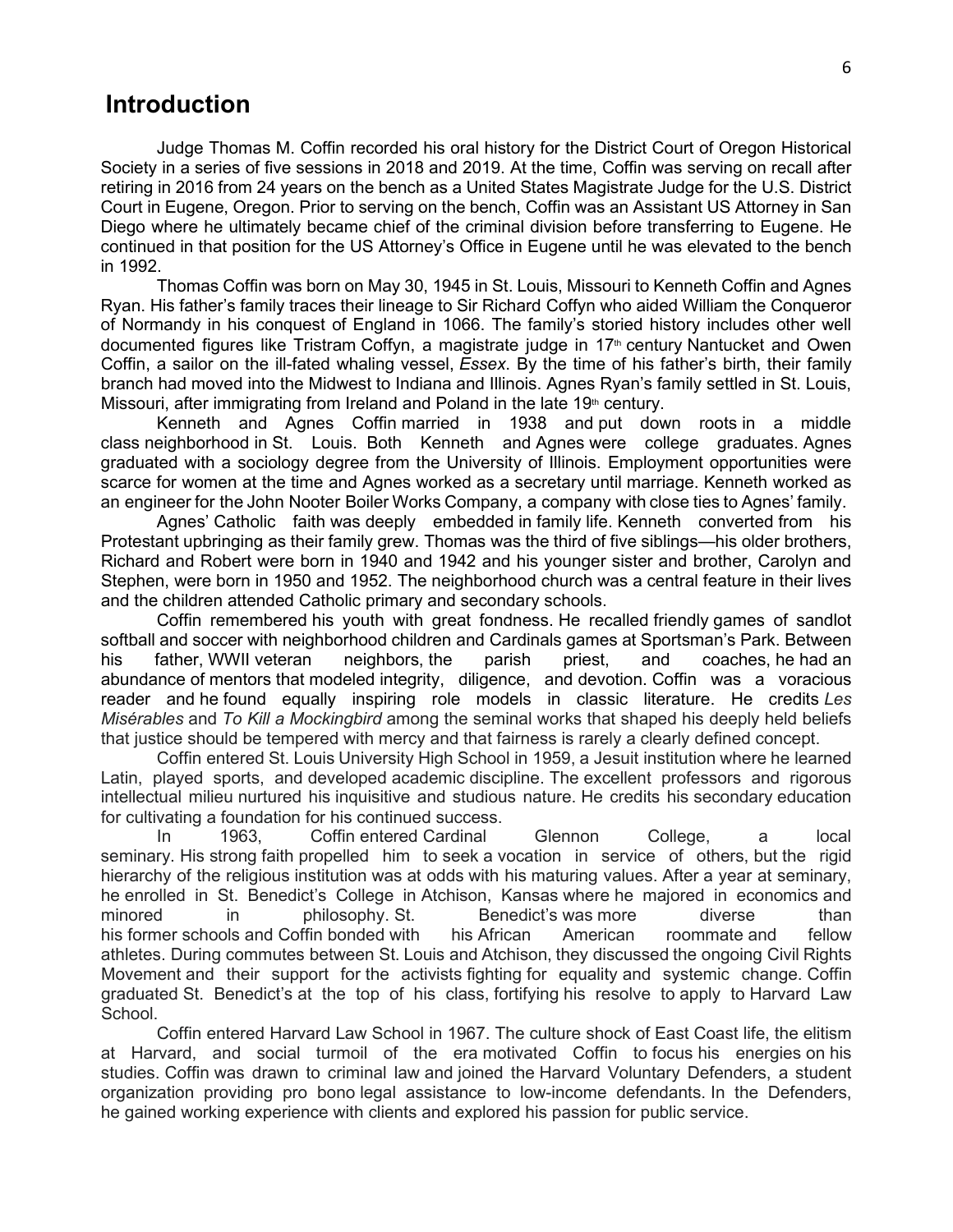After graduating with a JD from Harvard Law School, Coffin was eager to leave the East Coast. He passed the bar in Missouri and joined his older brother in San Diego who worked for the Navy Judge Advocate General Corps. Despite his interest in defense work, Coffin describes the twist of fate that led him into prosecution as "the best thing that ever happened to my career". Coffin was hired by the US Attorney's Office for the Southern District of California during an era of rapid growth. The 1970 Controlled Substances Act expanded federal criminal jurisdiction of drug offenses. Because San Diego was a border city, the office was always busy. Coffin began trying cases immediately. The steep learning curve of jury trials was softened by Senior Judge Thomas Murphy's mentorship.

Before long, Coffin was managing a heavy case load with aplomb. His career aspirations well in hand, he was able to refocus some of his attention towards his social life. Coffin met his future wife, Penny Teaff, in 1971 and they married in 1973. Their family grew with the births of Kimberley, Laura, and Colleen between 1975-78 and they decided they wanted to raise their family far from the city. Coffin had fallen in love with the Pacific Northwest on a fishing trip and when an opportunity arose in Oregon, relocation was an easy decision for the family.

In 1980, US Attorney Siz Lezak hired Coffin to staff the relatively new Eugene branch. With the support of District Court Judge James Burns, Coffin empaneled the first grand jury in Eugene. Grand jury in place, he was able to expand criminal prosecutions and hire additional criminal prosecutors. Coffin served as the head of criminal prosecutions for twelve years. His family continued to grow with the births of Corey, Mary, Brendan, and TJ between 1981 and 1989.

In 1992, Coffin was selected to fill the vacant magistrate judge position left by Judge Michael Hogan's elevation to District Court. In Coffin's 24 years on the bench, he presided over a number of significant cases. His decision regarding a key case testing the Americans with Disabilities Act was particularly impactful.

Coffin commands language with the ease of someone with a long and easy relationship with it. He is a masterful storyteller, a skill that has served him well throughout his career both as a prosecutor and as a judge. The stories and cases he recounts in his oral history are riveting both because of his excellent memory as well as his sense of humor.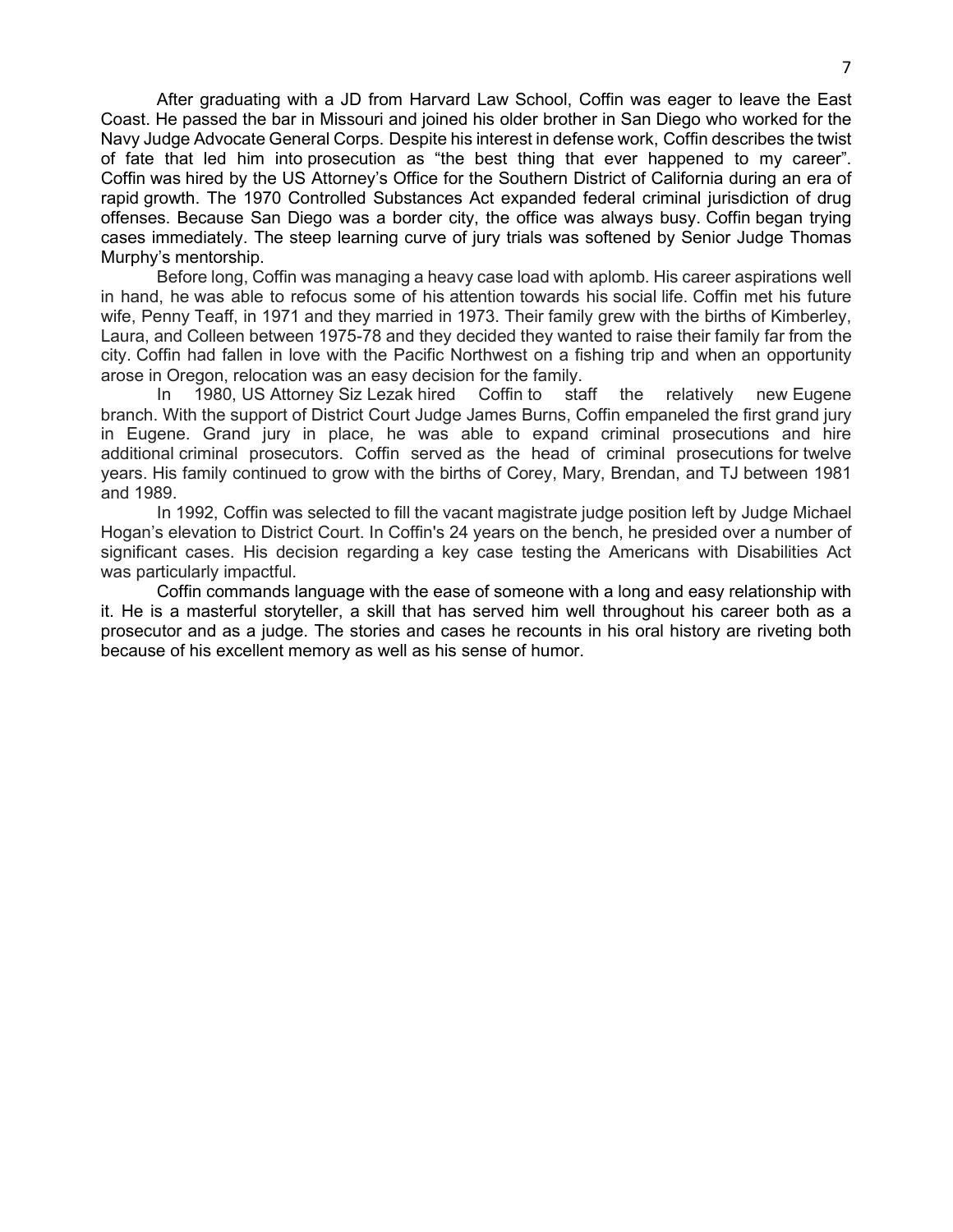# **Interview One, May 2, 2018**

#### **Family History**

MK: This is Makaela Kroin, oral historian of the US District Court Historical Society. Today is May 2, 2018 and I am in the chambers of Judge Thomas M. Coffin, magistrate judge for the United States District Court for the District of Oregon. Judge Coffin, we always like to start with some basic background information—if you could give me your full name and your place and date of birth.

TC: Thomas Michael Coffin. I was born in St. Louis, Missouri on May 30, 1945.

MK: Thomas Michael—is that a family name?

TC: Uh, Thomas—I was named after my mother's father, Thomas Ryan. Michael—I'm not quite sure where that name came from but my mother was born to Irish and Polish parents. Her mother was Polish. Her dad was Irish. She was born in 1914 in St. Louis. My mother's side of the family was Irish Polish of European descent. My father's side of the family was English. His roots go back quite a ways.

MK: Do you want to go back quite a ways now and tell me what you know about your family history?

TC: Well, sure. My father's side of the family—our ancestry—you could trace it back to 1066 when the first Coffin that we have a record of, in terms of our genealogy, Sir Richard Coffin came over from Normandy with William the Conqueror. He was actually—I guess you would call it the equivalent of a general in William the Conqueror's army. He participated in the conquest of England at that time and was rewarded with an estate in Britain. From there, the Coffin family ended up with their beginnings that we can trace back to.

From that lineage, was the first settler in our family that came to the United States—at that time, the colonies. And that was Tristam Coffin who came over in 1642, so fairly early in the nation's history. At that time we weren't a nation. We were a colony. He came from England and there was a civil war going over in England at the time. So to escape that, he came over here with his wife and sailed to Boston and ultimately he ended up purchasing Nantucket Island and settling there. His wife was apparently quite a spark plug because she made some very potent beer which she was charged with selling at greater than the set price that they had for beer at that time. She was acquitted at trial because she was able to prove that her beer was more potent than the beer that they had the price ceiling on.

So, anyway, in 1659, I think it was, Tristam purchased Nantucket Island and he settled there and then other settlers came. In 1671, he was apparently—based upon his business and his investments—was the wealthiest landowner in Nantucket Island. Ultimately, in 1671, he was appointed the first magistrate judge on Nantucket Island. He and his wife had nine children and from there, came all of his Coffin descendants. So, it must be in the genes because my wife and I have seven children and here I am a magistrate judge [*laughs*] out in Oregon.

MK: How did you imagine his work was as compared to yours?

TC: Probably quite a bit different, although the English did have the common law system. Based on their system, there was the notion of due process and fairness and jury trials and the ability to present your case to a neutral judge or magistrate. So, quite a bit different from the European system on continental Europe that had really no history of jury trials but England did. And so that's what was brought to this country. He would have been part of that, for sure.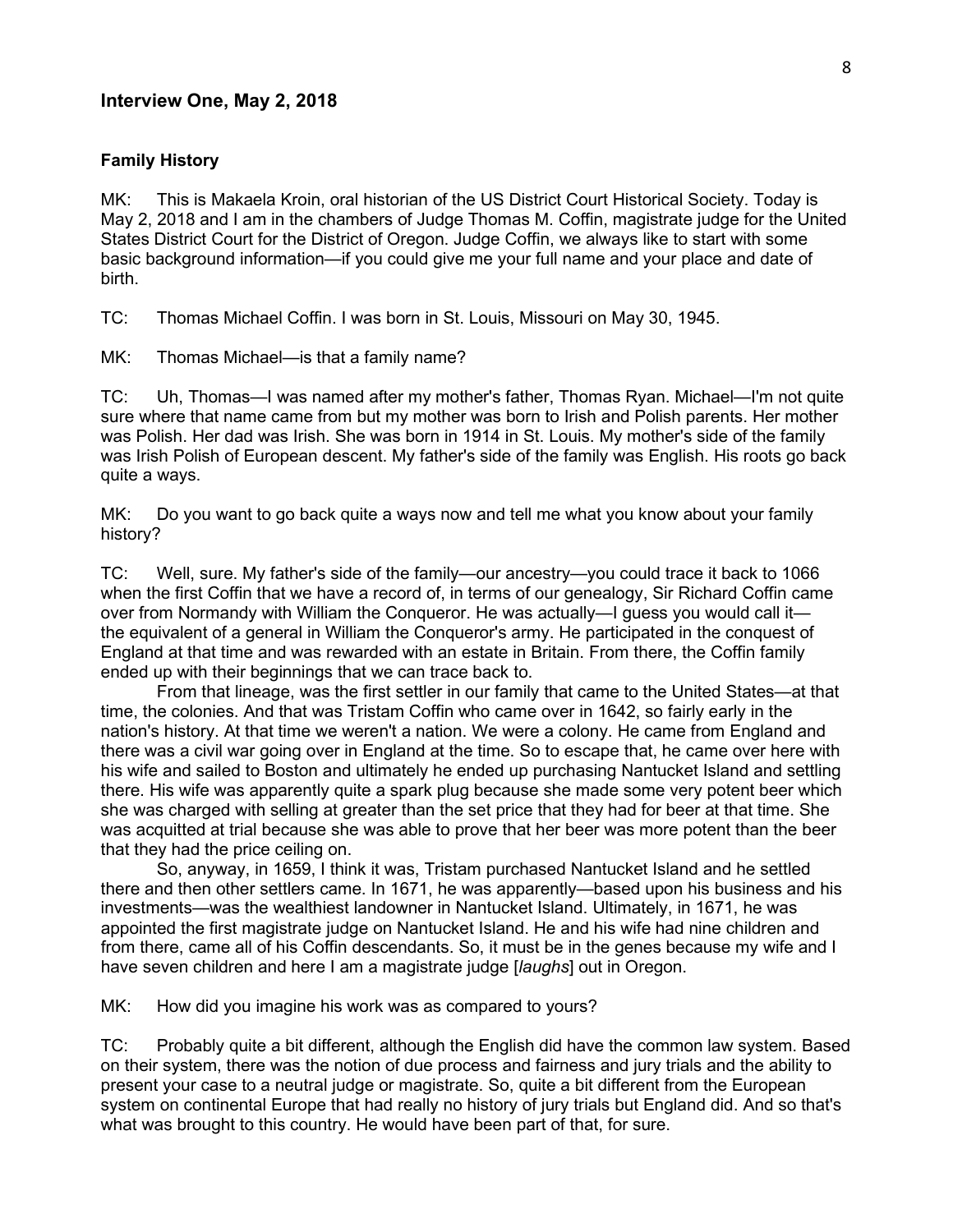MK: Now I'm curious to hear, because you mentioned an Owen Coffin.

TC: Oh, yes! Owen Coffin, who was a descendant of the Coffins, he didn't have any descendants because of what happened to him. He died before he married or had any children of his own. From Nantucket Island, the Coffin family essentially, they got into different trades, but one of the main trades they got into was the whaling trade and they became whalers. In 1821, the whaling ship, the Essex, sailed from Nantucket Island. On board was Owen Coffin, who was a young man at that time. He was probably something like a third mate on the ship. He was a crew member. They went on their sailing voyage. They would go out during that time period for two years or so. And so they ended up in the South Pacific where quite a few of the whales lived in the season. They came upon a large herd or pod—whatever you call them—I think it's pod—of whales. They began harpooning the whales and taking them to the mothership. Most of the sailors, or the whalers, were out in these smaller whale boats, chasing the whales while they just had one or two crew members stay back on the mother ship to tend it.

What happened on that voyage and what happened to them and the crew was the basis for a novel that was subsequently written by Herman Melville. There was this large bull sperm whale, because the pod was all sperm whales, that was about 90 feet long, that charged the mother ship and butted it head on at midship. Apparently the whale knocked itself unconscious for a while but it came to and charged it again and stove in the whole side of the ship. All the whalers that were out in the whaling ships saw what was happening and they rowed back as fast as they could to the mothership. But the damage was so great that they tried to get some provisions off of there but it sunk.

That incident itself was the basis for the recent novel, In the Heart of the Sea, that became a movie feature just about a year ago or so. The whalers themselves survived but they only had several whaling small craft and they could only get a few provisions out of the ship before it sank. Then they were over 2,000 miles from land and they made out for land. I forget how many months they were out there. Owen was on one of the small whaling boats. After a while they ran out of food and a shipmate died. In order to survive they basically cannibalized the deceased that had passed away and that kept them for awhile but then they got to where they were on the verge of starvation again and no one else had died naturally. So they drew lots to see who would volunteer to be killed so that the shipmates could feed off of that person. Owen Coffin came up with the short end of the straw. They ended up shooting him and surviving off of his remains.

Ultimately, the crew was rescued, those that had survived after a journey of my recollection is something like three months at sea. One of the rescuers was another Coffin who was captain of this merchant ship that found them. His name was Zimri, Z-I-M-R-I, Coffin. He also was based in Nantucket. They rescued the whalers who came back to Nantucket. The survivors told their story to a newspaper. I forget the name of the newspaper, it was probably in Boston, who published the story about how this had happened. This whale had stoved in the ship and the events that had transpired on this voyage. This incident happened in about 1821 or 1823, somewhere in there. A young man read about the story in the newspaper. That young man was Herman Melville. It inspired him to write the novel, Moby Dick, which is considered to be one of the greatest American novels that's been written. That's kind of an interesting history.

MK: That's very interesting. It's remarkable.

C: Yep.

MK: Many American families don't have that direct knowledge of their ancestors or their lineage or their stories. At what point did your father's ancestors start moving west?

C: Well, they scattered out, I would say probably after the United States was formed and the Constitution was established. This nation was established basically in 1776 with the Declaration of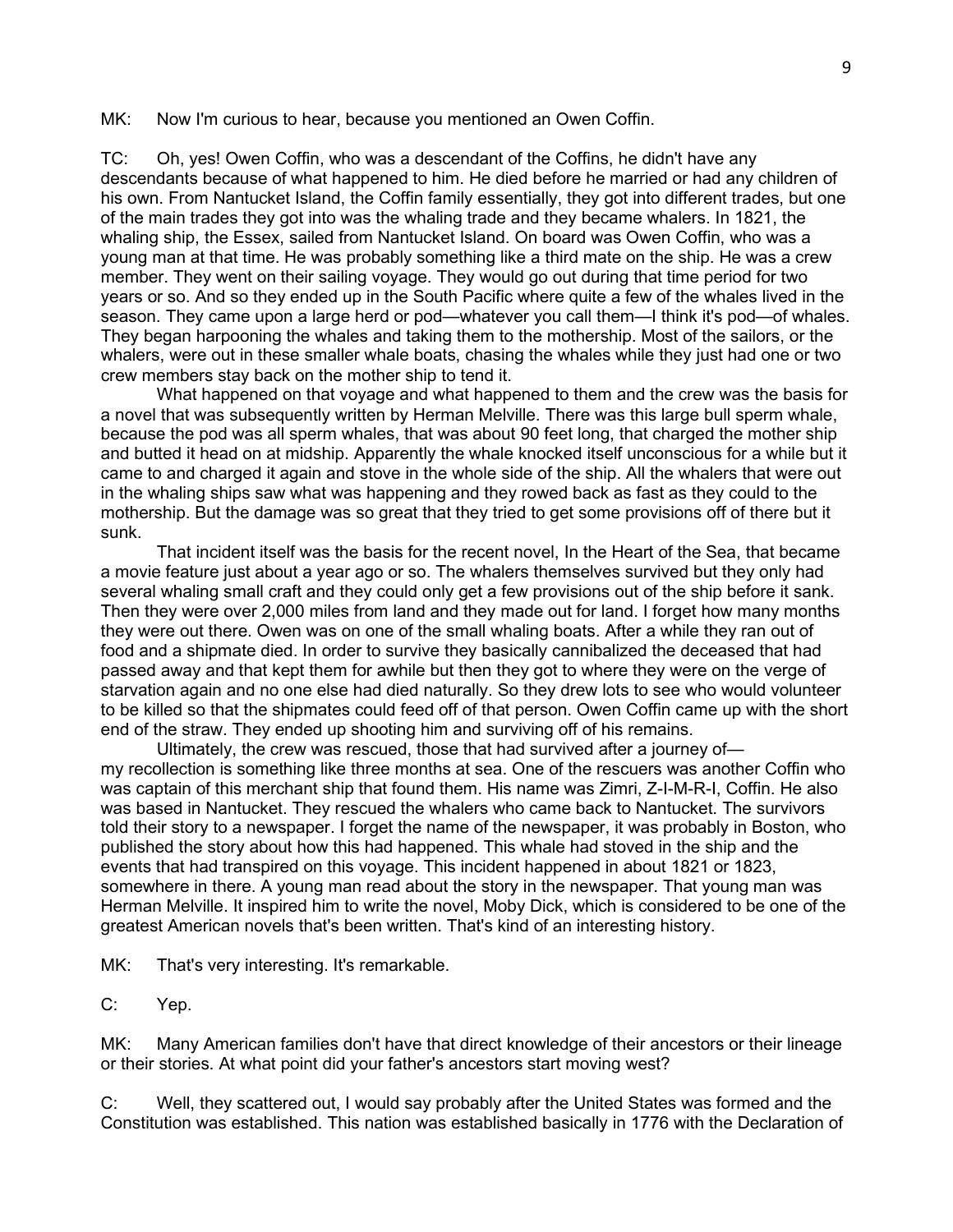Independence and then the Constitution after the Revolutionary War in 1789. They were still all located back in the Eastern part of this country back them but then with Westward expansion as the nation began moving westward, my family started to emigrate westward too. I would say beginning in the mid-1800s, somewhere between 1830 and the Civil War. I know we had family in the Midwest during the Civil War.

I have a family bible that was basically published right at the end of the Civil War and it has a list of the Coffins that were at that time located in the Indiana area. We had gotten that far. My dad—he was born in Indiana. His father was Elijah Godfrey Coffin. He had a hotel in a small town in Indiana. My father's mother died shortly after he was born. To my knowledge, she was bitten by a rattlesnake or something. She died. My grandfather, Elijah, he was in his fifties when dad was born. Dad was the youngest of his children. He sent my father when he was relatively young to live with a revolving group of siblings who were older than he was. He basically passed from household to household and lived with his different siblings. He ended up in Chicago because a number of them lived in Chicago at that time. My dad used to tell us that he—because the Coffin side of the family was not Catholic—they were all raised with their English roots being in the Protestant tradition.

The Catholic side of the family, which I am, was from my mother's side of the family. Her parents were from Irish and Polish backgrounds—very Catholic people. She was raised Catholic. My dad, when he was growing up, he went to whatever religion his siblings were going to and was exposed to all the different religions that they were practicing. When he met my mom, he then became Catholic. Most of the Coffins with their background were not Catholic because England at that time, they had Henry the VIII who formed his own church and kicked the Catholics out.

MK: Your father was born in Indiana in what year, and what was his name?

C: His name was Kenneth Coffin and he was born in 1914. He was born on Bastille Day, 1914. My dad met my mom. I think he had come down to St. Louis on a trip or something and met her. They got married and he relocated. She didn't want to leave St. Louis. He got a job and lived in St. Louis. I grew up on the northside of St. Louis.

St. Louis had a ethnic flavor to it. There were a lot of immigrants in St. Louis. A lot of people settled there—I think mainly because St. Louis for the longest time was at the hub of a lot of trade and what then was the outer limits of the United States. If you look back at the history of our country, St. Louis was established by the French as a trading area because it's right on the Mississippi. You could travel the Mississippi all the way down south and north and center. That was a big commerce hub. It had a lot of French influence there with the French traders. That's the city that Lewis and Clark set out from when they discovered the Northwest passage. They did that in 1802. There was a lot of immigration during the 1800s from Ireland, from Germany, from Poland. We had all those ethnic groups that settled in various locations in the St. Louis area.

MK: Do you know what brought your mother's family to St. Louis?

C: The Ryans—they immigrated initially from Ireland. It's an interesting facet of our family history. The two people I'm named after—Tom Ryan. Tom Ryan was the name of both my mom's dad and my mom's grandfather. My grandfather and my great-grandfather were both named Tom Ryan. They came to St Louis. My great-grandfather was in St. Louis around the 1880s. There was a fellow who was a sailor from the Netherlands named John Nooter. John Nooter had been a sailor during the era of sailing vessels, as opposed to steam. He had been a rigger. A rigger is the sailor that climbs up to the mast and sets the sail. He was probably one of the last riggers in the 1880s. He immigrated to St. Louis and he started a business where they would clean and service smokestacks.

Everybody in St. Louis at that time used coal to provide their energy needs. They would build these huge smokestacks over a hundred feet tall because they wanted to get the smoke as high up as they could so they would keep it from affecting the air that they breathed down below.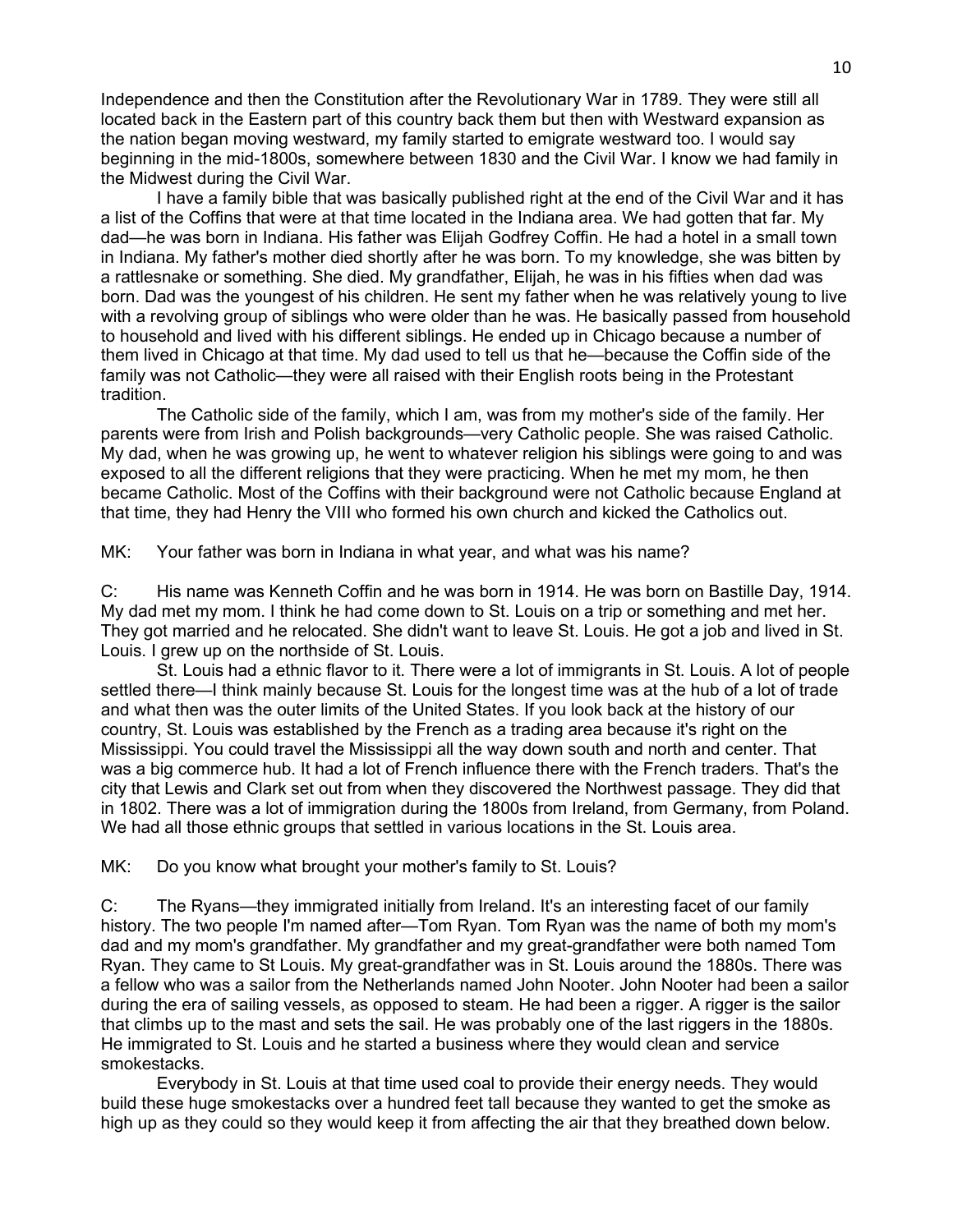Well, they called people who serviced smokestacks riggers because they would do the same thing they used to do on sailing vessels which is climb up the smokestacks and service them, clean them out, repair them if damaged, et cetera.

John Nooter was a rigger and great-granddad Tom Ryan was also a rigger who worked for John Nooter. It turns out that granddad Tom Ryan was servicing a smokestack and he fell off to his death. That happened right around the turn of the century—so right around 1900 or so. His son my mom's dad, Tom Ryan, Junior, also worked for Nooter. He also was a rigger. In 1927, St. Louis had a horrible tornado and afterwards, immediately afterwards, Tom Ryan, Junior, on behalf of Nooter, went up to a smokestack because it was damaged by the storm. Along came a strong wind that blew him off and he died. So both my mom's dad and granddad died the same way working for Nooter and servicing smokestacks.

Later, my mom's brother, Bob Ryan, married Alga Nooter who I think was the granddaughter of the founder of the Nooter company. He married her and he became president of Nooter Corporation, in large part because the Nooters felt sorry that his dad and his granddad had died working for the company. So, that's kind of an interesting little vignette about our family's history. To this day—and I wonder if it's genetic—one of my daughters, Kimberly, and I share this absolute fear of heights. [*laughs*] I tell you, if I get up too high on something and I look out over a ledge or a building or a bridge, my feet go out from under me. She's the same way. I'm wondering if that's [*laughs*] genetically handed down from what happened to our family way back when.

MK: Now, how did you learn most of the stories that you know about your family? Are there storytellers in your family? Did you learn from your family or later on?

C: I learned pretty much from my family, from both sides of the family—the Ryans with my cousin, Colleen Ryan, who is the daughter of Bob Ryan, who is my mom's brother. She did a lot of research on her side of the family, on the Ryan-Nooter side. The Coffin side—there's been a lot of historical interest in New England about the Coffin family. There was a lot of research done by the New England faction of the Coffin family because it's pretty hard to find a family with earlier roots in this country than the Coffins. They came here in 1642 with Tristam. That lineage, in New England especially, people were very interested in their historical roots. I think they all along had interest in preserving the genealogy, where people are from, and how far back their families go. That wasn't hard to catch up with. We have the Bible from the Civil War era that records a lot of that history. If you go back to Nantucket Island now—I haven't been back there, but some of my siblings have they have museums with all this history back there. I remember when I was a kid in 1958, Life Magazine came out with a story about the Coffin family. They wrote an article about the history of it back then.

MK: Was there something at that time that sparked that story?

TC: Yeah. There was a [reunion]—I didn't go to it. I was only thirteen but some of my relatives did go to it. There was a reunion of the Coffin family back in New England. I think they had it at Martha's Vineyard or something. Life Magazine covered that reunion. The family came from all over to get together at that reunion, all over the country. I remember they had a—I don't know what ever happened to the article but it was 1958 that they did that, is my recollection. Somewhere around that time period.

MK: Was there ever a reunion with the non-American branch? The Anglo-Coffins?

TC: I don't think there was a reunion. Not that long ago, my daughter, Kimberley, and my brother, Bob, went to England. They went to the estate that had been in the Coffin family, that I think was the estate that Sir Richard Coffin was given by William the Conqueror. It had been in the family for over a thousand years at any rate. They visited that but I haven't been there. I can try to find out more about that, the English side of the family.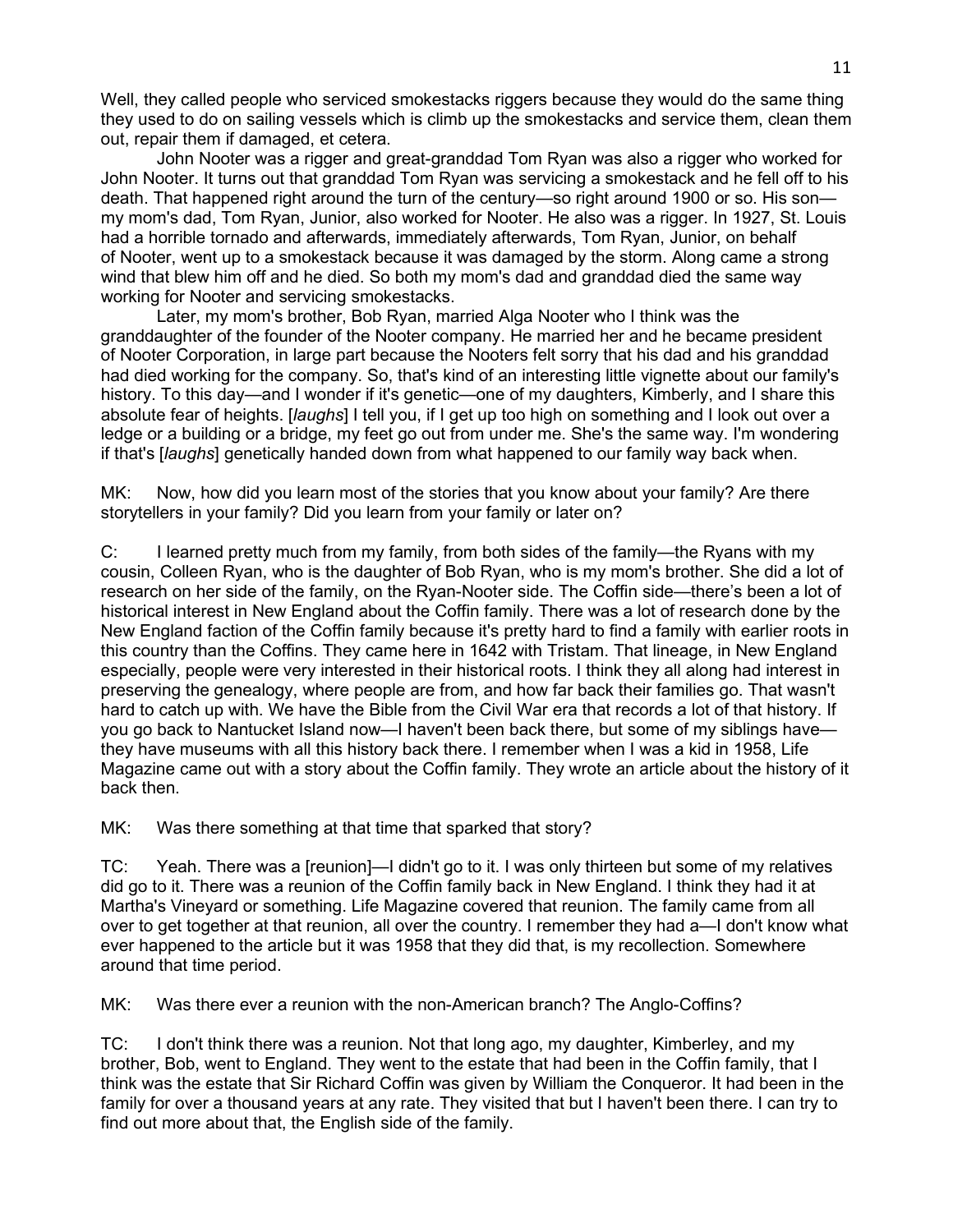MK: I'm just curious. Yeah. So it sounds like you heard some stories from your family and then the rest of it is somewhat easily accessible.

TC: Yeah. Okay.

MK: So you mentioned that your father had many siblings and he was raised by his siblings in many ways.

TC: Right.

MK: How many siblings did he have? Do you recall?

TC: Do I have?

MK: Does your father—or did your father have?

TC: Dad had about seven siblings. I think there were about eight in his family. Yeah. I've been to a reunion in Chicago where I met—I'm trying to remember who I met. I met my uncle Ted. He settled in Chicago. There was an uncle named Berwin. There was an uncle named Pliny. There was an aunt named Zona and an uncle named Erwin. Berwin and Erwin. I met a number of them and they all pretty much had their roots in the Chicago area. Chicago was the biggest city next to Indiana where they were all born.

MK: And you said that he was exposed to many different religions growing up because of living with different cousins. They sound like maybe an eclectic bunch. Maybe it's just the names.

TC: I know. [*laughs*] Yeah. I remember he told me about the one religion that he had the most trouble with when he went there. Somebody was a Holy Roller. They would literally have to get on the floor and roll around as they prayed. He found that to be kind of unusual. [*laughs*]

MK: Safe to say. Most people find that unusual. [*laughs*] And so what was his life like? What did he dedicate himself to professionally and what were his hobbies?

TC: My dad was an engineer. He worked for Nooter himself. They would design fabricated tanks and things like that. Anheuser-Busch would buy a lot of their brewery equipment from Nooter Corporation to make their beer in. They would also build chemical storage vats and things for Dow Chemical.

You know the St. Louis Arch? Nooter bid on that project and they were glad they never got it because Pittsburgh Des Moines Steel ended up with it—being awarded the bid to build the St. Louis Arch. That was built in—I think they started that project in 1959. I remember when I was in high school watching it go up. It was fascinating. But that's the type of business Nooter was in too. They could do stuff like that—build a structure like that. They're still doing business as far as I know.

My dad was an engineer. He had a quiet life—family man. He and my mom had five children—raised us all in a small middle class neighborhood in North St. Louis—educated us sent us to good schools—invested a lot of money in educating their children. I got a great education. I went to high school at St. Louis U. [University] High which quite frankly was probably one of the best high schools in the St. Louis area. It probably still is.

MK: A public or private institution?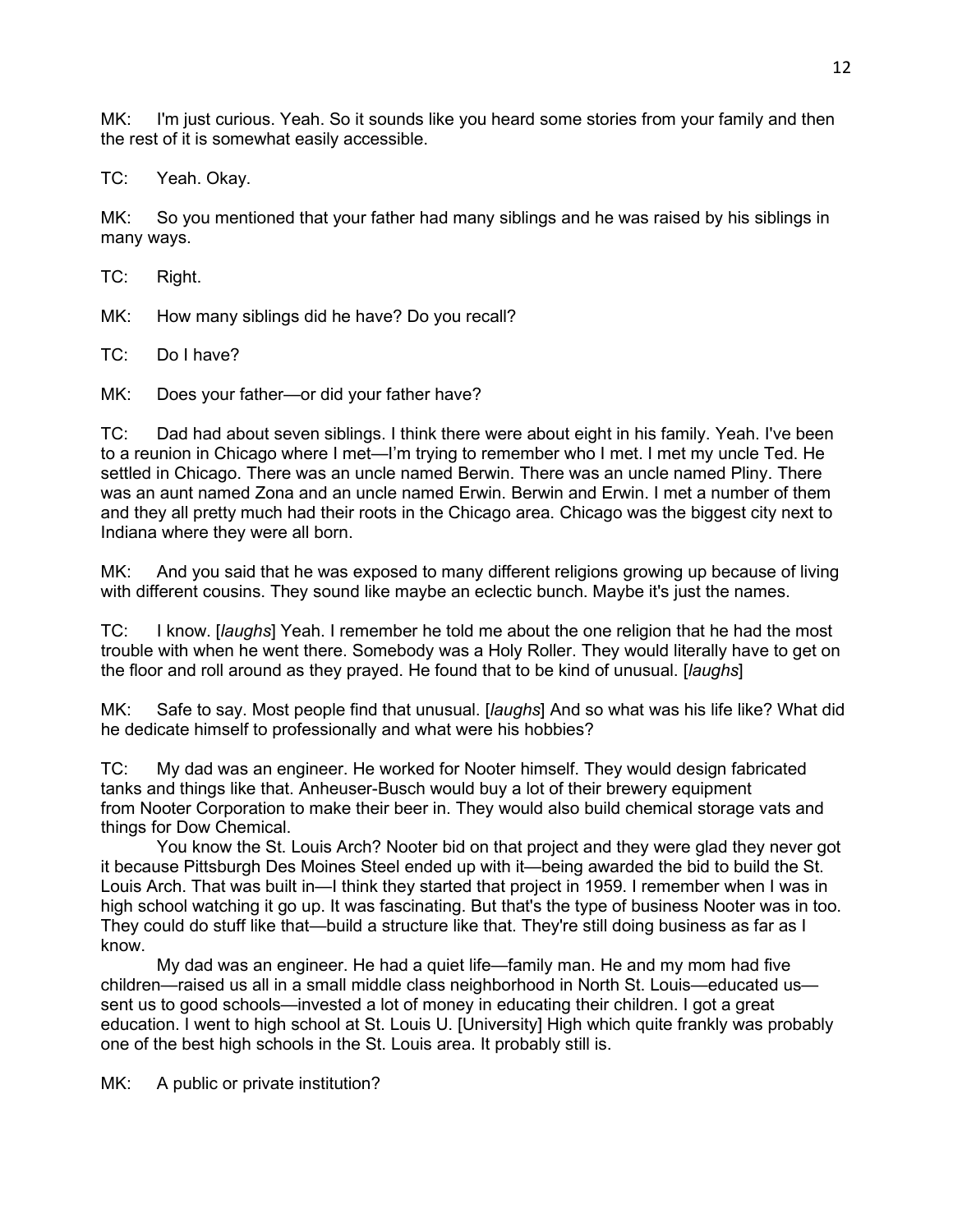TC: It's a Jesuit school. Yeah. The Jesuits are really into the high school education and the educational institutions around the country. From St. Louis U. High I went to Benedict College which is a small college in Atchison, Kansas.

MK: Before you go ahead much further, would you tell me a little more about your mother's life? Did she have a vocation and avocation? What was she like?

TC: My mom she was raised—her mother died in childbirth. Her dad was killed when she was about fourteen. She was born in 1914 and he fell off the smokestack in 1927. My mom essentially was raised by a Szespanski who was her dad's sister. Actually, yeah, that was her dad's sister, a Szespanski. No, not sister. Yeah, that's right. It was her dad's sister and she had married a Szespanski, just like her dad. Tom Ryan had married a Szespanski. The Szespanski that raised my mom, her maiden name was Ryan and she married a Szespanski. In other words, two sets of Ryans married two sets of Szespanskis.

MK: It was meant to be for those families.

TC: Yeah. She was raised by her dad's sister and taken into that side of the family and she went to the University of Illinois, got a degree in sociology, came back to St. Louis, was working. Back then, women had a hard time getting jobs in anything other than secretarial work and nursing and stuff like that so she was working as a secretary in an office, met my dad. They got married in about 1938 or so. My oldest brother was born in 1940.

MK: Do you know the story of how they met?

TC: I think they met on a blind date. My dad was—I think by then—I can't remember quite frankly whether he was living in Chicago when they met. I think he was living in Chicago and they met on a blind date. She had a friend up there that fixed her up with him and so they started going out together and then they fell in love and got married.

MK: Did she insist before they got married that he practice Catholicism or was it once the children came along and baptisms were an issue?

TC: I think it was more gradual than that. It was once children came along, yeah. Because he was not Catholic when my oldest brother was born. I think he converted. I believe he had been Catholic before I was born so somewhere in there he converted.

#### **Childhood**

MK: And so your oldest brother was born in 1940. What's his name?

TC: Richard.

MK: Richard. And where in the line—when were your other siblings born and where do you fit in?

TC: I have another older brother, Robert, who was born in 1942. I came along in 1945. Then I have a sister that was born in 1950. Her name is Carolyn. And then I have a younger brother who was born in 1952 and his name is Steven.

MK: So you were the middle child.

TC: I'm the middle one, yeah.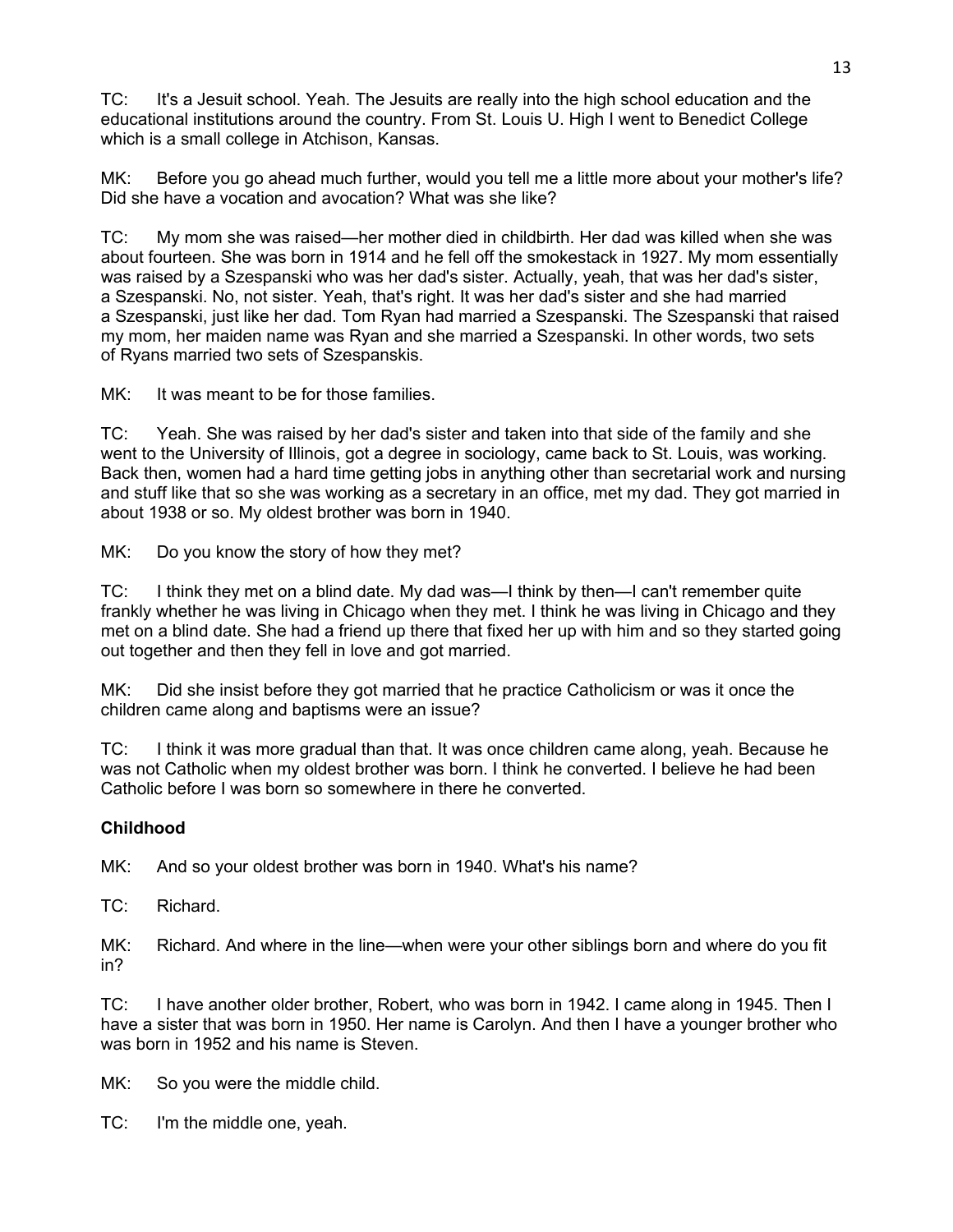MK: Do you have some early memories of your family and your siblings and your parents?

TC: My earliest memory that I have, I was still a toddler and I was still crawling and I found maybe I just started to walk—but I was in the kitchen. I saw a bottle of what I thought was milk. It was white. Back then, they had shoe polish that you would apply with an applicator because it was liquid. A lot of people had, for example, white shoes and they get scuffed up so they would put this liquid white paint on it. It probably had lead in it. Who knows what it had in it back then. I thought it was milk and I was going to drink it. My grandmother, the one who raised mom—we called her oma. Oma is Dutch for grandma. She was there and she came in and she saw me with this and she screamed bloody murder and grabbed it before I could drink it. That, quite frankly, is my earliest memory because it scared the hell out of me. [*laughs*]

After that, my memories—we moved to the place where I grew up in shortly after that because we were living in a different house when that happened. I just remember springtime. I remember the beautiful storms that would come in that I would watch and was fascinated by. I had a great boyhood, childhood growing up. A lot of good memories. I got outdoors a lot. I played a lot of sports, had a lot of friends. We lived in a neighborhood that everybody knew each other. It was perfectly safe. Nobody worried about me walking to school all by myself.

Things were so much different then. About everybody in the neighborhood served in World War II and were coming back from the war and settled down. They just were friendly people who got along well and looked after each other. Crime was low. You didn't hear the stuff back then that you hear about today. It seems like what's normal today is stuff that never happened back then. I mean, I could go out and play all day. My parents never worried about me just being gone, riding my bicycle, hanging out with my buddies and doing things. Didn't have cell phones. Didn't have any way to keep tab of, you know, didn't have all this structure that exists today. Did not have video games.

I remember we got the first TV on our block. My dad won it at a raffle at the company picnic. It was this black and white little TV set with rabbit ears on it. I remember people coming to the house because we were the first TV on the block to watch TV, the neighbors. I remember watching the broadcast of the 1954 World Series on our TV. The New York Giants with Willie Mays were playing the Cleveland Indians. I remember watching that. The first World Series telecast that came to our neighborhood. [l*aughs*] Everybody sitting there watching the TV set. I had a great childhood. I went to a local grade school. I got a really good education—Catholic grade school. Tuition was two dollars a month.

#### **Early Education & Influences**

MK: Did you enjoy school?

TC: I did. I did. I learned a lot. I mean, the teachers were all nuns and it was very structured but they were very good teachers. I got a great prep from them to prepare me for high school.

MK: Did you excel in certain subjects that you remember at that early age?

TC: I excelled in spelling. They would test us in spelling and I had a really good memory. I was blessed with a real good memory. I still am, in fact. So, I could see a word, and almost like a photographic memory, and could spell it afterwards. They prepared you then for the basics to get you ready for high school. So, you didn't do so much reading of novels or anything like that but you learned how to write and how to spell. You learned how to form your sentences correctly. You learned how to use commas, periods, colons, et cetera. You learned basic math because they were gearing you towards the more difficult mathematical subjects that you really got exposed to in high school. I think we learned all the way up to basic algebra in eighth grade. I always did well on that. We had history that we studied. They taught us about the history of our country—history of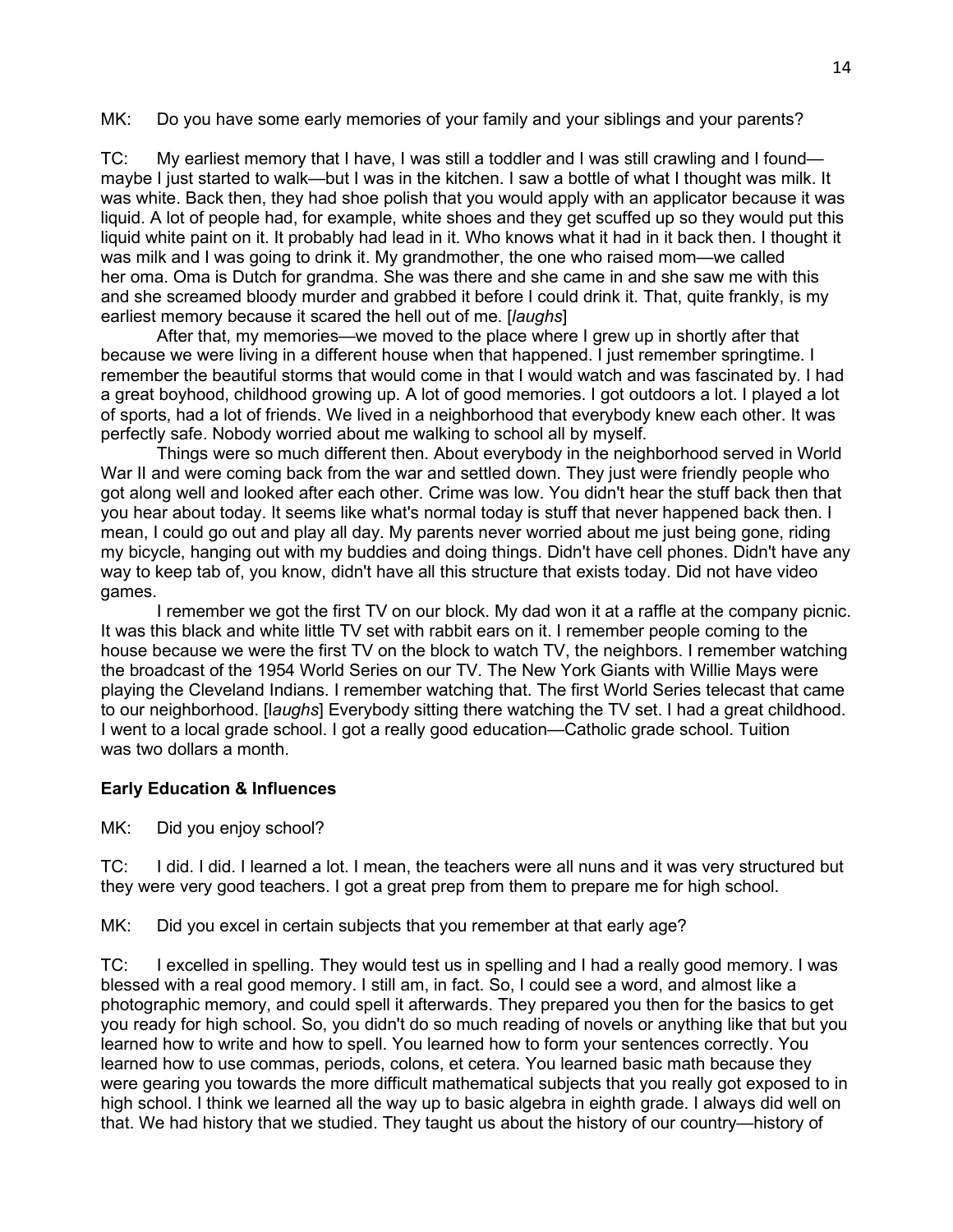the United States. World history—we got exposed to that as well. Not so much reading novels although I did start reading in grade school on my own, some novels. I'd sit in my room and read. I enjoyed doing that. I read a lot. So that was basically the grade school. Of course we also had religion courses that they taught at this Catholic grade school that you learn. You were taught that as well. I did pretty well in grade school. On the grade scale, there was myself and a girl that was in my class and we always pretty much got the highest grades all through grade school.

MK: And it sounds like your parents supported it and educating you as a huge goal of theirs, providing books and things at home.

TC: Yeah. But education back then was relatively cheap, private education. It was, like I say, it was two dollars a month and if you were a parent and you had more than two kids, they would never charge you more than four dollars. So, five kids going to, I don't think we were all in grade school together. I suppose, yeah, 1940 to 19—yeah, there was probably no more than three of us in grade school at the same time but they wouldn't have to pay six dollars. They'd have to pay four dollars. Think about that today—just incredible. Because the parish would subsidize everything and the teachers didn't cost anything because they were all nuns and they were all being supported by their own order. This is what they did, just like at the hospital. That's why things were basically, it was an example of charitable donations that would pay for the education of the kids. That's what was happening.

And then in high school, it was affordable. I tell you, my education at St. Louis U. High, I count to be the greatest preparation that I got in terms of an educational background for everything in life. I mean, my high school education was absolutely awesome, that I got exposed to. From literature, classical literature, that we studied, English—that's where we really started to read. I learned Latin. I read books in Latin. I read the Iliad and the Odyssey in the Latin version. It was a classical education that focused on classical literature—Dickens, Moby Dick—that's when I read Moby Dick, was in high school. Les Misérables, which by the way, that as a novel is considered to be one of the greatest novels ever written. It was written by Victor Hugo.

That novel has influenced me so much in my career because I learned from reading Les Misérables that justice involves a lot of gray. Justice is not a rigid concept, a black and white rule. Justice involves balancing a lot of intangibles. Les Misérables is the story of a convict who is a good man who was a poor person convicted of stealing some bread, sentenced as a galley slave, escaped from being a galley slave and ended up becoming a mayor of a town in France. [He] did a lot to help people, was a very good, charitable person with a lot of empathy in him and then this inspector from the police became suspicious of his background and began hounding him. The inspector was the classic, rigid, rules are rules, if you violate the rule you have to pay the price, no gray areas at all, and he hounded this person and that's the theme of the novel.

I learned from that novel, you have to temper justice with mercy and compassion. I learned that empathy and compassion are key ingredients in what makes us human. If you don't have that, and you are not empathetic with other people's plights and you're not compassionate, you are missing something in your spirit, in your soul. You are missing something that makes you fully human. I have brought that understanding with me throughout my legal career as a prosecutor and as a judge. I have always embraced the idea that you have to balance the dispensation of justice with a large measure of compassion and understanding in order to truly achieve a result that is just as opposed to excessive or really unjust.

This is why I've never been a fan of mandatory minimum sentences. I've never been a fan of this concept where politicians can factor in all the different things that you need to take into consideration and outcomes—a computerized sentence to be imposed. I've always been of the idea that that is not justice. That's a machine that's trying to apply a rigid black and white formula to achieve a result but that's not what we do as human beings. I have applied that principle time and time again, not just as a judge, but when I was a prosecutor. I'll come to some cases later on where I can describe exactly that thought process that's always been a huge part of me. Like I say, that all stems back to its roots that I got in my education and my upbringing because that is always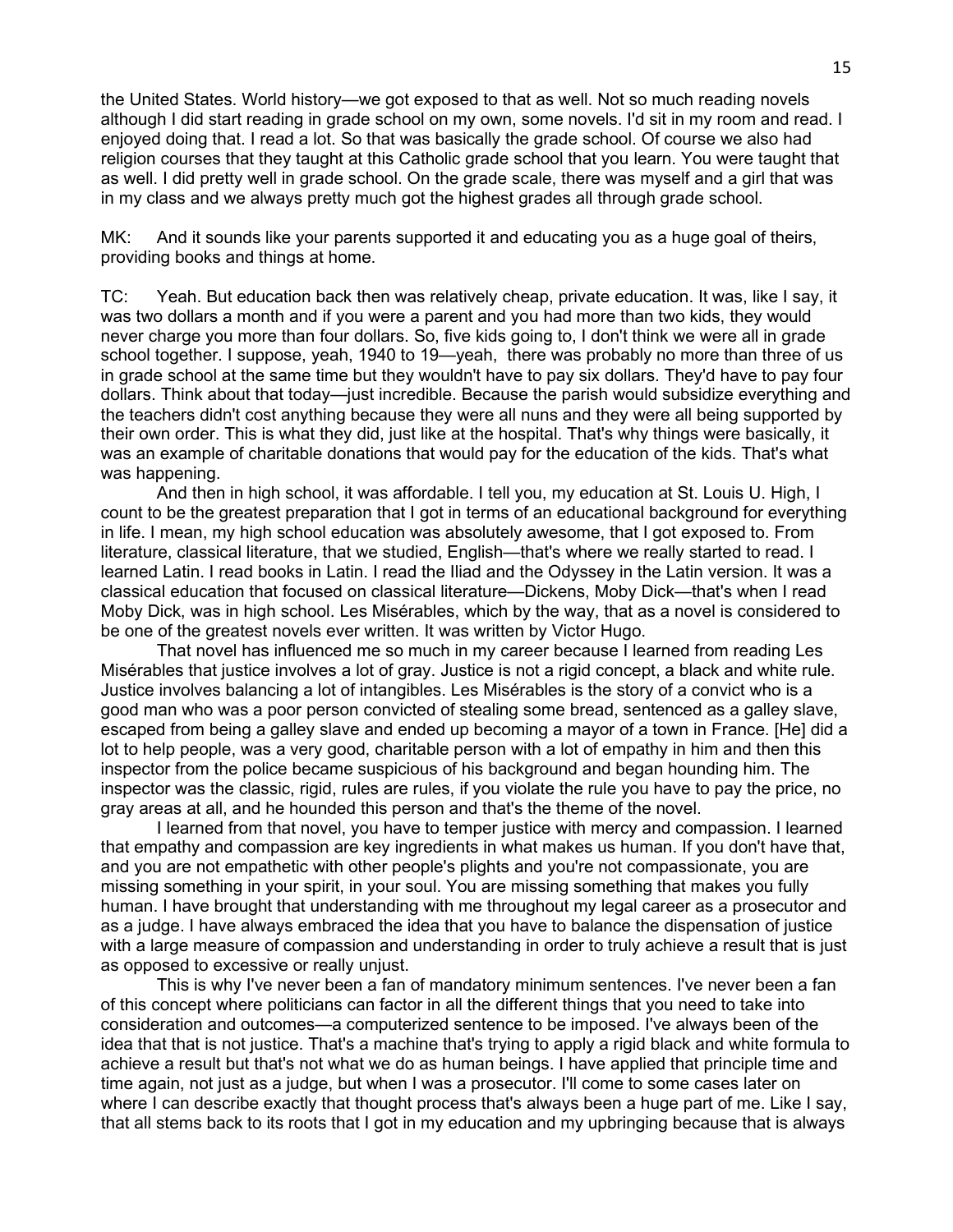something that I was taught. You've got to inject mercy into the situation of what is an appropriate punishment for something someone has done.

MK: Now, we started by you mentioning that Les Misérables was a major influence because of these very reasons. What was it that resonated with you when you were a teenager in high school at that moment. Had you been already been interested in social justice?

TC: Yeah, I would say so. I was very much always passionate about social justice. I never in my life can remember where I was that much influenced by a desire to go out and acquire a lot of material things, to be rich. That never has really driven me. I can get by with just what I need and I don't need that much. Most of the things I enjoyed doing in life weren't things that took money for me to do. As long as I had food and a roof over my head, I was happy. I was never really that impressed or driven by the desire to accumulate expensive things or whatever. I was always kind of driven by a compulsion to want to help people. That was always a big motivator for me. How can I help you? If I have certain gifts and skills I'm happy to use them to better the world and things around me. That's why I went into the seminary for a while. But then I realized that was not really the place for me. I did that right after high school. I went for a year or so.

MK: Were there mentors, teachers, figures that stood out as role models that you remember as a child or even through high school?

TC: I remember, well of course, my father was a very big role model. So was my mother. The parish priest functioned as a role model. A lot of the neighbors on the street were role models. I remember a very kind neighbor, Jim Cody, that was always involved in community activities. He did a lot to help kids and things like that. Coaches that I had that basically were encouraging and functioned as role models. I wasn't that involved in political figures. I can't think of anybody really that I would consider a role model that was [a politician]. I didn't read that much about politics at that time. I would say mostly growing up, my role models were teachers that I looked up to and that I admired and parents.

Then I would have role models that I would pick up on from the books that I would read. I would basically, I suppose, structure them as ideals that I would like to live up to in terms of who I would like to be like. I remember another novel that I read in high school, *To Kill A Mockingbird.* Atticus Finch—he became a role model for me—very important. I always wanted to model myself after somebody like that. That's exactly what I mean about somebody that wasn't in it for the money—was in it to do the right thing. What other book did I read that I remember inspired me so much? *The Grapes of Wrath*. That was a big influence—how not to be with the cruelty that was practiced against these refugees from the Oklahoma Dust Bowl moving out to California how terribly some of them were treated and unfairly. So, I would have all these things going on in my head in terms of constructing—who do I want to turn out to be like? That was a big influence on me. I think it was so important to get exposed to that. Movies that I saw at the time that came out, most of them had this positive message for you. What was the movie? *It's A Wonderful Life*.

# MK: Jimmy Stewart.

TC: Jimmy Stewart. Yeah. I mean, to this day, I remember that movie. It's exactly like, "Oh, okay. What would this world be like if I'd never been born?" What an interesting concept. And here's this movie that shows you all the good things you did that would not have happened if you hadn't been born. I would watch a movie like that and I'd say, "Yeah!" I hope I can have that kind of effect with my life. That's what I want. I don't need to be like that nasty, selfish banker that's hoarding everybody's money. I don't want to be like that. I want to be like Jimmy Stewart, in terms of using the money to help people—loan it out.

Quite frankly, I think that's one of the things that our country today needs to recognize because you look at the movies that are coming out today and there's so much graphic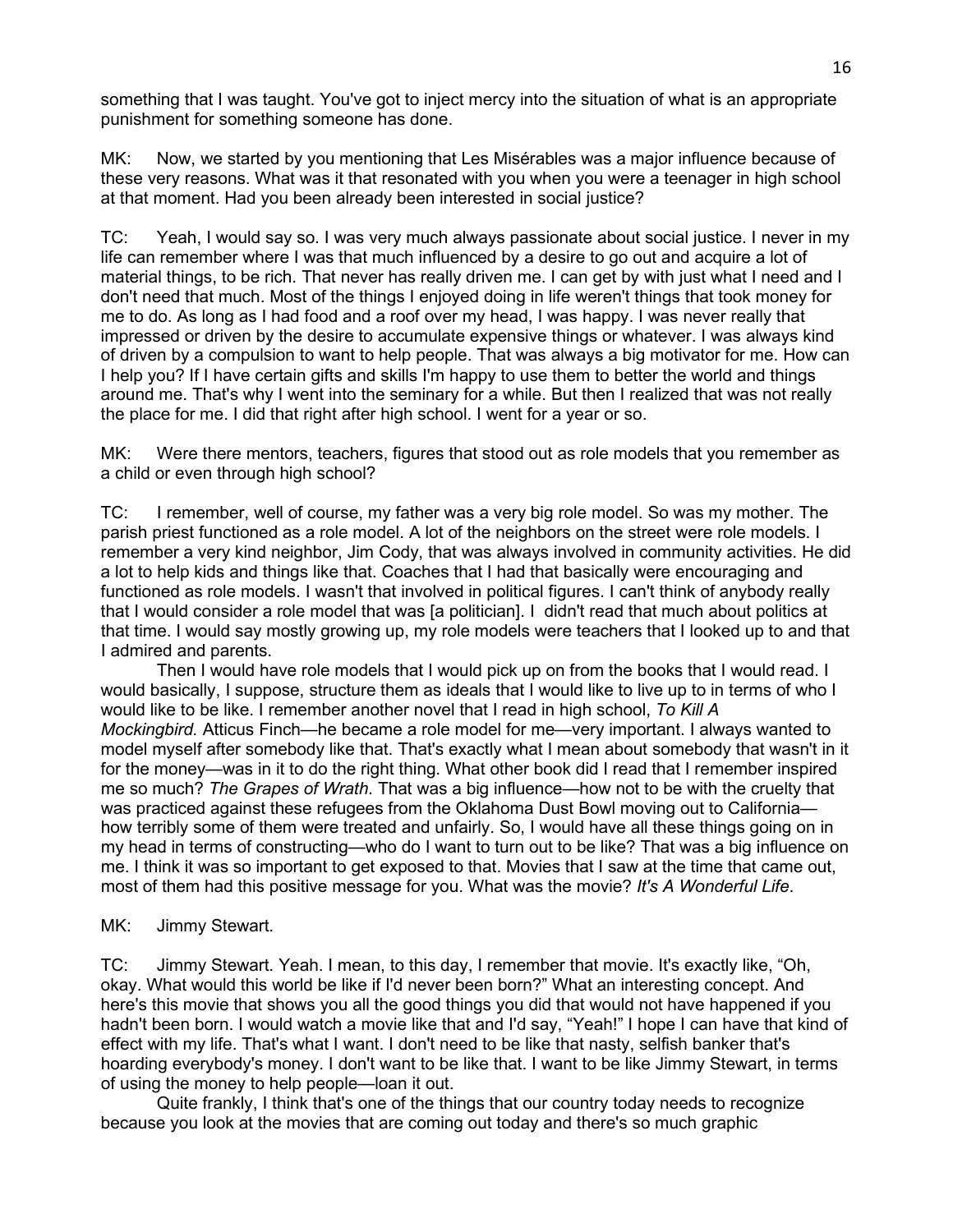violence in video games and all of that. I can tell you that in terms of my life's influence, where life imitates art, the art that I looked at when I was a kid growing up, was pretty much positive in terms of a lot of the movies that were coming out. They basically tried to emphasize the good in people.

I see art coming out today that kind of desensitizes people to violence and to all sorts of different things that are counterproductive to having a healthy society. You see what's going on today in terms of politics. Nobody can get along. People insult each other. Their idea of discourse is to get on Twitter and call each other names. That has a spillover effect, I think, in terms of exactly that—modeling. If you expose kids to that, what do you expect they're going to do as a result? If this is what they see, this is what they're going to model. Yeah.

MK: Yes. And it sounds like you had some very powerful, positive modeling and influences. I'm also curious, were the people in your neighborhood, were your parents, were your teachers, the nuns, were they asking you to reflect on what you wanted to be, what you wanted to be like when you grew up? Or were you just naturally reflective.

TC: I was just naturally reflective. I don't think at that age they were really trying to channel me into any one particular thing. I think I was just naturally reflective on a lot of these matters and influenced by some of this. They influenced me in the sense that they were exposing me to these—they would show the movies, they would have the books assigned, et cetera, and then I would take it from there.

#### **Sports**

MK: Tell me a little more about the sports that you played growing up.

TC: When I was growing up, quite frankly, we didn't have the organization in kids sports that we have today and I think that was a good thing because what we would do when I was a kid is we would organize our own sports. We'd go out and we'd play sandlot softball. We'd go to the playground and play basketball. We'd go to a soccer field and play soccer. We'd play football. We wouldn't have any coaches. We would organize ourselves.

My grade school class typically was about 35 kids of which about half were boys. You'd have that pool to draw from and also you'd go a class down and a class up and get all pretty much in the same age group. We had two baseball fields in the neighborhood that were owned by a religious order that were never occupied and we could go there almost any time and play ball. We would communicate—call each other, and say, "Let's meet and play some baseball today!" We would go out there and get together and we would play all day. We wouldn't even keep score that much because we would keep changing teams. If there weren't enough of us to have two full baseball teams we would play what we called rounders where you'd have three guys or four guys batting and you'd have everybody else playing the field. We'd have eight in the field because we didn't use a catcher—eight in the field and then depending on how many we had—maybe there's four batters if we only had twelve guys show up—maybe five if thirteen showed up. You would move around. You'd start out pitcher, first base, second base, short stop, third base, left field, center field, right field, and that was the order in which you came in to bat once somebody made an out. So if a batter made an out, then the pitcher would go in and everybody else would rotate around so the guy that made the out would go to right field because that would be that last guy to come in again.

We would do that all day. Everybody got to play. Nobody sat on the bench. There's no coach screaming at you. There's no parents there giving you a hard time if you make an out. Somebody might say they were safe, somebody else might say they're out and so you'd work it out by yourselves. Everything was voluntary and we had a great time and we learned the game. We learned it probably better than we would have learned it if we had some coaches there. We learned it by doing it! So yeah, the first time up you can't catch the fly ball but nobody benched you. Nobody yelled at you.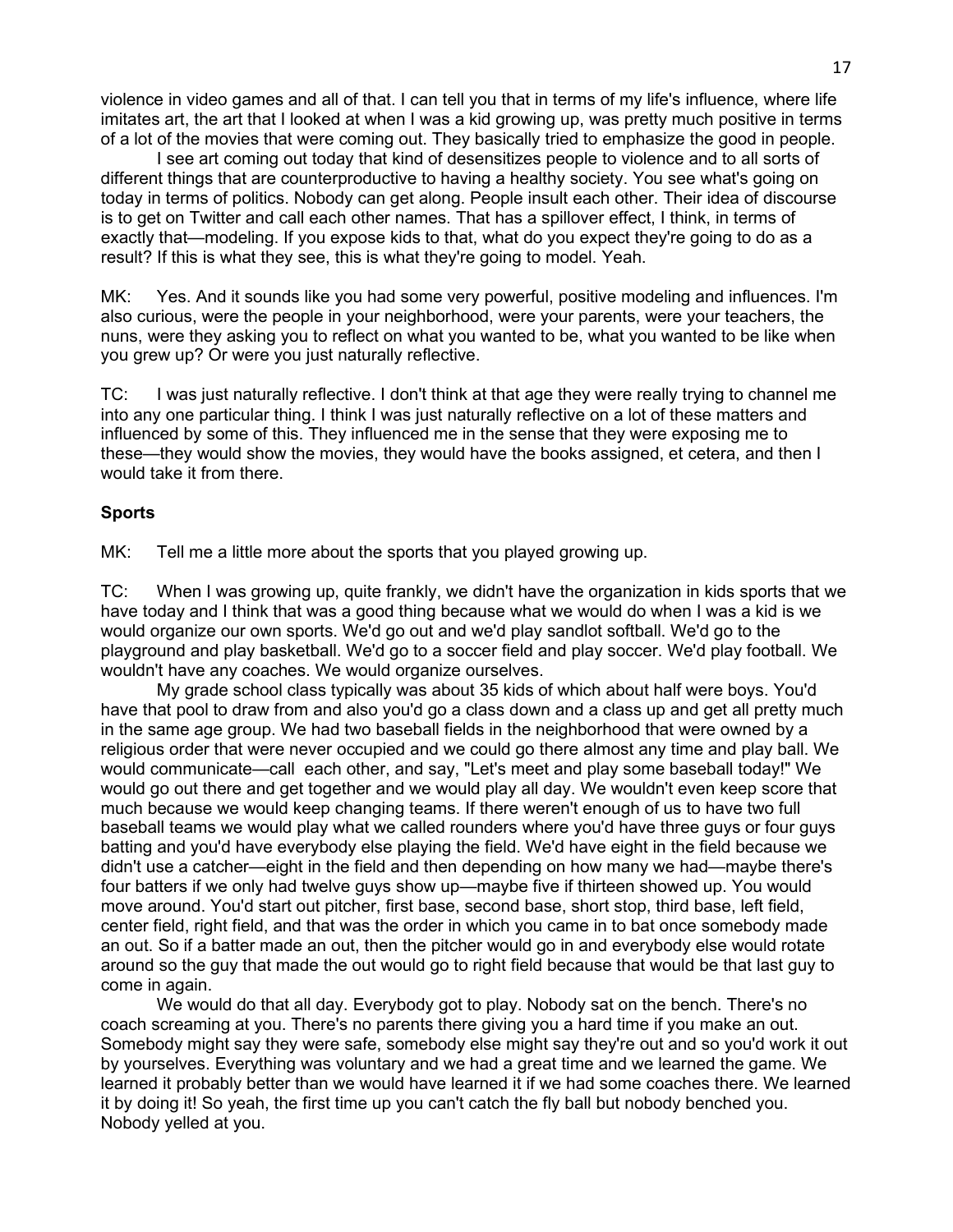MK: So, the older kids would teach the younger kids?

TC: Yeah. You just do it. And so that was my whole experience in grade school. By the time I got to high school, though, the games were organized and I didn't really play any. I think I played one year on the junior varsity football team. I wasn't any good at it and didn't like it that much.

MK: What position were you playing?

TC: Well, I started out, I tried to play running back but that didn't work out too well and so then they switched me to a defensive position but I didn't get in the games that often. I continued to play sandlot soccer and that was probably my best game as I was growing up. When I went to college I did play organized soccer at the collegiate level. I had learned enough by playing soccer as a kid to develop the skills to actually play in college. I enjoyed doing that. I got along great with the team. The coach didn't know anything about soccer but he was just a teacher at the school. That was one of his jobs that they assigned him to do was coach soccer and he knew nothing about soccer because he had never played. He was from the South. Most of the soccer players on the college team that went to St. Benedict's—most of them were from St. Louis. St. Louis, because it's such an ethnic community, they have a lot of soccer players, always did have.

#### **Memories of St. Louis**

MK: Can you tell me a little bit more about your memories of St. Louis as a diverse or place with a lot of different ethnicities? Was that something that stood out while you were growing up? Was your neighborhood also diverse?

TC: The ethnic flavor of North St. Louis where I grew up was basically Irish and Polish. The basic ethnic flavor of South St. Louis was German and Italian. The university city, which is kind of in the middle of the St. Louis area, that was essentially where the Jewish families lived. The inner city of St. Louis at that time was pretty much African American. One of the problems that St. Louis had is that it was historically it was pretty much divided among segregational lines. I remember that during the 1950s I lived in the north St. Louis area and I remember after I went to college coming home and my family was selling the house we were in growing up and moved to west St. Louis.

What was going on at the time was the African Americans were starting to come out to the suburbs and because St. Louis had such a segregated history, the phenomenon of what was called "white fright" occurred. Whole blocks, as soon as an African American family moved to a block, the people would put their places on the market. In fact, realtors would go around to families on the block and say, "You better listen to us and sell soon or else your house is going to drop." It was called blockbusting.

So that was kind of the very unfortunate racial divide atmosphere that existed in St. Louis during that time period. That's a big part of what happened with the Ferguson problem. It's something that St. Louis, just like the rest of the country, needs to address and to deal with. Yeah. There's this ugly strain of racism that exists in the nation. St. Louis was not immune from it when I was growing up. The schools that I went to were pretty much not diverse. St. Louis U. High had a few people of color there but it was pretty much not diverse. It wasn't until I went to college that I began seeing more diversity.

My college roommate was African American for one of the years that I was in college. I think the great countermeasure to racism is interaction. You start interacting with people who are different than you and pretty soon, you develop understanding, friendships, and see that a lot of these prejudices are just that—they're irrational, racist prejudices that are not of any validity. That was part of it and I can see still strains of that in that area. I don't go back much anymore. That was something that I remember.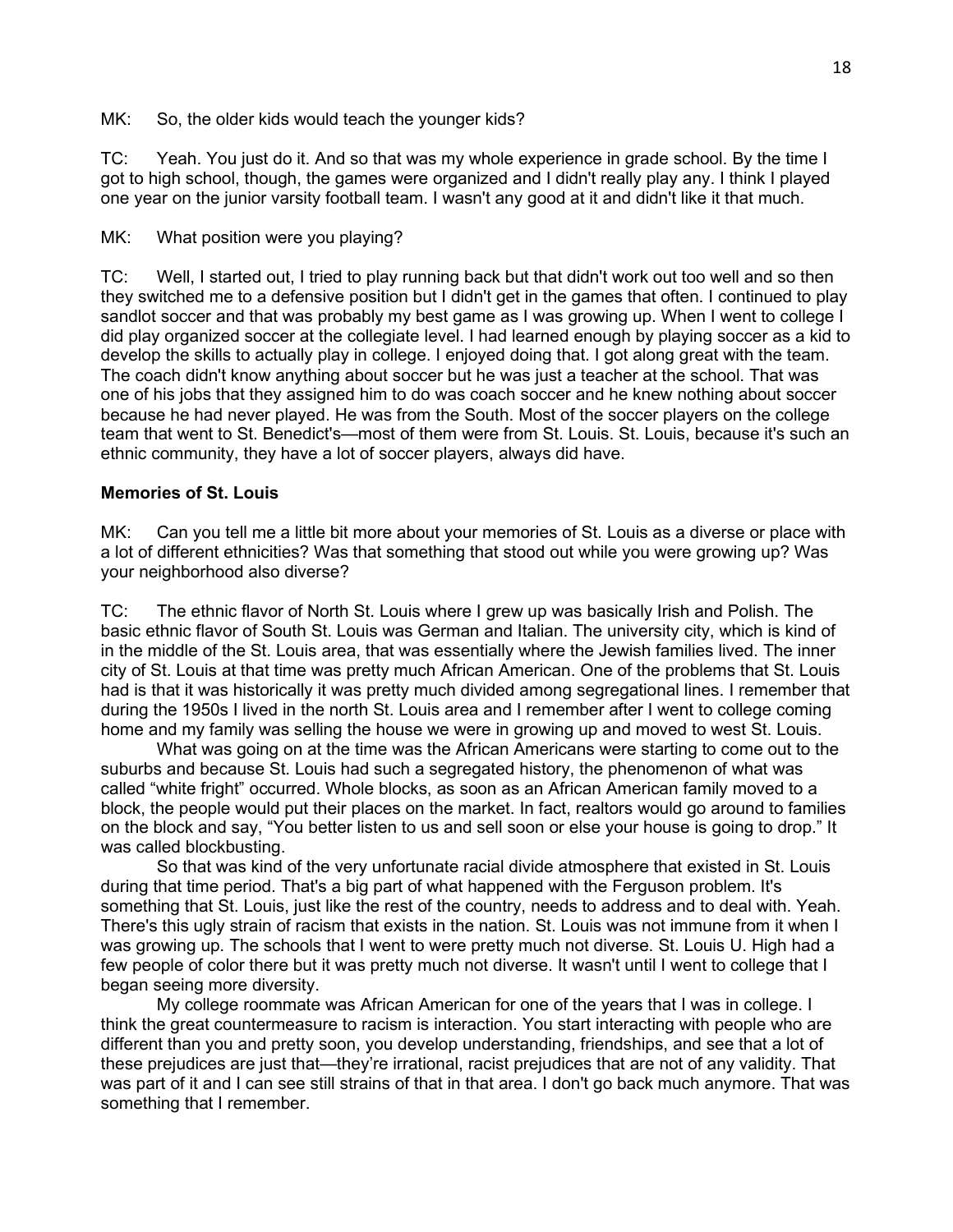MK: Are there specific events or occurrences that you remember growing up that highlighted what you're talking about?

TC: I remember comments about African Americans that were just racist in nature. I remember working in the summertime around blue collar workers. I remember racist remarks from them. I remember their put downs. I remember just the absolutely disrespectful and disparaging comments that would be made. I remember this one big burly truck driver that worked at this one place and other white workers were bragging about how he just beat up somebody of color—how proud they were and stuff like that. It was ugly stuff.

MK: Anti-Semitism as well?

TC: There was some of that too that was directed. I remember comments that were anti-Semitic. I remember strains of prejudice being addressed to people because of their Jewish ethnicity. It was not as blatant or as often as towards the African Americans.

MK: How did that play with your sense of social justice that you were exploring growing up?

TC: I never bought into that. I was always of the opinion that it was wrong. Quite frankly, even though I was exposed to it as a kid, I've never had the feeling that the color of a person's skin or their religious beliefs gave rise to any rational basis to look down on somebody or to discriminate against that person. I was not, fortunately, imbued with that hatred and prejudice. When I had my roommate in college, during the summertime, I would hang out with him and his buddies, go to his nightclubs. I'd be the only white guy there. I would date an African American that he would fix me up with. I never could see—to me it's like discriminating against someone because of the color of their hair, you know—oh a redhead! It's just an attribute that has nothing to do with personhood. You might as well discriminate against someone because of the color of their eyes or something. It made no sense to me. It never has.

MK: Yes. And at that time you had the Civil Rights Movement was really taking off. Do you remember any moments standing out? Or would that have been a little later when you were in college?

TC: I remember during the Civil Rights Movement, talking a lot, I would travel a lot with my roommate. We would drive to school and back. He was from St. Louis too and school was in Kansas. We would talk about, for example, that it was a shame that we could not travel together in the south or we'd be killed. If Jim and I were to travel to the south, we would be targeted if they saw a black person and a white person travelling together. That was back around the time of the Civil Rights Movement in Selma and Alabama and places like that. That's back when those civil rights workers—Chaney and some of those other workers from the East Coast were killed and buried in an earthen dam in the south. I remember those days. One of my high school classmates that I'm still in touch with now, he was actively involved in those civil rights marches. He went down and marched with Martin Luther King Junior in Selma and also in Chicago. He's a very progressive product of a Jesuit education himself. He and I were buddies in high school.

# **Family Life**

MK: When Richard was born in 1940, was your mother a stay-at-home mom?

TC: She was a stay-at-home mom. That was traditional back then, yeah. It was very unusual to see a working mom in those days. The idea was to work while single but if you were raising a family, the idea was to stay at home.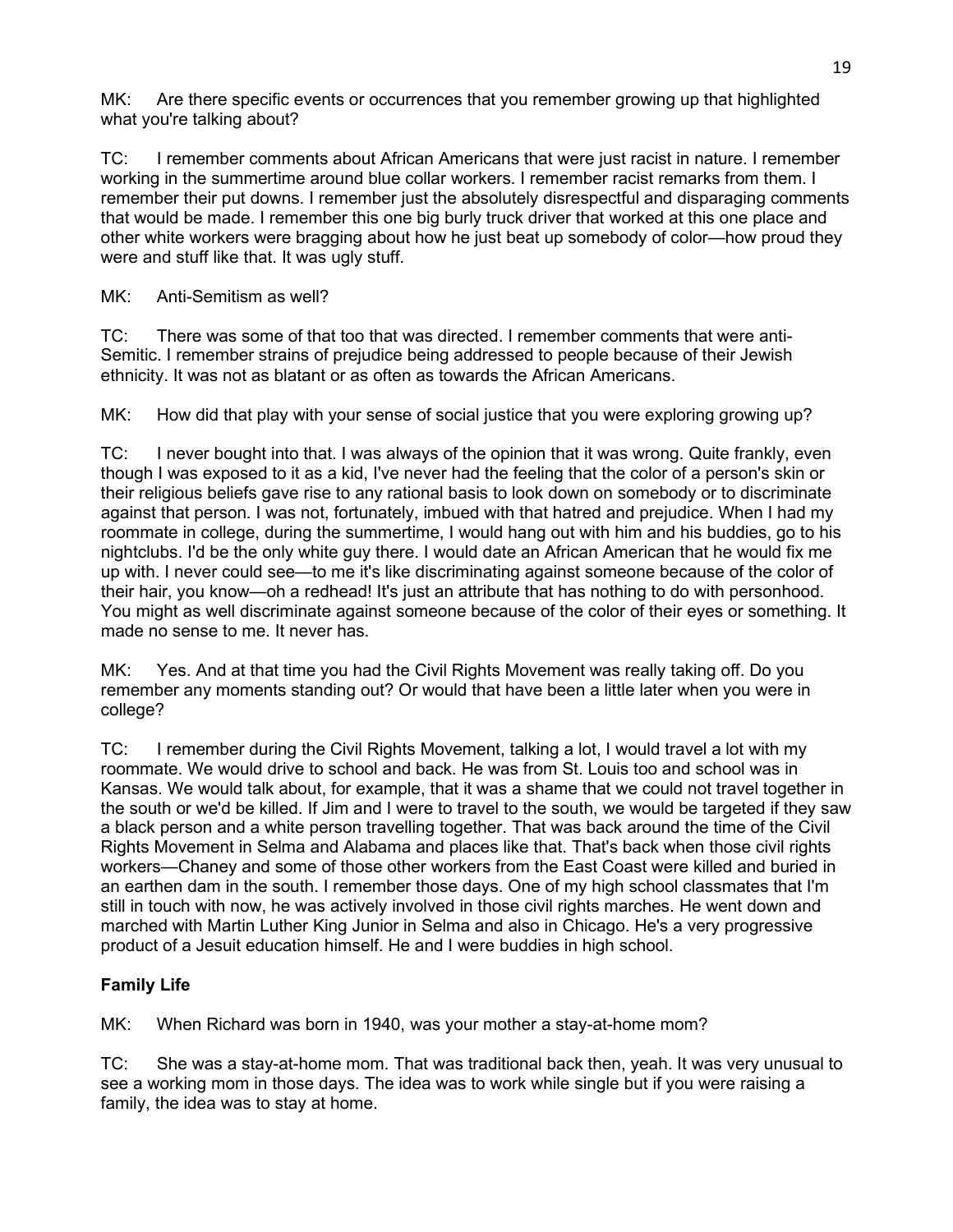MK: What was your family life like? What was it like being the middle sibling? Did you all get along?

TC: Yeah, we all got along great. I liked the middle class area that I grew up in. I remember thinking I wouldn't want to live out in the rich part of St. Louis. Probably back then the richest part of St. Louis where all the wealthy people lived was Ladue. I remember sometimes going through Ladue and seeing all these mansions, just hugely expensive homes. I remember thinking, "I would not want to live there." I liked where I lived. I liked living in a neighborhood with a bunch of middle class people around and having a lot of friends that we used to go out. Everybody was living close together. It was a great place to grow up in.

I remember an instance when I was ten, speaking about how we got along, and this is kind of an interesting perspective of the change in times from when I was growing up and today. I got a new bicycle. I was so proud of it. I would ride it all over the place. Our driveway had an incline to it. I would ride my bicycle—I liked to ride down the driveway into the street so my two older brothers, Bob and Dick, were supposed to be my look outs. They were supposed to tell me when it was all clear. My brother Bob, who denies it to this day, he claims it was Dick that did it, but it was Bob. He gives me the all clear and I fly down the driveway on my bicycle and along comes this guy driving this brand new 1955 Pontiac.

Now, cars back then in 1955, were like battleships. They were heavy, all metal. He was coming up the street just as I flew out of my driveway. He broadsided me and I flew up in the air and I came down on his windshield and I remember looking at him and his wife and they had this horrified look on their faces. Then I remember that I was being thrown, because he slammed on the brakes. So I was being thrown off the car and I was going to fall under his wheels. I remember my mother was watching out the window. I remember her screaming. I reached out and, now, back then they had these hood ornaments. If you look up the hood ornament for a 1955 Pontiac, it's Chief Pontiac. He's sticking out of the hood and it's a figurehead of the head of a chief with feathers on it. I grabbed Chief Pontiac and that stopped my momentum enough that I didn't fall under the wheels. Finally, when he came to a complete stop, all this just took seconds, I was flipped off on the side of the road. I was banged up. I had a big lump on my ribcage so my dad takes me to the hospital and they x-ray me and I'm fine.

So I come home from the hospital and all I have is bruises, no broken ribs. The next day, the guy that hit me and his wife came by the house to check on me. He's checking on me and I'm fine. The driver looks at my dad and says, "Well, the least I can do is buy your son a new bicycle." I'm saying, "Yeah, yeah, yeah, yeah!" [*laughs*]. My dad—and this was exactly my dad—he was a real straight up guy, very honest, and would not ever tell a lie. My dad looks at him and he said, "Oh, no. No, you won't." He said, "It was all my son's fault." [*laughs*] He said, "He doesn't deserve a new bicycle and I won't hear of it." "Dad!" So, there goes my bike.

I look back on that and I'm thinking to myself, "How would that play out today?" My dad wouldn't even think of even filing an insurance claim, much less a lawsuit or take a replacement bicycle. That was a lesson for me because I admired that in my dad as I look back on it. He was honest. He was not going to fake anything or try and take advantage of this guy. He was going to own up to it and own up on my behalf to say it was my fault. It wasn't my fault—it was my brother's fault—but it wasn't this guy's fault! That really was a good lesson too, that I got from him. I kind of carry that in the back of my head when I do all of these cases and the civil lawsuits and all that. How would my dad react to this? I know how he'd react. He'd tell the truth. He wouldn't try to blame somebody for something that his fault. He would own up to it. That's the kind of lessons that I got when I was growing up. It was a great time period of my life. It prepared me for what was to come.

After college, after that experience—I was fortunate because when I went to college it was right before marijuana use hit campus. When I was in college, the four years in college at St. Benedict's, no one smoked marijuana so that bypassed me completely. I don't know what I would have done but I wasn't exposed to it. A year later when I was at law school, I contacted some people back at my alma mater and I'm told that nobody drank beer anymore, everyone smoked pot—in one year! That's another thing I didn't have to deal with when I was growing up was the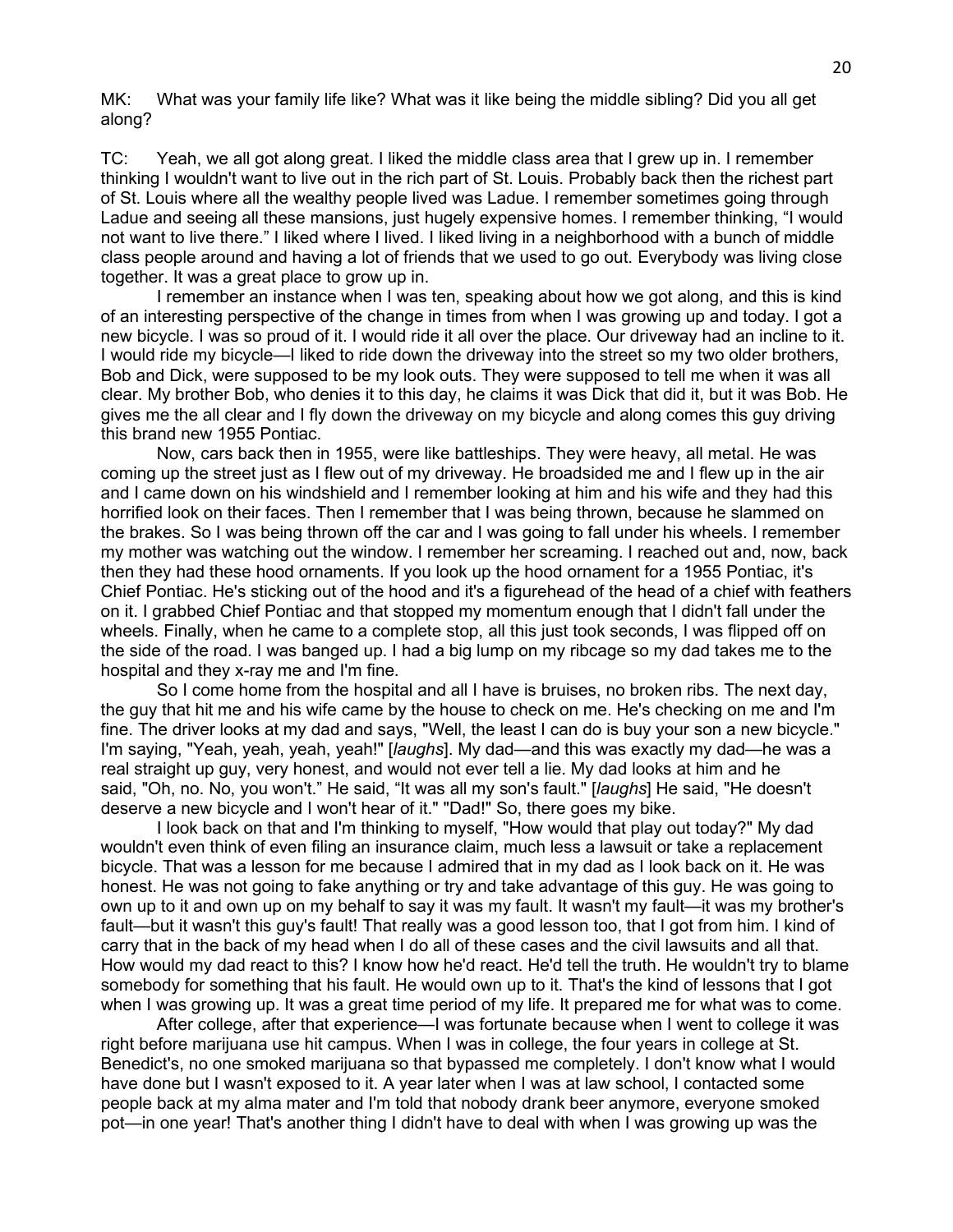problem of soft drugs like that. Although I will say that the drug that was being pushed back then were cigarettes and I did pick up smoking.

MK: Did your parents smoke?

TC: My dad was a heavy smoker. My mom quit smoking but she smoked for a while. Every male on our block except one smoked. My dad, it ended up killing him, because he smoked for the longest time. He got to be a chain smoker. I was exposed to it, second hand smoke, back then that was not an issue. In fact, they were still denying that smoking did you any problem back then.

MK: Maybe one more question and we should wrap it up for the day. How are you doing? Do you want to wrap up now?

TC: No, I'm fine.

MK: Okay. What were your family traditions? Were there celebrations or holidays or watching baseball games or things like that? Religious ceremonies?

TC: Well, we always celebrated the religious holidays- Christmas, Easter, Thanksgiving. The practice back in the Midwest was that you'd have family get togethers, a formal meal, a celebration during the holiday. Those were fun. We didn't get together that much with extended family because our relatives were in other cities. So we didn't do that much. We did gather in our own family. That was always something to look forward to—family gatherings—and we all got along.

MK: Was your mother a good cook or baker?

TC: She was. She liked cooking and she did a good job of it. She was kind of a midwestern style cook—a lot of meat and potatoes—stuff like that. We ate well. We ate well. I can't complain at all.

MK: Did you go to, I read somewhere that you're a big Cardinals fan, did you go to baseball games growing up?

TC: Oh yeah! I started going to games when they played in the original St. Louis ballpark, Sportsman's Park. Stan Musial was playing for them. I loved to watch him play—so, all during the fifties. You could go—and believe it or not—get in for a dollar to sit in the bleachers. A lot of times I went and sat in the bleachers. I enjoyed that very much. Then I followed it off and on as I got into high school and all that. I started to go to the new ballpark. I went there and it got more expensive. And then TV came along and you could watch the games. You didn't have to get out. It takes some of the flavor away.

The thing about baseball that I like is that you can go with your friends and you can sit there. Baseball is such a slow moving game that you can visit with each other all through the game and enjoy the company—have good conversations. The game was kind of like out there as a sideshow. I tell you, I liked watching soccer games even more—amateur soccer games. St. Louis has some really good soccer. I would go there, there'd be just a few spectators. I would enjoy that too. Yeah, sports, watching sports. I was into that.

MK: I'm curious if you had, did you play music? Were there other hobbies besides the ones that we've talked about so far?

TC: I always wanted to play music but I never—it was not something that my family indulged me in. So, unfortunately, I didn't turn out to be a member of the Rolling Stones. [*laughs*]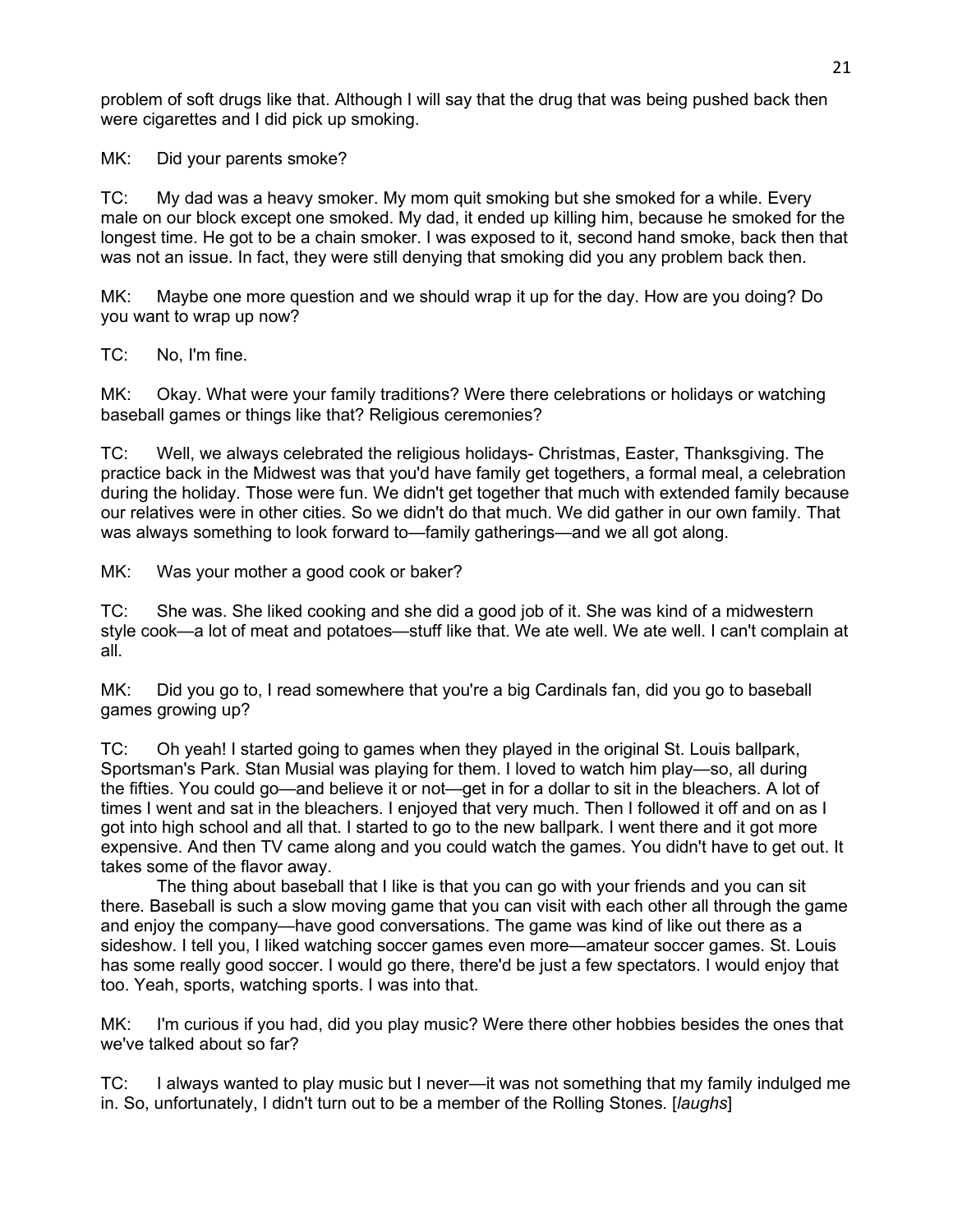MK: If you had, you might not have escaped the drugs. [*laughs]*

TC: Exactly. [*laughs*] I don't know if I ever would have had any musical talent. I never took a lesson. Any idea I had of playing the guitar, it just never went anywhere. But nobody in my family was really musically inclined. It wasn't there. Yeah. I missed out on that part.

# **Interview Two, September, 4 2018**

# **Seminary and Religion**

MK: Today is September 4, 2018. My name is Makaela Kroin. I am the oral historian for the US District Court of Oregon Oral History Project. Today I am doing the second interview with Judge Thomas Coffin in his chambers. Good afternoon, Judge Coffin.

TC: Good afternoon.

MK: Last time we were recording, we covered a significant amount of your family history, from your forebears all the way back to Nantucket and before, [*laughs*] through your parents lives and your early years. You recalled a happy childhood, a family that placed a lot of significance on education. You talked about some of the formative role models in your life, both in the people you grew up around as well as literature and movies that influenced you and that you were exposed to and how those models reinforced your idea of tempering justice with mercy and compassion and empathy. We talked a little bit about what it was like growing up in St. Louis, what it was like to be the middle child, so going through those realms, those topic areas. Is there anything that comes up that you wanted to add before we move on?

TC: No. I think we kind of covered it last time. We're at the point where I'm in St. Louis, I'm done with high school and I'm off to college.

MK: That's where we were, yes.

C: Okay. Well, my first year at college I went to a seminary in St. Louis. I decided though that being a priest wasn't for me. After that year, I transferred to St. Benedict's College, a liberal arts college in Atchison, Kansas. I went three years there. I majored in economics and I graduated with a 3.98 out of 4.0 average from St. Benedict's, summa cum laude. I applied for law school and I was ambitious enough that I applied for Harvard Law School. I remember one of my professors laughing at me.

MK: Oh really?

C: He was thinking that I was out of my mind to think that they would even consider me. But they accepted me.

MK: Before we go on to law school, do you mind if I try to fill out a little more about seminary. I'm curious what made you want to go to seminary? Was it because you'd been to Catholic schools up to that point?

TC: I'd been to Catholic schools. I was a pretty devout Catholic, still am, for that matter. I thought it fit in with some of the things I talked about last time—my viewpoint, my values, et cetera—wanting to help people and serve people. I thought the best way to do that was to become a priest and work within the confines of the priesthood and the church and minister to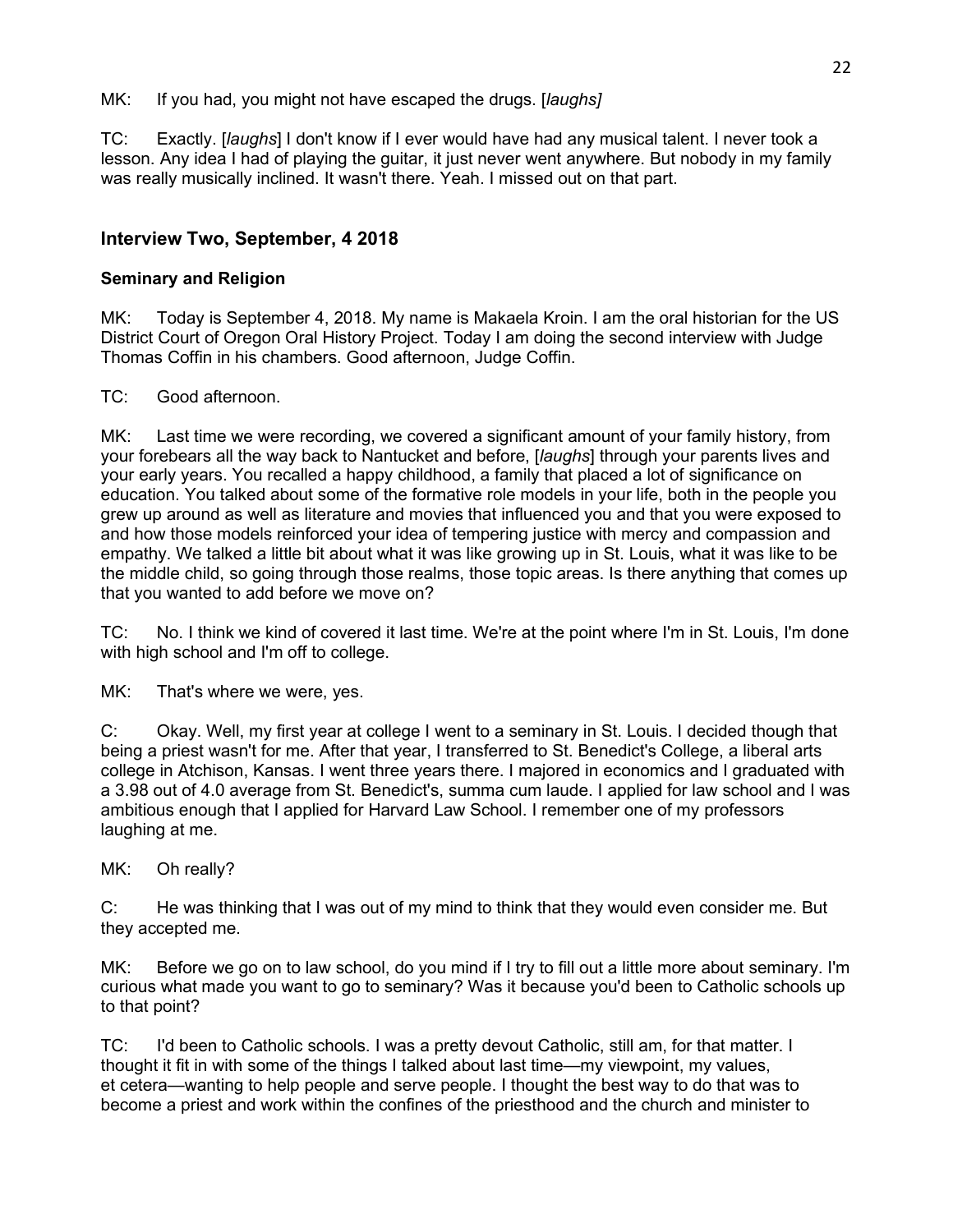people. But after about a year in the seminary, I decided really my talents lay elsewhere. I still wanted to do community service and so that was still a big part of my objective.

I never really growing up and through the inculcation of the value systems I was given by the people—my parents, my classmates, my friends, my teachers, and everybody that I admired, I never really was focused that much on making a lot of money and becoming rich and having a mansion to live in and being able to have all the trappings of wealth. That never really was something that was an objective of mine. I always really was thinking that what I wanted to do with my life was to serve others. A lot of that comes from my formative education, especially in high school, where I went to a Jesuit high school. The Jesuits are probably, there are a lot of intellectual orders in the Catholic Church, but the Jesuits are probably up there at the top with a very intellectual approach to things, very philosophical, always seeking to understand the why's of things. One of the things about the Jesuits is they always ask the question why? Why? And they're very socially conscious. They're very much into social justice and with the emphasis on the gospel values of serving the poor, the needy, the hungry, the sick, et cetera. That really appealed to me.

MK: I can see why seminary would have been one avenue to explore a career or a life in service to others.

TC: Yeah.

MK: You say that your talents lay elsewhere after a year of being there. It didn't feel like the right fit. What was it that didn't make it feel like it wasn't going to be your life's path?

TC: I'm not sure I can exactly pinpoint it but it was too restricted, in a sense—too rigid of a framework where you were basically—the emphasis was on being obedient to a hierarchical structure in the church. I always thought that obedience was more or less at the bottom of the virtues because there is a lot of harm done by people who think they're being obedient when they're being obedient to a command structure that tells them to do the wrong thing. That was a part of it. I went on to college and I basically took a lot of liberal arts courses. I loved English literature. In high school I had the benefit of a very good education in terms of writing and English and other languages. I studied Latin for four years in high school and I read a lot of the classical literature in Latin like Homer and Cicero. That kind of exposed me to a wide variety of education. One of the benefits about the Jesuit education that's kind of rare at the high school level is a number of your teachers have doctorate degrees because the Jesuits send them on to higher education themselves in the formation of their priesthood. They'll come out with a PhD in history, English literature, whatever, and they'll teach at a high school level. How often do you see PhD's at a high school level? You simply don't find that. So I got a very remarkable education from the Jesuits at high school. That translated into my becoming, I think, a better than average writer. I also got some writing—took some writing courses in college. I think that prepared me pretty well for my next step in my education which was law school.

MK: When you were questioning, in your last year of high school, what to do next, who were you, were you being given advice by any one or few people in particular? You mentioned the parish priest at our last session that was a role model at one point in your childhood. Maybe that wasn't the same person that was counseling you but what made you decide to try the seminary first?

TC: Because I thought that was my calling at that time. I thought I would give that a shot because I was so much involved in the church at that stage in my life. I had been ever since I started because we lived—I don't know if you read Bruce Springsteen's book, his autobiography.

MK: No. I haven't.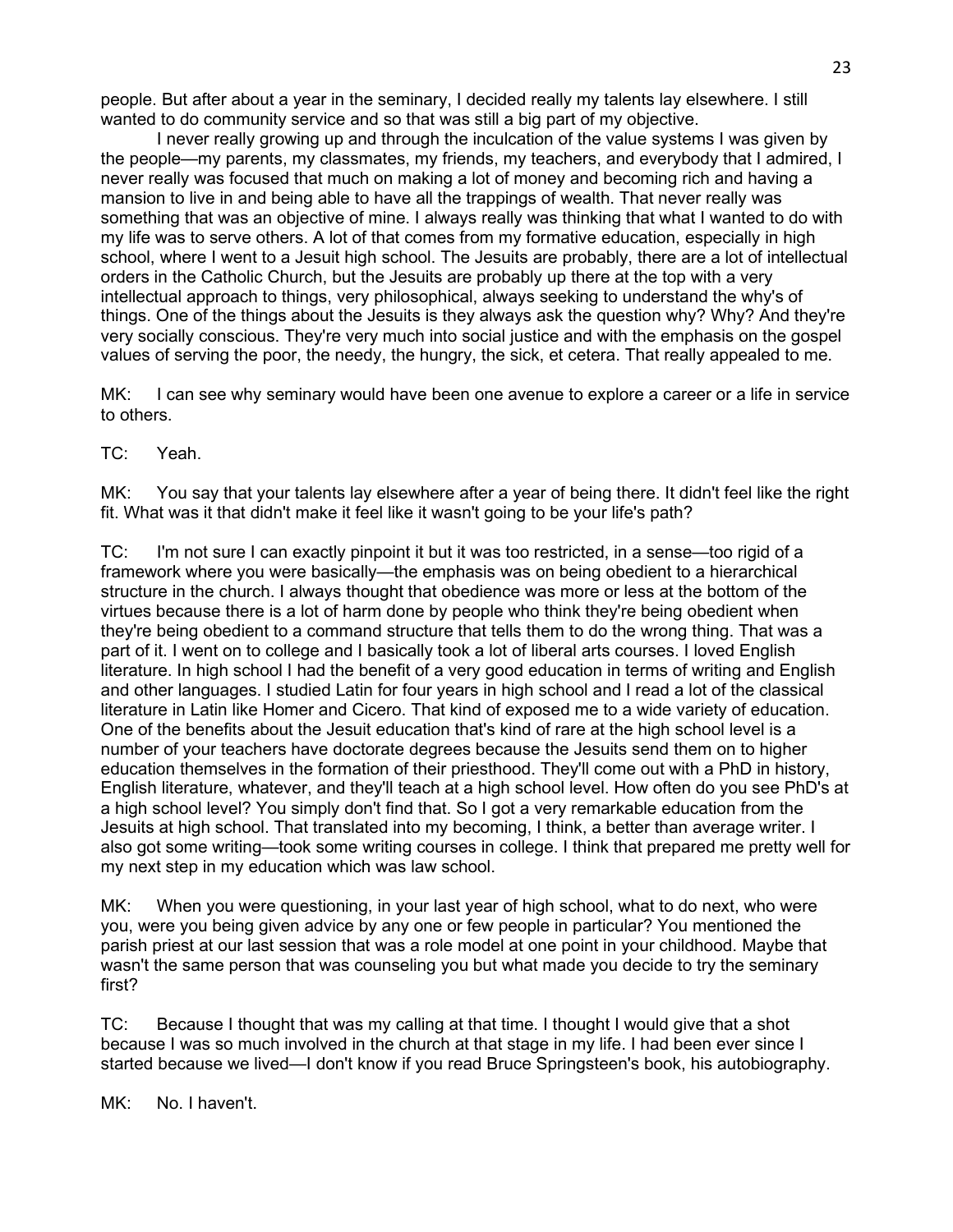TC: Yeah, he kind of grew up in the same environment I did where everything focused around the church. We lived close to the church just like he did. It was just a block away. And you did everything there. You had your social life there. You had your educational life there. You went to the church there. Everybody in our neighborhood pretty much was Catholic and everybody went to the Catholic school. Tuition was only \$2 a month. Then they topped that off if you had a lot of kids. You wouldn't pay more than \$4 a month. So everybody's kids went to grade school there beginning kindergarten through eighth grade. That was pretty much the environment that you grew up in.

MK: It was the center of that community.

TC: Yeah. Looking back on it, there were things about it that now I see were too overwhelming for a child—too much mind control was practiced—too much negativity was inflicted on the students—too much of an approach of guilt in terms of a motivating force and fear. Looking back now that I'm older, I can see all that but back then, I thought this was the way it was supposed to be.

I was always a kid that was pretty savvy about how to basically negotiate my way through things. Right now, what I do is I do a lot of settlement work. I was always a very analytical person.

I remember when my mom—this is a story—I was in second grade, my mom was having a difficult pregnancy with my little brother and so she and dad sent me and my two older brothers to a boarding school in St. Louis run by the Sisters of St. Joseph. We stayed there all week—lived in the dormitory—went to class there. It was very regimented. And I remember one time—the nuns at that time—they were very physical in the way they would discipline the students. Today you would call it abuse. A lot of corporal punishment was handed out. I remember one time one of the kids of my second grade class didn't know his spelling lessons so all of us had to stay there late after supper and until past bedtime until everybody knew their lessons. Finally, when we all knew our lessons, they sent us to the dormitory to go to bed but by then, the lights were out in the dorm. I was in the back row in the dorm. I don't know how many kids were in there, like fifty. And so I stumbled around and tried to find my bed and I thought I found my bed and I started to climb in and some other kid was in there. It was his bed. And he woke up and he hit me and I yelled, "Ow!" My bed was next to his so I got in my bed. The next thing I knew, this nun—they would have a nun who had a room by every dormitory room to be the monitor—she got up and flicked on the light in the front of the dorm room and said, "Alright, who made that noise? Own up to it!" I knew that whoever made the noise, if I admitted it, I would get a spanking. And so I said, "No. I'm not going to own up to it." And so she said, "Whoever did it, own up to it or else I'm going to spank everybody." That was what they did—group punishment. I thought to myself, "Well, let's see. I'm in the back row. There must be forty kids before she gets to me. Even if she lasts that long her arm will be tired." [*laughs*]

MK: You went through that process in your head? [*laughs*]

TC: Yeah—second grade! I remember that. [*laughs*] Sure enough, she started on the first row. And you would hear—these kids were asleep! And you would hear, swat! [*mimics child yelling*] and go to the next one. Swat! [*mimics child yelling*] Go to the next one. She did about three or four and she got tired and went back to bed. [*laughs*] So, yeah, it was stories like that. That's what I was exposed to growing up. Looking back on it, it left scars for sure. I mean today, we look at that and we say, "How the hell did we ever have a model like that in the church?" We know a lot better now. But back then that was the way they were. That was just the way they were—corporal punishment. A father was considered to be not fulfilling his responsibilities if he didn't administer corporal punishment. You got spanked, you got beaten with a belt, you got slapped in the face. People back then considered that to be the proper way to raise kids. That's kind of what I went through growing up. That left scars for sure. But other than that, it didn't leave any permanent scars that left me psychologically unable to put it behind me. I did get a great education.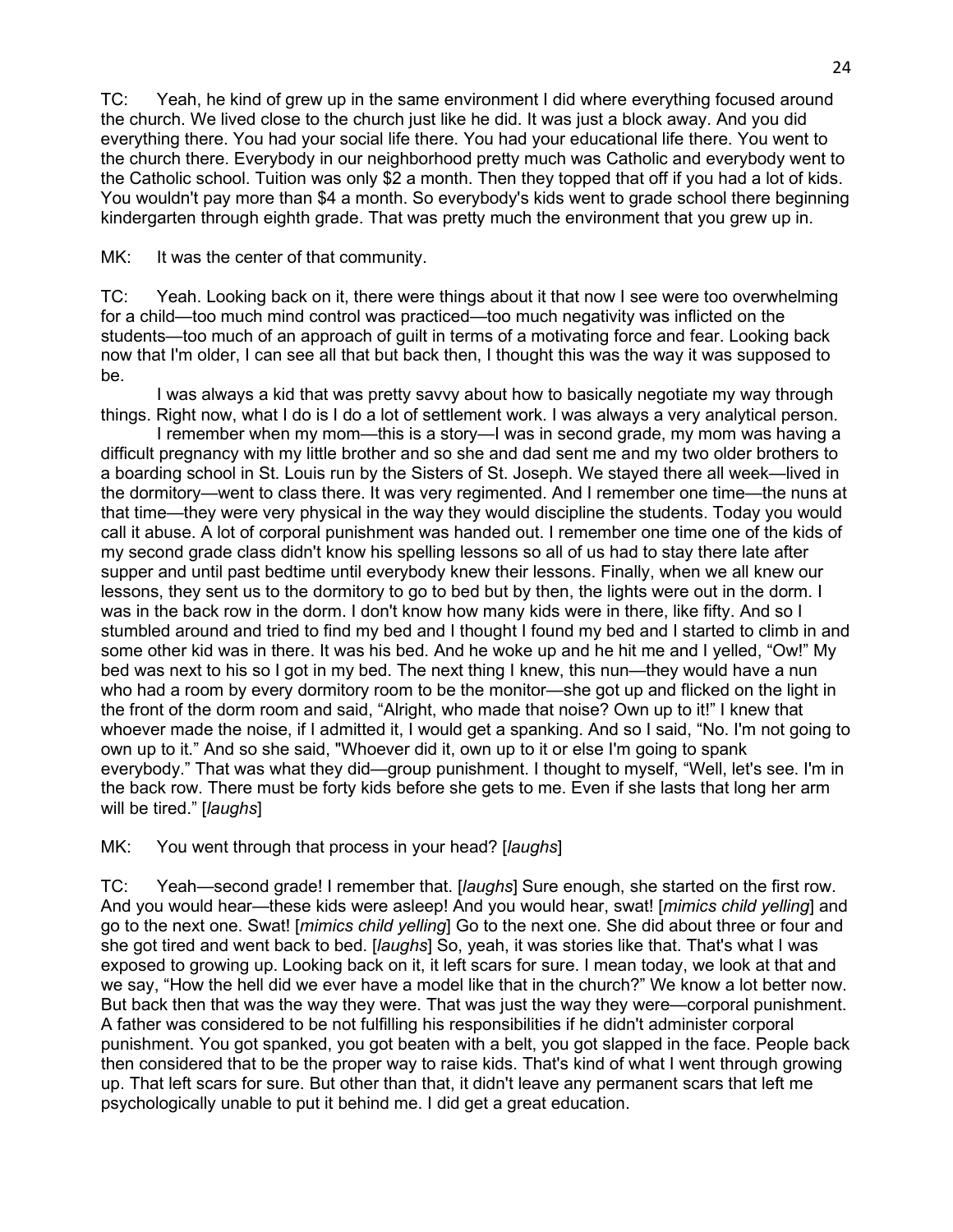MK: By the time you were eighteen and you were starting seminary, maybe those were some of the considerations that made you think this was too rigid.

TC: Too rigid. It was too rigid. I finally figured it out that this was not psychologically good for me. I needed to do something else. I needed to be, like I said, I figured out that obedience [*laughs*] was the least of all virtues in my opinion. I always wanted to be questioning and not just say, "Do what I tell you." That's what they would do. They would say, "This is the way it is and you have to believe it," and "Don't question authority," and I always questioned authority.

# **Integrity and Authority**

MK: Do you remember another story like that where you were questioning authority? But you do say that you were very savvy, so did you just reflect on that in your head thinking that it's not fair?

TC: I think my family, my siblings share this trait too. We're all basically, pretty questioning and we all are essentially very committed and impassioned to do the right thing and to pursue justice for everybody. It was always big—the compassion that I displayed in myself and one of my older brothers, we became trial lawyers. I went with the Department of Justice and I was committed to doing justice there. My older brother became a personal injury lawyer. He was very committed in upholding the rights of his clients and seeking justice for them when they had been mistreated. We pretty much shared that.

MK: That was your eldest brother?

TC: That was my—I had two older brothers and one younger brother. One of my older brothers became a trial lawyer, the one closest to me in age. I always admired him as well.

MK: In your household, was there room for questioning authority or an encouragement of asking questions?

TC: I would say that my father was a model of honesty and integrity. He was firm but he was honest and he instilled that quality in all of us, how important it was to be truthful and to be a person of integrity. He had no use for people who were phony. I'll give you a story about my father to illustrate that. I remember when I was ten—

MK: Is this the story of the bicycle?

TC: The bicycle, I already told you that.

MK: I remember that story.

TC: That was my father. Because he was just an honest guy and the thought of suing the driver that hit me would never have crossed his mind because in his mind, I was the one in the wrong. He wouldn't even let the guy buy me a new bicycle. [*laughs*] I certainly got that from my dad, that it's very important to be honest and a person of integrity. That was instilled in me. I don't think he was quite the type to question authority that I became. I always had a very inquisitive mind. For example, getting back to the church, women aren't priests. I would say, "Why can't they be priests? Explain this to me." Still I haven't gotten the answer. [*laughs*]

MK: Did you ask the nuns that?

TC: Not at that time. I was too—that was not something you dared ask back then. You know, you just accepted it's the way it is but as I got older—and that was before I got exposed to the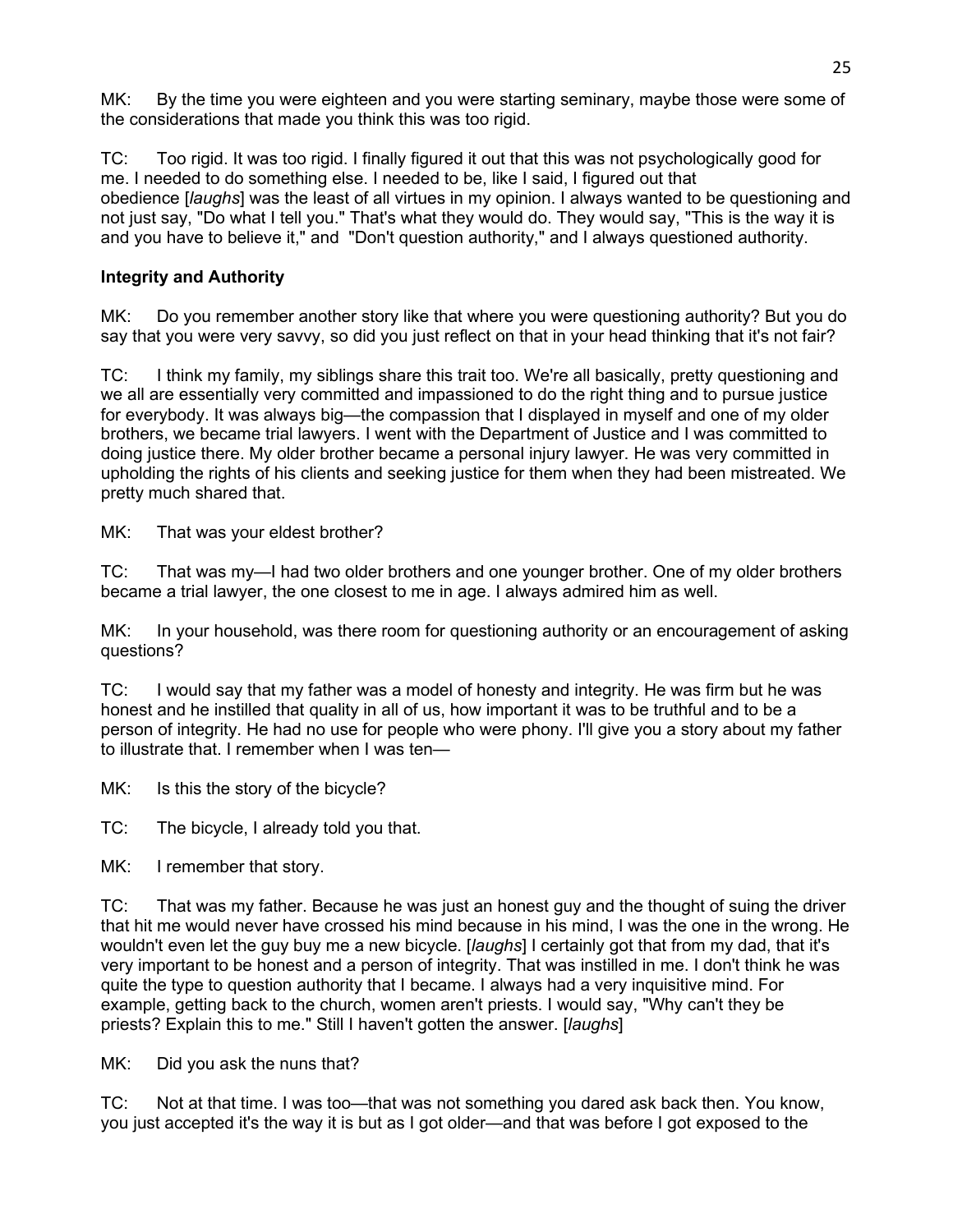Jesuit education too. As I got older, I began to question a lot of things. And I still am in life. Why do we do things this way? What's behind this way of thinking? Just the fact that it's always been done? Well, that's not really a good reason?

MK: And who did you ask these questions to? Your older brother? Your parents? Friends?

TC: Friends as I was getting older and now, quite frankly. I ask them a lot of my wife and my children who are all grown. We have seven children. Four women and then my wife, that makes five women in my family unit. Of course, they have inquisitive minds. They would always be asking me, "Why? Why? Why? Why? Why?" They're all so bright that you can't get away with some sort of insubstantial answer. They'll pick it apart. They're all very firm, feminists, in terms of asserting their own prerogatives and rights so a lot of my development has been certainly informed by the interaction with the females in my family. That certainly has opened my eyes to a lot of women's issues.

Then it also would open my eyes to the issues of people of color. When I was in college, one of my roommates was African American. He and I had a lot of friends in college that were African American. I hung out with them and that really opened my eyes to their thinking. I remember thinking, my roommate's name was Jim Nofles. We would travel together to and from college and our homes in St. Louis. This was during the era of the sixties and the Civil Rights Movement. We always talked about how we couldn't even possibly go down to the south without getting murdered. If they saw you in the south, traveling with someone who was black and you were white, they would figure that you were down there to cause trouble. This is what happened in Mississippi. They were just traveling together in a car and they get pulled over and murdered down there. So, I always thought that nobody can be racist in my generation. We're getting to mingle with people of a different color, we're getting to know them, and we're putting aside our prejudices. And that was true to an extent but not everybody had that experience. I always thought going to school with people who were African American was such a positive step in ending racism. Not everybody I guess had that experience and they still—that's probably why the South fought so hard to keep itself segregated, because they didn't want the races to mingle. They knew that if you mingled, you would lose that philosophy—that mindset. Unfortunately, you see that coming back in this country today.

# **St. Benedict's College**

MK: What made you chose St. Benedict's after the seminary didn't work out?

TC: My older brother went there, the guy I was telling you about. He was there at the time. It was a small college and I wanted to go to a small college. I didn't want to go to a big state university.

MK: What was the application process like when you were choosing a college?

TC: You took the college boards. I always got good grades. I got high grades in grade school. I was pretty much at the top of the class. In high school I probably didn't have the highest grades in class because there were a lot of bright kids there at St. Louis U High but I was up in the top quarter of the class. In college, I was first in class. I did well on the college boards test. I always got up in the 99 percentile. From college when I took the LSAT, I was in the over 99 percentile which is why I got into Harvard because I was at the top, like 99.9 percentile. I just always did well on tests. Most of the tests tested your general knowledge of certain subject matters but it also tested your analytical, your logical reasoning, and I always had a gift about that. In fact I always said I was analytical. [*laughs*]

MK: So then you said you were at St. Benedict's for three years?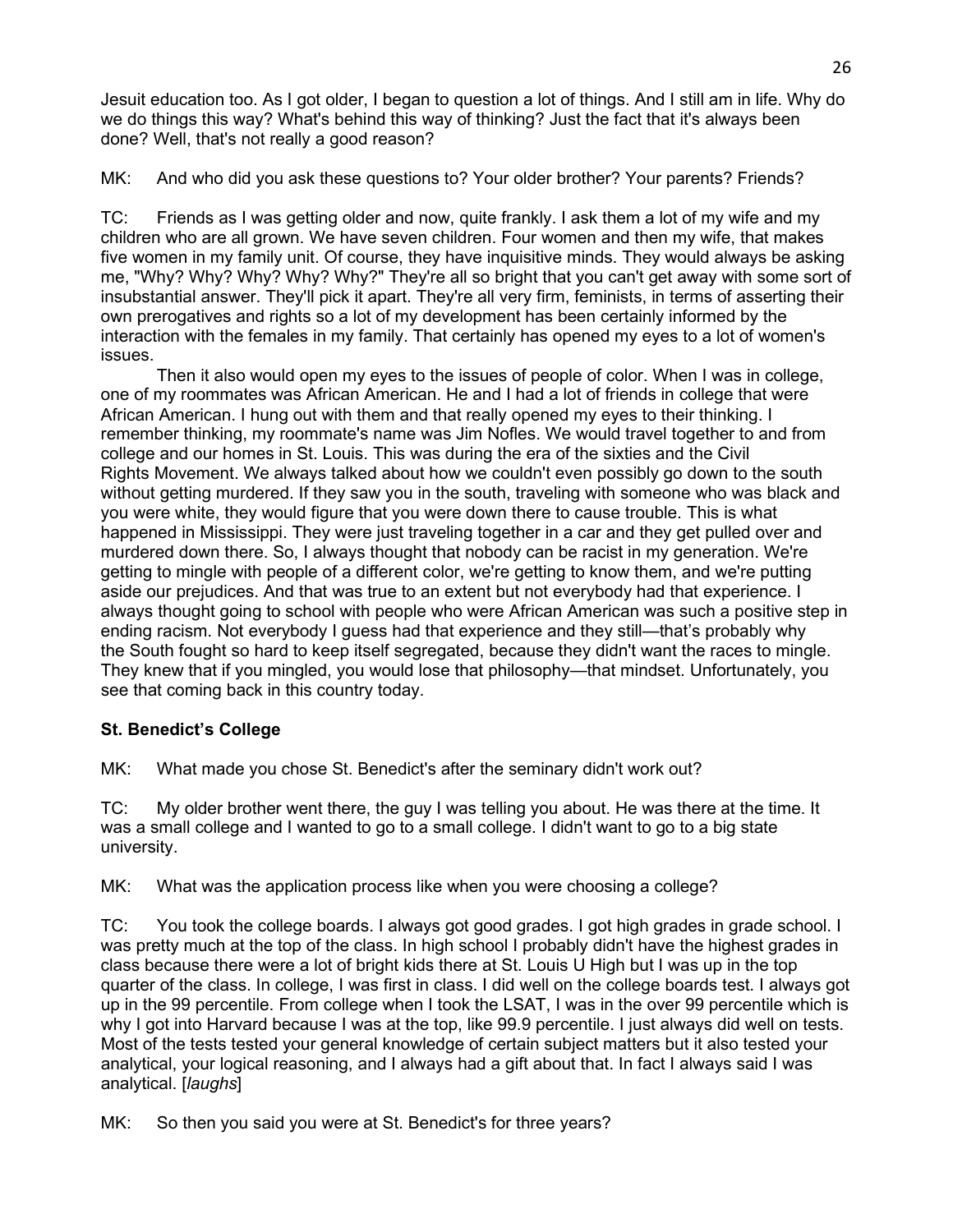TC: Yes.

MK: Does that mean you finished all of the requirements in three years?

TC: Well, I had the one year at the seminary and that transferred.

MK: It did transfer?

TC: Yeah. It transferred. Yeah, because they didn't teach us only religion at the seminary. They taught us all the basic courses that any college would teach and they were fully accredited so they all transferred over.

MK: I see. What was it like moving from St. Louis to Atchison? I imagine that it was a bit of a culture shock. Having your brother there was nice.

TC: No, it wasn't really. St. Louis and Atchison were close enough that I would get home enough. I think that's about 250 to 300 miles away, something like that. It was an easy drive. You could make in six or seven hours, something like that. I would come home for Thanksgiving, Christmas, Easter, and in the summer. Everybody there in college was pretty much from a similar background. St. Benedict's at that time was all male. There was a Benedictine female college across town in Atchison. Now they're combined the two campuses and so now it's fully coed. Most of the kids there were from St. Louis, Chicago, Iowa, pretty much the Midwest. Most of them came—were the product of Catholic high schools. I played soccer, I was on the soccer team there. That was enjoyable. I was always kind of—not a bad athlete. I wasn't the greatest athlete but I had speed and because of my speed I was of value on the soccer team. I was faster than most of the other players. So even though I wasn't as skilled, I could catch up. I was a defender.

MK: Tell me, you said that one year you had an African American roommate. Do you remember other roommates? Tell me a little bit about your social life and how college changed it. Being independent from your family for the first time, perhaps.

TC: Yeah, we had to learn skills like cooking and house cleaning and taking care of ourselves, taking ourselves to the doctor. One of the things I remember about college is that I was still smoking then. Smoking was still prevalent and it was before all the healthcare information came out about the bad habits of smoking. That's probably why I took up smoking which is a habit I had until I got married and had our first child. Then I quit, thank god!

So, yeah, you learned to be independent. It's a good progression going from high school years to being ready to get out into the adult world. I never seriously dated anyone in college or even law school for that matter because I always had this mindset—I was not going to get serious with someone until I was ready to support a family. That was the first thing I was going to do was get my education completed to where I was in the career that I wanted to be in. Then I would start thinking seriously about starting a family. But I was always pretty focused on that. I didn't want anything to distract me from my career plans. I think a lot of people make the mistake of getting married right out of high school or something and then that's kind of the end of their educational process because it is so hard to get through an education process when you're trying to support a family.

That was my social life. It was pretty much focused on going to ball games, athletics, et cetera, going out to the pizza place on Friday night and Saturday night in a small college town. I did a lot of maturing in those years. I was very disciplined in my study habits. I was very much more focused on study than on my social life. I always had a good memory so I didn't have to— I could study and grasp the subjects with a quick read. I didn't have to go over everything as much as other people did and I could retain the concepts.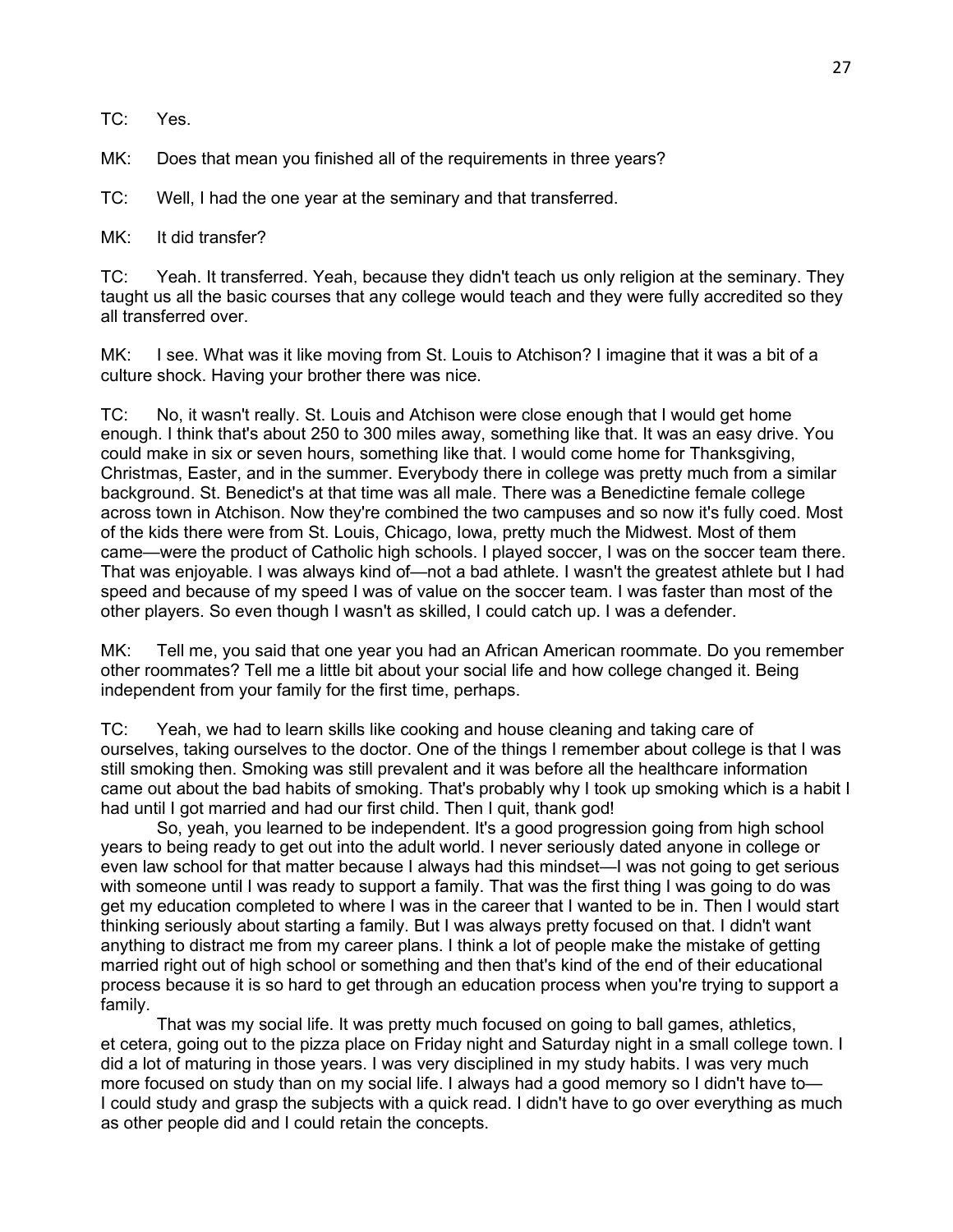MK: What drove you to be so disciplined? Was it because you knew, you had an idea of what your goal was?

TC: I had an idea what my goal was. I had an idea my goal was to, like I said, I had priorities and my goals. Education was very important to me. That was always emphasized to me. I think because I displayed—not to pat myself on the back or anything—but I displayed a fairly high level of intelligence all the way up through grade school, high school, and college. I was always intellectually, kind of at the top of the class. Everybody encouraged me that I needed to focus on keep up the academics—don't waste this gift that you have—take it as far as you can. So, I did that and I couldn't stand failure. I think the only F I ever got in my life was in a typing class [*MK laughs*] in high school where I tried to learn to type and I'm not mechanically inclined at all. We had these old typewriters and one of the tests he would give you was—you'd have to put a blindfold on and then he'd dictate something for you to type and you had to do it by feeling out what key it is. I never could do that. I remember I got a minus, a below zero in one typing test. [*laughs*]

MK: Wow! Ignominious defeat. [*MK and TC laugh*]

TC: Fortunately, typing was not something that they reflected on your transcript.

MK: That's fortunate.

TC: [*laughs*] I know.

MK: So, you experienced that type of failure, just a taste, and that was enough.

TC: Yeah. Yeah.

MK: By the time you arrived at St. Benedict's, did you have the idea already that you wanted to eventually go to law school because of your older brother?

C: Yeah—not just because of him but because of some of these movies that I saw and books that I read. *Inherit the Wind*, *To Kill a Mockingbird*. So that inspired me. In part, that inspired me because it emphasized the values that I had—truth and justice and fairness. I was driven to the cause of justice. *Les Misérables*. That was a novel that influenced me and taught me that good and evil are not just these black and white concepts where if you just apply the rules you come out on one side or if you break the rules, you come out on the other side. It's a lot of grey in what is just and what is fair. That really appealed to me.

MK: What did you eldest brother do?

C: He went to Notre Dame. He became an engineer, a mechanical engineer.

MK: Like your father, right?

C: Like my father. He started thinking that he wanted to become a lawyer and so he then went to law school and became an attorney. He's not a trial lawyer. He worked for a while in the Department of Justice for a drug task force attached to the St. Louis office of the US Attorney. Ironically, my roommate that I told you about, the African American—

MK: What was his name?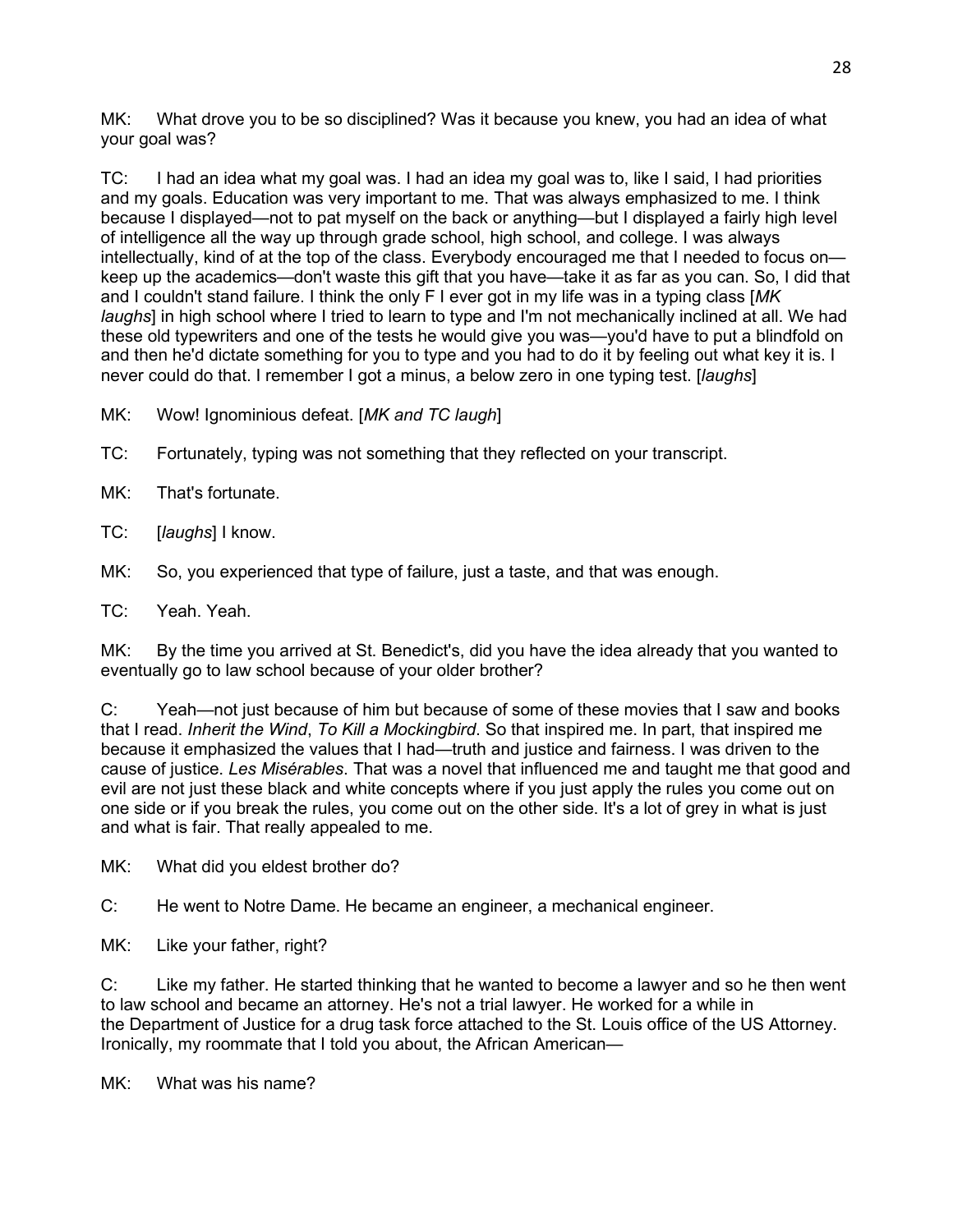C: Jim Nofles. N-O-F-L-E-S. He was an extremely intelligent person. Very gifted. His father was a doctor. I hung out with him, went to his house, double dated with him, went to African American nightclubs with him and I would come back from law school and visit with him. I noticed he had gotten involved with some—Jim always thought that he could use drugs and not be conquered by drugs. He was always like a moth circling close to the flame. It didn't work out well for him.

What happened was he got addicted on heroin and by this time, I had graduated from law school when all this happened. I was in the US Attorney's Office in San Diego, so I'm flash forwarding a little bit. I could see that happening when I came back from law school when I was still going to law school from the people he was running around with. He ended up selling heroin for this organized crime African American drug ring in St. Louis. We're talking about a major syndicate. He sold heroin to some undercover federal agents and they arrested him and turned him into an informant. I found all this out later. Based on his being an informant, they put wires on him and recorded conversations as he bought drugs. These agents were able to get a wiretap on the organization. After accumulating enough information through the wiretap, they arrested all the members of the organization, about thirty of them or so.

I mentioned Jim in connection with my brother Dick because after he had initially been arrested and before he started cooperating, the agents had forwarded his case to this drug task force, what do you call it? This drug agency that Dick worked for. [*Coffin note: Drug Interdiction Task Force*] He saw Jim's name and he said, "I can't work on this. He's my brother's friend." So they gave it to someone else and then Jim turned informant and they busted the whole ring including the ring leader and then they went through discovery and the US Attorney's Office released the affidavit in support of the wiretap application and they were able to figure it out that it was Jim Nofles that was the informant. They went out, picked him up, tortured him, and killed him. [*MK gasps*] Then I found out about what was going on after they killed him. I didn't even know any of this was happening.

At this time, like I said, I was in the US Attorney's Office myself back in San Diego. I called the agents that had worked on the case and I said, "How could you do this?" I knew all about how discovery works. They don't mention the informant by name. They call him a confidential informant but they gave the affidavit to the attorneys, the attorneys gave it to the clients, the clients all got together and it was set out in the affidavit—"CI [*confidential informant*] bought heroin from so and so on such and such a date." "CI bought heroin from this guy on a different date." Et cetera. So they all got together and they said, "Well, Joe, you were the one who sold him heroin. Who was it that you sold it to?" "Jim Nofles." And so they figured it out.

I said, "Why would you expose him like this? Why didn't you put him into the witness protection program? Why didn't you take some steps to protect him?" They had lame excuses. It's always someone else's responsibility. I always as a prosecutor considered it my moral as well as legal duty to protect my witnesses. I would never have let something like that happen to a witness. It infuriated me that they would just use somebody and then after they got what they wanted out of him, that they would just throw him to the wolves, which is what happened to him. That left a bad taste in my mouth. It motivated me to make sure that all the agents that I worked with knew that if you're going to use somebody as a witness, we're going to protect that person. I always tried to follow that formula.

MK: What a strange twist of fate that that case landed on your brother's door at first.

TC: Well, he had to disqualify himself. He couldn't. I understood that because you don't want to have a case where you are personal friends with the person—that's been to your house and have had dinner with.

MK: Any other classes stand out at St. Benedict's?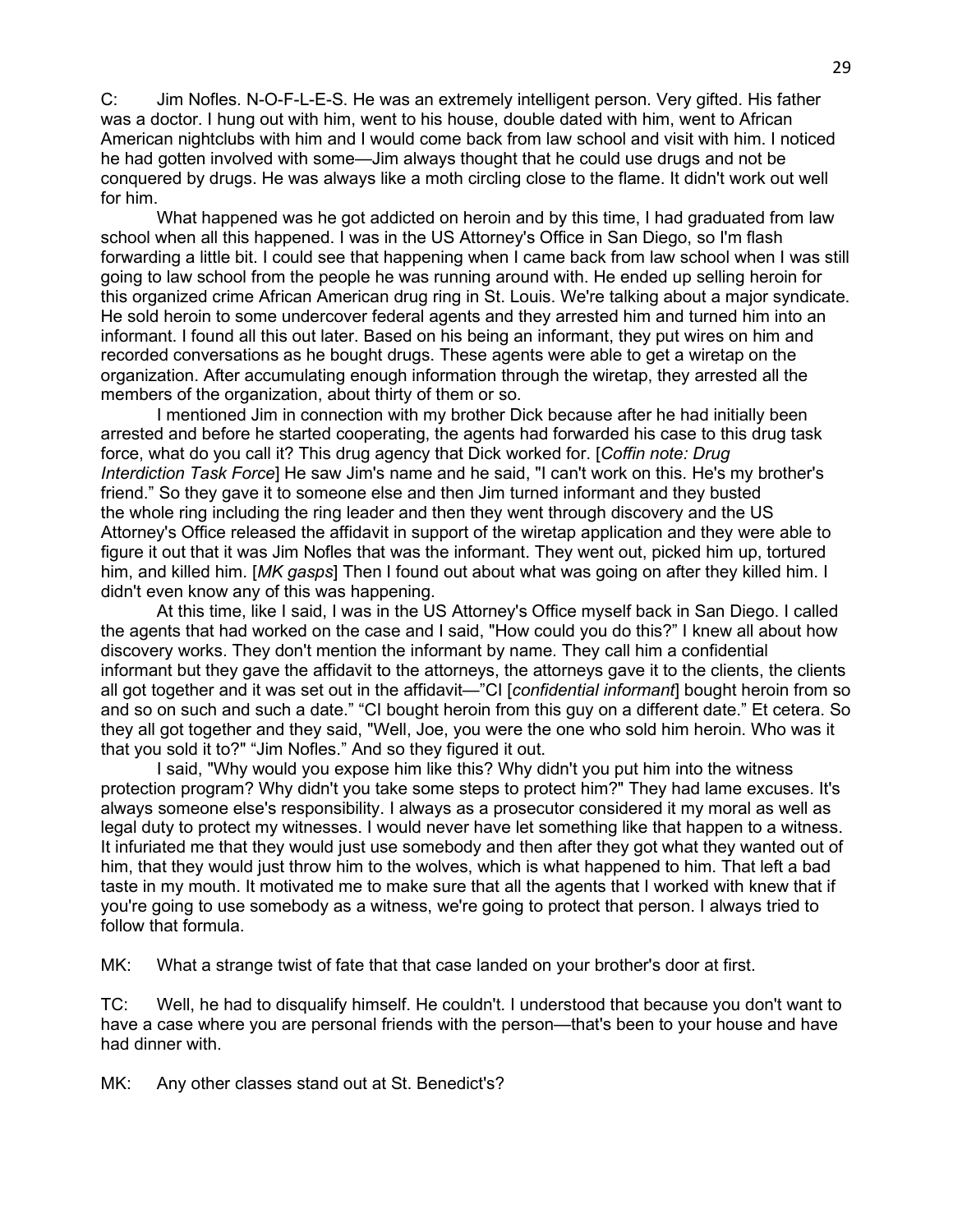TC: No. I minored in philosophy, majored in economics. Yeah. I liked the classical philosophers like Plato, Socrates, Aristotle. That branch of philosophy was very much into logical reasoning, deductive reasoning, analytical reasoning. I think that formed a lot of my, certainly helped form and enhance my analytical skills.

MK: Were you a member of any clubs or societies?

TC: No. I never was that much of a joiner. I didn't want to join any of their Young Republicans, Young Democrats, whatever. I didn't want any part of that. I was elected for one year, the president of the B Club, which was the athletic club which typically, the president of the athletic club, the B club is an athlete, one of your stud athletes, which I was not. I was a soccer player. But they elected me, and even the guy I thought they'd elect was Darryl Johns, another African American friend of mine who was a star basketball player at St. Benedict's. He was an All American and we won the national championship with him playing. But instead of electing him, and he didn't want the job—he promoted me. So, I said, "Alright, I'll be the president of the Athletic Club".

So, my basic job was to manage the money and the coach wanted me to use the money that we had. What we would do is we would have parties, mixers, whatever they were called serve beer, charge money to get into the dance and for the beer, and then we'd put the money in a bank account. So, we had a couple thousand bucks in the treasury for the B Club and the coach wanted me to buy blazers for the team to travel with—the soccer team. I decided, I heard about this new band in St. Louis, Ike & Tina Turner, and so I hired Ike & Tina Turner to come and play at a mixer. This was when they were kind of starting out and they would go around and play college gigs. I spent everything in the treasury—I think it was like two or three thousand bucks to get Ike & Tina Turner to come to Atchison. [*laughs*]

MK: Instead of getting the blazers? [*laughs*]

TC: Yeah. [*laughs*] But everybody loved it except for the coach. [*laughs*] I met Ike and Tina! Oh yeah! I paid Tina. I gave her a check and I remember Ike was backstage and he wasn't talking to anybody. [*laughs*]

MK: That story took an unexpected turn. [*laughs*]

TC: Yeah. [*MK laughs*] They would play at St. Louis nightclubs back then. That's where they started out.

MK: Popular party!

TC: Yeah, I know. [*MK laughs*] I launched their career. [*laughs*]

MK: Who knew? What did you do over the summers? Did you work?

TC: I worked for summer camps for boys. I had one time I worked for my uncle who had this boiler factory and I did odd jobs there. But I was a camp counselor for a couple of years. I enjoyed that. I enjoyed working with youth, doing camp work, getting outdoors and things. Then law school.

MK: And so you paid your own way through college?

TC: No. I didn't pay my own way.

MK: Oh, no.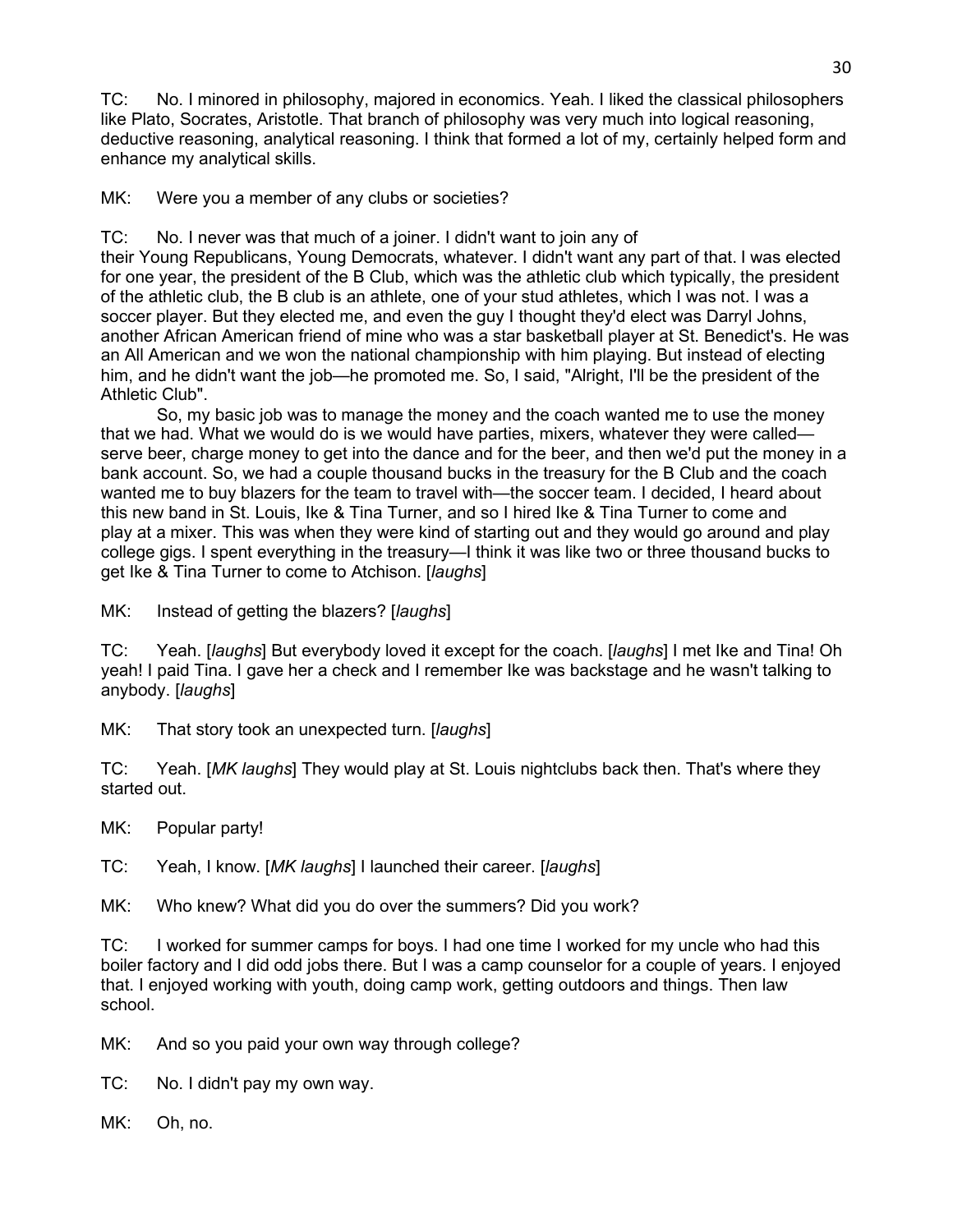TC: But college was cheap. My parents could pay it. At that time, room, board and tuition at St. Benedict's was something like \$1200 a year. That was to live there, eat there, and pay the tuition. So, just think of that. What is it now?

MK: It's like \$40,000 at some places, and more.

TC: Yeah. Actually, I think St. Benedict's was less than \$1,000. It was Harvard that was like \$1,200 when I went to Harvard.

# **Harvard Law School**

MK: And so, when you decided to go to law school, did you apply at multiple schools? And where was your older brother who was already at law school at that point? Where was he?

TC: He went to Washington University in St. Louis but I wanted to go to Harvard. I applied to Harvard Law School and I think I also applied to Washington U but I didn't really want to go there. I didn't want to go to St. Louis. I really wanted to go to Harvard. Harvard accepted me.

MK: Why Harvard and not Yale or Princeton, or any other? What about Harvard stood out to you? Was it reputation or something that you'd heard?

TC: Reputation, yeah. I had never been to the East Coast really but Harvard was probably the top ranked law school. It's always between Harvard and Yale. Harvard had more openings. Yale was a smaller law school. Harvard has a class and each class is three classes—1Ls, 2Ls and 3Ls. Each class is about 500 students. Yale has a total of only like 500. So Harvard had three times the enrollment as Yale. I had the grades. I took the LSAT. I was at the top of the chart on the LSAT. The other thing I had that Harvard really—they tried to diversify in a number of factors, one of which is where you went to undergraduate school. They had never had anybody from my college at Harvard Law School. No one had ever gone there before so that was in my favor. And so they accepted me.

MK: Where there in person interviews at that time?

TC: I had an in person interview. What they do is—they don't make you go to Harvard to be interviewed. They find somebody in the local area where you live. I was interviewed by a law professor who taught at Washington U. in St. Louis. I interviewed with him and he knew my brother. Apparently, he made a favorable recommendation.

MK: Tell me about what that transition was like, moving to Cambridge and starting law school, for you, for your family.

TC: It was a culture shock. I had never been any place like the East Coast before. The first day that I was there, I flew in, checked in to the dormitory and I went out to Harvard square and I went to this pub. I'm sitting there getting a beer and there's two guys that I'm in between. One of them is from Britain, the other one is from Ireland and they're arguing with each other about the British rule in Northern Ireland and all that stuff that was going on at the time—independence and the way the British treat the Irish, and the Potato Famine, and on, and on, and on. [*laughs*] I'm sitting there listening to all this. The British guy then looks at me and says, "Who do you agree with?" [*TC and MK laugh*] And I said, "I'm with the Irish guy." [*laughs*] Who bought me a beer and then that was it. The British guy got mad and turned away in a huff. I figured, "Man! These guys really mix it up back here." [*laughs*]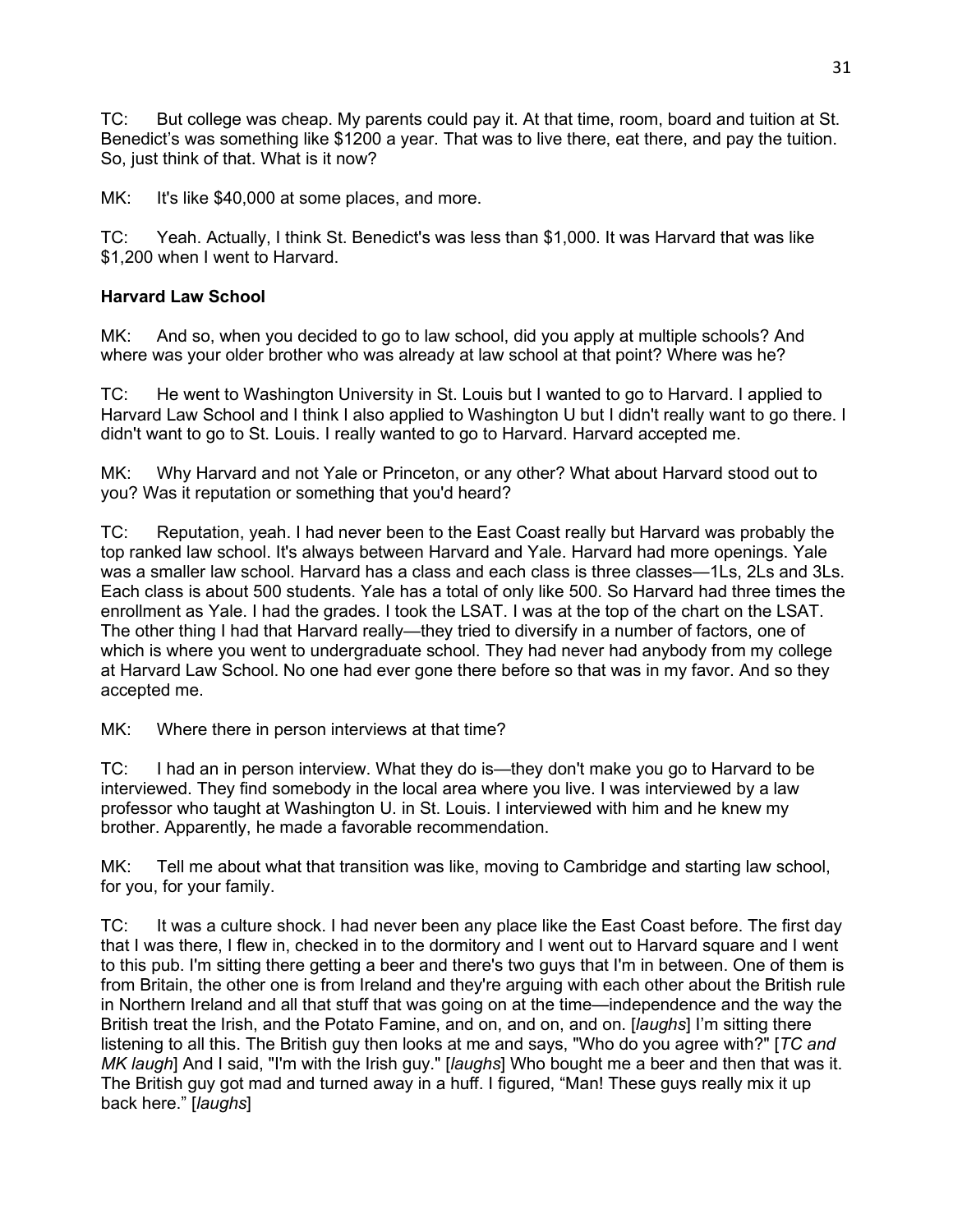I remember my first year there. Now look, you're looking at a guy that went to college in a small town and when I was out of money, I would go to the local pharmacy in Atchison—there was only one pharmacy and I had my checking account in a St. Louis bank and I would go in and write out a check. I wouldn't buy anything. I would just write out a check for ten bucks and cash it there and he'd give me ten bucks and take my check. So, my first year at Harvard Law School, I go down to New York to visit a friend down there during Thanksgiving because I didn't go home for Thanksgiving. It was too far. I just stayed up there. I'm out of money so, I figure, I'll just go to a pharmacy. And this is Manhattan. And so, I'm going to write a check on my St. Louis bank account for some money and not buy anything, right? That's my game—that's my mindset. I'm standing in line and there's this woman in front of me and she's got something in her hand. It doesn't have a price tag so she puts in on the counter and she asks the guy behind the counter, "How much is this?" And here was his response, quote, I'll never forget it. "What do I look like, lady, an information booth? Put your money on the counter and I'll give you the change. [*laughs*] And then she says, "You crook! You just want to overcharge me. You don't put a label on this saying what the price is. I want to know what the price is." And I'm saying to myself, "Okay. I'm going to go give this guy my check and not buy anything?" I said, "I'm going to make his day if I do that." [*MK laughs*]

It always amazed me the way they interacted—strangers did on the streets. I would walk down the street—some guy named Al Lowenstein was running for Congress and somebody came up to me and he said, "Here's this Al Lowenstein button." I said, "I don't know," and he said, "No!" and he would stick it on my shirt lapel and pin it in. "You wear this!" "Alright." And I'd walk another half block and somebody would come up to me and say, "Take that Al Lowenstein button off or I'm gonna take it off for you." I said, "Fine!" [*laughs*] And so, I figured, "Wow!" I wasn't used to that. It's just the way they interact back there is very aggressive and very confrontational, but I finally figured out, this is their way of jousting with each other. They have these barbs that they go back and forth and you have to, if you're submissive to them and don't come back with a response, man, they'll just walk all over you and make so much fun of you and be so rude to you. I could never get used to that kind of rudeness because we weren't like that in the Midwest. I mean, in the Midwest it's a lot friendlier. "Have a good day," and "How are you," and all that. But back there man. And you see a lot of that culture I think back east in their politics and everything that we're not used to. So that was a big culture shock. I did, after three years of law school, I was so fed up with that kind of culture that I looked at a map and decided I was going to go someplace the farthest away from the East Coast that I could. That happened to be San Diego.

MK: That was about as far as you could have gone! [*laughs*] So did you get better at the verbal repartee just to be able to manage those interactions? To not get stepped over?

TC: No, I never did. I never did, it just was not part of my makeup. I was always trying to be polite. Man, I would have been eaten up back there. That's what they do. I see it on the bench out here, after I got on the bench. You can always tell an East Coast lawyer. Man, they're used to being very aggressive. More than once, I've had to tell them, "This is not how we act out here." But that's the way they're conditioned to act because otherwise they'll just be chopped up. [*laughs*]

MK: Now, you probably felt to a certain extent, or maybe you didn't feel this way, so correct my characterization if it's wrong, but maybe you were a big fish in a smaller pond when you were going to a small liberal arts school in Kansas whereas when you were at Harvard law school, you were with a lot of very gifted and talented people. How was that transition?

TC: Oh yeah. You're absolutely right. There is nobody at Harvard Law School that wasn't the sharpest knife in his or her drawer when they were in high school and college and that sort of thing. I mean, everybody there was the cream of the crop, at the top of their classes. They were all used to being the top student. So, at Harvard, the faculty tried to basically motivate you by putting the fear in you that, "Look to your right, look to your left, because the person next to you won't be here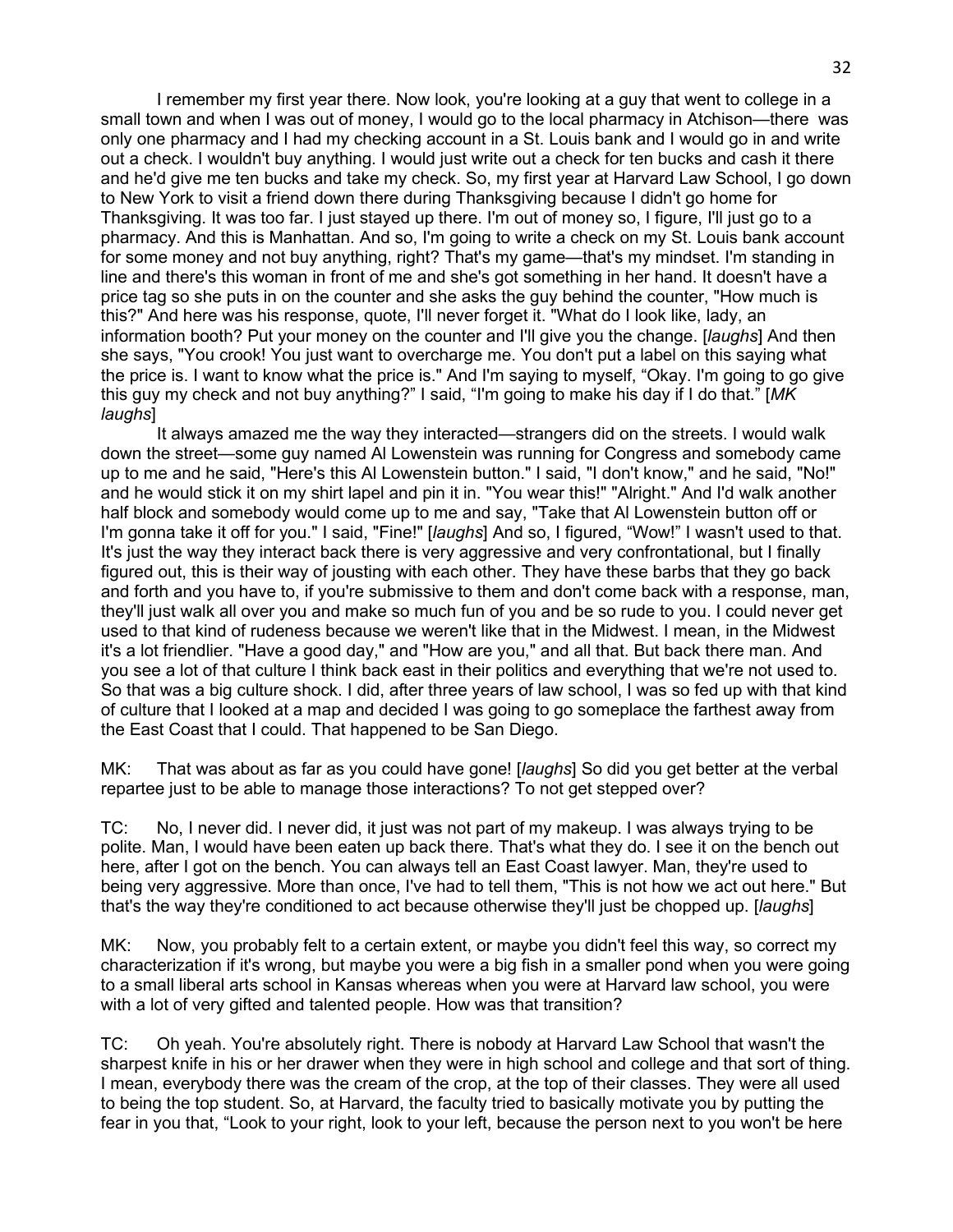at the end of the school year," meaning they'd flunk out or something. So, they tried to motivate you in that way by fear. A lot of the students had a lot of anxiety. I interviewed, they had Inns of Court back there where they would try to recruit the top of the class to go join their Inns of Court.

## MK: What is that?

TC: Inns of Court. I-N-N-S. It's an English tradition where in England, if you're a barrister you would join an Inn of Court. You would be affiliated with that Inn in your practice of law. That was your social and professional club. At Harvard Law School, they would have the Lincoln Inns of Court, et cetera. They would name it after famous lawyers. So, I went to be interviewed by one and they would, of course, I was a Harvard Law student but that wasn't good enough. "Where'd you go to undergraduate school?" "St. Benedict's."

## MK: That didn't score any points?

TC: [*laughs*] Even if I'd have passed that question, you know, the next question would have been, "Where did you go to prep school?" So, very elitist, and I decided, "I'm not interested in this." This was not in keeping with my egalitarian mindset. So I quickly toned down my any ambition I had to join one of these elite clubs back there. I also didn't see any value in trying to compete for a spot on the Harvard Law Review because that's where the Supreme Court recruits their clerks and we're talking United States Supreme Court. They'll look at the Harvard Law Review, the Yale Law Review—so, the very top of the top of the class. In order to compete for that, I mean, you had to have no life whatsoever, other than the classroom and studying. It was hard enough to study the material just to get the grades you wanted to get in law school. But to get to the law review level after you were done studying and preparing for the course, then you had to go down to the law review offices and churn out the types of work to contribute to the law review that they published.

I wasn't going to go there. I would have no life for three years and it was hard enough to have any kind of a social life outside of law school with all the work you had to do. So I settled in. In three years, my grades were good. I finished in the top twenty percent of the class which they don't tell you exactly what your ranking is, unlike college, so they'll tell you if you are at the top of the class. You had some idea if you were summa cum laude, you were in the top five percent. If you were magna cum laude, you were in the next five percent. If you were cum laude, you knew you were in the top twenty percent. So, I was cum laude, so I knew I was in the top twenty percent. So, out of 500 in my class, I would be in the top one hundred somewhere. They don't tell you exactly where. To me, I was very proud of that. I certainly got a good education there. I can't think of a better education that you're going to get out of a law school than I got. Everybody—the faculty members at Harvard are just absolutely brilliant. There is just so much to learn there.

MK: Did you have any professors in particular that you were inspired by more so than others, or worked more closely with than others?

TC: None of them really interacted that much with the students outside the classroom. Our classes were so large. But yeah, I have fond memories of some of the faculty. Like Alan Dershowitz, I think I had him in my first year in criminal law and I think it was his second year of teaching actually. He was very bright and very entertaining.

I remember Clark Byse who taught us contracts in the first year. He was like all of those professors. He was so witty and so intelligent. I remember something from him. He had a practice where he would affect your grade if you were absent from class. It would also affect your grade if you were unprepared for class and he would keep a seating chart. The practice was if you weren't prepared for his class, then you had the option of not sitting in your assigned seat and you were marked absent. If you felt you were prepared, you sat in your assigned seat and then he would call on you if you raised your hand. Or he might call on you even if you didn't raise your hand to answer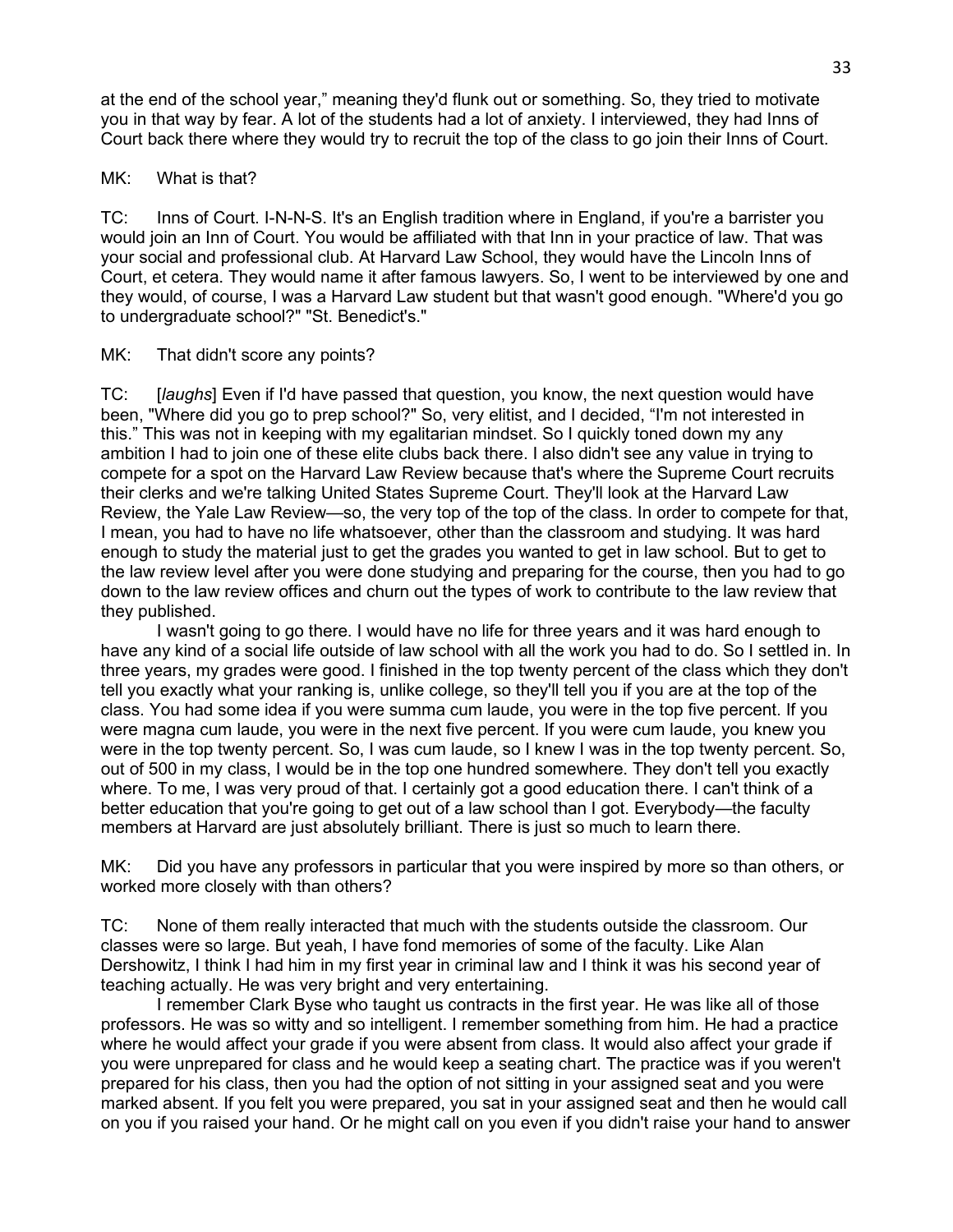a question. I remember, in one class, this student was not prepared so he didn't sit in his seat. He sat in the back. Byse asked a question and the kid thought he knew the answer so he raised his hand. Byse called on him. He gave the wrong answer and Byse looks up at him and says, "Mr. Jones, you have achieved a first in the history of Harvard Law School. You were both absent and unprepared in the same class." [*laughs*]

MK: Oh no. [*laughs*] He was trying to redeem himself but it didn't work out.

TC: It didn't work out. Their classes were so challenging and so analytical. You know, my analytical skills were obviously okay going in there. They were really well honed coming out of there. I learned how to basically frame an argument, how to respond to questions. I learned, I had to write a lot because their exams were pretty much exams that you took in writing, essay exams where you answered. So I learned how to phrase legal arguments and legal responses. It's a great education. It prepared me for everything when I got out. I mean, a Harvard Law degree really opens doors out in the legal world. If you have a Harvard Law degree, you're not going to have a hard time getting a job when you get out of that place. So, it was well worth it. I was so glad I went there.

# **Summer Vacations in ROTC**

MK: And did you, during summers when you were at Harvard did you have to work? Or were your parents supporting you still?

TC: I would come home to St. Louis, the first year there. The second year and the third year, I was in ROTC [Reserve Officers' Training Corps]. There was a war going on and so that occupied my summers. I ended up dropping out of ROTC.

MK: So, Vietnam, while you were at Harvard?

TC: Did I what?

MK: It was the Vietnam War while you were at Harvard?

TC: Yes. Because I was at Harvard from 1967-1970 and Vietnam was going on then.

MK: Does that automatically keep you out of the draft or no?

TC: They ended the student deferment. That's why I joined ROTC.

MK: Oh, I see.

TC: I learned enough in two summer camps at ROTC to know that I was not a good soldier. [*laughs*]

MK: If obedience was not at the top of your list of-

TC: No. And I'll tell you some stories from there. For example, speaking of my focus on justice and fair play and obedience not being the best virtue, when I arrived in Fort Benning, Georgia for the first summer of ROTC, the captain—we were in a company of 300 cadets and the first day we were there the captain brought out his pet goat. He had a pet billy goat. He told all of us that the cadet, each week, who had the worst performance would be assigned goat duty for the following week.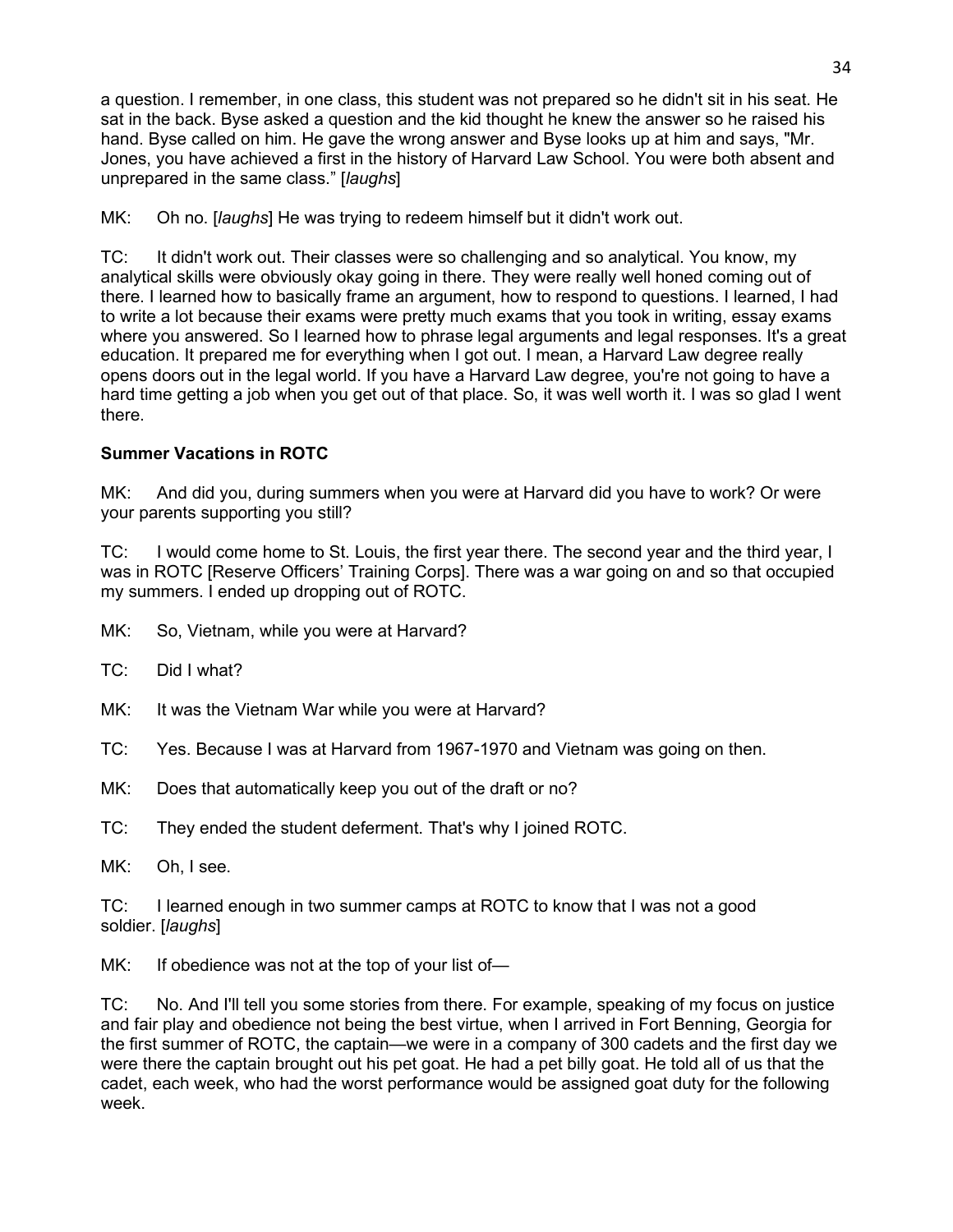MK: Which consisted of what, exactly? Milking the goat? Cleaning up after the goat?

TC: Oh, we had to take the goat everywhere, clean up after the goat. Goats defecate constantly. Feed the goat and take the goat with you when they went out on bivouac and stuff. They called that cadet the goat man. So, I was the goat man for six weeks.

MK: Oh no. [*laughs*]

TC: But here's what happened. For example, one time we're out on bivouac.

MK: And what is bivouac?

TC: It's when you go out and set up a camp and then you're not staying the barracks and you go out and you do fieldwork and field exercises—maybe military exercises. You play war games and stuff like that, so you camp out for the night. So we're out there on bivouac and it's Saturday and they had the Catholic and the Jewish chaplain come out on Saturday to give sermons to the Catholics and the Jews. We go off to services and the Protestant cadets get to play softball. So then, Sunday comes and the drill sergeant says, "Alright. All those that go to the Protestant services, they're over here. Anybody who goes to the Protestant services goes over there. Anybody that doesn't go to the Protestant services you have latrine duty." And I said, "Excuse me? We have latrine duty?" "Yeah, you have to go and service the latrines." And I said, "Well wait a minute. Yesterday when we went to services, the Catholics and the Jews, they got to play softball. They didn't have to do latrine duty." "Captain's orders."

So, I organized a boycott by the Jewish cadets and the Catholic cadets. I said, "This is discrimination." The drill sergeant came back with the shovels. I said, "We're not going," because I was the spokesperson. He said, "What do you mean you're not going?" I said, "No. This is discrimination and I'm going to write my congressman that you make the Catholics and the Jews do latrine duty because they went to the Catholic and Jewish services while the Protestants got to play softball." He went back and told the captain and the next thing I know he comes back with the softball and the baseball bats and we got to play softball.

MK: Oh, really?

TC: So, I won.

MK: You won?

TC: But I got to be the goat man. So, that's standing up to the abuse of their authority. I did that constantly back then. I was not popular with the chain of command. It was just not meant to be.

MK: [*laughs*] It's a great story though.

TC: [*laughs*] I know.

MK: So two summers of ROTC, that was about all you could handle.

TC: Yeah. And then I didn't get drafted so I lucked out. I would not have been—I just wasn't cut out to be a military oriented person.

#### **Vietnam War, Politics, and Social Unrest**

MK: Did you take part in any of the protests of the war that were taking place during those years?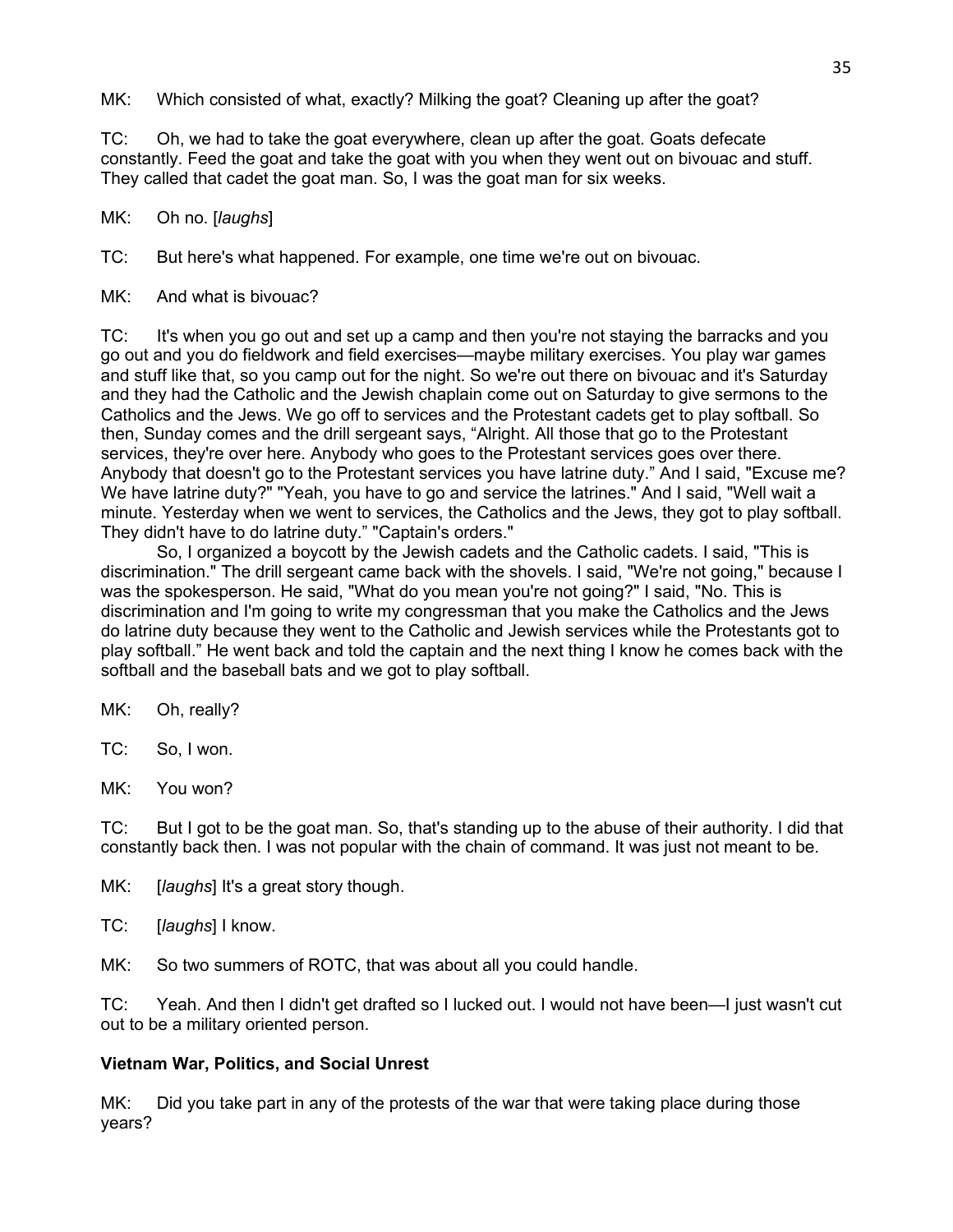TC: [*laughs*] That's an interesting question. I went to one anti-war protest at Harvard where they marched to the ROTC building and you remember at that time there were a couple of underground groups called the Students for a Democratic Society, SDS, and the Weathermen who were prone to do things like blow up buildings and stuff like that. This protest was led by the SDS I think. There must have been about several hundred of the students gathered around. The leader of the protestors said, "Alright, I vote that we burn down the ROTC building. All you in favor of burning down the ROTC building, raise your hand." And so a smattering of arms went up. "All those opposed to burning it down, raise your hands." The majority raised their hands. They didn't want to burn it down. This must have been the Students for a Democratic Society. I don't think the Weathermen would have asked. [*laughs*]

MK: Probably not.

TC: So then the leader says, "Okay. We're going to take a re-vote. Would everybody who voted no, leave." [*laughs*]

## MK: Very democratic

TC: Yeah, the anti-war protests were very prevalent at that time in the Boston area. The Boston police had what they called the "goon squad" to deal with them. What they did was when the students were protesting, like I remember one that they had at the Harvard yard, the regular police would come out and try to disperse them. They would be on the ground. They'd have all their protective gear and all that stuff on. They would have their bullhorns and they would be out. "Alright, we hereby declare that this gathering is illegal. Please disperse. You have five minutes. You have to go." If they didn't go, they used tear gas maybe.

The goon squad would sit in buses and they were the biggest, beefiest football player type guys you ever saw in your life. And they were armored from head to toe. If they were deployed, their mission was to just go crack heads. That's how they would do it. If the regular frontline police could not disperse the crowd, they would call for the goon squad and they would come storming out of the buses and they would start wailing away on the students and start beating the crap out of them. I was at Harvard Law, at the Harvard Square one time and although I wasn't in the protest group, I was just watching and I could see the goon squad in the buses. When I saw them, I wasn't participating in the protest so I was not, in fact, I was behind the goon squad. When I saw them being deployed I just went back to the dorm. Yeah. There were some pretty rough times—some of the protests back then.

MK: Did this inflame your sense of justice?

TC: Well, I was never going to be violent. I was never going to participate in any kind of violent demonstration. Looking back on those times, that was such an unfortunate part of our history and I never did agree with the purpose of that war. One of my relatives, so to speak, was an outspoken opponent of war, Reverend William Sloane Coffin. He was a chaplain at Yale at this time. He was an outspoken opponent of the Vietnam war. That was a very unfortunate chapter in our history. I feel so sorry for the people that went there and got killed by it and damaged by it, psychologically, to this day.

MK: I think when we were speaking last time, you mentioned that you were not interested in politics very much growing up. At this point in your formative years, did you feel drawn to politics in any way because of the injustices or the things that you didn't agree with that were taking place?

TC: I did not involve myself actively in politics to the extent where I was interested in running for office or being active in anybody's campaign for office. My interest in politics generally didn't go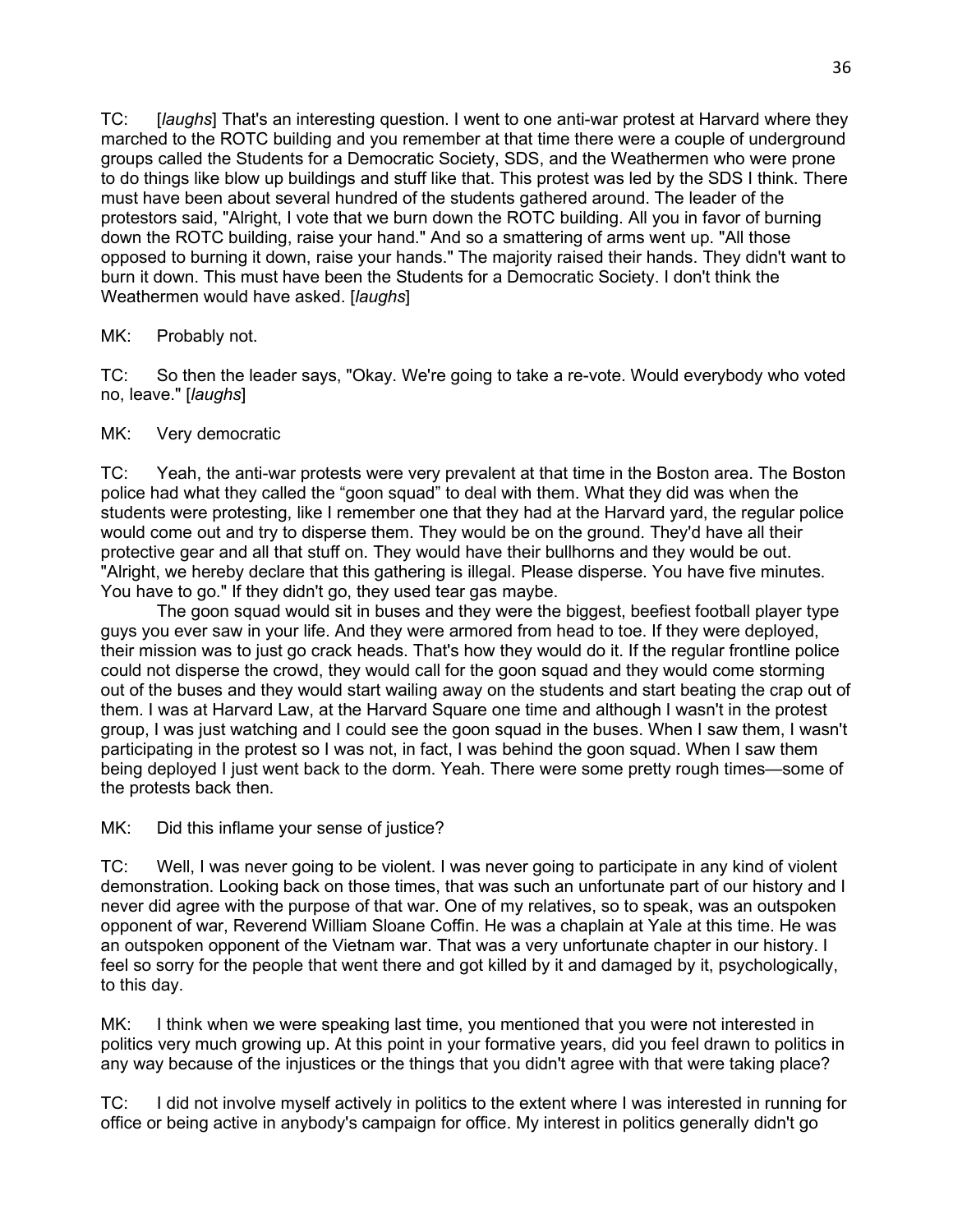beyond just exercising my duties and my right to vote. That, I did, and I would follow the candidates with interest and basically study what they stood for but I wasn't involved in the campaigns themselves.

I suppose I didn't see myself as somebody that was that good at talking to large groups of people at rallies and things like that, or wanting to do the behind the scenes vote gathering initiatives, gathering signatures, et cetera. To me, that was a lot of work and at that grass roots level and I didn't see, quite frankly, the value of it. I suppose part of it is it's such an overwhelming political system. Now I think with the Internet, you may be able to reach more people with that kind of grass roots movement.

I was never involved in big time politics. I also thought it was kind of, the politicians themselves did not appeal to me, and what they did—the speeches. You see it today too. They're really not very analytical in their political speeches, or rational. It's all about slogans and try to sum up everything in ways, with slogans. Make America Great Again. Okay, what the hell does that mean? So, it didn't lend itself to me. I'm the type of person that likes to write out my thoughts and be rational and objective and hopefully someone will read them and maybe agree with them or try to respond to them in a rational way as opposed to standing up there and shouting back and forth at people. I look at our political scene today and everybody is posturing and they don't listen to anybody else. I look at other systems like, I enjoy the British way of discussing things because they seem to be a lot more sophisticated and less crude and more analytical in their comments as opposed to name calling and things like that. We seem to be into a lot of name calling. It never really appealed to me because of that.

MK: Can you maybe reflect on some of the other things that were happening at the time you were at law school? I'm referring to the Civil Rights movement. We talked a little bit about Vietnam already but, women's rights, civil rights. How were you experiencing them?

TC: When I started at Harvard Law School, I was amazed at the lack of diversity in the faculty and in the student body. Just then, they were beginning to be more diversified. When I look at my Harvard Law School yearbook from my graduating class, without exception, every faculty member is a white male. You'd look at the yearbook photo and they're all lined up. The only woman in the photo is white but she's not a faculty member. She's the librarian. We've come a long way since then. Harvard, to their credit, they began to diversify during the 70's in particular. That's when they started to diversify a bit in the student body. We had some students of color. They were starting to try to diversify in that area. They were also seeking to add more female law students than they had in the past. I forget when the first female student came to Harvard Law. They were there when I was there but there weren't that many of them. Probably they didn't start admitting females until sometime in the sixties is my guess.

I remember the assassination of Martin Luther King in—what was it—my second year of law school. And then Robert F. Kennedy was assassinated shortly thereafter. I remember both of those assassinations coming, weren't they a month from each other, something like that?

### MK: Very close.

TC: I remember, it was like in April and May or something like that, June maybe, because I remember they came so close to one another. Everybody was shook up by one and then the other one happened. I think Martin Luther King was assassinated first and RFK second. Yeah. There was a lot of unrest on campus because of that. But I wasn't involved in marching or being proactive in the Civil Rights Movement. I kind of regret that now. I had a good friend from high school that was really involved with the Martin Luther King movement. He would march down in Selma and also Chicago. I admire him for that. It wasn't part of my portfolio or so at that time. I just wasn't, I don't know, like I said, my friend Jim Nofles and I used to talk about how we couldn't even go together in the south. We kind of wanted to go down there but at that time, it was just not a safe option to do.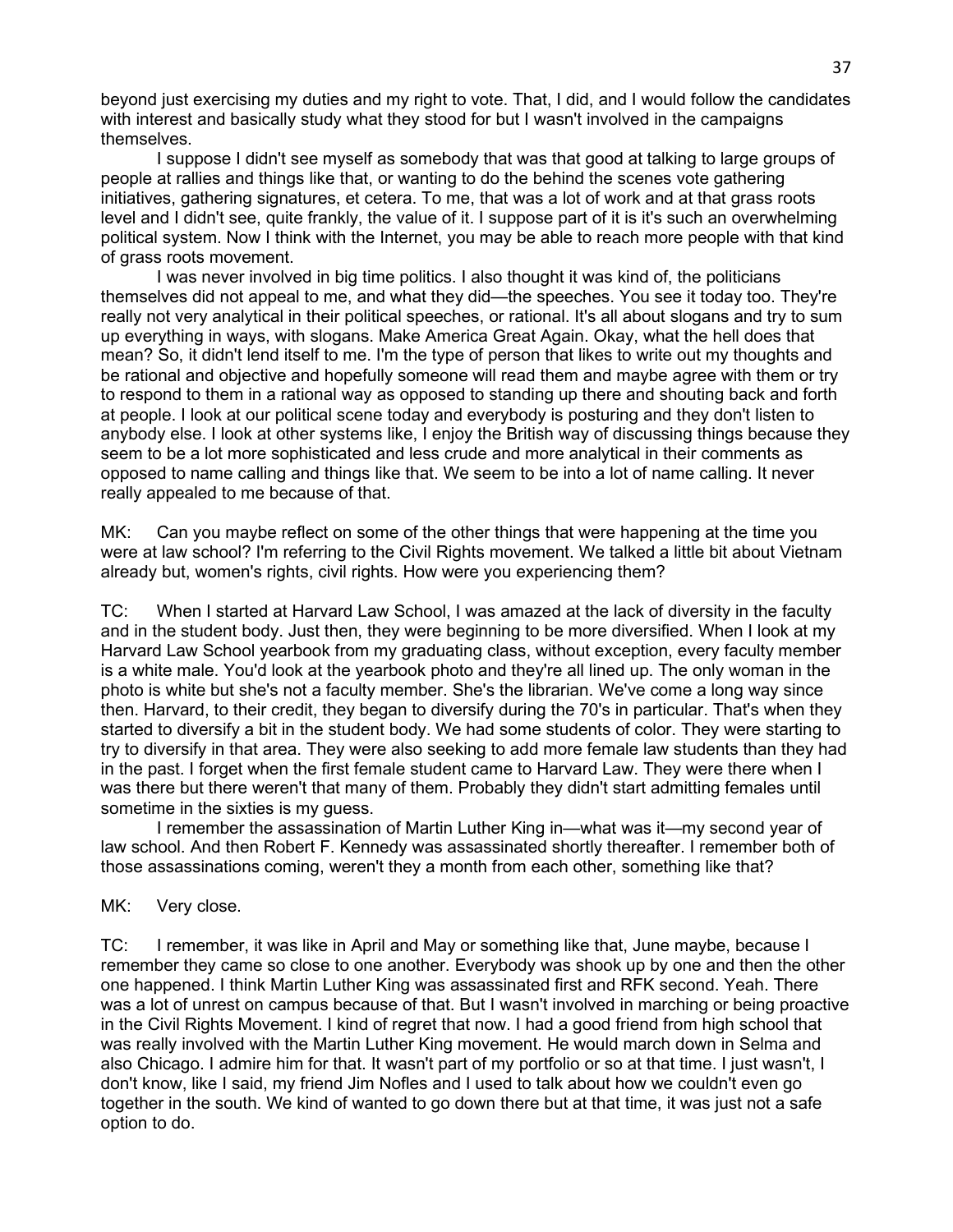#### **Harvard Voluntary Defenders**

MK: Were there areas of the law that you were particularly drawn towards at Harvard that then influenced your career choice?

C: I liked criminal law. I joined the Harvard Voluntary Defenders program and I worked as a volunteer giving legal assistance to indigent defendants in the lower tiered court system at Harvard Law. I thought I wanted to do defense work as opposed to being a prosecutor and [*laughs*] I ended up doing the opposite when I got out of law school. I was really drawn to trial work and being in the criminal justice system.

MK: Do any of the cases that you volunteered to work on stand out as influencing your decision to go a different direction from defense to prosecuting or just stand out in general?

TC: I remember going over to Plymouth, Massachusetts on a case to defend these two hardened criminals who were charged with stealing a pay telephone. They actually took it out of the phone booth. They took it to their apartment and then stole all of the coins in there. The police obtained a search warrant to search their apartment and the probable cause that they articulated in their search warrant was completely and utterly deficient. What it amount to was this—I forget their names, call them "Joe" and "Willy". "No one had ever stolen", this was what they put in their affidavit. "No pay phone had ever been stolen before in Plymouth. Joe and Willy got out of prison a month before the pay phone was stolen. Joe and Willy were in prison for stealing, therefore, they must have stolen the pay phone."

Based on that, they went to the judge who gave them the search warrant. They went to Joe and Willy's house and they found the pay phones. They were right. I filed a motion to suppress. I argued that there wasn't sufficient probable cause shown. It was a classic case of no probable cause, just conjecture. The judge came out after I filed the motion to suppress. I had filed it a week before the hearing. The judge comes out, "Mr. Coffin, you go to Harvard Law School, right?" "Yes." "Tell me this. Do you know how many search warrants have ever been issued by this court?" "No. I don't." He said, "They're very rare. They're very rare. Normally, the police don't even bother to ask for search warrants. You expect me to suppress the evidence when they ask for a search warrant when they hardly ever ask for one?" I said, "Well, that's the law." He laughed at me and said, "Motion denied."

Now, these lower courts were not courts of record. So, if you lost in the lower court, you were automatically entitled to a new trial in superior court. These were called misdemeanors courts and they weren't courts of record but as the name implies, they could only handle misdemeanor charges. They could have charged it as a felony but it would have been in superior court. In misdemeanor court, the level of penalty was less than a year. After he ruled, my clients wanted to talk to me. They said, "Well, what do you think we should do?" I said, "Well, go to trial. You have a perfectly good case. You can ask for a new trial in the superior court and you have a very good motion to suppress because there's no probable cause here for the warrant." And they said, "Well, what would you do?" I said, "Well, there's a chance that you could lose in the superior court. You're asking me what I would do and I don't have a criminal record so this would be a big deal to me but looking at you two guys, you've got long rap sheets." The judge, I forgot to mention, the judge announced he was going to put them on probation. "The judge is telling you that you won't go to jail if you accept his ruling. Do you really care about two more misdemeanor convictions?" "Nah, you're right." And so they gave it up. I remember that. I remember that one.

I remember another one where there was an informant. I was representing a hardened criminal. I set forth another affidavit in support of the charge. They wanted me to find out who the informant was. And I said, "Why do you want to know?" They said, "Well, we could pay them a visit." I said, "No. I'm not going to go there for you guys so forget it." So that kind of opened my eyes to the realities of doing defense work for some of these people charged with felonies and that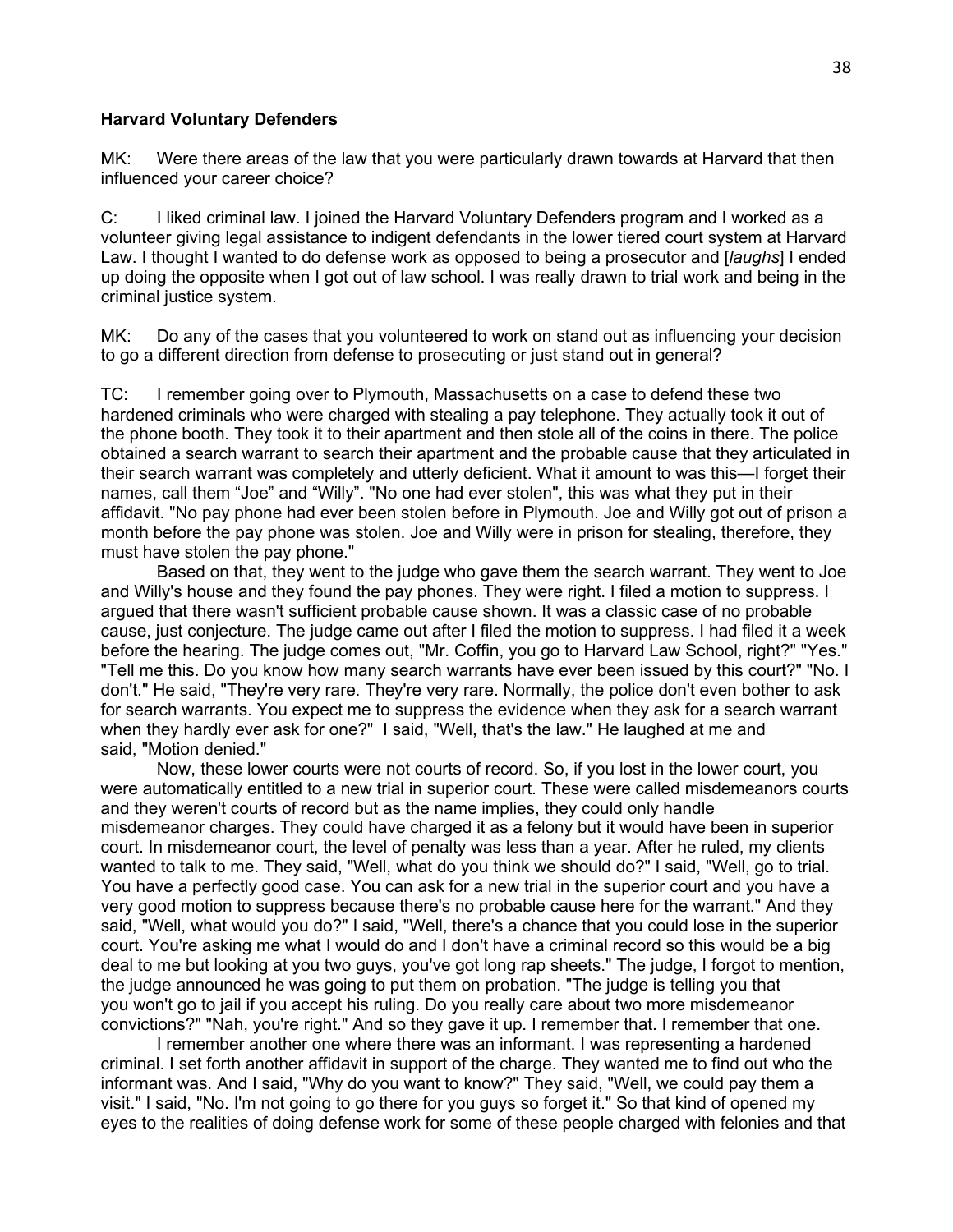sort of thing. The clientele that you have is something that, I mean, some of them are more sympathetic to you than others. That kind of opened my eyes a little bit to defense work. It's not like you're Atticus Finch defending an innocent man all the time, you know. [l*aughs*] Yeah.

MK: So, you graduated from Harvard in 1970, is that right?

TC: 1970, yeah.

MK: We can stop here. This would be a logical place to stop for the day.

## **Interview Three, October 5, 2018**

### **Moving West after Law School**

MK: We left off as you were finishing at Harvard. You shared a little bit about some of the voluntary defender cases that you took early on and kind of changed your trajectory.

TC: I thought I wanted to be a criminal defense attorney. When I graduated from Harvard Law School, I went out west and I stopped off in Missouri and took the Missouri bar exam, passed that, and then headed to California where my brother was in the navy. He was a lawyer in the Navy JAG [Judge Advocate General] unit and stationed in San Diego. I went there and I applied to the federal defenders' office in San Diego and they did not hire me so I went across the street and that's where about the best thing that ever happened to my career occurred. I applied to the US attorney's office and they did hire me which is very unusual because today, it would be impossible for a law school graduate to start right off the bat at a US attorney's office.

Back then, the US attorney's offices all across the country were undergoing a growth period because Congress was enacting new federal legislation that criminalized federally a lot of conduct that previously had only been actionable in state court. For example, they began expanding their federal criminal jurisdiction over drug offenses. The US attorney's office in San Diego was initiating an expansion phase and so they hired me. So I started right off the bat in January of 1971 and they started to assign me cases to try. If you know anything about how this works, for new attorneys coming into an office, there are the older attorneys that are there, the ones that have been there for a while. They already have their caseloads and so they basically look through their caseload to see what they want to assign to the new guy. They pick the worst cases imaginable to give the new guy because they just figure, "There's no chance we're going to win this one. Give it to Coffin." That's how I started.

I was assigned to the court of a wonderful judge who was quite famous in his own right. His name was Thomas Murphy. He was a senior judge from the Southern District of New York. He was nationally famous because he was the prosecutor in the Alger Hiss trial when he was the first assistant US attorney in the Southern District of New York. That was a notorious trial in the fifties. Based on his background in that case and other cases he had handled, he was promoted to the bench and served on the Southern District of New York court.

In 1971, he had basically become a senior judge. As a senior judge, you're assigned around the country if you care to travel. He wanted to come to San Diego so here he was in San Diego and there I was the first assistant US attorney to try cases in front of him in San Diego. He was a wonderful mentor. I was brand new—right out of law school—didn't know what I was doing. After every trial, he would take me in his chambers and critique me and give me tips. This went on for the two months he was there. I probably tried 6 jury trials in that time period because we were a very busy district.

### **First Case as Prosecutor**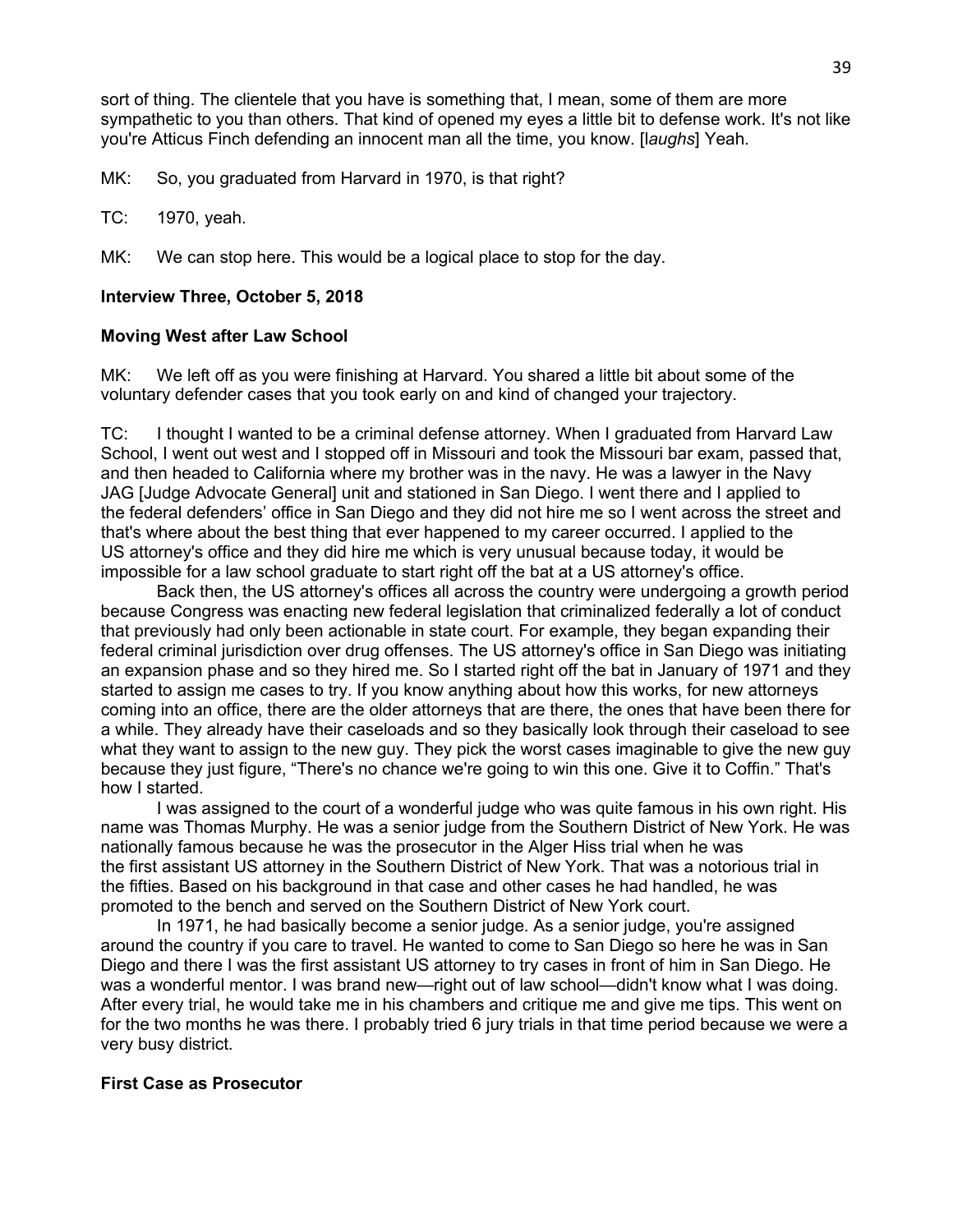TC: I remember the first case I tried. This dog case I'm about to tell you about. It involved an ATF [Bureau of Alcohol, Tobacco, Firearms and Explosives**]** firearms prosecution of this guy by the name of Donald Wiener and he was the owner and operator of some porn movie houses in San Diego. Back then, prosecutors were still charging obscenity cases. This was the old "no redeeming social value" test of pornography that had to be met. And this was Justice Potter Stewart famously saying, "I know it when I see it. I can't define it."

This DA [district attorney] in San Diego would prosecute Wiener every time he showed an allegedly pornographic movie—*Deepthroat—*stuff like that. Every time he prosecuted him, the judges would throw out the case saying, "Not enough evidence here to declare that this is obscene." You can't prove no redeeming social value. This happened no less than seventy times. They were all misdemeanor prosecutions. On about the seventy first time—and this was my case—he was charged with conspiracy to show a pornographic movie which raised it from a misdemeanor level to a felony level, technically. He had reached the point where he never even looked at the charges anymore. They never went to arrest him. They just sent him the notice with a court date and he would always just hand them over to his attorney and never even read them and they'd all just be dismissed, so he never paid the slightest bit of attention to them. While he was under indictment this time for a felony, he went and he bought a gun and he filled out a form that asked, "Have you ever been convicted of or are you under an indictment for any felonies," and he said, "No." Later, that charge was dismissed but in the meantime, ATF filed this charge against him and the US Attorney's Office brought it to a grand jury charging him with a felony for making a false statement. So, that's what the case was about.

I went to trial in front of a jury, in front of this judge I was telling you about—Murphy. He testified—Wiener testified. His lawyer testified. The jury was sitting there thinking appropriately, "What a bunch of crap this is," and there I was making my closing argument to the jury and I'm trying to talk about the sacredness of the law and how we had a solemn duty to uphold the law and I'm holding a law book. I look at the jury and they are unanimously laughing at me. [*laughs*] And so that's how I started my illustrious trial career, with the jury actually openly laughing at me during my closing argument.

Of course I lost the case and Judge Murphy would take me back and he would give me the critiques. I went through this process in front of him and I started out when I was a trial lawyer being too rigid in my approach to everything. I would write my questions out. I would write my opening statement out. I would write my closing argument out. It was just too wooden of an approach to be successful. With Judge Murphy's help and with my own common sense, I figured out, this isn't going to work. I realized that to be effective, you have to—number one—be yourself, not try to be somebody else, not try to imitate somebody else in your approach to cases but you had to be yourself. Really, what I had to be and what any good trial lawyer has to be, in my opinion, is to be a good teacher. What you're trying to do is explain your case to your pupils which are the jury. Like any good teacher, the best teachers are the ones that can take the most complex subjects and simplify them by examples and comparisons so that the student can understand them and grasp what you're talking about. Conversely, the worst teachers are the ones that can take the most simple subjects and make them hopelessly complicated to the student. In order to be a good teacher, you have to speak to the jury—to the students, in ways that they understand. The last thing in the world you want to do is pontificate—speak Latin to them. I've seen trial lawyers quote Latin to a jury and come off pompous like that. You have to get down and basically explain things to them in language that they can relate to and use comparisons that they can relate to. I began doing that. I quit writing out my questions. I quite writing out my arguments, my opening statements, my closing arguments. I just began speaking extemporaneously. I had a good memory so I could remember the facts of a case no matter how complicated they may have been. I could remember them and I could draw them up and I could basically give a closing argument without having to write everything out.

Once I began doing that and I began speaking to a jury just like—it's sort of like telling a story to your friends. If you walk down the street and you see a bank robbery, and there is a shootout in front of you, and then you go home and your spouse asks you, "Oh what happened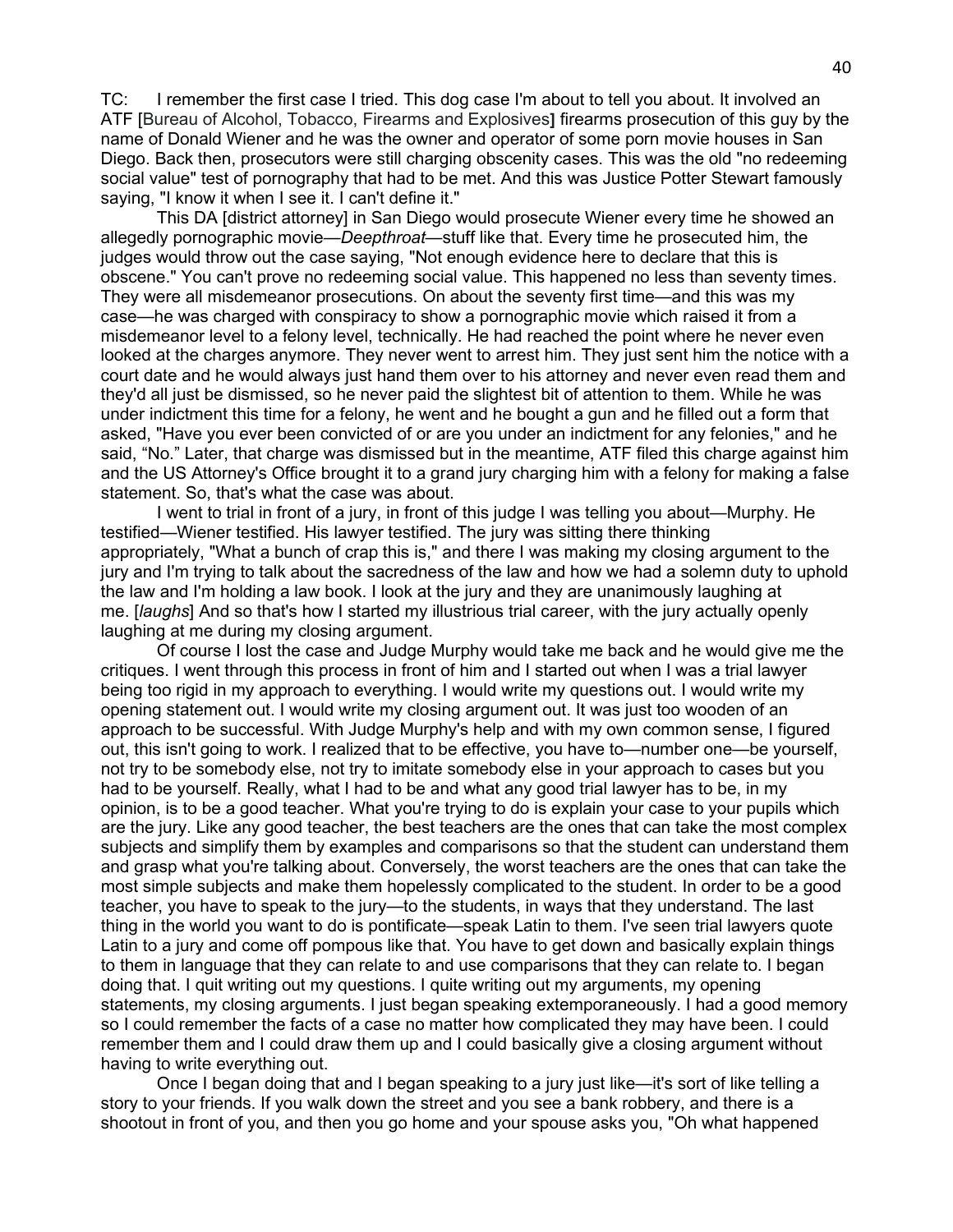today, dear?" You don't write things out and just woodenly read it to your spouse. You just tell your spouse in common language the narrative. "God. You can't believe what happened today. I walked down, here's a shootout going on in front of me and I ducked under a car." Et cetera, et cetera. That draws the attention of the jury and they pay attention to you when you do that. When you get up and start just reading from a script, they wander. They look away. They look down at their feet or something and they just don't relate to that. But if you can engage them like you're talking to them in a conversation, that's when they will listen to you and they will absorb what you're saying.

That's what I began to do. I got pretty successful at it. I kind of rapidly tried a lot of cases in the office and I got to the point when I was trying pretty much more cases than anyone else. It was a busy district because it was a border district and we had lots of cases that we prosecuted and many of them went to trial. I began a career as a trial lawyer down there where rapidly, within several years, I got the point where I was considered the go-to prosecutor in the office down there in terms of trying cases. I wasn't by any means the head of the office, that would be the chief of the criminal division but I got to be quickly the one that they assigned the most difficult cases to try.

#### **Memorable Early Cases**

TC: One of the cases I tried early on was—it was [*laughs*] one of the funniest things to happen to me at a trial ever in this case. I had a case that involved a massive drug cartel that was bringing in tons and tons of marijuana from the Mexicali area south of the border to the Riverside area to sell along with cocaine, heroin, and everything else. They had one load that they brought in that was the subject of the case that I was trying. It ended up where the drug smugglers got into a firefight with the Riverside Sheriff's Department. Shots were exchanged and one of the smugglers was shot and killed.

That case ended up in federal court and I was the prosecutor on it. There was an informant in the case that had worked undercover with the drug cartel to arrange for the purchase of all this marijuana and other drugs and he was going to be a central witness in the case. A fascinating guy—his name was Michael Bohannon—to my knowledge. How much of this was true, I don't know, because I always suspected that he had a cover because he worked undercover. I didn't even really know if Michael Bohannon was his true name but that's what I was informed. I believe he had been a former football player for Southern California. The guy looked like a werewolf. All you could see on his face were his eyes and his nose and little bit of his mouth. Everything else was hair. I am not kidding you. From his eyebrows all across his face and his chin, he looked exactly like a werewolf and he was smart as a whip. I was prepping him in his testimony.

One of the initial purchases he had made from the drug members was heroin. Back then, they commonly packaged heroin in condoms. That's how they sold them. They would take an ounce and they would put it in a condom. I asked him, "When you bought the heroin, how was it packaged?" He said, "Oh. It was in a rubber man." I said, "Michael, this judge we're in front of is Judge Clifford Wallace." He was on the district court at that time. He ended up being chief judge of the Ninth Circuit. Everybody knew Judge Wallace was a very strict, religious person. He was a bishop in the Mormon church and he wouldn't tolerate foul language in the courtroom. So, I thought saying rubber was a little too racy and I said, "Okay, Michael. When I ask you this question at trial, instead of using the word rubber, I want you to use the word prophylactic." "Okay, man. Got it." So, he's up there on the stand and the courtroom was jam packed because there was a lot of interest in the case. I get to the fateful question. "And how was the heroin packaged when you bought it?" Answer. "It was in—it was in—what'd you call that fucking rubber, man?" [*TC and MK laugh*] Right there. I thought, "Oh my god." Everything was dead silent. I looked at Judge Wallace. Oh, his mouth was open, like, "What just happened?" So, I did my damage control. I said, "I think you mean prophylactic." "Oh yeah! That's right, man!" [*laughs*] So, anyway, that was one of my early cases and there were convictions in that case. I had, quite frankly, I didn't lose a case during that time that I was down there in terms of prosecuting cases.

I remember another case I tried and this kind of explains to you what my philosophy was. It was not uncommon for college students to be hired by smugglers to bring load cars in across the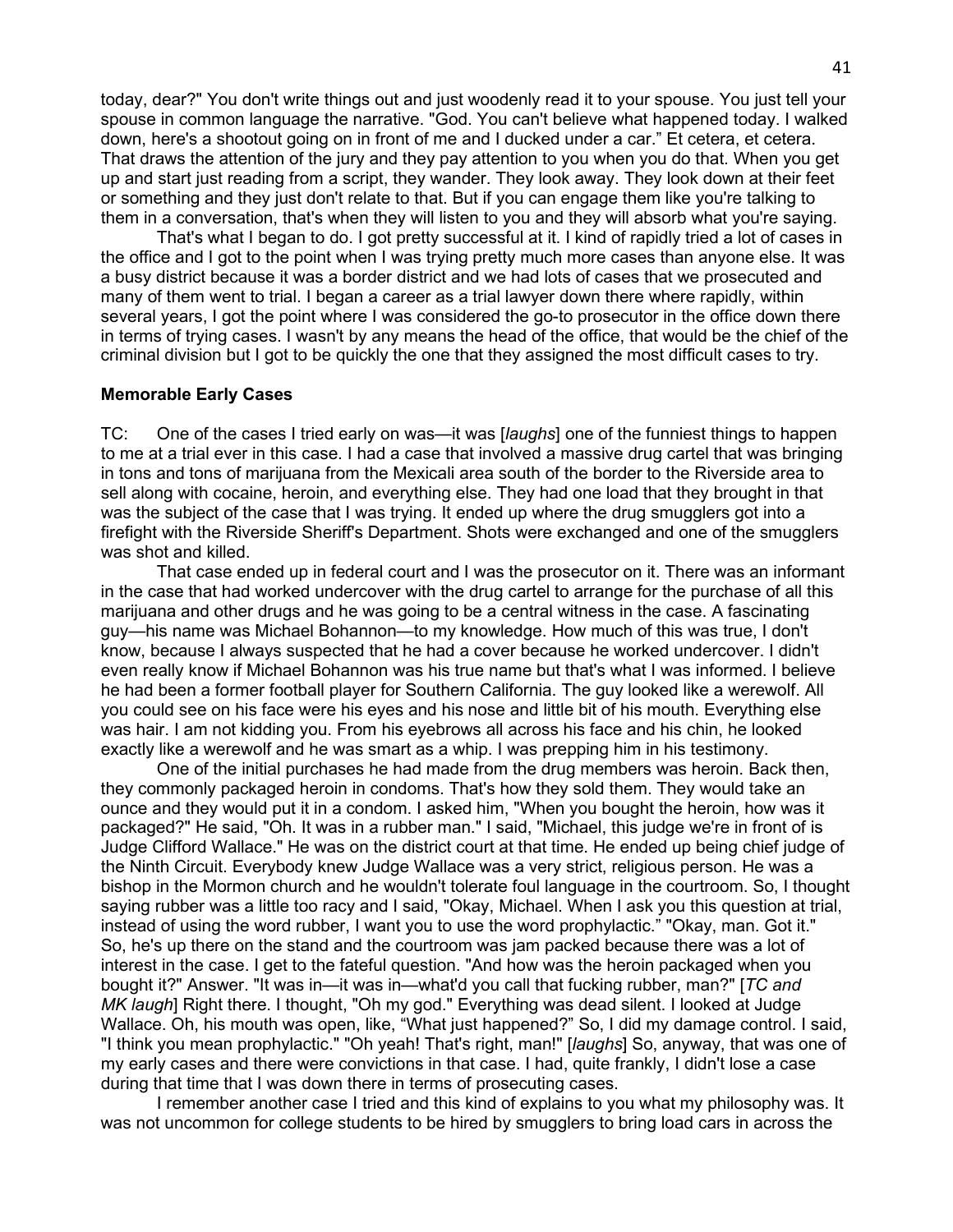border because the smugglers would figure these young college students wouldn't look suspicious to the customs people and they were likely to just let them on through without searching the car and they would get paid a couple hundred bucks. So, I had this one case where there was this young eighteen-year-old. I think she was a San Diego State student. She was stopped at the border and she had a couple hundred pounds of marijuana in the trunk. She—as they all do denied knowing it was there. Back then, if you were convicted of smuggling marijuana, there was a mandatory five-year prison sentence, maximum twenty. I've always hated mandatory minimum sentences but that's what the statutory scheme was. You could—if the prosecutor allowed it you could plead guilty to not paying the taxes on the marijuana—what we call a tax count. Everything is taxed—even drugs, as stupid as it sounds. Nobody pays taxes on drugs if they're smuggled in. You could plead guilty to not paying the tax and it was a two-year felony and you could get no mandatory minimum. You could get probation.

So, she happened to be the daughter of a family that had some wealth. Her father, I remember, would not accept the notion that she would commit any such crime and so they refused adamantly to plead. So, the dad hired the best lawyer in San Diego, criminal defense lawyer at that time, one of the best. His name was Lou Katz. We went to trial. She put the government to its proof. The typical defense was, "I'm just a naive college kid. I was down there," somebody said, "Hey. Would you do me a favor? Would you take this car across the border? I've got my brother up there who's waiting for it. Blah-blah-blah." That was basically her defense. The jury didn't buy it and she was convicted.

And now, here she was, convicted of this mandatory minimum, five years, at eighteen or nineteen years old. She was devastated. Her life was ruined. The day after she was convicted, I called up her attorney, Lou Katz, and I say, "Hey, Lou. This is Tom. Will you take a tax count now?" He said, "What? Are you kidding me?" I said, "No. I'm not kidding. I'll dismiss the smuggling charge. She can plea to the tax count and she can get probation." As a youth offender, the record would be wiped out if she completed probation. And so, that's what she did. My philosophy was— I don't need to ruin this kid's life. She made a mistake. She doesn't need to go to jail for five friggin' years over it. It's too harsh. She's never going to do this again. She got the holy hell scared out of her at the prospect of going to serve hard time. I didn't need to do that to her. That's kind of the approach I took. This is the *Les Misérables* background. What's just and what's fair? It's kind of a grey, flexible concept and it always has been with me.

Some of the best things that I did as a prosecutor was to give people breaks that I thought didn't need to go to jail or didn't need to serve time. For example, I had another case—this was after I came up here—involving a woman that her boyfriend was a meth cook. She would help him with the meth cook operation. They were both arrested. She jumped bail and they were fugitives for a year. Then they were caught and then they were brought back to court. He was convicted of a felony. He was the mastermind. I gave her a break even though those people would argue she doesn't deserve one. She did it plus she jumped bail. She made some bad judgements, but I led her plead to a misdemeanor. Because of her age, her record was wiped out. Twenty years later, I get a postcard from her. She says, "I just wanted you to know that because you gave me this break, I was able to go to pharmacy school in Canada and become a pharmacist. I never would have been allowed to do that if I had been convicted of a felony. I met my husband who is a pharmacist. We got married and we have this family. None of this would have happened except for the break you gave me." That was one of the best things I ever heard from somebody that I dealt with on a professional level. I've always felt—I don't need to break people. I always wanted to be fair and be as fair minded as I could. That came up in another story I'm going to tell you a little bit down the road here.

#### **Gustavo Guerra Case**

From that case, I went on to get more and more of the larger cases in the office. One of those cases was Gustavo Guerra. Gustavo was a drug cartel boss stationed in Tijuana. He literally smuggled tons of drugs across the border. We were constantly catching his loads being driven by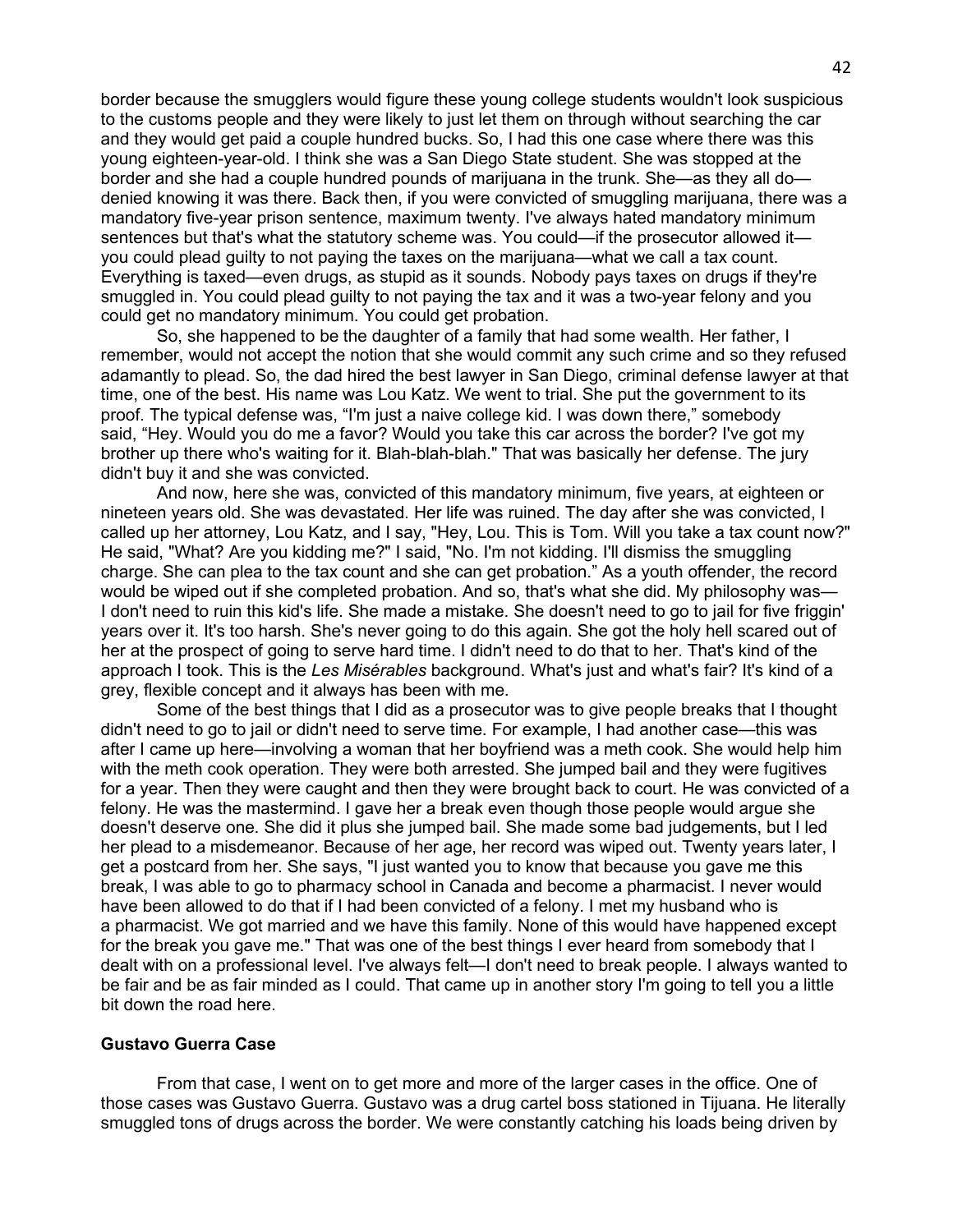his mules. Some of his mules flipped and testified before the grand jury about all the stuff they had brought in. The grand jury returned an indictment against Gustavo Guerra. Gustavo had Parkinson's disease. On one occasion, he went to Chicago for treatment. We located him there in Chicago and arrested him and brought him to San Diego to face the charges. It was a huge case. The newspapers were all over it because of the sheer amount. It was one of the largest drug prosecutions in the Southern District of California that had taken place up to that point in time.

MK: What year was this?

TC: This would have been 1972, I'm going to say.

MK: Still very early in your career.

TC: Yeah. It was 1972, maybe '73. It had to be before August of '73 because this happened before I got married and I got married in August 25, 1973. So, I was still single at the time this happened. I'm getting ready. Gustavo is in custody. Nobody's going to let him out on bail. I'm in my office getting ready to fill out this discovery form that we had to fill out in every case. In it, the prosecutor is supposed to tell the defense attorney whether there was a search warrant executed, whether there was electronic surveillance, any electronic wiretaps, anything like that. I'm filling out the form and the case agent is with me and I'm asking him questions. One of the things we have to answer is, was there any wiretap. I had never been told there was a wiretap so I was going to fill it out no and the agent, whose name was Henry, says, "Tom, don't put me on the stand." I said, "Henry, what are you talking about, don't put you on the stand?" He said, "Well, I don't want to lie." I said, "Well, what do you mean you don't want to lie?" Basically, he told me that they had obtained a wiretap on Guerra's phone at his residence by bribing the Tijuana telephone company and he said, "All this was done,"—and I don't doubt that it was done with the knowledge of the state judiciales down there, "but it can't come out because they will deny it and we will have serious problems with our relationship with Mexico." I said, "Well, Henry, I can't lie. I've got to fill out this form truthfully. I am going to have to fill it out." He said, "Well, do me a favor. Would you at least wait until tomorrow until you file anything? I want to tell my boss about this."

So, the next thing I know, his boss calls my boss, the US Attorney Harry Steward, and Harry Steward talks to me. He says, "Well, what should we do?" I say, "They didn't get anything out of the wiretap so it's not like the case is going to be hurt because they seized nothing. I just have to disclose it and on we go." The head of the narcotics office, Henry's superior, called the head of BNDD [*Bureau of Narcotics and Dangerous Drugs*] in Washington D.C. who interceded with the attorney general of the United States and I guess sent some sort of memo to the attorney general of the United States basically saying, "If this comes out, we're going to be thrown out of every country that we work in. This will be a disaster. We can't let this happen." So, with that, the attorney general of the United States who at that time was John Mitchell, sent a directive to the US attorney, my boss, directing him to dismiss the case without explanation—directing me to dismiss the case without explanation. Now, think of this. Here was all this publicity about this huge drug cartel kingpin that we arrested splashed all over the media and I'm supposed to go into court and without explanation dismiss it. How's that look?

## MK: Wow. What a difficult position!

TC: So, Harry Steward, the US attorney tells me this and I said, "Harry, okay, but they don't tell us when we have to dismiss it. I have an idea." He said, "What's your idea?" I said, "Well, I've always been struck by the fact that Guerra would not make any effort to hide the drugs that he had his mules bring into the United States." He would send them all in in pickup trucks with canopy covers and didn't take any measure to put them in, like they typically do, in secret compartments a lot of times, they'd get like big oil tankers that would have secret compartments in them where you could hide tons of the stuff to make it harder for customs to find the stuff. But he would just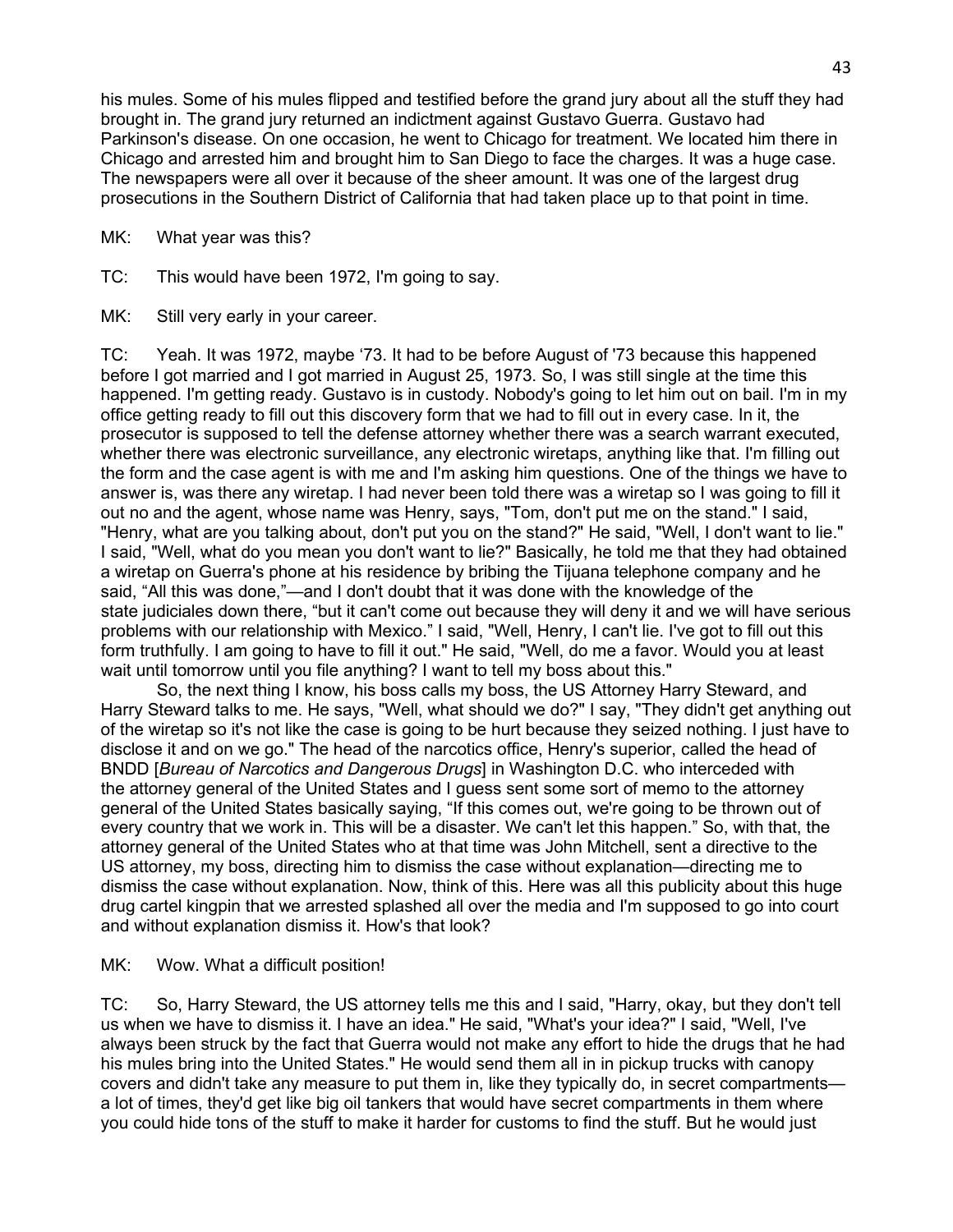take his and just put them into the back of a pickup truck and cover it with a canopy and send them right across the border and they always got through. And I told Harry Steward, I said, "Do you know, I've always thought he's got somebody on the take. He's not taking any precautions. Let me try something."

So, I called Guerra's attorney, a really good lawyer in town. His name, ironically, was also John Mitchell. I said, "Hey, John. I tell you what—on Guerra, I got a hunch that he's got some border people on the take. If he agrees to cooperate and flip on whoever he has on the take, I'll dismiss the case when he's done cooperating."

So, he talks to Guerra, confirms that he's got two guys on the take. I was right and he was willing to become a witness against them, stay in custody until they were prosecuted and the case was over with in exchange for a dismissal. I said, "You've got a deal." The FBI began investigating the two immigration officials. Byrne and O'Donnell were their names—one was customs, the other was immigration. I forget which was which. One of the issues to firm up the case was that Guerra's wife was the bag lady. She was the one that would bring up the cash for the payoff and so we had to get her testimony as well. She was an American citizen. Her name—if I remember right was Marilyn. I can't remember her last name—Guerra, but I can't remember her maiden name. We wanted her to come up and meet with the FBI and testify before the grand jury. She wouldn't come up. She didn't trust us. She thought we were going to—if she crossed the border—we were going to arrest her and throw her in jail. I thought, alright. We'll go down there and talk to her.

We went down to Tijuana at night. We were going to meet at a public restaurant. This was a restaurant I'd been to before. They were one of the restaurants that invented the Caesar salad it was in Tijuana—a famous restaurant down there. So, we were going to meet down there. It was me, an FBI agent, and John Mitchell—Guerra's lawyer. We all went to this restaurant which we thought was going to be a public setting. We get to the restaurant and there's nobody in the restaurant but Marilyn and her bodyguards who are lined all around the restaurant. Most of them were off duty, state judiciales that were also on her payroll. So, we started talking to her, had dinner, and she finally got to the point where she trusted that we weren't going to do anything and she agreed to cooperate. She started to cooperate and then she would come over and she would testify. She told us later that her bodyguards had orders to shoot to kill us if we made any sudden moves because she still thought that we were going to try to grab her and take her across the border to get her up there. With her cooperation and with Guerra's cooperation, I dismissed the case. Byrne and O'Donnell were convicted of charges and of bribery. That was that case.

Now, here's the interesting part—a year later, I have another big case. It's another case where the case agency is the Bureau of Narcotics and Dangerous Drugs, BNDD. This case involves a big heroin conspiracy based in Thailand. There were two defendants that were arrested in Thailand. They were from California. They went over there to score a bunch of heroin and bring it back here. They were arrested in Thailand and the Thai authorities turned them over to the American authorities for prosecution in the United States and so I had that case. I'm in my office getting ready to handle that case and I get a visit from the new head of BNDD in San Diego who replaced the guy that was head when I was prosecuting Gus Guerra. He comes in. He says he wants to talk to me and I say, "Oh yeah, what about?" He said, "Well, I don't know if I want you prosecuting this case." "Why not?" He said, "Well, because of the way you handled the Guerra case." I said, "What do you mean?" He said, "Well, you dismissed the Guerra case." "Yeah." "Well, word is, you took money under the table to do that." I looked at him and I said, "You son of a bitch. Don't you know what happened in that case?" "What do you mean?" I said, "It was your agency that insisted that I dismiss the case." I told him everything that happened and I even showed him some of the memos that went back and forth that I had kept and he was like he had seen a ghost. So, they created this false narrative to cover their rear ends—blaming me for the fact that Gus Guerra's case got dismissed. So that taught me something about working in the government. Sometimes you have to really be careful that people don't cover their mistakes by trying to shift the blame to somebody else. I was going to be the fall guy for that particular case. My children, especially, are interested in that part of that case because here I was—I essentially had risked my life to go down there to turn something positive out of this mess that had been handed to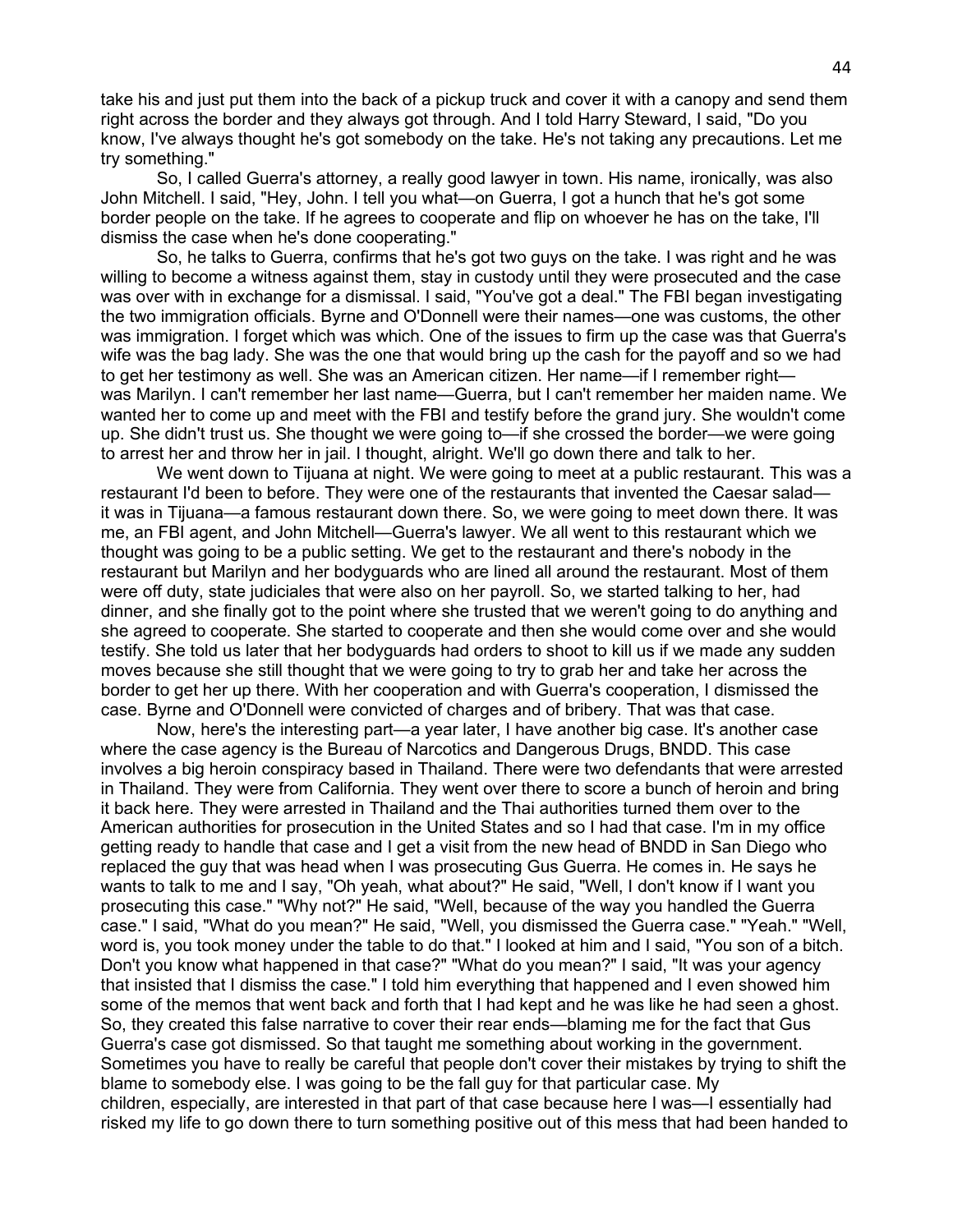me and my reward, ultimately, was to be painted as somebody that was corrupt. That was the narrative that was used to cover the mistakes that were made by those that I basically bailed out of the mess they had created.

So, I went on with my career down there. I ended up with one other case I want to tell you about down there that kind of also explains the philosophy I had about being fair and impartial as a prosecutor. Some of the rules I lived by—I would never lie to somebody. I was always going to be truthful to them. For example, in the Guerra case, I was not going to lie and say there was no electronic surveillance when there was. I was really firm about that. I'm not going to sell my integrity in order just to get a prosecution—conviction out of a prosecution or anything like that. I was going to try to be—not only would I not lie—I was going to try to be completely fair and impartial. I wouldn't treat people differently based on their status in life whether they were big powerful important people or whether they were just the little guys—that's that San Diego State student, for example. Yeah, she was the little person—not big and powerful, but I was not going to treat her any differently than I would for somebody that was a very important person in the community.

So, the case I'm about to tell you about involved very important people in the community. This was a massive labor union trust fund embezzlement investigation that was started by another attorney in the office and I was assigned by the US attorney to take over the investigation and the grand jury. What it concerned was a local union—labor union 89—Local Number 89—which were the laborers, laborers are construction workers, unskilled basically construction workers like hod carriers—cement pourers—as opposed to carpenters who were more skilled. Carpenters had their own union. This was the laborers Local 89. They had these trust funds, these pension funds—health and welfare funds set up for the benefit of the union members. These funds were managed by trustees and the trustees consisted of an equal number of labor union officials, like the president of the labor union, the business manager, et cetera and business people in the construction industry, like owners of a construction company. They would serve on the pension fund.

This case involved an investigation into various schemes that had been created to divert money from the trust fund to the trustees both on the union side and on the business side. They would take, for example, they would get extra money to go on their trust business. They would get more money than their expenses were. They would get health benefits that they weren't entitled to. They would get pensions that they weren't entitled to. So, there were various different ways they had of diverting money from the trust assets to themselves. They had an attorney who was advising them about this. It was a pretty complex case. There were something like sixty subjects of the investigation that at one time or another had been trustees or people associated with the management of the trust fund. I had to basically sort this out as to who, if anybody, should be prosecuted. Quite frankly, there was probably probable cause to name as many as sixty of them as defendants. I wasn't going to do that.

When you try to prove something like embezzlement, there's a state of mind that you have to prove. It's called specific intent. Did you have the intent to steal? None of these people had criminal records. All of them were pillars of the community—the union president, president of a construction company, et cetera. So how do you sort out who had the requisite intent and who didn't? Intent can be hard to prove.

I'll tell you a little bit about the example I used in the case in front of the jury at closing argument. I came up with a formula in my mind. I wasn't going to indict anybody unless I could show that they engaged in three separate types of embezzlement. One wasn't enough. Two wasn't enough. There had to be at least three. Now, some of them had as many as—I forget how many ways there were to embezzle now but they were like eight or something. Some of them had all eight. But I insisted that you have at least three. So, out of that formula, the grand jury indicted a total of eighteen defendants—or was it nineteen? I think it was nineteen defendants. I offered most of these guys misdemeanors instead of felonies and about eight of them took that offer and pled to misdemeanors. All of those guys got probation. Eleven went to trial, including the attorney for the trust fund.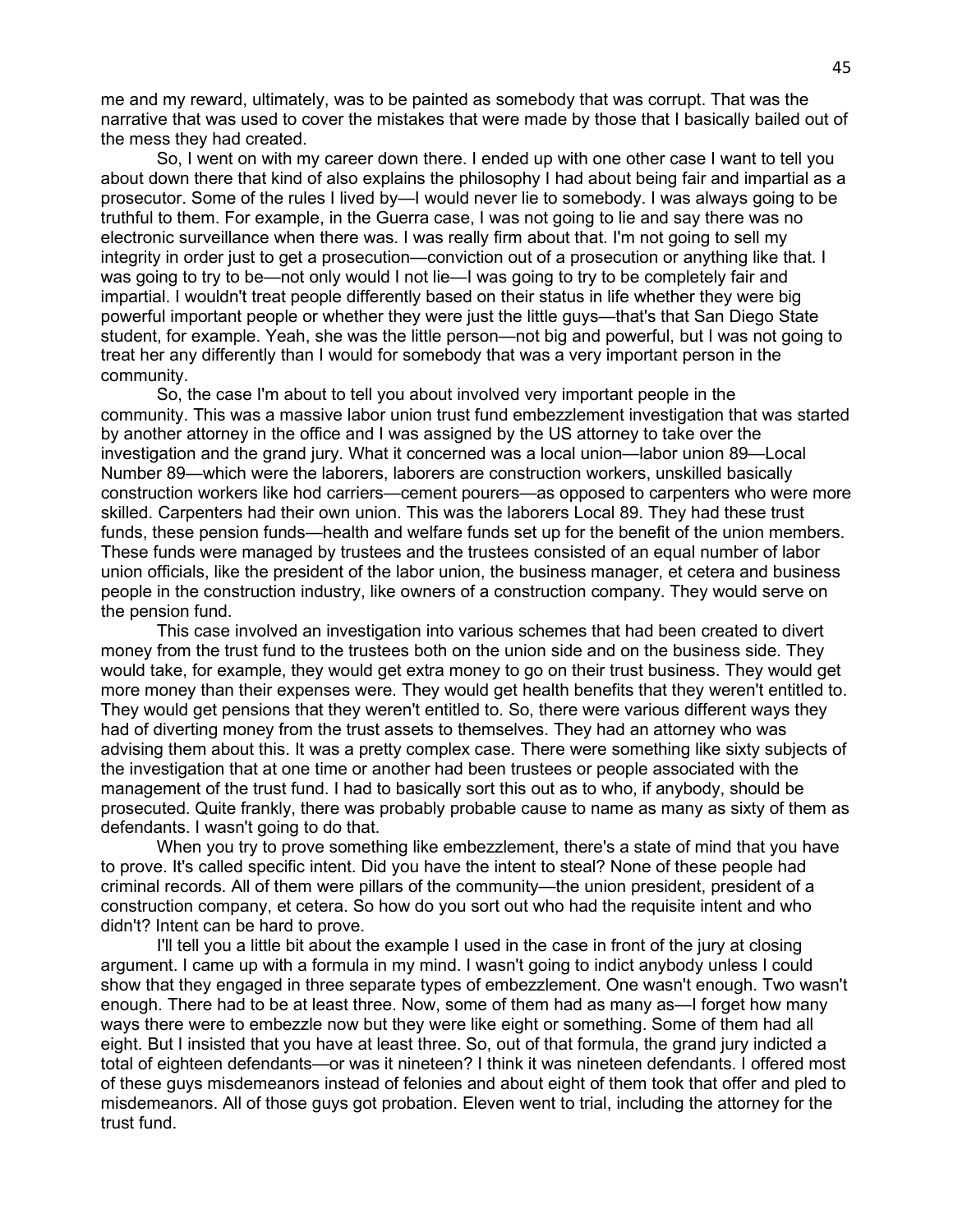That was the longest trial I ever participated in. It was a three-month trial. I was the lone attorney on the government side. I never liked to work with anybody else. I always wanted to be the lone wolf because that's how I worked. I didn't like to stop to explain myself as to what I was doing. I was very instinctive. I was very flexible in the courtroom. I didn't want to be held back by somebody that I had to constantly explain myself to. So, three months in trial. At the end of the trial, here's the closing argument I made—this specific intent concept. I tried to come up with an example. How do I explain this to a jury what the specific intent to steal is? How do I make this case fit these facts? What example do I come up with? And this is what I mean about how you have to explain things by using comparables like a teacher would. I used the example—I said, "Look. What's this concept of stealing? How do you illustrate it? Well, here's an easy one. At night, somebody puts on a mask. The grocery store is all locked up. They jimmy the lock and they go in and open the safe, crack the safe, and steal the money. Intent to steal—easy—classic case. But how about this? You go to the grocery store and you buy something for eight dollars. You give the clerk a ten dollar bill. She makes a mistake. She thinks you gave her a hundred dollar bill so instead of giving you two dollars in change, she gives you ninety two dollars in change and you know that—that she made a mistake. What do you do? Do you give it back to her? That's what you should do and say, oh, I'm sorry ma'am, you made a mistake. Or, do you recognize the mistake and decide to take advantage of it and stick it in your pocket and walk out of the store? That's stealing too. If you're given the opportunity and you take advantage of the opportunity knowing that you're not entitled to it—that's stealing."

That's the example that I used, because all of these guys, all of these defendants, they all had character witnesses. Priests, rabbis, you know, men of the cloth, people that were unimpeachable in the community. One of them called a judge—yeah—a state judge as a character witness. I knew they were all going to have character witnesses and they all did. That's what I was confronted with. I'm not complaining that that's what I was confronted with. That was really what the case was about and I was trying to be fair and I recognized some of these folks could make a mistake. That's why I had the three strike rule. They were all convicted. They all went up on appeal and their convictions were all affirmed on appeal. Well, one defendant, a business leader his name was Robert Little—he had only three strikes and the court of appeals affirmed two of them as having sufficient evidence and the third one, they said, "We don't find sufficient evidence on this one." They reversed that count. It didn't make any difference because he got the same sentence on all three so he was still looking at—I believe it was two years in prison. It was kind of a pyrrhic victory for him. But I saw that and I said, "Damn. I never would have indicted you if I'd known you only had two and the Ninth Circuit says you only have two. So I called his lawyer. This is kind of like what I did with that young woman. I said, "Guess what? I see that your client had one of his counts reversed and so I'm dismissing the case." He said, "You're what?" I said, "Yeah." They all knew my formula. I repeated it to him. I said, "You guys all knew you had to have three. He only had two and so I'm going to dismiss his conviction."

I went back into court and the judge allowed me to do that. I just said, "The government hereby moves to dismiss the case against Robert Little." He was a business guy. He was on the business side of it. None of the labor people complained because they knew that I was a person of my word and they knew about my formula. I mean, all their lawyers had discussed this with me. I'm telling you, I had people come into my office in terms of plea negotiation and they knew, for example, one lawyer knew I was a very active Catholic. So, he started telling me about his client, was a very active Catholic, went to daily mass, et cetera. I said, "I can't distinguish between people because of their religion. I can't go there. I'm not going to say you get a free pass because you're Catholic but you over here—you're not religious so to hell with you." I said, "That's not what I can put into the formula." I had to look at everybody and say, this was my three strikes formula which was the best I could do because I can't read minds. That was the best I could do under those circumstances. But I had reached a point in my career, which I look back on it now—and quite frankly—I can't see anybody else being able to do what I did, where I could go in and drop a case and even the US attorney wouldn't criticize me. The judge wouldn't criticize me. The other lawyers in the case wouldn't criticize me as being unfair because they all knew me so well. That's what I'm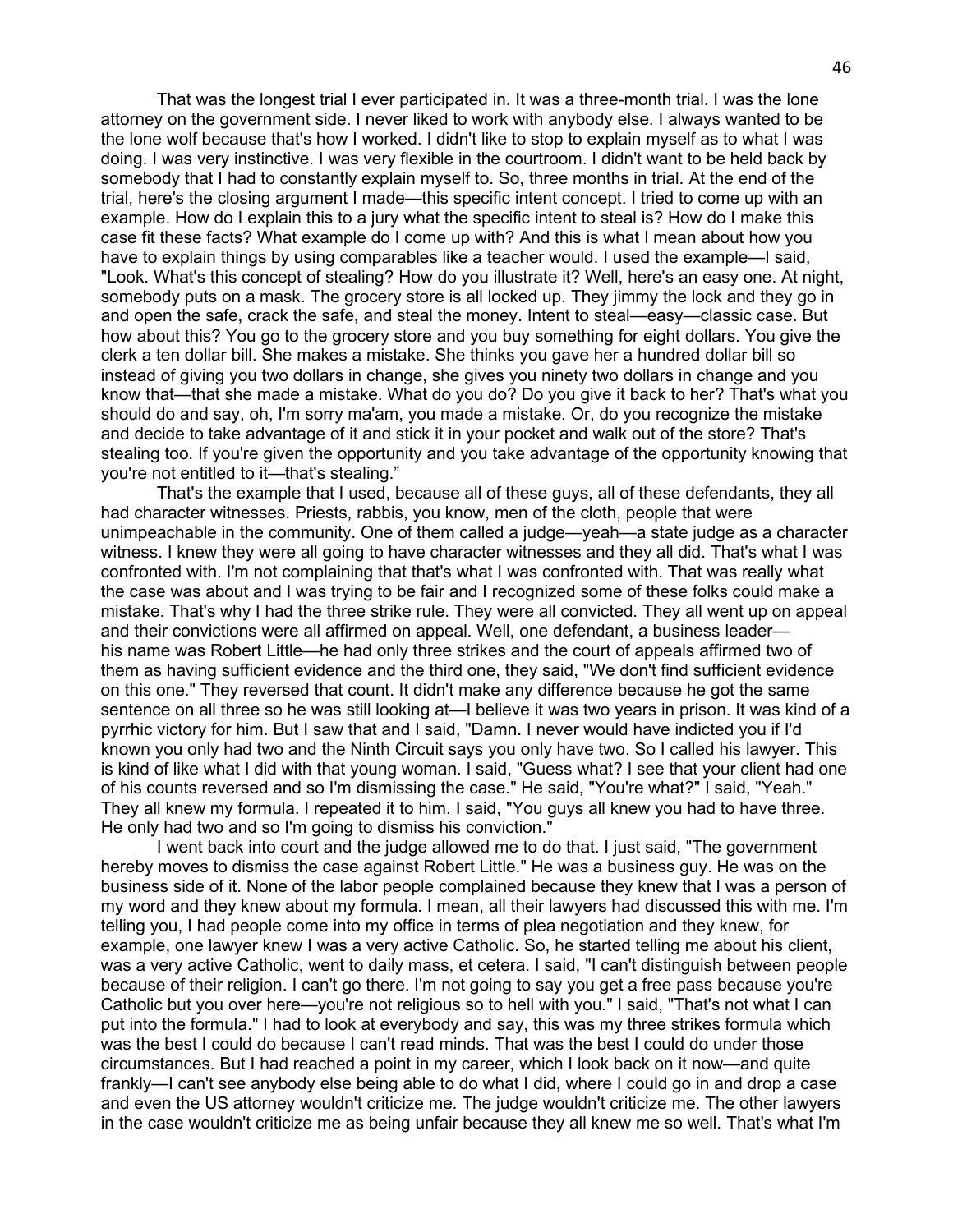really proud of because I could make those kinds of decisions and I could do it and people would accept it because they accepted me as a person of integrity which is something that I really treasured that I would have—that I would be viewed upon in that way because that's a precious asset to have in the legal profession—when people find you to be credible and a person of integrity. I've always striven to not abuse that.

There was one other case I'm going to tell you about when I was in San Diego that's a very—it's the last case I tried down there. I was chief of the criminal division when this incident happened. I think it's kind of pertinent to what's going on today, quite frankly. It was an eighteenyear-old Hispanic woman that was trying to sneak into the country to join her husband. She was an undocumented alien. Her husband was an undocumented alien. He was working up in the L.A. area and he sent for her. She came up from a small village in Culiacán. They sent for her cousin who was a resident alien. Her name was Josefina to go meet her at her aunt's house in Tijuana. The aunt's name was Secundina. From there, they put her in the trunk of Josefina's car, brought her up to the border at about one in the morning on a Sunday morning to try and sneak her across only she was found by immigration. So, they separated her. Her name was Maria Lopez from her cousin. They sent her cousin, Josefina, back to L.A. and with Maria, they sent her, on foot, back to Tijuana at one in the morning.

At that time, that border area was a war zone and she never made it. Her body was found the next day. She had been raped and murdered. I got involved with that case as chief of the criminal division. I worked with the FBI in putting together that case. We didn't have DNA back then. This was years before DNA so all we had was trace evidence like hair follicles, paint flecks, semen analyses but we couldn't get DNA out of that. We focused on the perpetrator who was a federal protective officer by the name of Michael Kennedy. We did a search warrant at his house and we found some incriminating evidence that we then used to help build the case hair evidence. We got his head hairs and his pubic hairs and they were identical. The word they used was 'microscopically indistinguishable' from the head hairs and the pubic hairs—foreign hairs found on her. His uniform had paint flecks on it that matched the paint from the floor of the room where she had been killed. There was other evidence that was circumstantial evidence that we used in the case. He was convicted but I asked the immigration officers that returned her to Mexico at that hour of the morning. I said, "Why did you do that? Why didn't you wait? Let her cousin take her back or let her aunt come get her? Knowing what kind of environment, \why on earth did you do that?" Well, they just kind of shrugged and I said, "Well, how would you want your, if it was your daughter, how would you want her treated?" And they looked at me like, "Well, our daughter wouldn't do such a thing." I said, "Well, of course not. Your daughter is not from a third world country and has to sneak up here to scrabble out a livelihood." No empathy.

See, that's the problem, where we lack empathy with people that are coming here to try and basically just eke out a living given what they go through or flee from death squads where they're coming from. And how do we treat those people? So, that case really stuck with me. It really colors my view of what's going on now down at the border now, in my mind. I mean, the thought of separating kids from their parents is, to me, so cruel and inhumane. Lack of empathy, and this is why I say that people that approach the law black and white, with such rigidity, and I've had people that I know, my classmates from high school, we discuss some of this stuff, what's going on at the border now. They'll email me and say, "Well, what is it about the word illegal that you don't understand?" I'm saying, "What is it about the word human you don't understand? Humanity? Compassion?" I've always tried to emphasize that in my approach to what I do.

So, that was the last case I tried down there. Then I came up here and was in the US attorney's office up here beginning in December 1980.

MK: Okay. So that took us from 1971 to 1980 and those were the cases that really stood out to you. Before we move on to the next chapter of your career—

TC: Okay.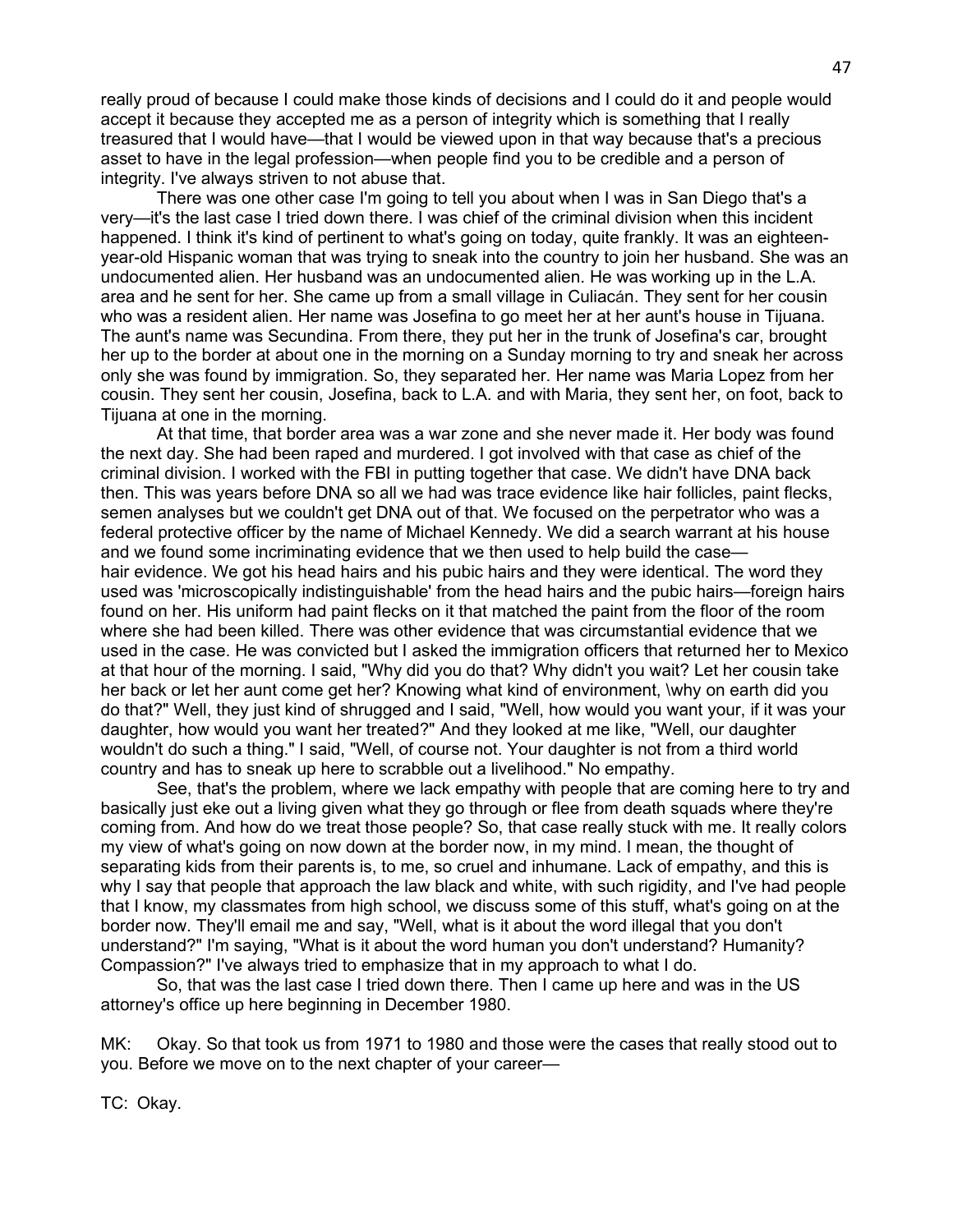### **Dating, Marriage, and Children**

MK: I'd like to ask a few other questions about the things that were going on in your life at that time.

TC: Go ahead. Oh, sure.

MK: We can talk about meeting your wife, we can talk about, I'm curious about learning more about how you mentioned you preferred operating as a lone wolf. I'm curious to learn more about your relationship with your colleagues. If you want to take me through any of those topics.

TC: I met my wife on the fourth of July, 1971. That was my first year in the office down there. I started in the US attorney's office on January the fourth, 1971. I met her roughly six months after I started. She was a friend of one of my colleagues in the office who was an Assistant US Attorney who knew my future wife's family. I was going to have a fourth of July party. I did have one and my colleague thought I should meet Penny and so she told Penny about the party. Penny came to the party. I lived at that time in an apartment that was right on the boardwalk of Mission Beach. So you walk out my sliding glass door and you're on the beach, right down to the ocean. So that's where I lived and there was a boardwalk right outside my sliding glass door and I had a little patio right next to the boardwalk. We cooked this fabulous fourth of July pinto bean dish and meats and all that stuff. Penny came along and we struck it up. I got really interested in her, really fast. At that time, I was, let's see, this was 71 so she was twenty three and I was twenty six and so we started to date. She had another boyfriend at the time and I was dating around at the time but that quickly ended and we both just started to see each other to the exclusion of anybody else. We seriously dated for about a year and I proposed and we ultimately got married on August 25, 1973. We dated for just about, it would have been, a little over two years before we actually got married but we got engaged at, I'm going to say, after a little over a year and a half, we got engaged. During the course of our dating, that's when I had this notorious run in with the Hells Angels that I was telling you about. Did we get that on tape?

MK: No. That would be a good story to revisit.

TC: So, we were out for a double date with a colleague of mine who was an older guy, in his fifties. He had a Mexican girlfriend who was also in her fifties and he liked to go bar-hopping. She was very familiar with south of the border. She knew a place down in Rosarito Beach where you go down there and people would open up their homes and serve dinner to you. We went down there and we had a lobster dinner. You'd eat right in their living room. They'd cook it and they'd bring it to you and they'd serve you drinks. It hardly cost anything. Then, we were coming back from that and he said, "Hey. I know this country and western place out in Lakeside, California." Which was a suburb of San Diego. "Let's go there." I said, "Okay. Fine, I'm good." We go out to this place called the Kentucky Stud which, the last time he had been there, about six weeks earlier, it had been a country and western place, a bunch of cowboys. Only, what he didn't know, was that about two weeks before we ended arriving there, the Hells Angels from Lakeside had taken over the bar, as they are prone to do. They will come in basically, they will say, "This is our bar from now on. Everyone else get out." They got into a big fight with the cowboys, beat them all up and took over the bar. So now, it was no longer a cowboy bar. It was a Hells Angels hangout.

So, we walk in there and I'm with Penny. She's a quite lovely young lady. As soon as we walk in, Shelby—he was my colleague—he's in his fifties and his date is in her fifties, so they weren't interested in her at all but who are they interested in, of course, but Penny. This guy comes right up to me and he says, "Hey, man! I want to dance with your rib." Rib, being Adam's rib. So I got it. I got it. I said, "Oh, well, thank you. I'm honored but I have to decline. I'm sorry." He said, "No. You don't understand." And he tells me his name which I forget now. He says, "I'm the president of the Lakeside chapter of the Hells Angels and I am telling you—I am going to dance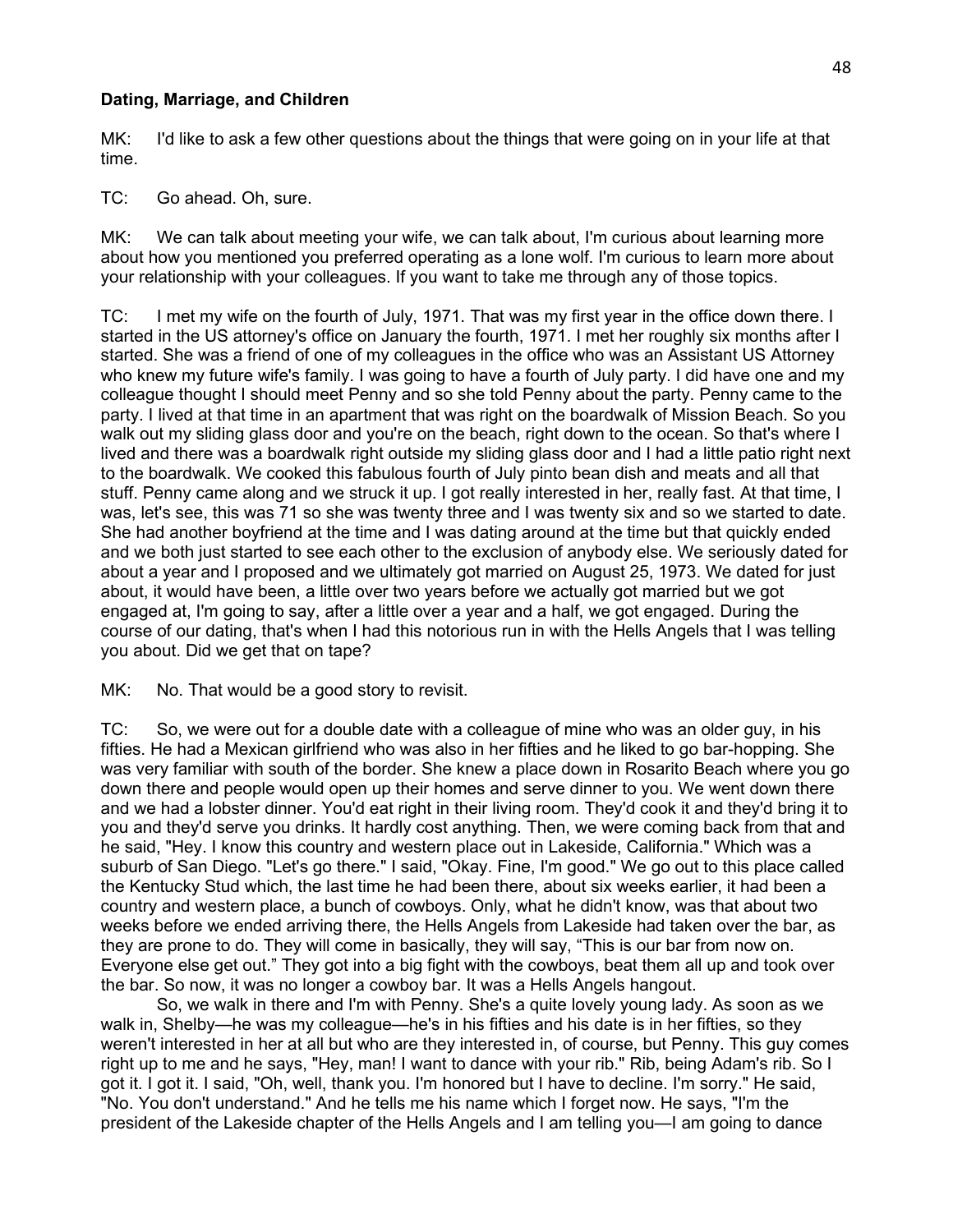with your rib." So, I'm thinking to myself, "Alright, how do I get out of this?" I had my federal prosecutor's ID in my wallet, or in my pocket. Do I pull that out and show it to him or will that make matters worse? Will they decide that they want to kill me just because I'm a federal prosecutor? Or kill me because they've gone too far and don't want to get in trouble? Either way, it's the same result. Do I play that card or is it best not to play that card? While I'm thinking, he looks over at the bartender and says, "Hey. Give me my piece." And I look up at the bartender and the bartender says, "Yeah. You know, I make them check their guns when they come in." By this time, his gang is gathering around. I had this inspiration because I had a \$20 bill in my wallet. So, I pulled out the \$20 and I said, because I had eye contact with the bartender, when he was telling me about the gun. I said, "May I please everybody in here a drink, on me?" [*makes poof noise*] They all ran to the bar. [*laughs*] I grab Penny and we got out of there lightning fast and never turned back. Never went there again, as you might imagine. [*laughs*]

MK: That seems like a reasonable— [*laughs*]

TC: I figured—you know—my negotiating skills were nascent at that time. They got better as the years went on and I became so involved in settlement work which is what I do now. In the back of my mind, I figured—this guy is not going to back down. This is his gang behind him. He can't afford to back down or he won't be their leader anymore. He's gotta do one of two things—he's either got to dance with Penny, which is not going to end well. My thought was at the end of this thing, she's going to be raped. I'm going to be dead. We're both probably going to be dead. Or if I refuse, he's going to get violent in front of his gang. He can't back down and so I decided, maybe there's a graceful way out of this. That's when I had the inspiration to buy them all drinks. That gave him his way to declare victory, I guess, because he got everybody free drinks. That's what you always try to do when you negotiate, is give everybody a win-win. [*laughs*]

MK: Oh.

TC: We ended up coming up here. I got married, started to have kids, Penny and I did. We moved off the beach. We moved inland—ended up, ironically, moving to Lakeside, the scene of the near disaster.

MK: Oh, wow!

TC: Yeah. As our family grew, we had our third child in San Diego. Then she got pregnant with our fourth. As our family was growing, I just did not want to live in Southern California and raise a family. We would ask our babysitters, for example, "Hey. What do you guys like to do on the weekend?" It was always, "Go to the mall, hang out, pick up guys. Go to the beach, hang out, pick up guys." I thought, "Well, I want to get my kids out to the country." I took a fishing trip up here and fell in love with the Northwest. They had an opening. They opened a branch office of the US attorney's office in Eugene. I think they opened that office in the mid-1970s and they were looking for an experienced federal prosecutor. I fit that bill so I applied and got the job. We moved up here in December 1980. What delayed our trip—I would have been up here earlier but I had that homicide case that I had to try. I had to try that three times because the first two trials were hung juries. I first went to trial in June. Hung jury. Second trial in October and the third one was, I think, in November. And that was the unanimous verdict, the guilty verdict. After that was over with, we took off and came up here. I started as the criminal prosecutor here in the Eugene office for the US attorney's office. From 1980 to 1991, the end of '91, I was in the US attorney's office up here and then in 1992, beginning in February, I was put on the bench up here. So, did you want to talk about my career up here beginning now or do you want to do that next time?

MK: Let's do that next time. I'd like to, let me just check on time here, I've got about five minutes before I have to, I'm going to be crossing the hall to speak to Judge Alley next at 3:30pm.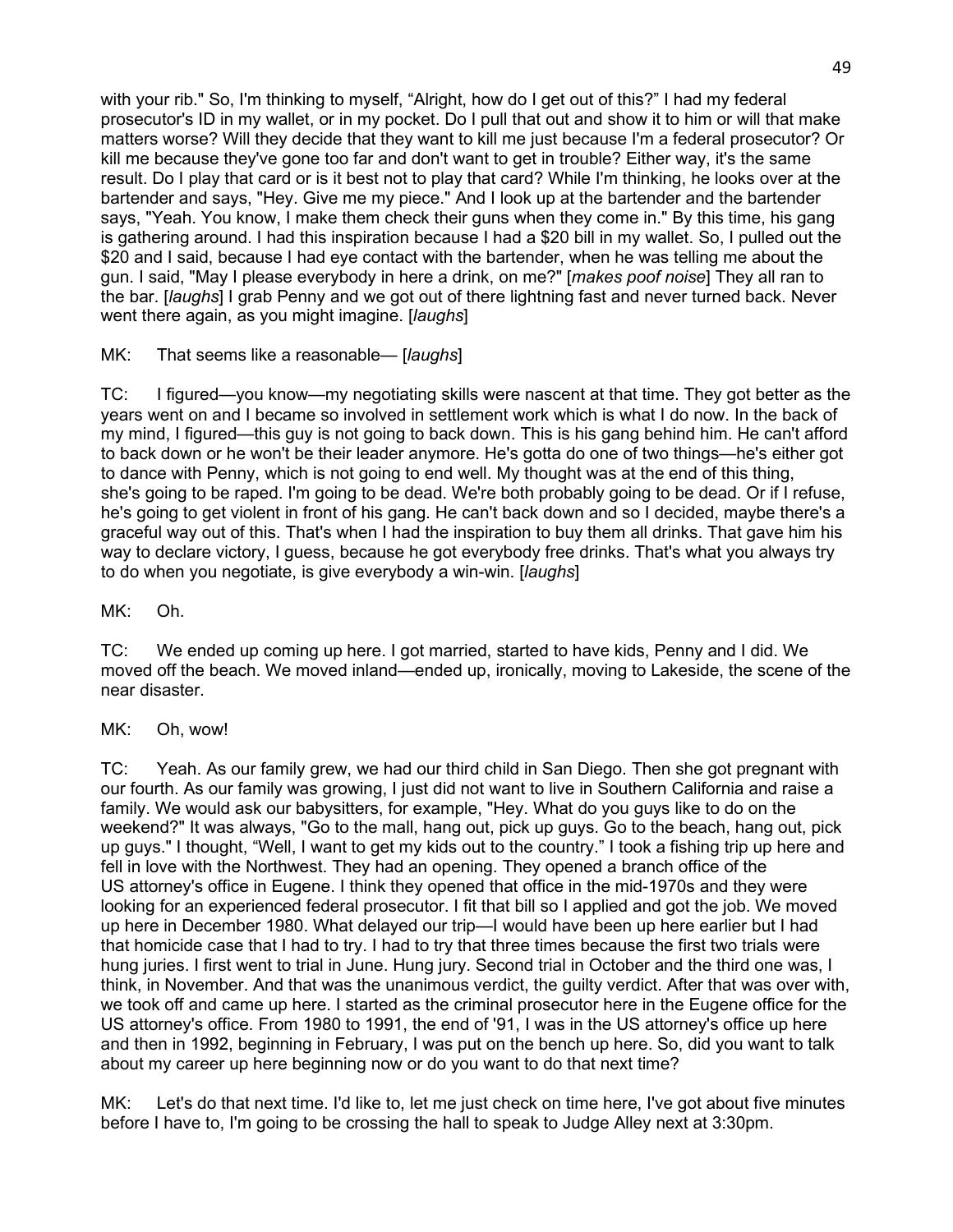TC: Oh, okay.

MK: But let's just talk a little bit about your relationship with your colleagues between 1971 and 1980.

TC: I had a great relationship with my colleagues. Everybody down there got along pretty well, quite frankly. We, typically, did not assign pairs of attorneys to try cases. For one thing, there were too many cases. If we paired up on every case, you couldn't handle as many cases as we were handling. We, typically, just assigned one prosecutor to one case. Sometimes we had outside agencies that would come in and they would want to assign their attorneys if they had one to help with a case. That's one of the reasons why I would never do a tax case when I was down there because the tax division was insistent of having some tax attorney oversee the case and I didn't want to work with them. Call it selfishness if you want. I don't think it was being selfish. I just am a person that thinks fast on his feet and I believe in being very flexible. I don't have a script that I stick to. I'll give you an example of that. Like in the Local 89 case I was telling you about. All these character witnesses that were called, for the most part, I didn't have any questions of any of them. Most prosecutors that I know would have had some sort of litany of questions to ask every character witness. I was just waiting for a good point to ask a question. There was finally one guy up there. He was a minister. He was going on and on about this one defendant who was a union official defendant and about how honest he was and how he would never steal and about how he would never do anything that he was charged with.

There was one type of theft that they did where they were charged with where they'd go on these trust conferences and they would give themselves two or three times the amount of money than actual expenses were. I asked the minister, "Hey. Tell me—did Mr. so and so tell you that when he went on trust business he would charge the trust three times what the expenses were?" He said, "I'm glad you asked me that because I asked him about that and he assured me that that never happened."

Their position at trial in front of the jury was that it did happen but, "We were told by our lawyer that it was okay—that it was part of our compensation." I asked him that one question and he answered it in a way that kind of blew all of the defendants away because they were all taking the position in front of the jury, "We were told by our lawyers that it was okay to do this, that it was part of our compensation." Here's this guy who knows that it's wrong to do it because he lies to his pastor about it. I said, "Thank you." That was the only question I asked. I didn't need to ask anybody anything else because I would look at the jury and they would frown at all the crap they were being told. They didn't blame the character witnesses because the character witnesses believe it. Then I asked the judge that was called as a character witness. I had studied all the records. I've got this good memory. I had the ability, because there were something like ten or eleven years worth of minutes for all the four different trust funds and they all met about once a month. Do the math. That's every year, there'd be something like forty-eight meetings and forty-eight meeting minutes times ten. I studied all of those minutes and I could remember where things were. I remember that the judge had testified. The president of the union, a guy by the name of Solomon, he had at one of the meetings, moved the trust to approve a one-hundred dollar donation to the campaign of Judge so and so for Superior Court. So, I asked Judge so and so, "By the way, did you ever take any money from Mr. Solomon on behalf of the union when you were campaigning?" He said, "No! Never did!" "Thank you." As soon as he got off the stand, I said, "Your Honor, I'd like to call attention to exhibit so and so—the minutes of such and such a date. May I read it please?" "Yes." Then I read where he had called for the approval of the donation, Judge so and so, and the jury heard that. That was it. I would do that and I would pick my spots. That's what I mean about being flexible. I didn't want somebody else there that I would have to—because when you pair up, people want to be assigned, "Okay, you get this witness. I get that witness." I couldn't do it my way if I did that. I just didn't want to be hampered with trying to choreograph what somebody else wanted to do. I wanted to think on my feet. A lot of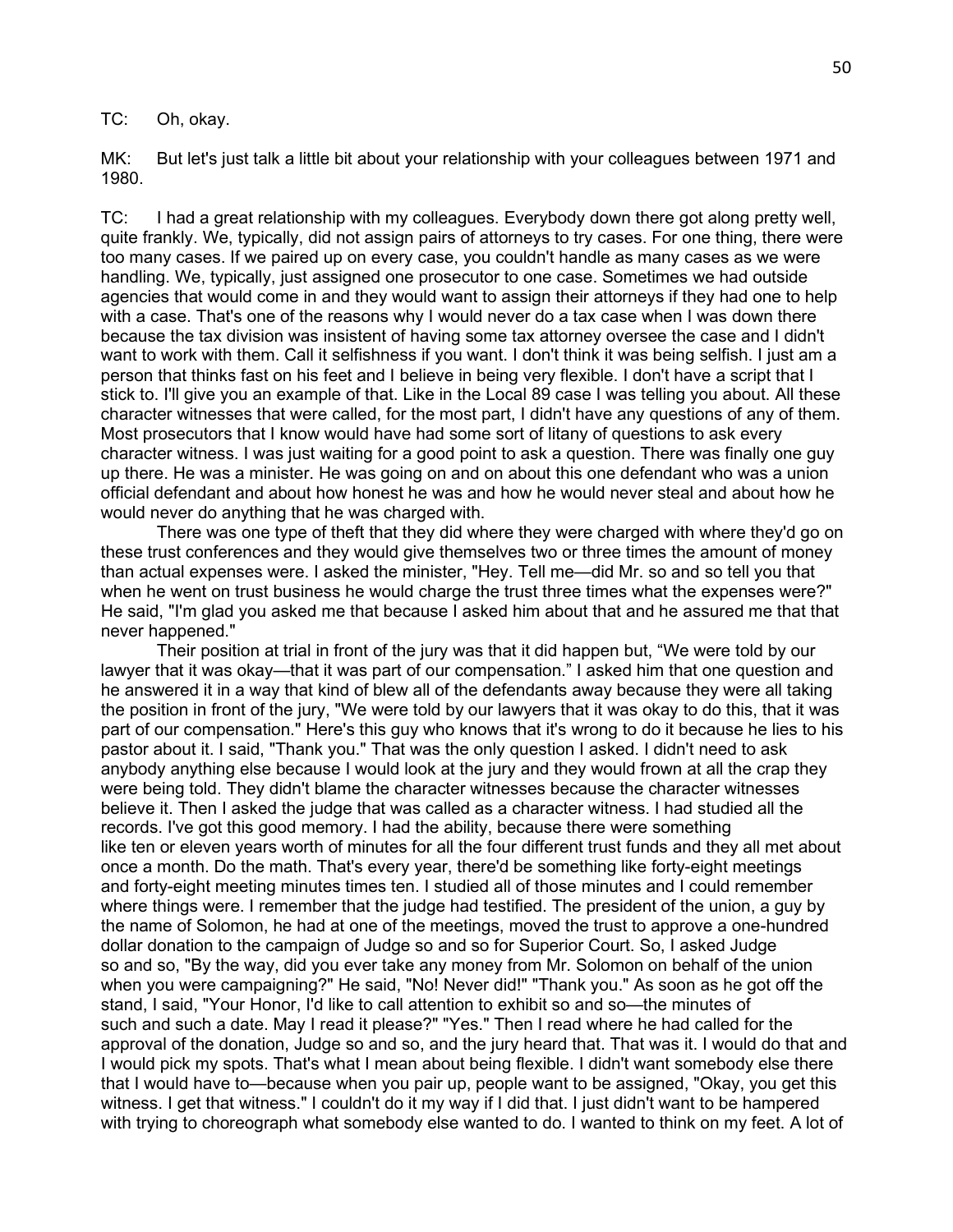what I did was completely reactive. That's what I love about cross examination because cross examination is just reacting to the testimony as it unfolds in front of you. I didn't want to be basically, have to explain myself to other people on my team when I did that. But it didn't get in the way of anything. There was one case and one case only that I remember where I was ordered to team up with somebody. He was from the SEC. He was a nice guy. I suffered through it and did it but normally I just did not like to share it with people.

MK: Well, I might ask you about that next time but for the time being, I'm going to wrap it up.

- TC: Okay. Good. Alright. Good.
- MK: Thank you again.
- TC: You bet.

## **Interview Four, April 17, 2019**

## **Relocation to Oregon**

MK: This is Makaela Kroin. It is April 17th, 2019. I am in the chambers of Judge Thomas Coffin. We last left off talking about your time as a US attorney in California. At the time, you were the chief criminal—

TC: Chief of the criminal division.

MK: Chief of the criminal division. And in about 1980—am I right—you relocated to Eugene?

TC: Yes. I did. I came up here because I wanted to relocate my family that was growing from the hustle and bustle of San Diego and southern California to a more sedate, country type setting. I came up here on a fishing trip with my brother and I fell in love with the Northwest, and I began looking for a job up here. I put in at the Spokane US Attorney's office, the Seattle US Attorney's Office, the Boise US Attorney's office—well—I didn't put in at Boise. I took a trip to Boise and I wasn't that impressed with it. And the Portland US Attorney's Office. I took a trip to Seattle. It was too much like San Diego in terms of the congestion and everything else.

Oregon was perfect for me so I interviewed with the US Attorney at that time, Sid Lezak. He was looking for an experienced federal prosecutor to staff the office, that had been opened recently in Eugene because the attorney that had been there doing the criminal work, I think the office opened in something like 1975. The attorney that had been doing the criminal work transitioned to Portland. She is now the Attorney General of Oregon, by the way, Ellen Rosenblum. I fit the bill because of my experience so he hired me. Originally, I was to start in like the end of 1979 or early 1980 but I had a criminal case that I needed to handle down there—a very complex homicide tragic homicide case with a federal protective officer who had waylaid an undocumented Mexican woman at the border, raped her, and killed her. I had to try that case three times in 1980 because the first two times ended up in a hung jury and the third time the jury convicted him. The third trial was in December of 1980. Right after that was over, my wife and I packed up and we moved up here.

We arrived here right before Christmas of 1980. In the meantime, I had done a house hunting trip up here and I found the place of our dreams—this farm on the coast fork in the Creswell area with about seven acres. From there we raised our family, over the next, well, what's it been? 1980 to 2019 so thirty-nine years we've been there raising our family so it worked out perfectly.

I began my career up here doing all the criminal prosecutions in Eugene. When I first got here, we did not have a grand jury in Eugene. I had to go to Portland to present cases to the grand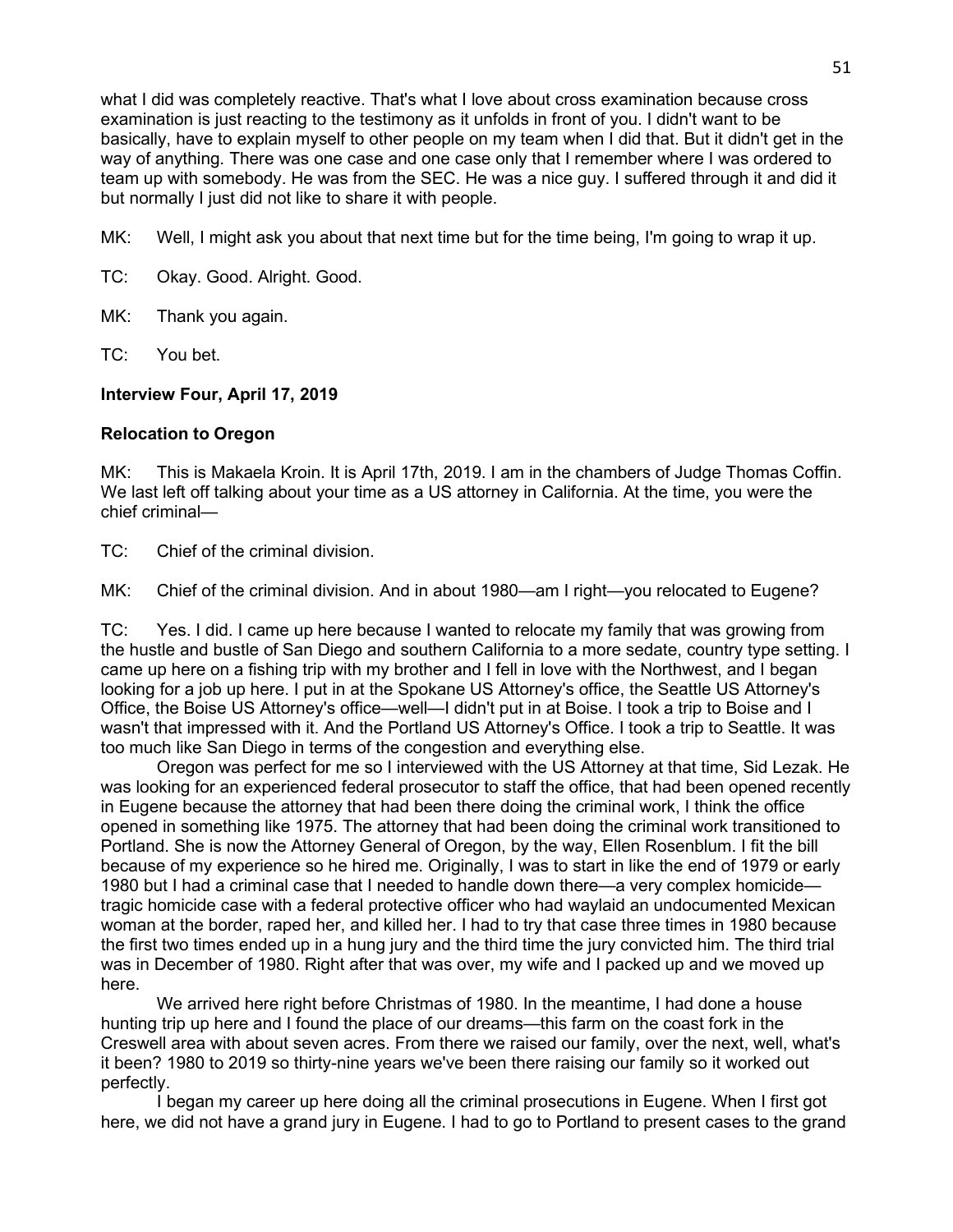jury. I requested the chief judge to convene a grand jury in Eugene. He agreed—that was Judge James Burns. So we started with a grand jury down here. When I first got here, the criminal caseload was fairly low on an annual basis. With the grand jury in place, we expanded our criminal prosecutions to where, quite frankly, they started out being only a couple dozen a year, to I was handling a caseload of probably ninety felony cases a year with the grand jury in place. We also were handling cases from Medford, not just Eugene division, and from central Oregon, Bend, et cetera. Our caseload was beginning to increase with the grand jury in place. Now they have a grand jury in Medford as well. They established one down there. They still don't have one in Bend. They come over here to present their cases to the Eugene grand jury.

## MK: When did they convene the Medford grand jury?

TC: You know, I can't remember exactly when they did that. I'm going to say it was probably sometime in the early 1990s because the caseload down there started to increase so it made sense. They also now have—they had a part time magistrate down there when I came, and that transitioned to a full time magistrate. The Eugene division and the Medford division expanded their caseload. In fact, in the Eugene office, we hired some more prosecutors—federal prosecutors—to staff the Eugene office because of the increase in caseload. So, the office went from just me on the criminal side to about three other Assistant US Attorneys and then they made me the supervisor of the criminal aspect of the office.

MK: Were you involved in the recruitment of these other prosecutors?

TC: Yes, in a way. I mean, I was in part of the interview process but the person who made the hiring decisions was always the United States Attorney. When we started hiring new criminal prosecutors here, the US attorney was Charles Turner. He was ultimately appointed after Sid Lezak, his term expired. We ended up hiring some new Assistant US Attorneys and the office started to grow and the caseload started to grow even more. So, we started to handle quite a few more criminal cases than we had before I transitioned up here.

MK: Were these mostly drug related cases?

TC: Yeah. At that time, when I got here, mainly our criminal cases were drug cases. Methamphetamine was the huge scourge in the community and in those days many methamphetamine suppliers were making their own methamphetamine here in the state with labs—clandestine labs that they set up. I had a number of cases involving organized crime elements that came up here, like the Hells Angels—the motorcycle gang—the Hessian motorcycle gang. They had set up meth lab operations and started to distribute methamphetamine. The DEA responded to that and our office responded to that by prosecuting some fairly substantial labs and trying to deter the infiltration of that element into Oregon. We were successful, quite frankly.

We also began to crack down on the suppliers of the methamphetamine chemicals and equipment to the meth lab operators because you have to have certain chemicals and glassware and everything else to produce the methamphetamine and so we began prosecuting some of those suppliers. One of the cases I was involved in was against Eugene Scientific which was set up as a chemical supply company but in reality, over ninety percent of their business was to meth dealers and they would be paid with cash and everything like that. We prosecuted them for aiding and abetting and conspiring to manufacture methamphetamine—shut them down and it became harder for the lab people to get what they needed.

Also, legislation was passed that outlawed some of the chemicals that you needed to make methamphetamine, and make it more difficult. The methamphetamine lab problem kind of disappeared and it was replaced by—methamphetamine didn't go away by any means, but the manufacturing shifted out of state. Then we began to see large quantities of methamphetamine coming in from Mexico. It would be transported up here and sold. That's the nature of the beast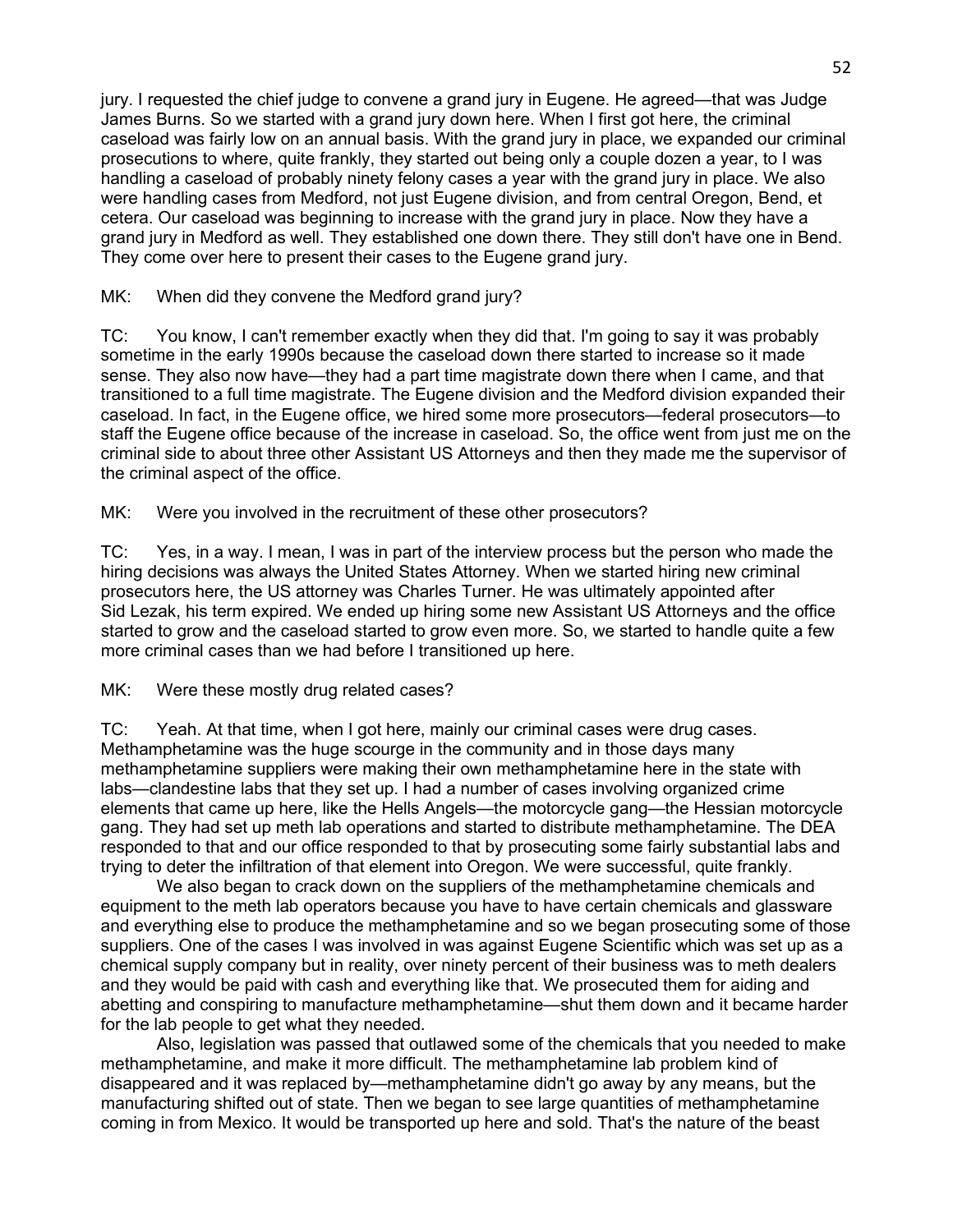right now, in fact, is that it comes in from—you don't see much in the way of homebrew, so to speak, in Oregon. Now it's all being made down in Mexico and then shipped up here.

MK: When you arrived and you were the sole criminal federal prosecutor, there were a couple of other civil prosecutors?

TC: There was one civil—one attorney that took care of civil work. He was later joined as the office began growing by a second attorney that was assigned to do civil cases.

MK: But largely you were independent. How did you go about setting up your office and organizing in this new state, in this new place? How did that transition work?

TC: Well, the transition, I was kind of unusual when I came here in the way I worked because I've always been—when I was in San Diego I was always given free reign. [*phone rings*] Excuse me one second. You might want to shut this off.

MK: Of course. [*recording stops*]

MK: All set.

### **Major Cases as Prosecutor in Oregon**

TC: So, you were asking me about transitioning up here. When I got here, there was this big contrast between what I was used to down in San Diego and what I encountered up here. The main contrast was down in San Diego—being a border town—we had tons of federal prosecutions down there. I had a lot of independence as a prosecutor, as a trial attorney, and then when I became chief of the criminal division, in making independent decisions about prosecutions. When I got up here, I encountered a culture where the US Attorney's Office considered itself to be not the primary law enforcement enforcer in Oregon. There was a lot of deference that they gave to sending cases to state court for prosecution.

When I got here, I found out that the agents—the federal agents—DEA, FBI, and other agencies were taking their cases to the District Attorney's Office. Part of that was the reticence of the US Attorney's Office to accept prosecutions unless it was a clear need to do that and not defer to the state. I came from an opposite, prosecutorial culture—which is why I got the grand jury in place. They gave me a lot of discretion because that's why Sid Lezak hired me, because of my background and that I had been chief of the criminal division of a very large US attorney's office. That's what he wanted to staff the Eugene office in terms of overseeing criminal prosecution. I began accepting more and more cases for prosecution. I was kind of hampered by having to go to Portland for the grand jury. That's why I lobbied for and got a good grand jury here in Eugene. That resulted as I knew it would inevitably, in more and more federal criminal prosecutions. I met with the agents and I said, "Look. I want to stop this practice you have of running to the DA's office with your federal cases. You come to me and we're going to accept prosecution over cases we have jurisdiction." So that's why it escalated and we began going from just a relatively small number of criminal prosecutions every year to where it got to the point where we had to hire more federal prosecutors to come in. It also had an effect on the defense bar in the area because federal defenders increased their staffing to keep up with our increased caseload. More private defense attorneys were appointed to the CJA, the criminal justice panel, to where they would be appointed on large cases. I was here as a supervisor and as the main criminal prosecutor in Eugene from 1980 until 1992 when I was appointed to the bench after twelve years of serving here.

MK: Now did those changes, which would have been substantial for people here—did that cause any friction with the district attorneys or did it make sense?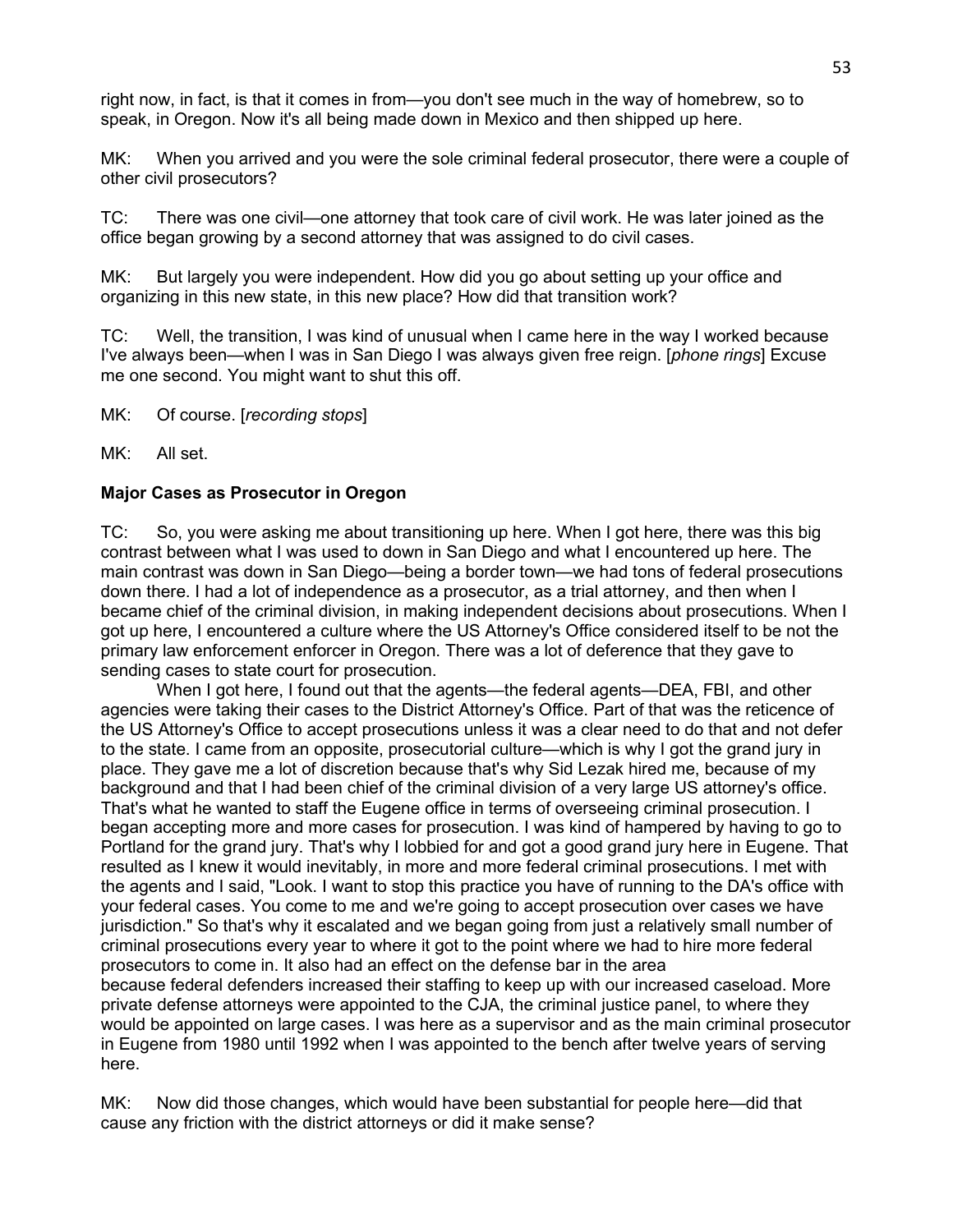TC: It surprised them. They weren't used to it. The district attorney at the time I came here was Pat Horton who was kind of a controversial figure. He did not have the best relationship with local law enforcement—the sheriff's office and the county commissioners. I kind of started out having somewhat of a conflict with him as he was trying to figure out what was going on—who is this guy who is here now? He's taking more criminal cases into the federal system and this is a new development. Actually, we got along pretty good after several incidents that happened.

One of the incidents was, there was a theft of cocaine from the evidence locker over at the district attorney's office. They used to have their own set of investigators. They would make drug arrests and they would store the evidence in a locker at the district attorney's office. There was a substantial amount of cocaine that was stolen. There was an investigation into the theft of the cocaine and the state was investigating it. I called the state attorney and offered to assist in the investigation because they were finding it difficult because they were investigating the district attorney's office and they were meeting with a certain amount of resistance. I called the state's attorney, a guy by the name of Bob Hamilton who was in charge of their investigation, and I offered to make him a special assistant US attorney and I would help him with the investigation. That was not received well at the DA's office. There was some concern that the investigation would basically result in charges against people in the district attorney's office unfairly—that they would be targeted out of some sort of political reasoning or motive, whatever you want to call it.

The way this case turned out is through our investigation, we developed evidence that there were two people involved in the theft that were—one was a Lane County DA investigator by the name of Stan Meyers and the other was a Eugene police officer assigned to INET [editor's note: Lane Interagency Narcotics Team, LINT], a narcotics investigation team by the name of Randy Belair. We ended up convicting both of them. Stan Meyers' attorney at the time made some noise in the news about how his client was asked about whether the district attorney, Pat Horton, by my office had anything to do with the theft of the narcotics. There was a lot of publicity about it. I made a statement to the news media that that was incorrect. We had not implicated or intimated that the district attorney was involved. What had happened was Stan Meyers had made reference that the district attorney was somehow involved in the theft and in response to that reference that he made during our investigation, we said, "Put up or shut up. You want to take a lie detector test on that?" He withdrew his comments and I pointed that out. I didn't think it was fair for the district attorney to be smeared with an allegation like that which was lacking in substance and which was attributed to me. So, I set the record straight. That really surprised the district attorney.

From then on, we developed a relationship where we trusted each other and everything was smooth sailing. That kind of helped us going forward to have a good relationship. So, there was a little bit of rockiness there at the beginning but things settled down and I think the order was put in place where federal cases were coming to our office. State cases were going to their office. Everybody seemed to have a better relationship.

Some of the cases I had when I was a prosecutor were—we didn't have the type of cases up here that I was used to in San Diego—had a couple. I had one case where these two renegades from the Midwest came out here. Jeffrey Frost was one of them and the other one was—I'm trying to think of his name now. Anyway, the two went on a crime spree. I'll think of his name in a minute. Over the course of about ten days, they kidnapped thirteen people including a couple. They began their crime spree—Robert Knott—that was his name—Robert Knott and Jeffrey Frost. If memory serves me correctly, they were from Wisconsin or Minnesota or some place.

They began their crime spree in Las Vegas. Their car broke down. They kidnapped an elderly couple who stopped to give them aid, stole their car, went back to their motel room, ransacked the room, left them tied up in the room, took off for Oregon. [They] came to Oregon, kidnapped a person in eastern Oregon, left them tied to a tree in the woods. He miraculously escaped. From there, they kidnapped a couple who owned a motel in Yachats who had a toddler a baby at the breast. They repeatedly raped the wife. They played Russian roulette with the husband. They went to Washington state and they took a farm family hostage. They then took a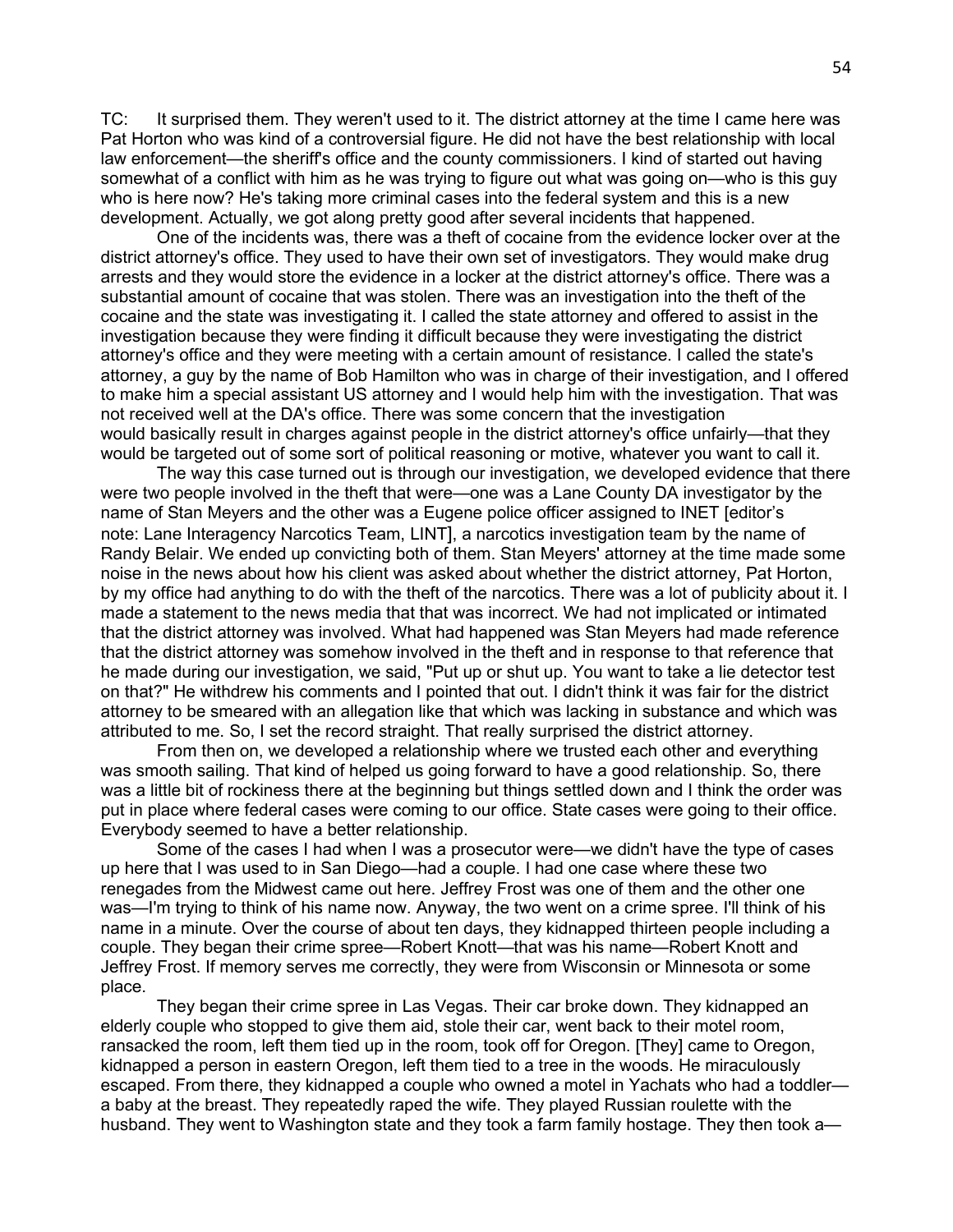let's see. There were some kids there. They held a gun to the kid's head. The father was there. The mother was there in the farmhouse. Then they decided to call a tow truck to make their getaway because the police were closing in on them. They took the mother as a hostage and then they took the tow truck driver when he arrived as a hostage. Then they got in the tow truck to escape.

The police set up a roadblock. There was a shootout and Frost was killed in the shootout, as was the mother of the child. She was hit in the crossfire—did not survive. He [Knott] was prosecuted here for the kidnapping and rape spree. His defense was insanity. That didn't fly. He was found guilty and sentenced to life in prison where he committed suicide ultimately. That case was pretty notorious. I had not seen a crime spree like that ever before. It was kind of a sensational type case.

So, I had that case. That was probably the most serious case I had here in Oregon that I prosecuted. Then, in 1992, I put in for the magistrate judge position. That opened up because the then magistrate judge, Michael Hogan, was appointed to the district court so we needed to have a replacement for him. I put in and was fortunate enough to get the appointment and have been here ever since.

### **Prosecutorial and Leadership Style**

MK: I'm curious—before we move to that period, can you tell me how did you set up your staff? How did you organize your staff when you were working as a prosecutor here?

TC: My staff—you mean the other attorneys in the office?

MK: Yes. And were you—I know that you spoke about preferring to be a lone wolf on cases. Did you have to change your style? Did you still try cases in front of juries?

TC: No. I'm a firm believer in hiring good people, trusting them, giving them space to use their own skill set, and being available if they need some guidance, having an open door and encouraging them to come to me for advice and any assistance I could give them. I was treated, largely, that way. Hands off. Go do your job. We can trust you. If you have any questions, come back and we're here to help. I thrived with that because I am not a linear thinker. I am instinctive in a lot of what I do. I'm very analytical. I'm very—if I say so myself—perceptive about my tactical choices in the way I handle cases. For example, I've seen attorneys who will prepare for cross examining somebody by writing out all of the areas they want to cover and then going down those areas faithfully in their cross examination. I was not like that. In the first place, I found out when I started trying cases. Don't map out what you want to do and write it all down. It's too wooden. It's too rigid. It's too inflexible. I learned to put that technique aside and not use it. I've been blessed with a good memory. I could remember what I wanted to do without having to write everything down. My instincts would lead me where to go and I could tell when I was cross examining somebody for example. I could tell by their demeanor when I was in an area that made them uncomfortable. I would develop that area and if I thought that that was a weak spot for them, that was their Achilles heel, I would continue to go there as long as I was making progress and establishing what I wanted to establish for the jury. For example, that he's not credible. If I thought I achieved that goal, that's all I needed to do for the most part and I would end my cross examination because I did not want to get into another area where he could rehabilitate himself in front of the jury. I wanted to leave the jury with that impression. That was the way I was as a trial lawyer.

When I had trial lawyers working in the office under my supervision, I trusted them because we hired good people. I didn't need to micromanage them. I didn't need to have a lot of meetings with them to go over what their strategy was in a case, et cetera. They knew I was there if they needed some guidance and they would come to me when they needed guidance and I would give it to them but I wasn't going to look over their shoulders and make them uncomfortable—use up their time in the office by having meetings to explain themselves that weren't, in my opinion, necessary. So, I followed that. Quite frankly, I think that results in a healthy office. If people are not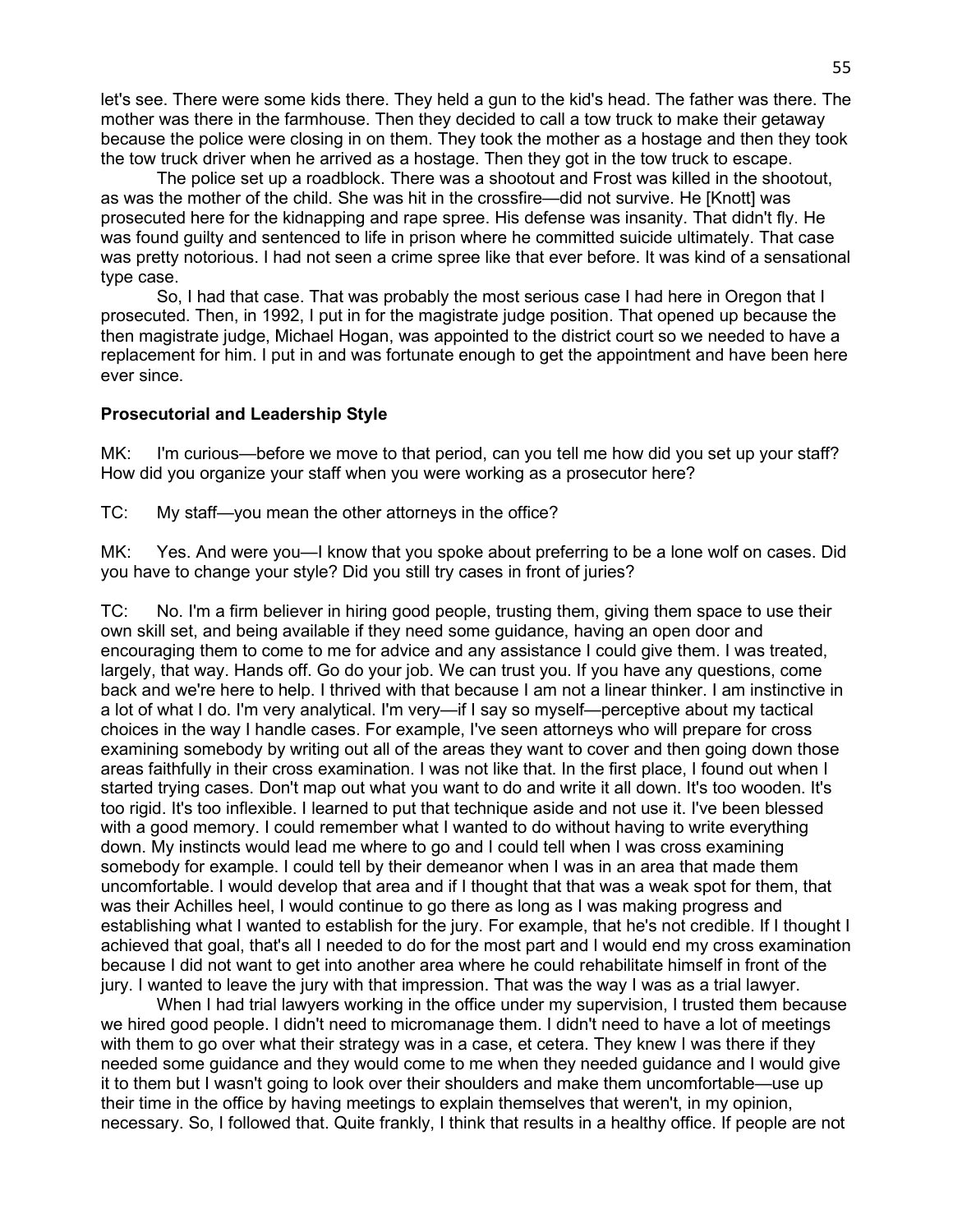worried about somebody looking over their shoulder, yeah, do we make mistakes? Yeah, everybody makes mistakes. That's how we learn. Learn from your mistakes but give them the freedom to develop their own style and their own way of approaching their cases. But I think the key is that, when you hire someone and you go through—these positions in the US Attorney's office are very much sought after by attorneys. The caliber of applicants that you get is very high. Given the pool of applicants that you have, you're pretty assured when you hire someone out of that pool, that you've got a very qualified person on your staff. I don't need to meddle in their dayto-day handling of their cases but I'm there for guidance when they need it and they would. They'd freely come to me.

MK: In your role as supervisor, what were your daily tasks like? I'm sorry. It's partially because I'm unfamiliar but maybe you can tell me more about what you were doing in that role as opposed to—

TC: Well, in the first place, I had my own cases.

MK: You still did have your own cases.

TC: Oh yes. I did not give up my caseload. I averaged about twice as many cases that I carried than other attorneys in the office. One of the reasons I could do that is because I was very expeditious in my approach to my work. I did not waste my time with a bunch of meetings. I didn't partner up with other attorneys. I didn't go to meetings to explain, you know, in three hours that this is what we're going to do and strategize and do all this. I did all that on my own. I didn't call in the investigative agents to explain myself to them as to what I was going to do. I prized the efficiency of the way I would handle my cases. As a result, I could handle about twice the average of cases in the office and not fall behind in my work. I had my own caseload to deal with.

MK: And how did you decide what cases you would take and what cases the other attorneys in your office would take?

TC: I would typically—if there was a particularly difficult and sensitive case, I would take it. If there was a more average type of case, it would be just assigned out. I specialized, for example, in white collar cases. If there was something less complex, more average in nature, I'd just assign it out to the others. I'm trying to think. We had some special prosecutors that were in a DA's office and they would be made special assistant US attorneys to handle criminal cases—mainly drug cases—that involved their DA's office's jurisdiction. For example, let's say you had a drug case out of Lane County and we had a Lane County deputy DA who was wearing the hat of the special assistant US attorney—that case would go to that special attorney. Let's say it was investigated by a Lane County deputy sheriff. So, we had some of that too. We had special prosecutors that were also under my supervision. They would get cases that arose from their jurisdiction. They would want to prosecute it in federal court because federal court had stronger laws. For example, we had a system where we could detain people without bail if they were dangerous to the community. Most state jurisdictions don't have that.

MK: I connected with—I went back to the list that you sent me of people to talk to about that you've worked with throughout your career.

TC: Oh yeah.

MK: One thing that stood out was that even defense attorneys characterized you as friendly and fair and that was not always—it can be an adversarial relationship so the fact that you were able to maintain friendships with these people was something that they thought was remarkable. How did that transfer to your work in Oregon or how does that characterize your—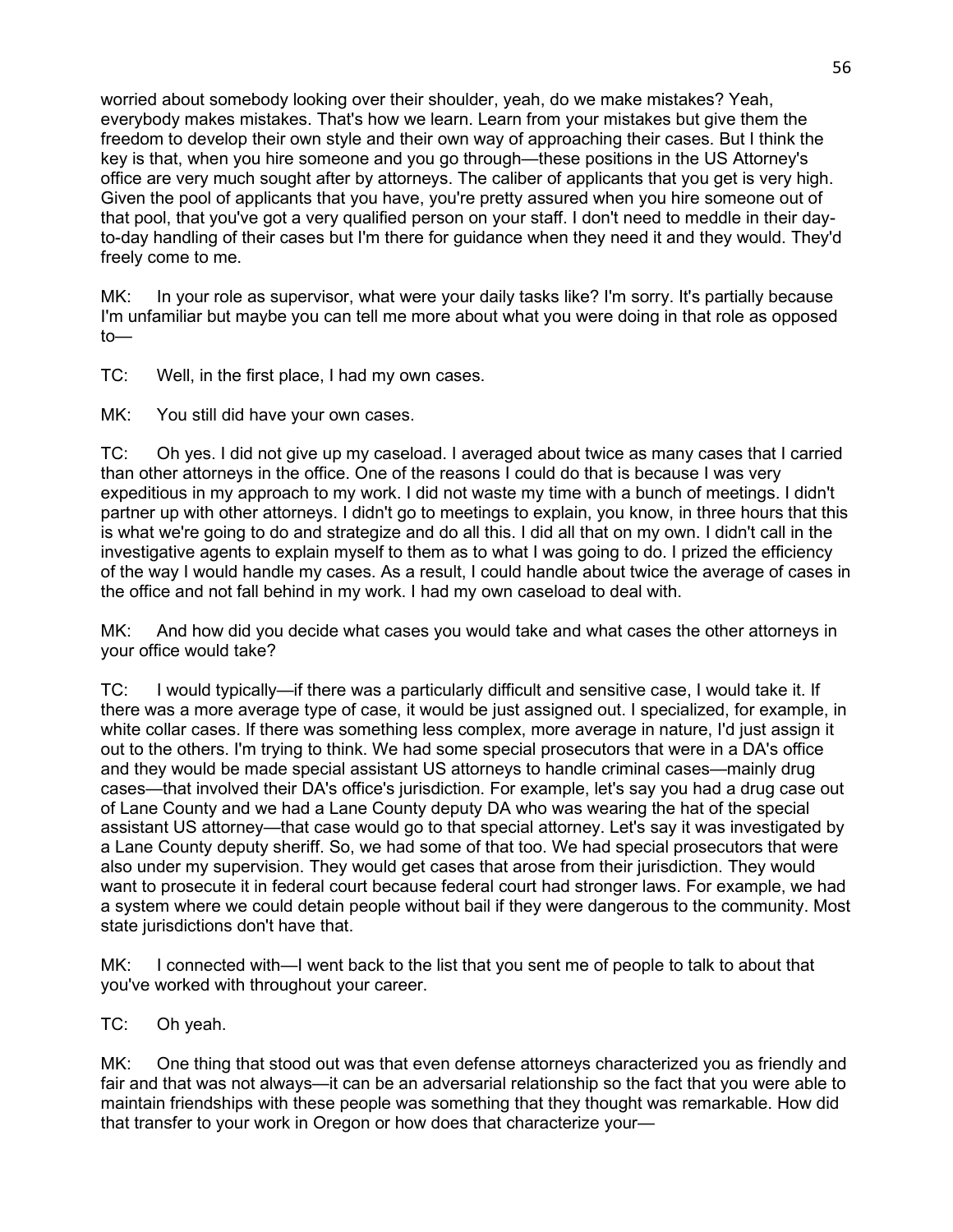TC: Same thing. I've always been an honest person and I just don't play favorites. I try to be fair. I have always considered it to be a duty that I have as a prosecutor to be as objective as I can be and to be as fair as I can be. I was never focused on getting a conviction as opposed to doing justice. That's why I think I told you that story about that Local 89 case. After the Ninth Circuit reversed this one count on this defendant and I had this three count minimum standard and that left me with two, I dismissed the case even though the other two counts were affirmed and he had a prison sentence ahead of him. Because to me, I never would have indicted him if I'd have known that that third count did not have sufficient evidence to sustain a conviction. So, I did what I could to erase that decision I made because I said, "Okay. I'm going to accept the Ninth Circuit's decision. I was wrong." I was not going to just stand by the fact that the jury convicted him when I knew that I never would have indicted him in the first place had I known that.

I've always believed in doing the right thing. I never hid evidence from people. If I had something that cut in the favor of a defendant, I disclosed it to the defense attorney. I always had an open door if someone wanted to come to me and talk to me about what they thought was the right thing to do under these circumstances of the case. I never shied away from listening to them. I told you that other story, I think, about that San Diego student that had the drug conviction.

## MK: Yes. You did.

TC: I think that's probably what they're talking about because I was in this to do the right thing. As I also think I mentioned, one of the big motivating factors of my life is not just my religion but reading a novel like Les Misérables and justice is not a black and white thing. There are people out there that think justice is a rigid set of rules that you apply without regard for all of the circumstances. I never thought that way. People who think that way, to me, are not confident enough in their own abilities to see the abstract nuances. So they think, 'Oh maybe there's something unfair about this. You're treating this person different than that person." But this person may have different circumstances that help you understand that maybe it's justice with this person to be forgiving and compassionate as to what happened. I've gotten letters from people that I've prosecuted thanking me for giving me a break. This woman that was young and she ended up being a pharmacist in Canada which she never could have done if I'd have insisted on a felony and that sort of thing. So, I've trusted my instincts with who I'm dealing with. I've always tried to dedicate my career to doing that.

MK: I'm really curious how you managed to balance your work life with your family life and your spiritual life. How did you balance those while still being so incredibly productive at work?

TC: I attribute it to being gifted with the ability to get to the point quickly. It doesn't take me a lot of time to analyze something, retain it in my head, and make a decision. I'm not indecisive. I am very grateful for the fact that I have the abilities that I brought to my career—memory, et cetera. I don't have to write things. I can remember things. I can analyze things and draw up comparables, other cases that I've had. One of my favorite subjects in college was philosophy and logic. I think that was a big key to it, that I didn't waste my time. Look, when I was handling twice the caseload as other attorneys in the office were handling, I not only was home to my family every night and I never fell behind in my work, I would go out and I would coach soccer during the soccer season. I would go out to the field and be able to do that. I did not neglect my spiritual life either. I just found ways to make time for it because I didn't waste time.

MK: I'm wondering if it's because you innately trust your own instincts and your intuition that, knowing that there's so much gray everywhere, still being able to come to quick decisions as opposed to being paralyzed by the uncertainty all around us.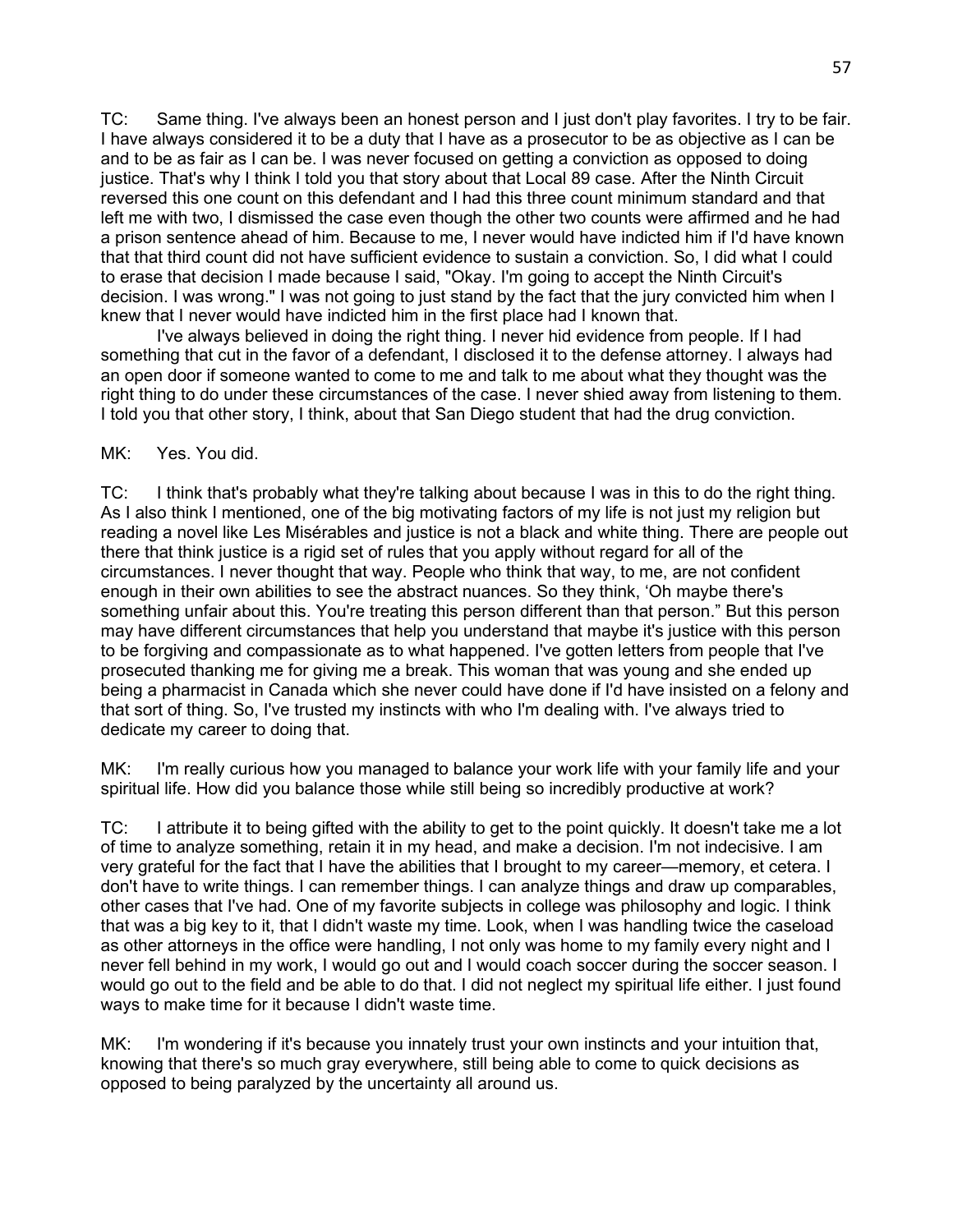TC: Yeah. That's a big part of it. I had a lot of confidence in my own ability to come to the right conclusion and not second guess myself and not worry about being criticized from above. Look, I'll go back to that case that I have in San Diego, early in my career—that drug cartel leader, when I was ordered to stop—

## MK: Guerra?

TC: Guerra. When I was ordered without explanation to dismiss that case and the US attorney called me in his office and said, "You've got to dismiss." No explanation. I said, "Well. They didn't say when." I had an instinct that this guy had border guards on the take. I went to his attorney and we took it from there. So, that's the kind of confidence that I had in my instincts and the kind of ability, I suppose, I had to think of alternatives. Am I going to go in there and dismiss this case without explanation or is there another way around this? I would think about this. I would think hard about this. I'm the type of guy that when I went to sleep at night and I had a case and closing argument was coming up, I would think about it in my sleep. I would turn these things over in my sleep and I would wake up in the morning and say, "Oh yeah. Why didn't I think of that before?" I would get some sort of inspiration. Now, maybe that's not a good thing. I don't know because you sort of just run things—but that's the way I was. I would just think about these things so much and analyze them. I was pretty confident in my instincts and doing that.

# **Family Life in Oregon**

MK: So, when you moved to Oregon, you had three young children and Penny was pregnant with your fourth.

TC: Yep.

MK: In Oregon, how did your family adjust?

TC: Oh, they loved it! It was the best move. My wife trusted me to come up here. She didn't see the property before I did. She didn't come up, take a trip. She was too busy with the kids. But she fell in love with it right away. She trusted me to do it. The kids, they look back now—it's the best thing that ever happened to them. They were so fond of growing up there. When they were in high school, some of them wanted to move into town so they could hang out with their [friends]...because we sent them to high school in town as opposed to in the Creswell area. As high school kids do, they wanted to hang out with their buddies. Now, looking back on it, they're so happy—they're so fond to come back and visit every chance. They have such fond memories of the place. My two daughters down in Southern California, man. My one daughter lives down in San Diego. She was always a San Diego child. She was born down there. She was our first born. It's the climate up here. She's glad to be back down there but in terms of living conditions and the environment, she loves to bring the grandkids up and spend as much time as she can in the summer.

MK: While we're talking about your family, can you give me the names and dates of your children—when they were born and their names? I don't think we've done that yet.

TC: There's Kimberly. She was born in March of 1975—March 29. Laura was the next one— January 13, 1977. Colleen was the third—November 24, 1978. Then there was Corey—March 4, 1981. Mary—she's the easiest one for me to remember because her birthday is my birthday. Mary was May 30, 1983. Brendan was born on Earth Day—April 22, 1985. And our last child, TJ, was born on July 25, 1989.

MK: And so, they all would have then graduated from high school in the Eugene area?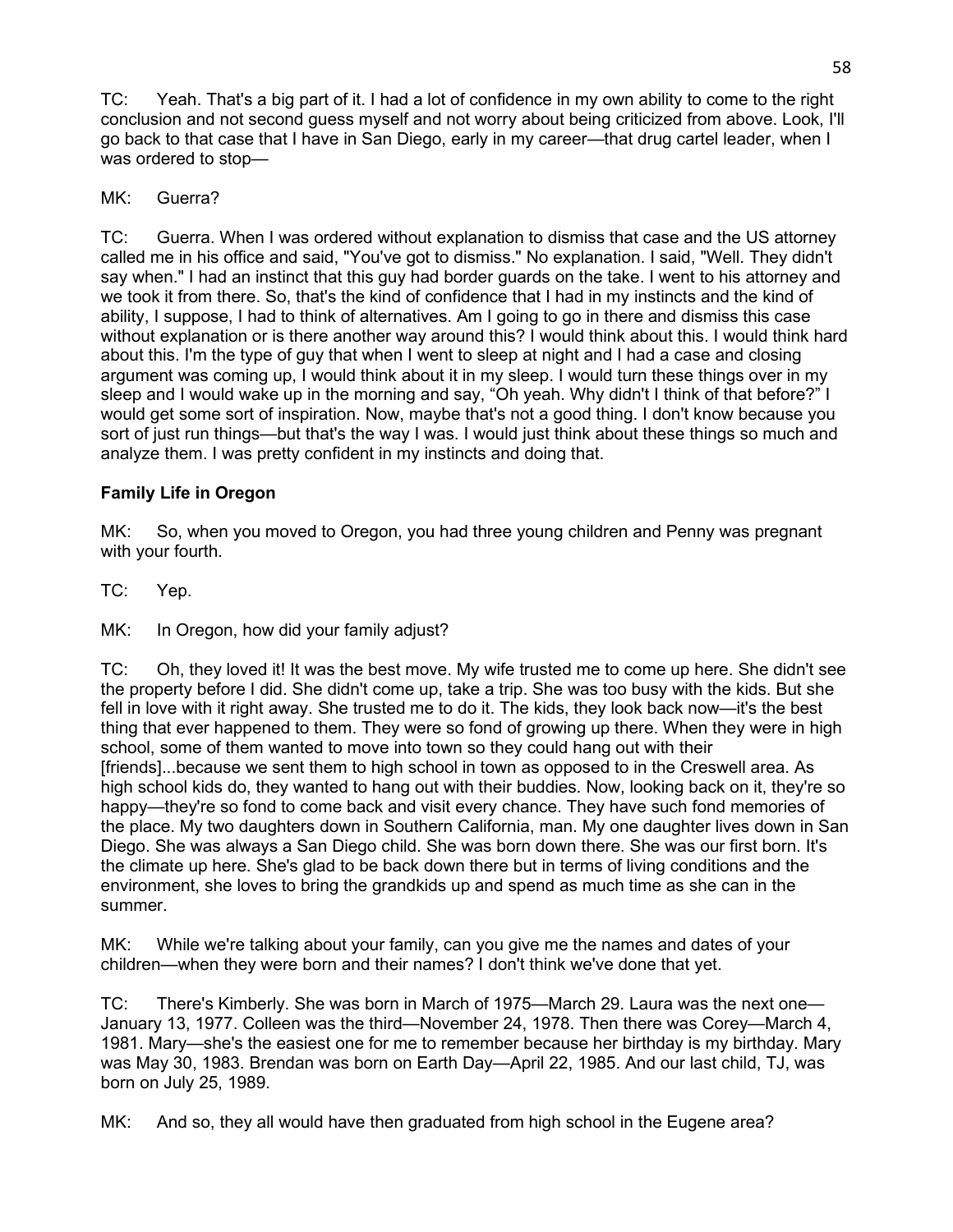TC: Yeah. They all graduated from Marist High School in Eugene. Yeah. They all went to University of Oregon. Laura went on to law school. She went to University of Oregon Law School. When Dave Frohnmayer was president of the University of Oregon, I wrote him a letter. I knew Dave. He used to be a practicing attorney here. I said, "Damn it, Dave. I sent seven of my children to University of Oregon. You'd think you could give me a tuition discount." He wrote me back and said, "No tuition discount but I really admire your wisdom in sending them here." [*Laughs*]

MK: Maybe I'll have to talk to Penny about what it was like to raise the children with you working full time but what other tidbits would you like to share about raising the kids while you were working?

TC: Well, parenthood is not for the meek. [*Laughs*] We've had—as every parent I'm sure has, but with us, multiply it by seven—you have episodes that come up that scare the hell out of you. Accidents. Emergencies. Illnesses. I always prayed for them to be protected and in my heart, I believe that those prayers have been fruitful. I remember Laura, for example, when she was about 11 or so, she liked to collect birds' nests. We had this fir tree in our backyard, and she would climb trees. She was climbing up towards the top of this doug fir tree and at that time it must have been 60 feet tall. She was going to take this—what she thought was a bird's nest. She had this inspiration, "Maybe I better ask dad about this". So, she climbed down the tree, came inside, and said, "Hey, Dad. I'm going to take this bird's nest down. Why don't you take a look at it?" I take a look at it and it was a hornet's nest. That hornet's nest, I saw it up there and I said, "Holy cow!" It's about 60 feet up in the air. That day or the next day I had this DEA agent that I knew. I told him about it. He offered to come out with his repeat shotgun and at night—you have to approach them at night to take care of it. We got out there underneath the tree at dark and he pumped about three rounds into that hornets' nest. We jumped back in the car underneath the tree. There must have been thousands of hornets that spilled out of that thing and attacked the car and splattered on the windshield. I've never seen anything like it. I just thought to myself, "My god! If she had taken that thing, she would have been dead without question!" The fall would have killed her plus they would have attacked her and stung her. Stuff like that. Happenings like that. I had one of my kids go off a cliff in the car and they were perched above a deep lake on the hill. By the grace of God, the car got wedged between two trees and he was able to climb out and come back up to the road. You get calls in the middle of the day. The car is found perched over a lake. Where is my son? It takes its toll on you! But I wouldn't trade it for the world. It's been a joy. It's not for the meek that's for sure. [*Laughs*]

MK: I'm curious to get your reflections on the way that the criminal justice system evolved from when you first started in the US attorney's office to when you arrived at the moment when you took up the magistrate position and how that influenced your career and just your reflections on it.

TC: My reflections on my career as a prosecutor are all good. I had great experiences. The cases were—I never had a dull day going to the office. Never had a dull day! If I had to say what's evolved over the years, it's that I think fewer cases go to trial now. More cases are resolved through pleas. I think that's because Congress changed the laws to where the prosecutor has so much authority in terms of what to charge. The consequences of being found guilty after trial implicate much greater sentences. The incentives for a defendant to plead guilty are much greater now. Back when I started, mandatory minimum concepts were few and far between in terms of the laws. The judges had discretion on what sentence to impose. Like for bank robbery, anything from probation to twenty years. The judges had basically all the discretion at sentencing. We could make recommendations, but they weren't binding on the court. Now the prosecutor has a lot of say in what the sentence is by virtue of what the prosecutor charges.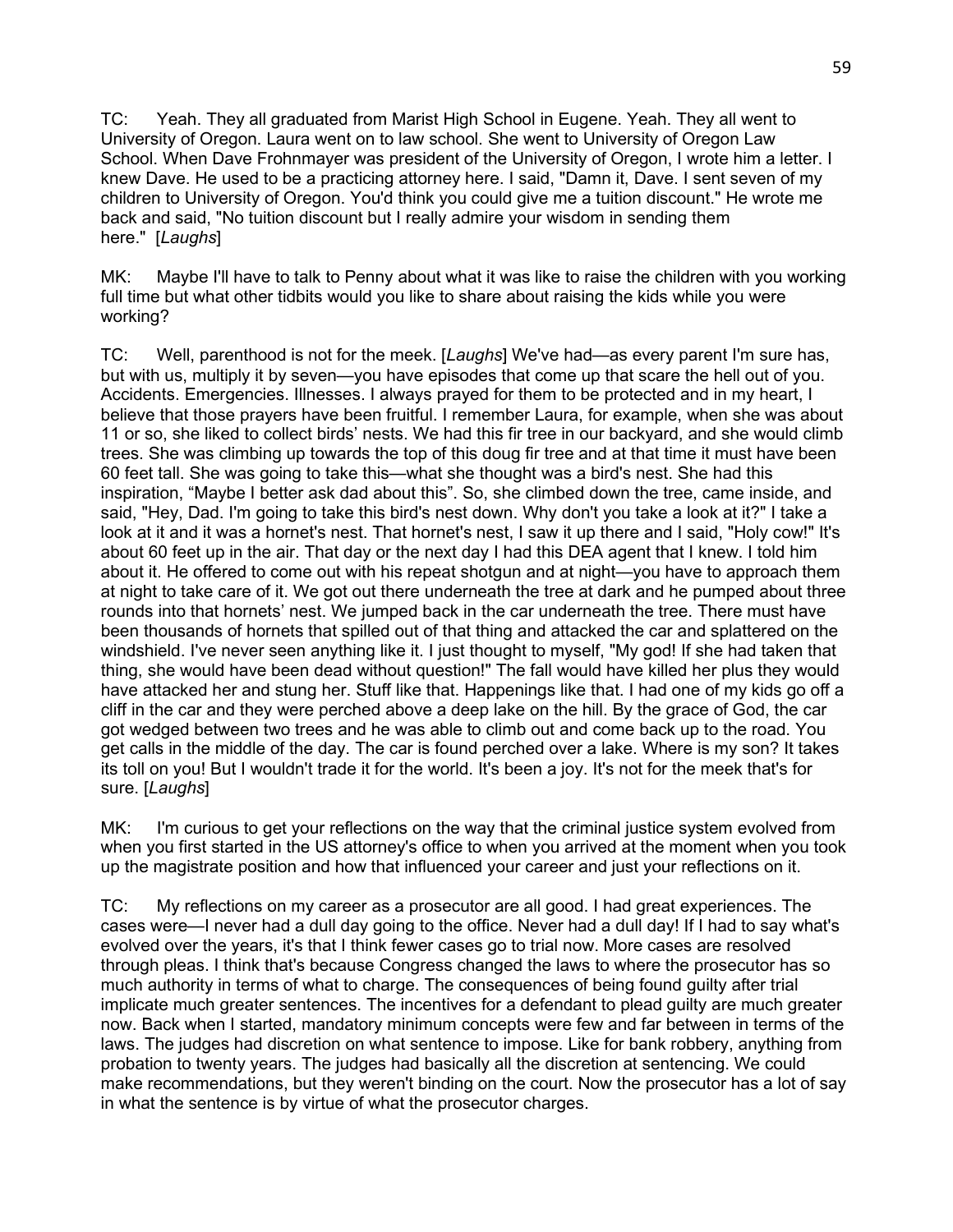I've never like mandatory minimums. I've never liked mandatory guidelines. I think that represents what I've always been critical about is that we can sit down and hammer out a rigid set of rules to apply to certain conduct and having a computer do it. These are all the things to consider, et cetera. Things are more gray than that to me. I think it also detracts from the human side of the criminal justice system—Les Misérables. Trying to basically come up with a rigid rule for everything. I'm against that. That makes us into robots. I think that's what's changed a lot. And I think we don't see as many trials as a result. We have fewer trials. We were a busy district in San Diego. I'm telling you. There were trials all the time going on down there. I really benefited from the experience I got. There are few attorneys you're going to find with as much jury trial experience that I was able to get. You can't find them anymore. They just don't have the opportunity.

## **Elevation to the Bench**

- MK: I guess that brings us to when you had your next major career transition.
- TC: Being a judge.
- MK: Being a judge.
- TC: Yes.

MK: Going from what we were just talking about, having a little bit more discretion choosing what you're going to charge someone with and then being on the other side of that, did you find that mentoring those prosecutors that you'd worked with for so many years meant that you continued to work with them although in a different role?

TC: Yeah. When I took the bench, obviously, I stepped over from the US attorney's office, so I knew all of the people with the US attorney's office. I also knew a lot of the defense attorneys because I had been dealing with them in the US attorney's office all these years and I had a good relationship with all of them. I am proud of the fact that here in Eugene, that we have a very good relationship between the defense bar and the federal prosecutor's office. In my career, I've been in courts where there was not that good relationship, where people were at each other's throats and they did not get along. The judges were very harsh toward some of the attorneys practicing in front of them. Here, we had a good relationship. You hardly ever saw people get at the point where they were hostile to each other in court rooms, saying things that were personal, attacking of their integrity and that sort of thing. Trial work is very stressful. It's stressful enough without the antagonism. When you get along with people and have a civil relationship with them it really helps in terms of alleviating that stress. My brother is retired now but he was a personal injury lawyer in San Diego. He was ill one time and he would always call me to ask me for advice. He was telling me that he had this trial coming up and he didn't quite know how to handle it because he was suffering from this immune system disorder and he was asking my advice on how to handle it. I said, "Well, Bob. Have you tried to talk to your opposing counsel and tell him what's going on so he can agree and stipulate for a set over?" He said, "Are you crazy? If I did that, he would even ratchet up the pressure to move it up." So that was down there and I'm thinking to myself, that's terrible! We should not deal with each other like that. We should be accommodating. That was always my approach to things. I think that approach—I see that still being carried on here and I think that's a very healthy thing that people, for the most part, do get along and you don't see that in other jurisdictions necessarily. We maintained that relationship. I've been on the bench now for twenty-seven years. I like to look out and see that legacy of getting along continues down here. It's very important.

MK: Tell me what becoming a magistrate judge was like. I believe that there's some training that happens and there's a ceremony. Can you take me through that?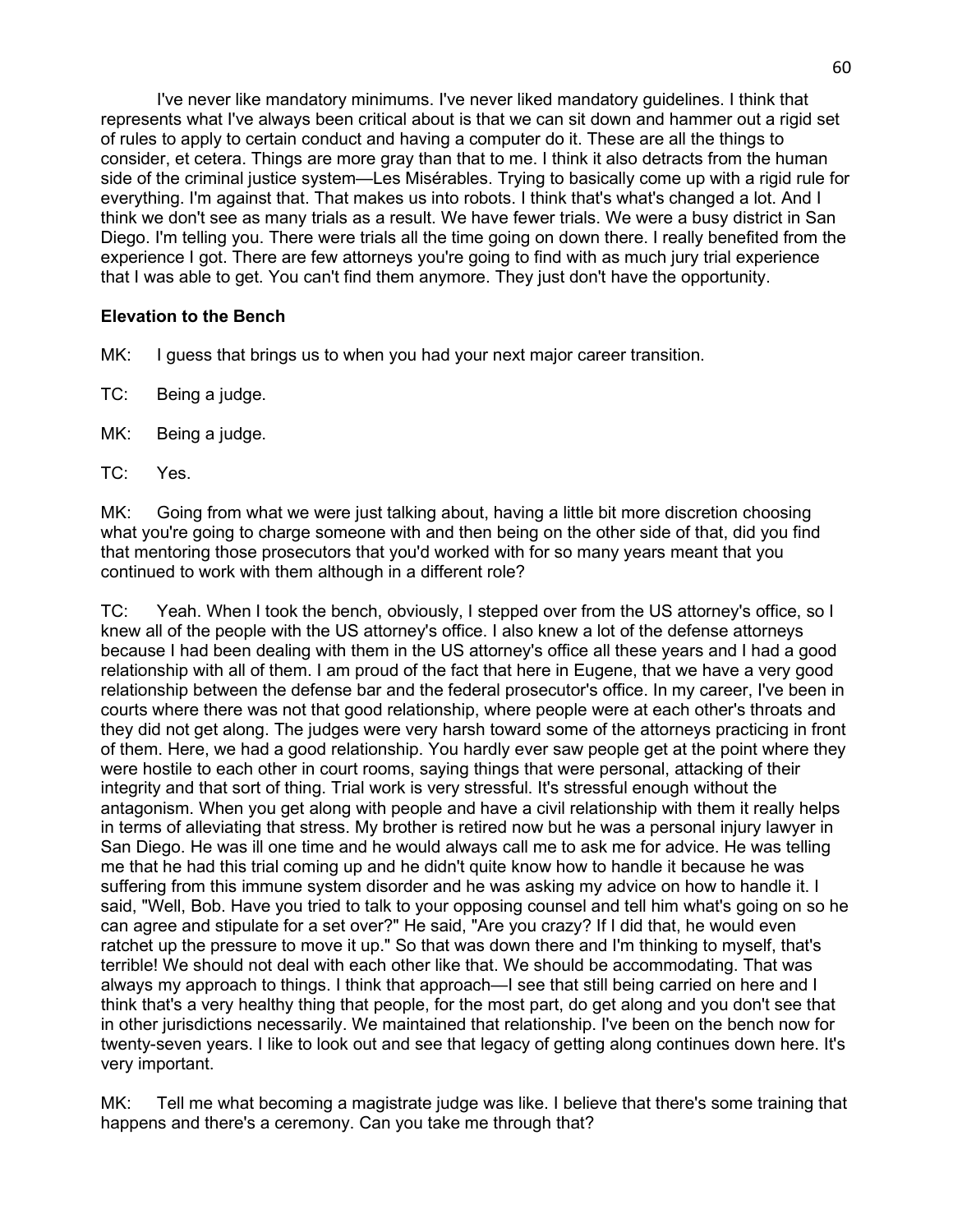TC: Well, yeah. You go back to magistrate judge school. My challenge was, I knew the criminal law backwards and forwards because I had done that as a prosecutor. So that's part of the training. They teach you about federal criminal rules and all that. But that stuff I already knew. What was different to me was the civil caseload and how to handle civil cases. That was the challenge to me. But it really wasn't that difficult because whether it's criminal law or civil law, the tools that you use are the same. You find out what the facts are and then you research the law as it applies to those facts. Then you basically look up the case law. It gives you the precedent that you apply to the case before you.

What was different when I became a magistrate judge is that the criminal stuff was easy to me—the arraignments, the bail hearings, and what I did as a magistrate judge in addressing the criminal cases, I could do that in my sleep already. The civil cases, [that] was new territory but it didn't take me long to adjust to that. Like I say, you apply the same tools with a different standard of proof. Instead of reasonable doubt, it's preponderance of evidence. You're dealing with a wider variety of civil disputes. They're not criminal cases anymore. You have everything under the sun that you may be dealing with—civil rights cases which could involve discrimination in the workplace, could involve an alleged unlawful arrest. I knew that—police action and all that because I was involved so much in probable cause standards as a prosecutor. Excessive force cases. Then you have all of the panoply of other civil cases that you have as a judge. It could be malpractice cases—medical malpractice involving diversity of citizenship. It could involve social security cases—you get a lot of those. So, I had to learn all the laws pertaining to that. Tort cases. Personal injury cases that were in federal court for a number of reasons. There's a wide variety of civil cases that you get. After I presided over a few trials, I got the hang of it because I tried so many cases as an attorney and I had been in front of so many judges and I saw the way they handled things. It didn't take me long to assimilate into that role. What I really started doing as a judge that I do probably more than any other judge on our court is settlement work. I do a lot of settlement work. I enjoy settlement work.

MK: I remember that you've talked about your negotiating skills and how that's gotten you out of some—

TC: Oh yeah. The Hells Angels! [*Laughs*] That's the ultimate challenge, isn't it. Keep your date from being raped and you from being killed! Yeah.

MK: That's another moment in life when you need those skills!

TC: Yeah.

MK: Walk me through, did you have to go through FBI background checks when you became a judge?

TC: Oh yeah.

MK: Can you tell me about that?

TC: Yeah. I've been checked by the FBI more than most people. Yeah. As soon as I was hired as an assistant US attorney, they do a background check. Every time I got sensitive information clearance, they had to do a background check on me. I was exposed—even when I became a prosecutor. When you're given certain sensitive information, they want to double check that. That's pretty much standard. Of course, when I applied for the magistrate judge position, they do another background check. I've been checked out. [*Laughs*] They know everything about me. [*Laughs*]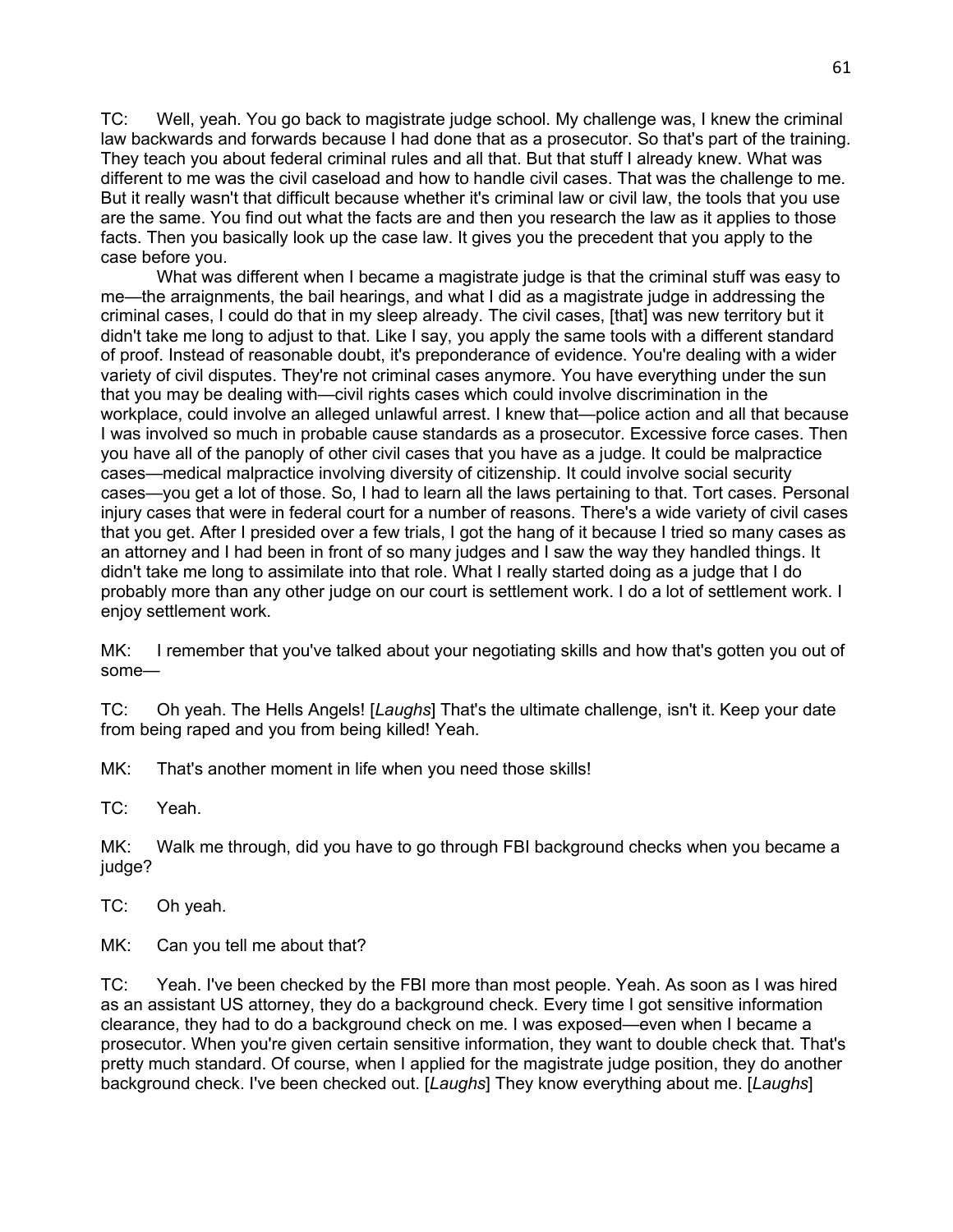MK: Does that affect your family as well? Do they have to talk to your family when you're going through that?

TC: Sometimes they do. Penny was worried when I was dating her. Before we got married, I was working for the US attorney's office. I met her actually after I was hired by the US attorney's office but then after that, there was another investigation for some reason. I can't remember why. We were dating, living on the beach and she was worried they were checking her out because she saw this guy. He parked his car. This is on Mission Boulevard in South Mission beach. I don't know if you've ever been there but it's a surfer area. So, the only guy on Mission Boulevard that was wearing a suit. [*Laugh*s] He gets out of his car in the middle of the day and she knew it was an FBI agent. She thought he was there to check her out. You have to ask her about that. But other than that, no. I never had any trouble getting through. I've never done anything. [*Laughs*]

MK: No. I just wasn't sure if that was a memorable experience but it sounds like it's happened so many times that you're used to it. Your family is used to it.

TC: Yeah.

MK: Was that a career goal of yours—to become a judge?

TC: Never!

MK: No.

TC: No. My career goal was to become an attorney. I was perfectly happy in the US attorney's office. But then when this position became available, I decided, well, it offered higher pay and we had kids going to college. So that was attractive. I thought, "Well, I'll try this. Why not?" So, I put in. I was fortunate enough to get the position. I was very happy to do that. It worked out really well. Yeah, but I always thought I had the right personality for it.

MK: It seems like most of your skills would have transferred into this position so seamlessly.

TC: Yeah. Because I've always tried to be objective. I've always tried to be fair which is a basic component of being a judge.

MK: And your ability to make complex matters understandable for people.

TC: Yeah. That's a big part of it. Absolutely.

MK: So in 1992, I've just been doing a little bit of background research and I read an oral history that was conducted with Judge George Juba who was the first magistrate judge in Oregon.

TC: Right.

MK: From what I understand, Oregon was one of the states that really embraced the magistrate judge system very early on.

TC: Yes.

MK: But even in 1992 there were probably still a lot of changing, developing, evolving of what it meant to be a magistrate judge—what you could try, what wasn't appropriate, the types of cases.

TC: Well, when I got here it was pretty settled.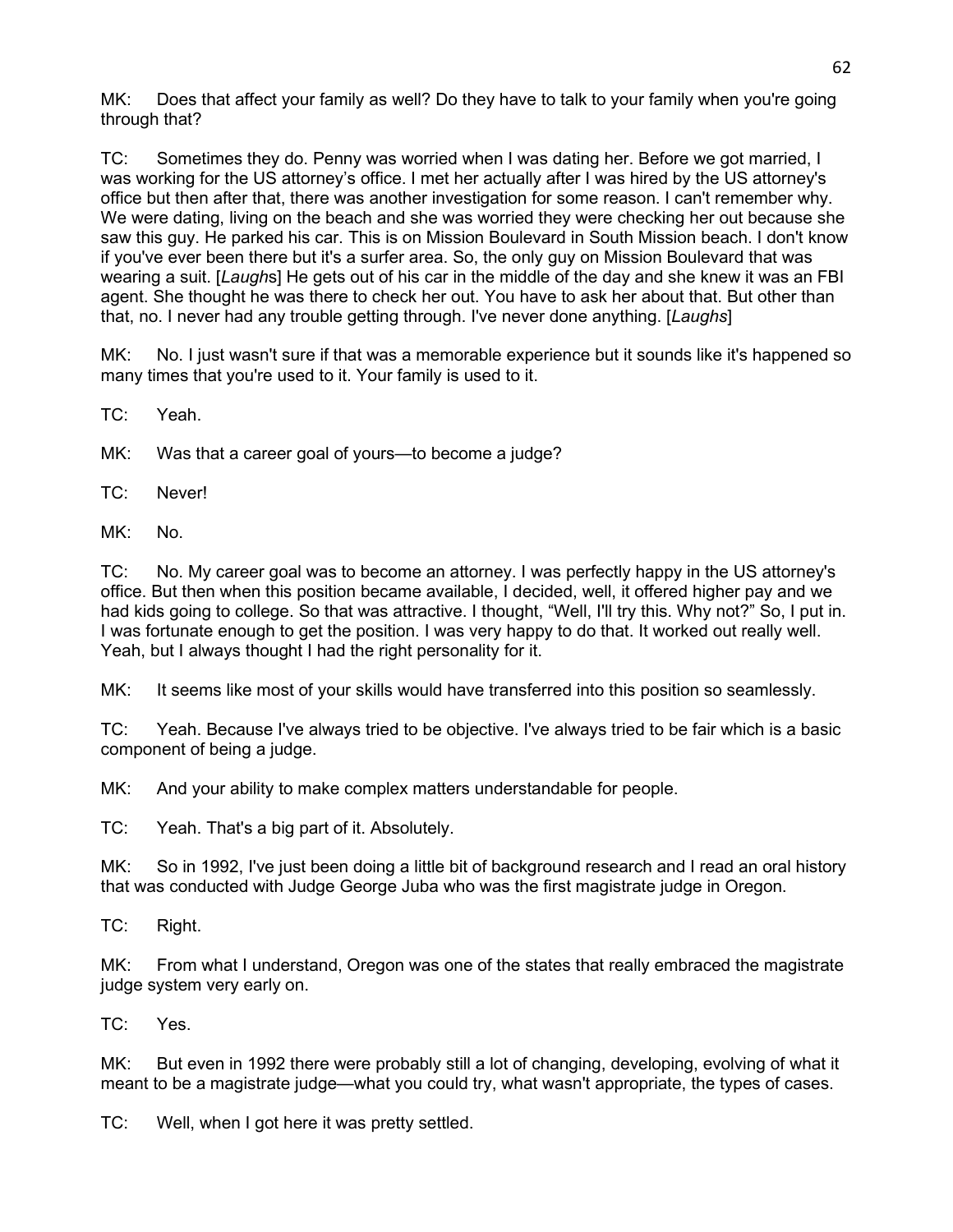MK: Oh, okay.

TC: When I was appointed, you could not preside over criminal felony cases. You had jurisdiction to preside over petty offenses—criminal cases—without a jury and for misdemeanors with the consent of the parties because on a certain type of misdemeanor, the defendant would have the right to have the district judge try it. So that was the criminal side. I did a lot of petty offense trials, obviously because you have jurisdiction over all of the Forest Service, BLM [Bureau of Land Management], citations they issue. and people come to court and we have what they call a CVB docket—Central Violations Bureau. So pretty much, in terms of trials—on the criminal side of things—that's what you were dealing with—CVBs, petty offenses and et cetera—misdemeanors.

You could not try felony cases even with the consent of the parties. You can't do it. On the civil side, you have jurisdiction to try civil cases if all the parties consent to you doing that. If you don't have consent but a case is assigned to you as a civil case—because here in Oregon, we assign cases off the wheel—the civil case goes in and then the wheel randomly selects the judge. So here, for many years, there was only me and Judge Hogan, the district judge, on the wheel. So, I would get half the civil cases, he would get the other half. Now there's me. Well, not me anymore. I'm off the wheel. There's Judge Kasubhai, and there's Judge Aiken, and Judge McShane. Judge Kasubhai, the magistrate judge now, will get one third of the cases assigned to him. When you're assigned a case as a magistrate judge, if you have consents, you have that case through trial. You will try the case. If you don't have consent, you will handle the case up to the point where it's ready for trial and then it will go to the Article III judge. In the meantime, you may be called upon to rule on what they call a dispositive motion, like a motion to dismiss or a motion for summary judgement. If you don't have consents, you do what we call a findings and recommendations. You make findings of the facts and then you make a recommendation as to whether the motion should be granted or denied. Then, depending upon what you conclude in your F&R, each party has the ability to object to your F&R and then those objections go to the district court judge who then tries the case from there on out. That's the way the system works. I've had a number of consents and a number of trials with consents over the years, in which case where I have consents, I try just as if I were a district court judge—have the jury trial, empanel a jury, try the case.

### **Casey Martin Case**

TC: One of the most notable cases that I tried in my career was the Casey Martin v. PGA Tour case. Are you familiar with that case? Casey Martin was an aspiring professional golfer. He was a very good golfer. Right now, today, as we sit here and talk, he's the golf coach at the University of Oregon Men's Golf Team. Back in 1998 or late 1997 maybe it was, he had played golf at the University of Stanford. In fact, one of his teammates was Tiger Woods. He was aspiring to be a professional golfer. They have a qualifying school in Lakeland, Florida where as many as a thousand aspiring golfers go to try to qualify to make the PGA Tour. A certain number of golfers, if they do well enough, they go from qualifying school to the PGA Tour. A second tier of golfers, if they score high enough, will go to the—at that time—the minor league PGA Tour which is called the Nike Tour.

He was at qualifying school and he did well enough that he was going to make the final round. Here was his problem—he's got a congenital disability which impairs his ability to walk. He could not walk the golf course anymore because of this. It was a vascular problem in his leg that prevented him from being able to safely walk the golf course. At the beginning of qualifying school—they call it Q school, so I just call it Q school—all the golfers could use carts. As they weeded out the surplus amount of golfers trying to make the course, at the final stage, you had to follow PGA Tour rules—no carts. You walked the course. He could not walk the course. He filed through his attorney, Martha Walters, who is now on the Oregon Supreme Court—he filed a lawsuit seeking equitable relief from the court, allowing him under the ADA, the accommodation of a golf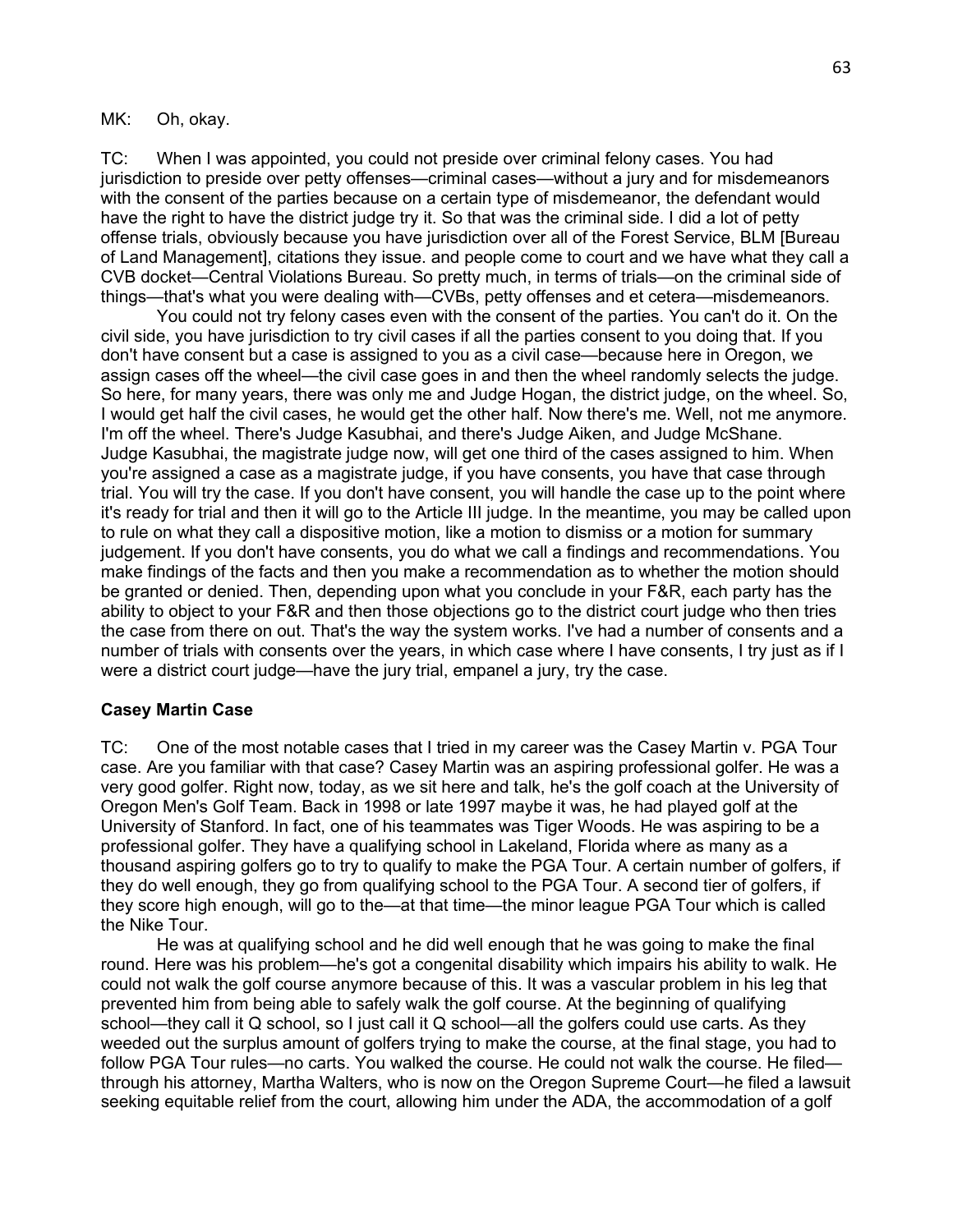cart as he finished the course. That case was assigned to me. The parties consented to my jurisdiction. I heard the case.

The first appearance on the case was sort of an emergency application for a temporary restraining order against the PGA from barring him from using a cart. It was an emergency because the final was coming up very shortly. I heard the application and I under the standards applicable to TROs—temporary restraining orders—I found that the balance of hardships tipped in favor of Casey Martin and he should be allowed the cart. It didn't address the merits of the case. All I did at that stage was do a balance of hardships. I found there was no hardship to the PGA. There would certainly be a hardship to Casey Martin because he couldn't compete. So, he finished using a cart and he qualified high enough that he made the Nike Tour. Then we had thereafter the trial on the merits as to whether or not that accommodation should continue as the regular golf season began.

That case went to trial in February of 1998. I presided over the trial—no jury because he wasn't seeking money damages. All he was seeking was what we called equitable relief which is tried only to the court, not to a jury. The equitable relief being the accommodation under the ADA of a cart so that he could compete. That case was national news because by the time it went to trial the whole golf world was focused on it—"My god, what are we looking at here? Are we looking at a court telling a professional sports organization to modify one of its rules of competition?" It brought a lot of interest into the case and focus on the case. I presided over it, heard all of the evidence.

It was interesting. On the first day of trial, I took the bench and I'm not a golfer. I'm a soccer player, you know, I'm not a golfer. I took the bench and I announced to the parties, "Look—I want you to understand. I'm not a golfer and so I'm not familiar with the rules of golf so please take your time and explain the rules of golf to me as you make your presentations." That night, I went home and I turn on the news and there's the commissioner of the PGA Tour telling the press what a shame it is that a non-golfer has this case. [*laughs*] And so I thought to myself, "Well, isn't that interesting?" I also don't have a disability. Why doesn't he say that a non-disabled judge has this case? And it kind of capsulizes what judges do. We don't have expertise in all of these areas that we're called to hear. For example, a medical malpractice case—I'm not a doctor. I don't know anything about surgical techniques and that's what lawyers have to do. They have to explain to the court what the facts are, what the standards are, put on the evidence. That's what you listen to. My brother, when I was appointed to the bench, said I would make the perfect judge. You know why? Because he is a trial lawyer. He hated going before judges who thought they knew everything about the case that he was bringing. He wanted a judge that was like a blank slate, didn't have any preconceived ideas that he could inform. So, he described me as being a perfect judge because I don't know anything about anything. [*laughs*]

#### MK: What kind of backhanded compliment is that? [*laughs*]

TC: I know. With that in mind, we had the trial. I will tell you this. To me, all the arguments that the PGA Tour raised about the ADA didn't apply to professional sports, et cetera, et cetera. A golf course is not a place of public accommodation. All those arguments aside, and I dealt with all of them—to me, the crux of the case was, would giving a cart to this plaintiff give him a competitive advantage or not? If, from the evidence, I was convinced that he got some sort of competitive advantage, I would not have given him the cart. I listened to that evidence. The trial lasted a little bit over a week. Not one golfer who testified opined that a cart would give a competitive advantage. In fact, the evidence was to the opposite. I heard testimony that golfers when offered a choice between riding a cart and walking the course, preferred to walk the course. I heard evidence that the reason for that was golfing is very stressful. Walking helps alleviate the stress. It also gave a better feel for the conditions of the course like the wind. So, it just gave them a better feel for the course than hopping in a cart and driving to the next hole. At the end of it, I decided he has no advantage with a cart. He needs a cart and the ADA does apply to professional golf and I ordered that he be accommodated. That decision—I wrote an opinion—I explained myself as best I could in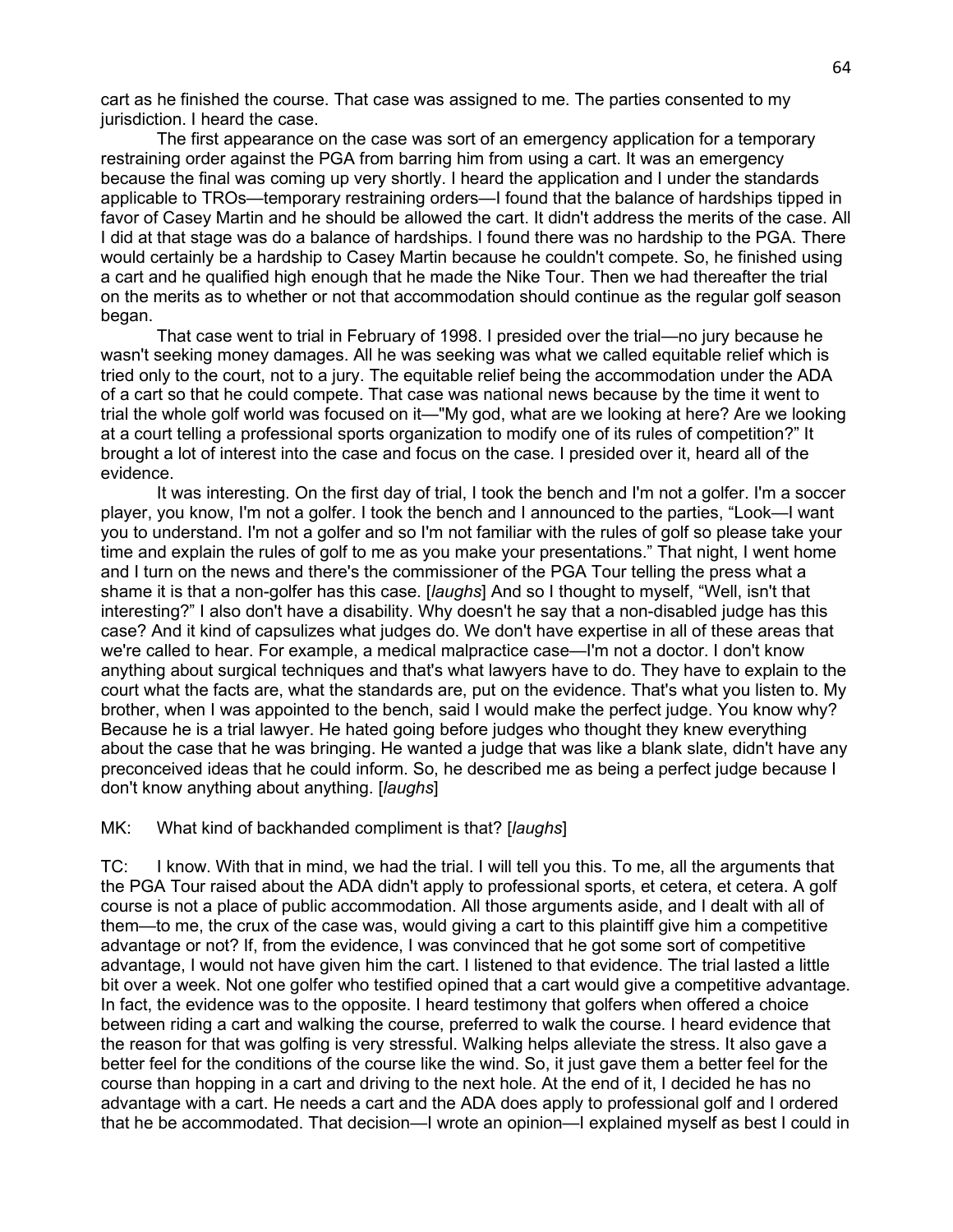terms of the facts and my specific findings of facts and it went up to the Ninth Circuit. They affirmed. It went up to the Supreme Court and they affirmed. So, that's probably my most noteworthy case that I did in the civil arena. Another one that I didn't have consents on but it was assigned to me was this climate change lawsuit that's going on now. So, I won't talk about that too much because it's still going on. But those are probably the two most noteworthy cases that I had.

MK: How do you prepare the attorneys for a trial? What makes for a good trial and how do you prepare people for that?

TC: We have a pre-trial conference and we go over the issues. We make rulings in advance of the trial so we don't have to waste time during the trial. At a pre-trial conference we have the parties file trial memorandum. We'll review those. We have them get together and confer about which exhibits they are going to object to from the other side so they have to go over the exhibits. In the pre-trial memorandum, they'll also submit a witness list and a synopsis of what the witnesses are going to testify to. If there's going to be any objections to the witness' testimony or to any witness exhibits we want them to tell us what the objections are. If they're not going to object, then we will automatically admit those exhibits at the pre-trial conference. So, what we try to do is we try to handle all of the objections before a jury is impaneled so that we don't have to waste the jury time during the trial itself by having some lawyer pop up and say, "I object to that testimony," or "I object to that exhibit." We want to get as much of that out of the way in advance as possible. That's a big part of managing, and that's what's different about federal court, quite frankly, than state court because they don't do that in state court that much.

MK: The pre-trial conference?

TC: Yeah. The pre-trial conference. A lot of times they deal with these things during the trial and they waste time.

MK: So that would be a criticism of that system? Or would that be?

TC: It's a criticism to a certain extent, yes. I understand why they do it. Counties are different. In Lane County, the trial judge is not assigned until the day of trial for a civil case. So, they don't know who the trial judge is going to be until the case is called. It's assigned then out to a trial judge. There's no opportunity to do a pre-trial conference and so when objections pop up, they do it during the trial. That's just the way they manage their cases because they have so many cases. They don't know who is going to be in trial and who is not until the case is ready for trial and then off it goes. And then, "Oh. This judge is available. You try it."

MK: And so, similar to when you first started in Eugene as the sole federal prosecutor of criminal cases and then you were the sole magistrate judge in Eugene, you had a lot of independence.

TC: Well, yeah.

MK: In some ways, to organize your-

TC: We always have independence as a judge because you don't—for a number of reasons you don't go to the district judge for advice on a case because that district judge, if there's no consents is going to be ruling on what you do. If there are consents and you have the case, then it's fine to go and say "Hey. What do you think about this issue that's coming up before me? What would you do?" You know, because you know that person's not going to be performing the function of ruling on something you've done.

MK: And how much of that did you do? Consult with district judges or others?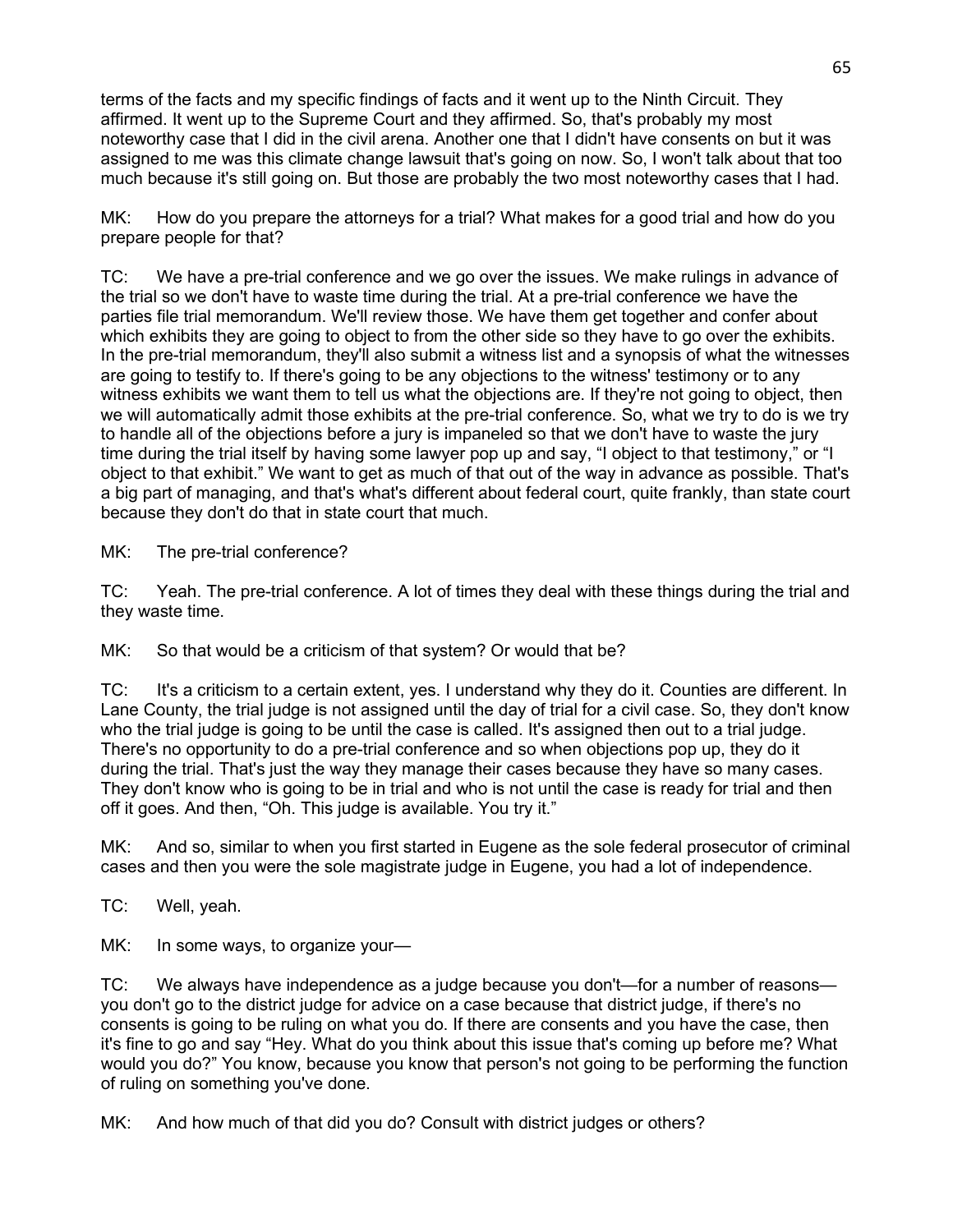TC: I must confess not much [*Laughs*] because of my personality. I didn't really ask because I would just make up my—that's just part of my makeup. I am just independent about this. If I feel I'm right, I go ahead. If I'm wrong, so be it. Throughout my whole career, I haven't really been one that just consults with a bunch of other people about what I should do. It's always worked for me for the most part. Like, I didn't in the Casey Martin case—I wasn't going to ask anybody what I was going to do. For one thing, I probably would not have [*Laughs*] gotten the advice that—I got a lot of criticism after I ruled in Casey Martin.

## MK: What was that like?

TC: It didn't bother me. The criticism I got was—I don't want to make it sound like it was from my colleagues on the court necessarily. I mean, I would get mail from people that would castigate me for my ruling and that sort of thing. I did have a couple of judges from around the country that let it be known that they didn't agree with my decision. In fact, one person who told me that he disagreed with my decision called me back fifteen years later and said that I was right. [*Laughs*] Yeah. And I thanked him for it. I've just always been independent and confident in my own decision making. I never really considered myself a team player. [*Laughs*]

MK: But in the same way of thinking about relationships and collaborations, mentorships were important to your career and you have continued to mentor others.

TC: Yeah. Absolutely. Absolutely. But that's different from partnering.

MK: Yes.

TC: When you bring somebody on as a partner you give them equal say in what's going on and that's not mentoring. That's basically having some sort of partnership with somebody that now you have to convince that this is the way to do it and I never wanted to do that because I always wanted to have the final say on how I was going to handle something which is one of the reasons why my career as a prosecutor, I am proud to say, I never handled a tax criminal case, you know why?

MK: Yes. I believe I do. Because then you would have had to work with the-

TC: Tax division.

MK: The tax division.

TC: They insist. I said, "Fine. Find somebody else." And I could get away with it because I had reached a point in my career where they valued my services in the office that I was at and did not insist that I take any tax cases. [*Laughs*]

# **Settlement Work**

MK: Would you like to talk a little bit more about the settlement work that you've been doing over your years here?

TC: Sure. Sure. Yeah. What I like about settlement work is it's a challenge. It's a challenge in a number of ways. In the first place, it's a challenge in that you're dealing with the brightest legal minds in the business. These attorneys in federal court that handle civil cases in particular are extremely sharp attorneys. When you go to a settlement conference you know you got to be prepared to deal with somebody that really knows what they are doing. In the second place, the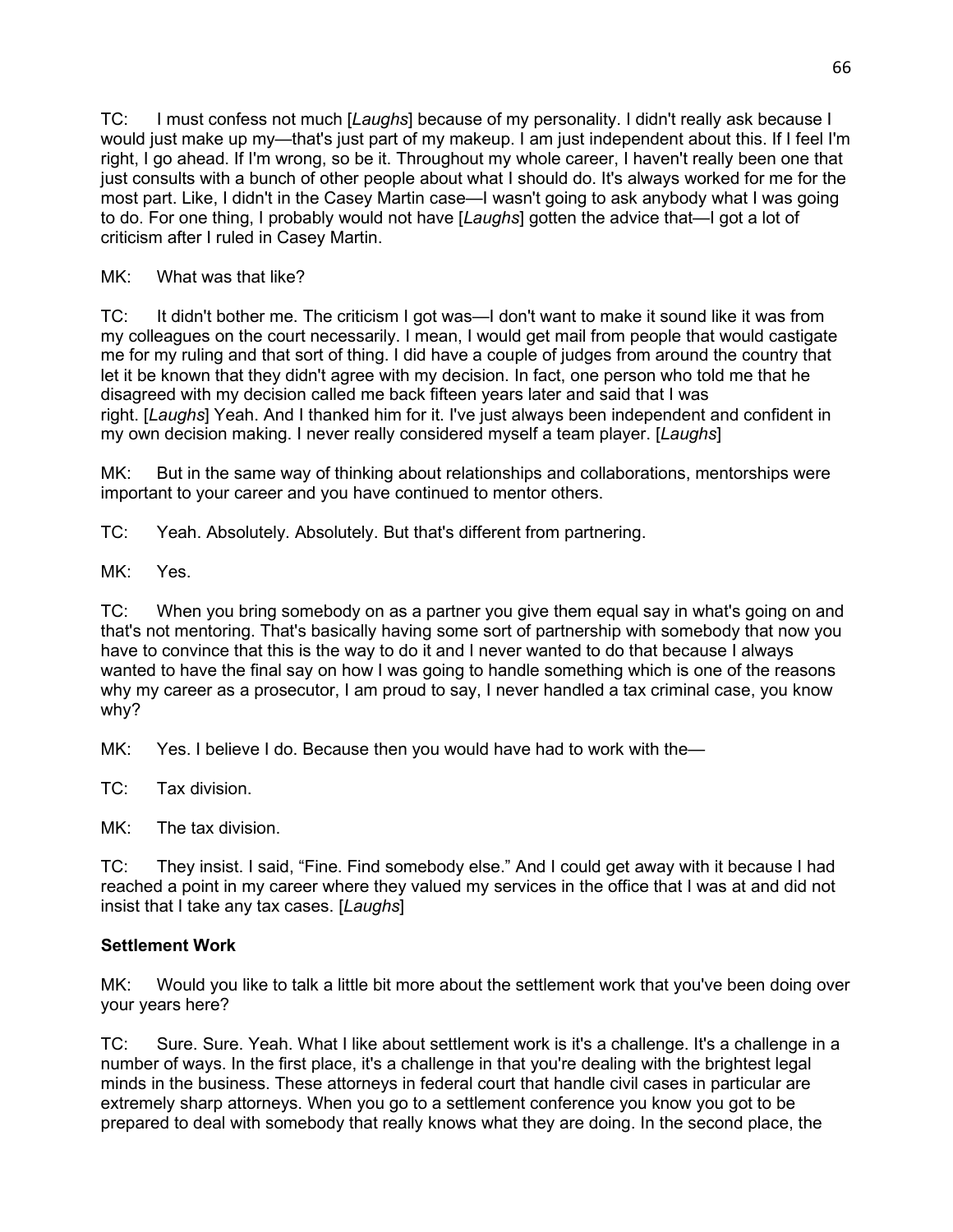way I approach settlement work is a challenge because I do not employ what I will call the compulsory method in trying to settle cases. I will not try to twist arms to settle a case.

Here's the challenge in settlement work to me. Now mind you that both sides have polar opposite views of what the result of the case should be. For the defendant, you want to win the case. That means no money goes to the plaintiff. For the plaintiff, you want to win the case. That means you get tons of money coming from the defendant. Okay—so there you are. You're dealing with very sophisticated people. Not only the lawyers, but in the typical civil case you have an insurance company or a business executive on the defense side. They are very good at what they do. Insurance adjustors are very sophisticated. They handle and analyze tons of cases. So, here's the goal of a settlement conference—to convince each side that a resolution is in their best interests. So, how do you do that? Nobody, and I tell people this, "I don't expect you to do the other party any favors. I expect you to do what you think is in your best interests to do."

Approaching each side that way, how do you fashion a resolution? That's the challenge. What you do is you analyze the issues and you do it impartially. You tell them, "You've got to be realistic." It's like, when you go to your doctor when you have an ache in your side, and you don't tell the doctor you feel great. You have to acknowledge that you have an ache in your side in order to get a good diagnosis. So, you have to do the same thing here with the facts of your case. You've got to be prepared to be realistic and honest with your analysis with me or I can't do you any good. I'm like the emergency room doctor. If somebody comes in and says they're fine, "Fine! Go home." I'm here to help you recover from this in the best way possible but to do that you have to be completely candid with me.

So, that's one challenge and you're dealing with, like I say, people who are very sharp at both sides. Usually, the defendant is more sophisticated in litigation than a plaintiff. I'm not talking about the plaintiff's lawyer, but I'm talking about the plaintiff himself or herself because most plaintiffs, a lawsuit is a once in a lifetime thing for them. Most defendants, a lawsuit is a regular experience for them, especially insurance companies. This is what they do. They defend people who are being sued so they know their stuff. A plaintiff, the challenge in there more often is getting them to have a realistic understanding of their prospects because a lot of them are very emotional. They have to be patient.

Unlike presiding at a trial, where you rule from the bench, you have to come down off the bench. I don't wear my robe. I'm just down at their level when I'm talking to them like I'm talking to you. We're having a conversation on an equal plane. It's an informal process. Nobody makes a record of it. I'm there to engage them and talk to them and see if, you know, I can convince them. "Okay, look at this. Have you thought about this? Have you considered this? What does this mean?" I look at everything. I look at the facts of the case. I look at the law in the case. I look at how credible are the witnesses in front of a jury. I look at whether the law is a novel thing like the ADA case—the Casey Martin case—very novel, or whether it's well settled. I look at the credibility issues. Which side has the witnesses that are more—it always helps if you have neutral witnesses that don't have a dog in the fight. Are the facts contested or are they agreed upon? Most times they're contested. We go through everything. What's at stake? How much money realistically in terms of damages are there? Is the fight over liability? Is the fight over damages? A lot of times you get maybe liability is not contested but the damages are. Most of the times, both are contested. What are the types of damages? How firm are they? Are the damages disputed?

So, we go down everything. There's a whole laundry list of issues that affect settlement work and we try to see what we can we agree on and what not. What are the risks? What do you think the risks are? You got to be honest with me of you losing this case. Are they ten percent? Fifty percent? The way I put it is, if the case is about one hundred dollars and there's a fifty-fifty chance that the defendant may win or the plaintiff may win then a reasonable settlement value in that case is somewhere between forty and sixty dollars. If the plaintiff wants ninety-five dollars, they're not going to get it. If the defendant wants to pay five dollars, they're not going to get it settled. So, they've got to be reasonable. That's how I do it. What's really important to me is to maintain my credibility at these settlement conferences. I don't tell one party in one room one thing and the opposite thing to the other party in the other room. I'm consistent. Having done this for so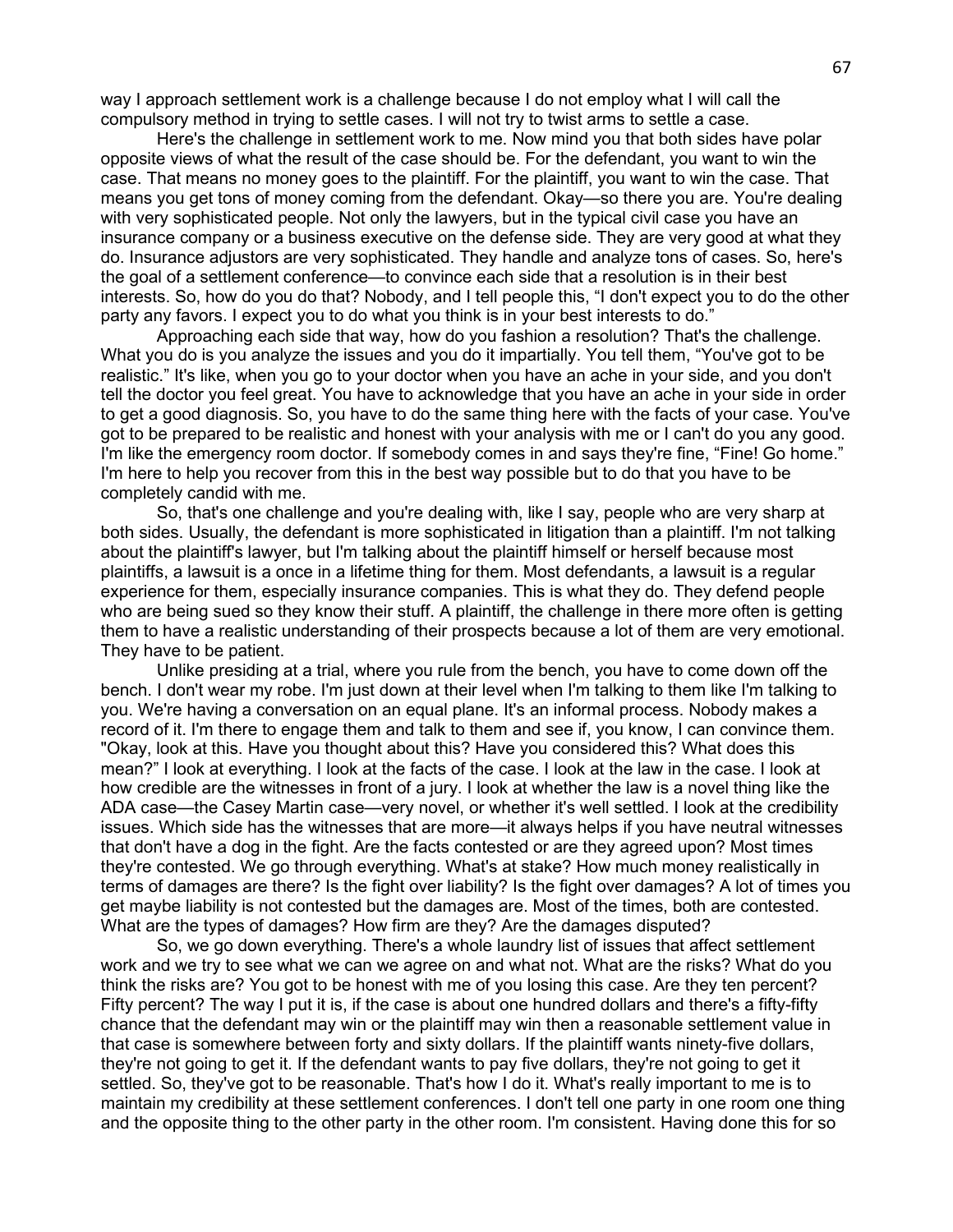many years now, I've done, without exaggerating, I figure I've done about 1,800 settlement conferences.

MK: Wow.

TC: So, there's nothing new under the sun that I see. I've developed, I think, a reputation with the parties that I don't say one thing in one room and a different thing in the other room just to get the case settled. I'm pretty consistent. And I'm good at reading people. I'm good at gaging. For example, they never really want to tell you their bottom line. I always try to find out what their bottom line is. They don't want to tell me what their bottom line is because then they think I'll just use that as a floor and then go from there. That's fine. I understand that. But after talking with them for a while I can pretty much gage what it is. And then when I find out what their bottom line is and if that's not good enough to get the case settled, I get a sense of how far I can push them to adjust their bottom line to get at them. They might not even know it themselves but I can pick up clues. I can pick up clues from the way they maybe look away, dart away, when I ask them a pointed question. I just can read them pretty good. I've developed that from doing so many of them because I've had all sorts of different types of people that I've interacted with. I really like it. It's really challenging to me. A lot of judges don't like to do settlement work. I do.

MK: If you're inspired and stimulated by challenges, then that makes sense.

TC: Yeah. Exactly.

MK: Are there other cases that you want to talk about that you presided over or other stories?

TC: I can't think of any right now. Yeah. I really like ADA cases because it suits my personality because the ADA is all about flexibility. Whenever you start talking about what is reasonable accommodation, you open the door to exactly what I like—flexibility. What is fair? I think the ADA, when it first came out, businesses were terrified of it because they didn't know.

MK: [*Sneezes*] Excuse me.

TC: "Oh my god. What does this mean?" Businesses like rigid rules. You punch in your clock. [*Laughs*] You get paid and then you punch out and you're not paid anymore. That's what businesses like. Now you're asking them "He punched in but he needs an accommodation to whatever it is." That takes time. He may have to have more restroom breaks or something or more lunch breaks or whatever it is. All of a sudden, they see that as—that's what the PGA was so nervous about—the slippery slope. If we give this guy a cart, every golfer out there will be asking for a cart. The slippery slope—"We'll have to have medical staff to basically examine all of the golfers with bad backs." You know, the slippery slope argument. They're always worried about that. None of that happened.

I had another example, another case under the ADA I'll tell you about. I had an ADA case brought by a high school student who was a football player at Marshfield High School. He had to repeat a year because he had a learning disability. The OSAA, Oregon State Athletic Association, has a rule of eligibility when you're in high school. They have two aspects of eligibility—an age limit. If you're nineteen, you're ineligible, so you have to be eighteen—no more than eighteen. And then they also have an eight-semester rule. You're only eligible for eight semesters. Two semesters every year, four years. He had to repeat a year because of his learning disability. He loved being on the football team. He wasn't any good. He was a bench player. He got in toward the end of a game or something when it didn't matter anymore but he loved the practices. He loved the structure of it. He loved being with his teammates and coach. It meant a lot to him. So, he came back for one more year of football. He was within the age limit but it would have been his ninth semester and they wouldn't give him an accommodation.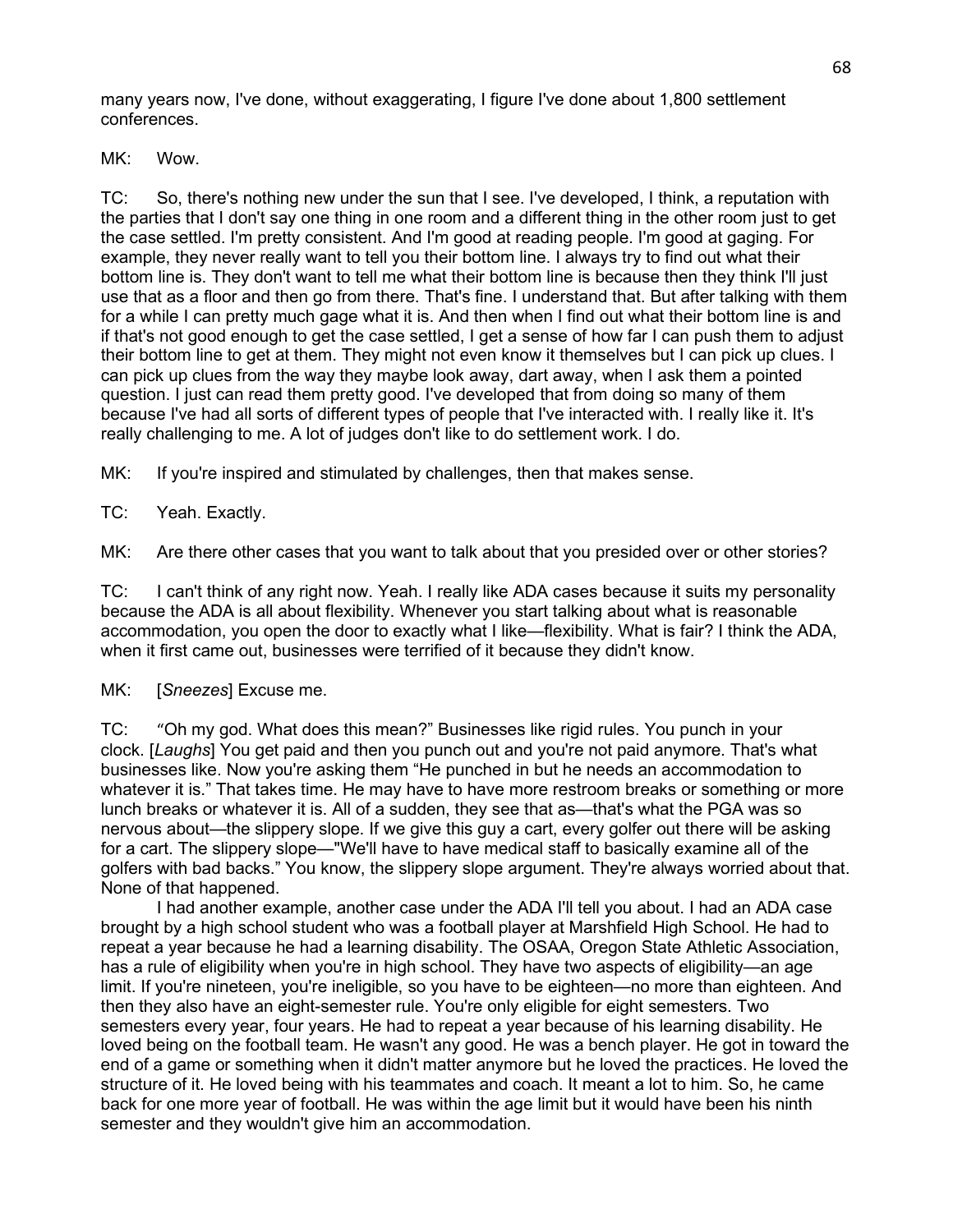I had the trial. I heard all of the arguments from the defendant about the slippery slope about how they'd have athletes faking disabilities so that they could get an extra semester—that sort of thing. And I gave him his accommodation and now they were worried about when I was fashioning my order—they were worried about—"We're going to be sued a lot. It's expensive. We're a nonprofit organization." I said, "Here's what I'll do. I'll keep jurisdiction over any of these requests for accommodation by student athletes for three years. Just come straight to me." You know how many applications they had, that they brought to me? None! Not a one. So, as time has gone on, they've become more comfortable with the way to deal with the ADA in a way that's not overly burdensome which is part of the reasonableness factor. How burdensome is this? So, I enjoy these ADA cases when they're assigned to me. I enjoy dealing with them because it's right up the alley of getting flexible solutions to doing justice.

MK: Just reflecting on the history of the growth of the magistrate judge system in Oregon, when you started here you were the only magistrate judge in Eugene and now there are more in Eugene?

TC: No, there's only one.

MK: Oh. There's still only one.

TC: There's me but I'm retired. But I'm on what they call a retired judge on recall. I don't have a caseload anymore. I'm not on the wheel. I don't draw cases—civil cases, but I can come in as needed to fill in when the magistrate judge that took my place is not available. Right now, I'm here handling the grand jury because the magistrate judge that took my place is at magistrate judge school in Florida.

MK: Oh, okay.

TC: So, they've had some criminal matters and the grand jury was one of them so I came in today. I also came in because you were set up to come here and then I'll have some agents coming to see me this afternoon for warrants. But I'm on recall so I'm still authorized to act as the magistrate judge but technically, I'm also retired.

MK: Now, I read that there was, I think it was probably some time ago, a lawsuit brought by magistrate judges against the government to say that the compensation was unfair because it was not in line with what Article III judges were making. Do you know anything about that?

TC: No. I didn't participate. It's not that they were seeking the same amount of pay as Article III judges but by legislation, magistrate judges were supposed to get within a certain percentage of what Article III judges got and I think that they did not change that part of it but I was not part of that lawsuit so I don't know all the details. No, but we never had pretended that we were entitled to equal compensation to district judges.

MK: Thanks for the clarification.

TC: Yeah. No problem.

MK: Well, we could leave it there for today unless there's anything else that you'd like to add at the moment.

TC: Nope.

[Recording ends]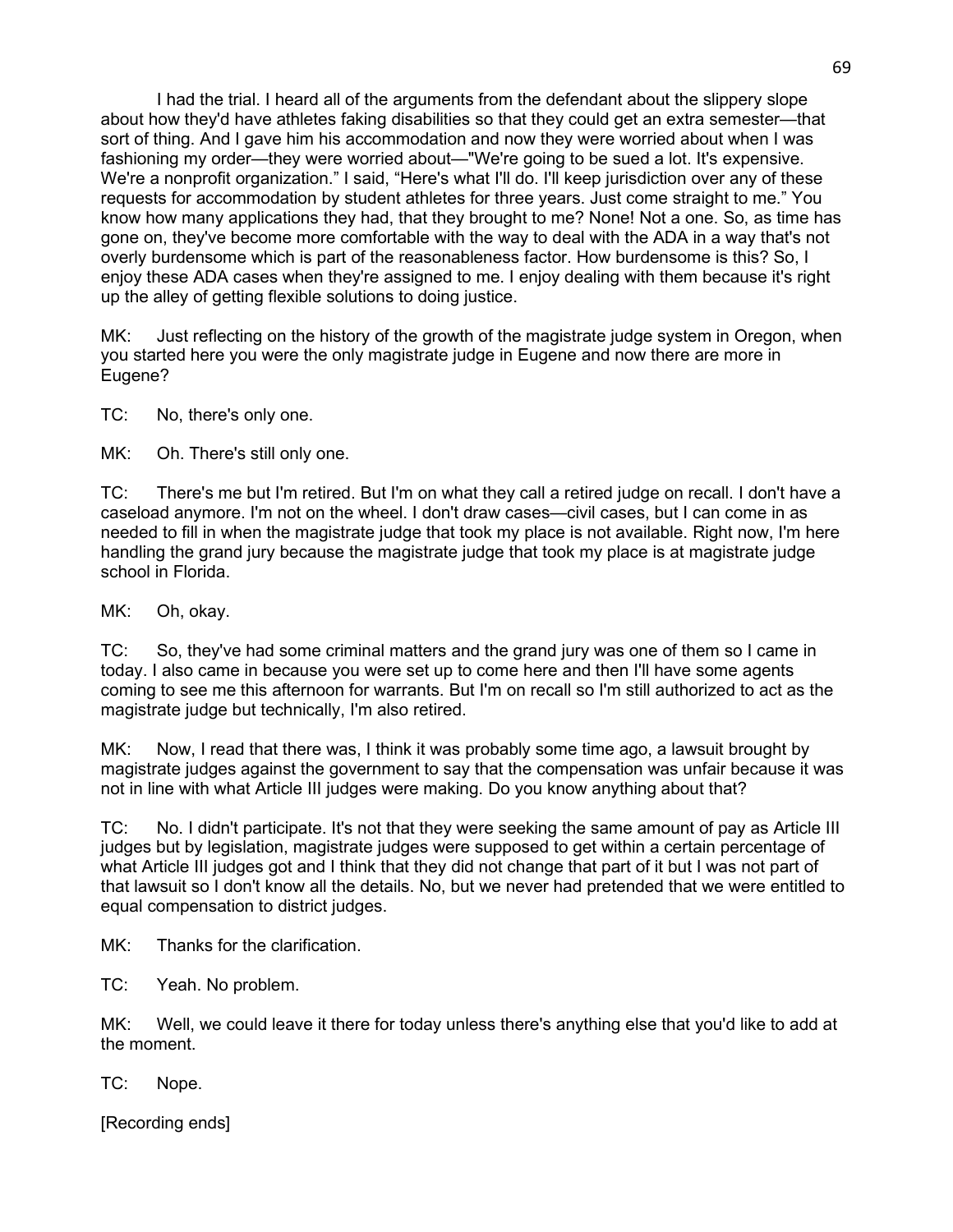## **Recording Five, May 9, 2019**

MK: This is Makaela Kroin. It is May 9th, 2019. I am in the chambers of Judge Thomas Coffin and today we can continue to talk about your career here as a magistrate judge. I had the opportunity to talk to some of your family members and they gave me a couple of additional stories that they thought that would be good to fill in and then we can maybe talk about some of the teaching that you've been doing more recently or any other things that you'd like to fill in the gaps with.

TC: Okay.

MK: Do you have anywhere that you'd like to start in particular?

TC: Well, I just want to emphasize that in my career both as a prosecutor and on the bench, I've always strived to treat people with respect and fairness no matter what their status in life was or is and to treat everybody equally and with dignity. I've always tried to make it my approach to not be rude to people and to set the tone of civility because I think that's critically important to what we do in our system of justice—that people have dignity. Especially as a prosecutor and as a judge you have such power over people. If you abuse that power, you can do a lot of damage. The justice system, I think, requires people in positions of authority to be civil and to set the tone of civility and fairness and be even tempered and not berating people. I've been on the receiving side of those who abuse their authority. What do you, for example, if you're a person appearing before a judge and the judge starts into a tirade against you? I've seen that happen. You're not on equal footing so you can't really stand up for yourself in a way that you might otherwise because of the vast difference in the power structure between you and the person that you're dealing with. I've always striven to just not do that and to make people be at ease. I've found that the system—it's contagious. The participants before you, as you go and you take the bench or whatever it is, you're a prosecutor, you're dealing with lawyers as a prosecutor and their clients. As you interact with them, it really does sink in over time, what your personality is and people get more comfortable around you and you can have more open discussions. If they can trust you—trust is such a big part of what we do in our system. Your credibility is so important. It can be difficult to establish your credibility over your career and so easy to lose it if you don't stick by your word and your integrity. I wanted to make that comment because I like to think that I brought that value and incorporated it into what I have done in my career.

MK: That's clear. And also, you've mentioned a couple of times when your credibility or your honesty was questioned by others who wished to blame you for their own faults and so you had to work to rehabilitate that immediately to maintain your credibility.

TC: Yep. Over my career, judges are passive. Attorneys are probably more the movers in the system and judges are the referees. But even so, as a judge, you can have so much influence because you make the ultimate decision in a case. It's so important that you eliminate any biases in your approach to the position and that you recognize and work on some implicit biases that you might have and make sure that those don't influence you in your decision.

MK: And humans, like you said, imitate or begin to assume the behavior of those around them so to be a model of respect and honesty—

TC: Yeah. You really do set the tone. The lawyers that come in and out of your court on a regular basis, they really pick up what that tone is. Then you see it spread among themselves. I think that here in this courthouse, in fact, I just recently was on a panel of a number of attorneys, including myself with a lot of experience in the criminal justice system. I was the moderator. On the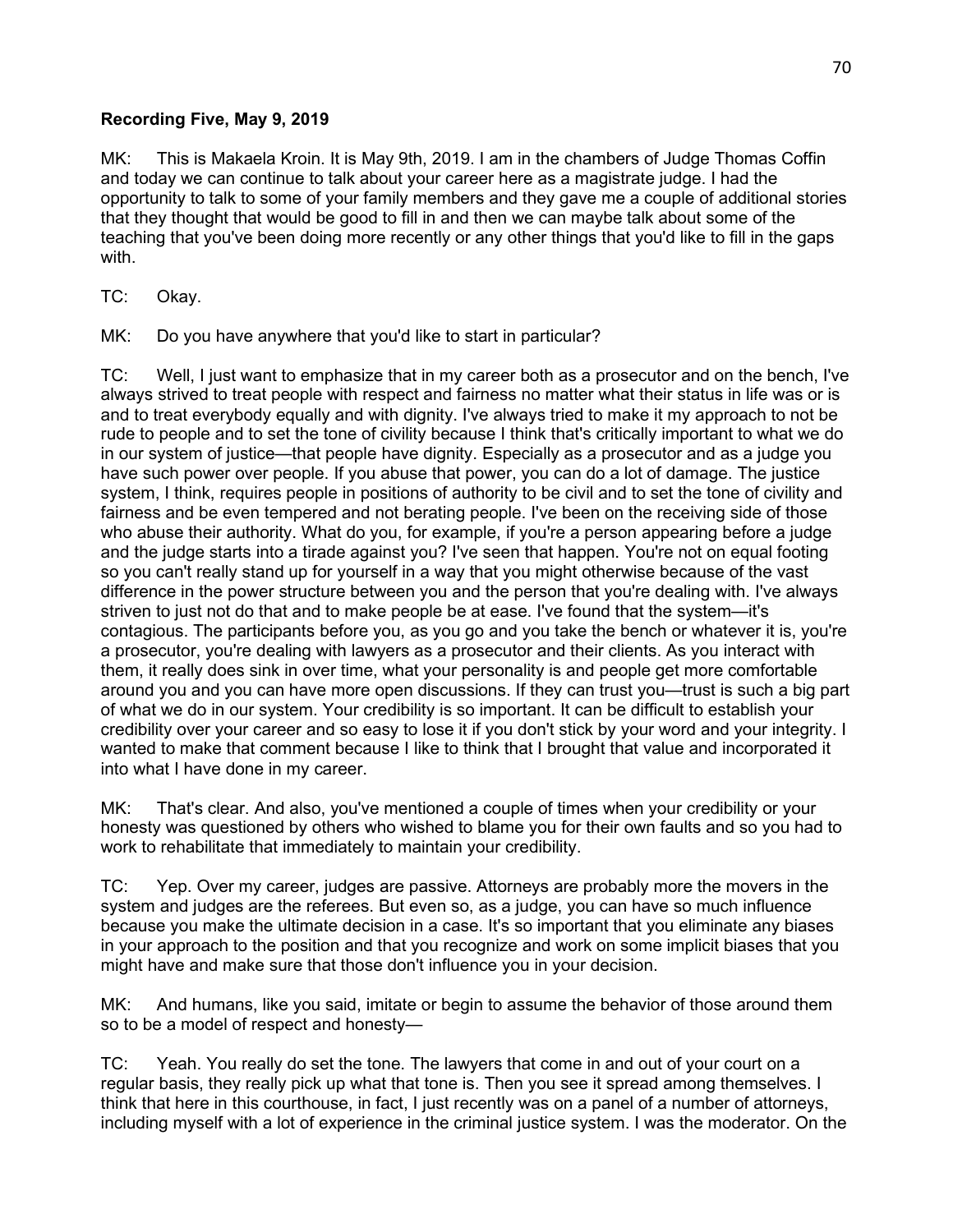panel we had attorneys and myself with roughly 200 years of cumulative experience in the system. One of the things that developed from that panel discussion was the civility that exists in our courthouse and how much of a difference it's meant over the careers to have that and how people can trust each other and take their word at face value and how they're not rude to each other, how they're polite. How you can have different positions and still be able to communicate with each other in a way that's not negative. Look at politics today—the name-calling that goes on. That approach to things—it's awful. The flavor that's out there and the divisiveness and even the violence that you see because people are so polarized and they characterize someone that is of a different viewpoint as an enemy and that sort of thing. It's just not the way society should be.

MK: And when there's a vacuum for a role model of integrity, tribalism-

TC: Yeah. Exactly. Exactly. Unfortunately, one of the things that has really concerned me recently is the erosion of our democratic values, the attacks against our very constitutional foundations to our framework of government. It's very distressing to see that because it's undermining the principles that our country has. We're now 230 years into our constitutional government. It's very difficult to witness the attacks on these very fundamental principles in our country that seem to be—not seem to be—they are under assault today—the very notion of three co-equal branches of government with checks and balances. The very notion of a free press and a healthy media—is being really it's the fourth pillar, the fourth estate, so they say of our country that's being undermined and under attack. Name-calling for judges based on their ethnicity or who appointed them. All that undermines what we are doing or what our nation needs, was founded to be. Where does it end up? It's a sobering thought. I hope we can survive this and come out healthier but it's going to be tough.

MK: I agree. It's a very distressing time and it must be incredibly distressing for someone who has spent a career trying to build trust in the institutions that are meant to serve us.

TC: Exactly. I don't know if you saw this or not but recently, about 800 former prosecutors with the Department of Justice signed an open letter basically rebutting William Barr's summary of the evidence pertaining to the Mueller Report to obstruction. I was one of the 800 because I thought it was very important to sign on to that letter and to express the opinion that we need to stand up for the rule of law.

MK: Are there other institutional efforts by the judicial branch to maintain some guise of integrity in this time of—

TC: Well, this was an effort by former prosecutors, as opposed to the judicial branch because I signed it as a twenty-one-year career assistant US attorney with my experience. I served under four or five presidents. A lot of us did who signed that letter. We served under different presidents with some Democrat, some Republican, over our careers. It shouldn't make a difference what party the president is to maintain the rule of law. If you're in the Department of Justice and you maintain your integrity, that's what you have to do.

MK: Well, speaking of human behavior I'm curious to hear a little bit more. Kimberley talked about a decision that she remembers observing, actually, it was the Casey Martin decision, that she was in the courtroom.

TC: Yeah. I announced that decision verbally, orally, in the courtroom.

MK: Yes. And so, you're reading your opinion and she mentioned that you had had lunch together and you were very calm and you were saying, "Well, all of the attorneys are very accomplished", but you kept things confidential until the last minute. She was on the edge of her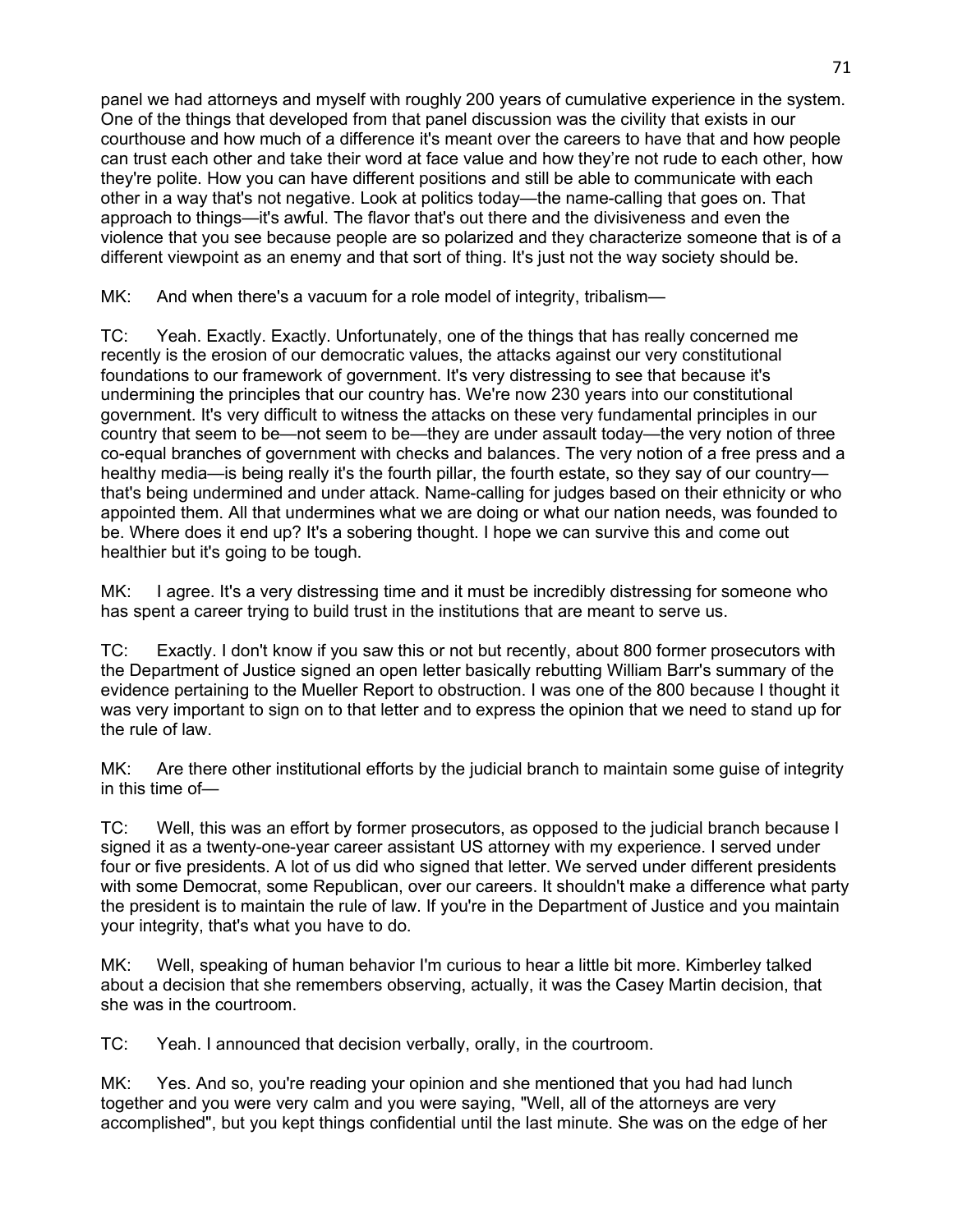seat wondering which way it was going to go and as you read the opinion, she said there was suspense building in the room and there were some twists and turns and nobody knew what your decision would be until the moment and at that very moment, TJ and Corey began having a little bit of an argument and your wife had to take them out.

# TC: [*laughs*]

MK: That's not actually why I brought that story up but I really did enjoy hearing from Kimberley how your family spent time in the courtroom listening to you read decisions and hearing witnesses being cross examined. I'd like to return to that topic but what I am curious about is the performance, the performativity that you took from your career as an attorney. It's very important and central to being an effective attorney, is being able to not just make things understandable, but to make them impactful. How did that performativity move from being an attorney into being a judge?

TC: I thought the transition was pretty smooth and it was the foundation of being an attorney was a good building block for being a judge. I learned as an attorney that to be effective, I had to take complex subjects and find ways in which to simplify them in order to explain them to a jury in a way that they could grasp and understand. It's a lot like teaching, where you were basically taking very complex subject matter and trying to get the students to grasp it. You know you're successful when there's this "aha!" moment, you can kind of sense with the students and with a jury. I got to be pretty adept at doing that. I think I told you the story about the Local 89 case about how do you explain this concept of intent to a jury on a very complex fraud case. I had to come up with an example to do that.

I also did it in a rape homicide case that I prosecuted where we had—this was before DNA—we had a combination of circumstantial evidence pieces. Head hairs, other body hairs, paint flecks, pieces of masking tape on a knife, and things of that nature that the defense had an explanation for each one of them individually. I said, "Okay." So they would take that piece of evidence independently and explain it away and then move on to the next one and do the same thing. I explained to the jury, "Well, yeah. You can do that and do it individually but it's not rational to consider everything in isolation." I used the example of a trifecta. I don't know if you go to the horse races but a trifecta is where you pick three winners and then you get a lot more money if all three come in as winners in three separate races. So, I used that as an example. I said, "Look. Let's say at the horse races, you're going to bet on the trifecta and you pick three horses to win, each of which is 100-1 long shot. Is your odds 100-1 that you'll win the trifecta? No! It's not 100-1 because all three have to win. It's 100-1 multiplied by 100-1 multiplied by another 100-1. It comes out, I think, to one million to one. The chances of all three being true, you have to consider them in combination, not separately." When I took that approach, I could see the jury was nodding and they understood it. They were being asked to consider something in isolation but they had to consider it in combination.

- MK: Was this the circumstantial evidence for the Maria Lopez case?
- TC: Lopez, yep.
- MK: Kimberley brought up that case also. She remembers being four or five at the time.
- TC: Yep. That case was a big eye opener for me in my career.
- MK: And that you tried three times.
- TC: Yep.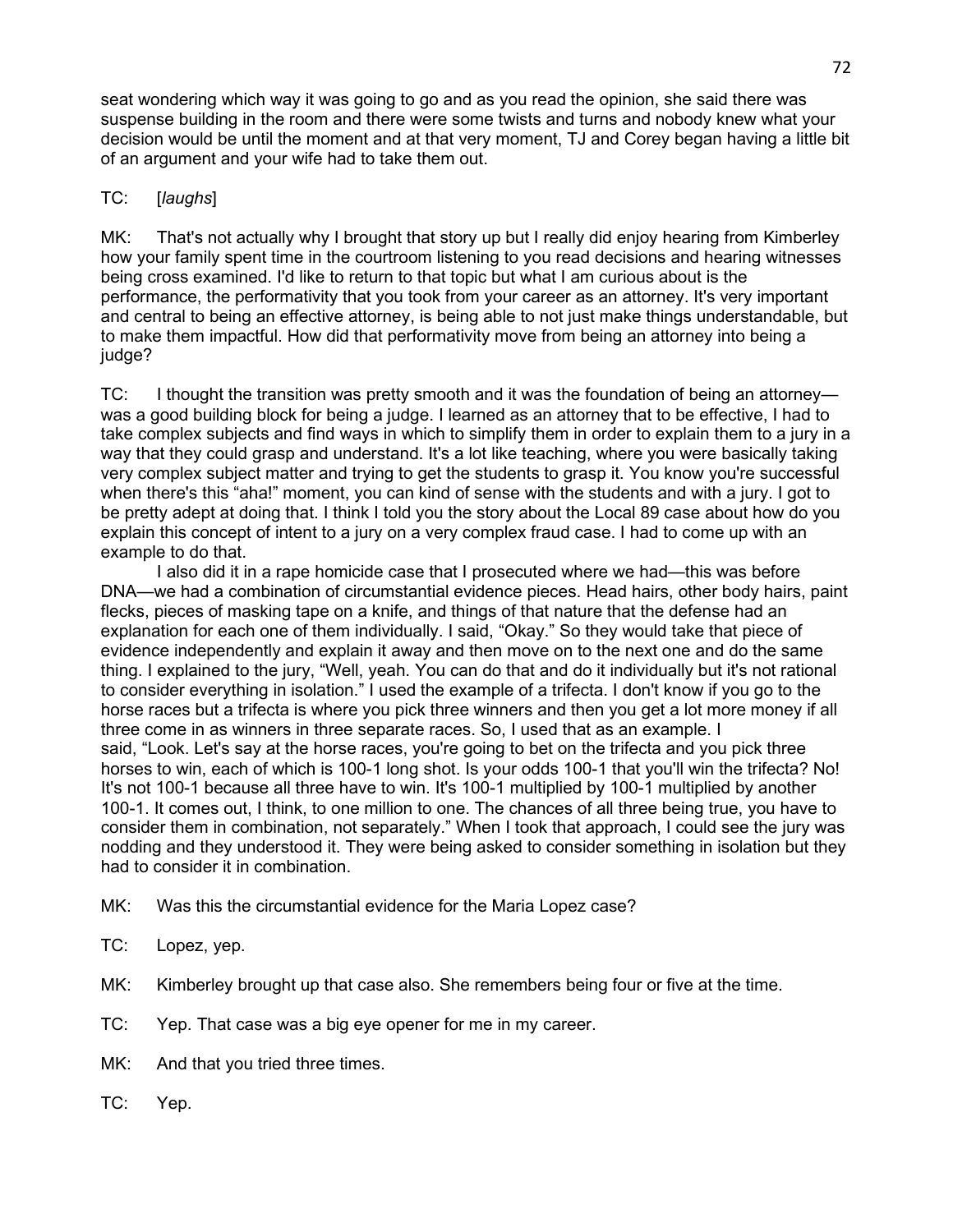MK: Was it the third time that you tried it that you used that metaphor that worked?

TC: I used that in all three times. The jury, I found out, the first two juries, the majority wanted to convict. They were split—if I remember correctly—the first jury was split ten to two for a conviction. The second one, eleven to one for conviction, and the third one was unanimous. Jury selection you find out things afterwards that you didn't know going in as you talk to people afterwards. Some people, especially on a circumstantial evidence case, are not used to making decisions based upon analytical thinking. They want to be told in black and white what happened by, let's say, an eyewitness, and then they can transfer the responsibility for making that decision to that eyewitness. When they don't have somebody that says, "I saw him rape her and I saw him strangle her," you don't have that kind of eyewitness testimony and you have to do the mental, analytical thinking to get to that conclusion. Some people are not comfortable doing that.

In selecting juries in that case, I was always looking for people who were comfortable and used to making decisions. But you only have so many challenges and so you can't get the perfect jury that you want every time. You run out of challenges and so whatever is left is what gets on the jury. You do your best to try and select a jury that is comfortable with the role because it is an awesome responsibility that a jury has, especially in a rape homicide case. But any serious case and all of our cases were serious, quite frankly. People go to jail if they're convicted and so a lot of jurors are uncomfortable with that responsibility and that burden. And that was the case with the first two juries. I had people on there that weren't comfortable with connecting the dots and coming up with the conclusion. The third time, I mean, you look at all three cases and quite frankly, out of let's see, thirty-six jurors, thirty-three were unanimous in concluding that he was guilty. That's the way I look at it. Every now and then, you're not going to convince everybody. When it's thirty-three against three, you're pretty comfortable with the ultimate result having run it by a jury of peers. The evidence changed a little bit. The first time I tried it, there was a jailhouse snitch that I used as a witness who testified that Kennedy confessed to him that he murdered her and he had credibility problems. I didn't call him the next two times. They attacked him pretty well in cross-examination. He said he was in a jail cell with Kennedy and Kennedy told him that he did it so I put him on because he knew things that I don't know how he could have made up but he had an impeachable background so I said, "He just makes it too messy. I don't need him."

MK: It sounds like it was an influential case in your life as well as your family's life.

TC: Kimberley's story about Casey Martin, yeah. I was pretty tight lipped about my thinking on that case, even from my own family. I wouldn't tell them what I was thinking. I just sat there throughout the whole trial and listened to all the evidence. I will tell you that until—I mean—I put it all together at the end but I was open minded going through that trial. I will tell you for a fact that if I felt that the evidence established that he had some kind of competitive advantage with a golf cart, I would not have accommodated him with a golf cart but throughout that trial I kept listening for, waiting for some golfer to say it gives you an advantage to have a cart and—to the contrary. I don't golf! That's what I said at the beginning. I'm not a golfer so explain things to me thoroughly. What I found out listening to everybody is that actually, using a cart is a disadvantage to an able-bodied golfer. They don't want it. When they were given options to use a cart, they would walk. Why the hell would they do that if it gave them an advantage to use a cart? I asked one of them, I said, "What's the reason you would walk instead of using a cart?" He said, "Well, it gives you a better feel for the course and golf is a very psychological game and when you're walking, you can work off the stress because the stress is really what can impact your shot-making and it helps you to walk to calm down and that sort of thing."

I wouldn't tell anybody what I was thinking. I kept asking those questions. It was interesting in that case because the plaintiffs introduced a pamphlet put out by the United States Golf Association called *Rules of Golf for People with Disabilities*. I thought that was interesting. For example, for someone who's blind, they modify the rules. Under the rules of golf—the USGA is the one that promulgates the rules of golf. They have a rule that a golfer cannot have a coach giving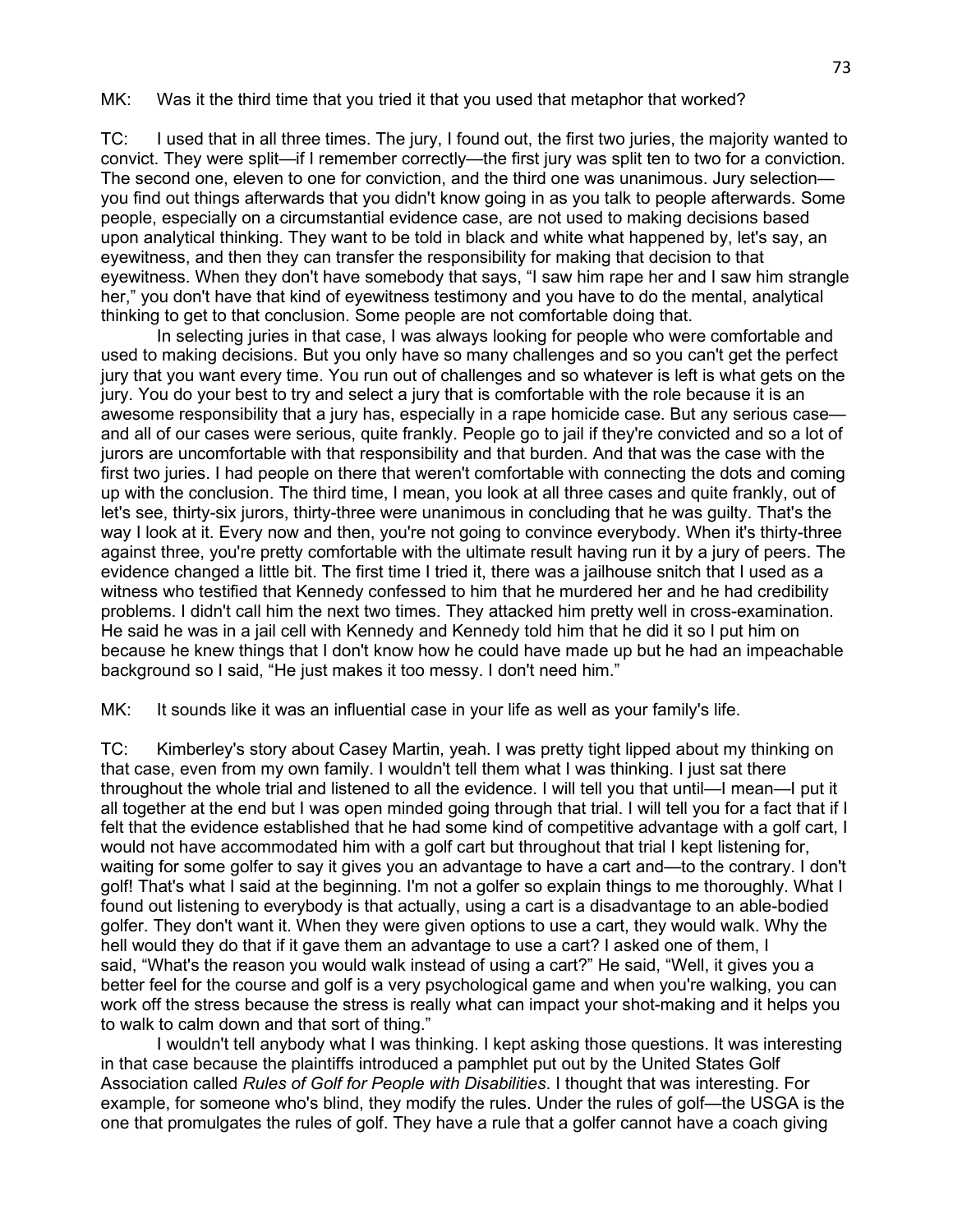him or her advice, that you can only get advice from your caddy and not your coach. So, in other words, you can't take a coach along with you on golf links. But if you're blind, you can have a coach and the coach can help line you up over the ball and talk you through your swing. That's allowed if you're a blind golfer. Isn't that interesting? I asked the hypothetical of the attorney for the PGA Tour, I asked him, "What if the day ever comes when a golfer who is blind is good enough to play professionally? Could you allow him a coach then under this modification of the rule or would you say that that would give them a competitive advantage?" He wouldn't answer my question.

#### MK: He wouldn't answer?

TC: He would not answer the question. The way he answered it was, "Your honor, that does not advance the ball here." So, he avoided the question. I thought it advanced the ball. I mean, it's obviously an unrealistic scenario but who knows? Their argument was you can't alter any of the rules of golf because it would be a fundamental alteration of the game according to the rules and the ADA doesn't require that. To me, it all came down to, does this give him a competitive advantage or does it just let him play the game? I found it was the latter. It let him play the game. The thing about the Casey Martin case that I think is important in terms of its, among other things, its precedent and maybe other areas—how important it was to have a trial to decide the case and to develop a factual record because in just the abstract, and this is what the PGA Tour was trying to do, approach it in the abstract, this is a rule and if you tinker with a rule, it's not the same game. But that's what the ADA is all about because we're always dealing with rules under the ADA. Businesses have their rules. Sports have their rules. Educational institutions have their rules. Everybody has rules and the point of the ADA is, can you modify these rules in a reasonable way to accommodate the disabled?

I'll never forget as I did my history on the ADA, one of the big proponents of the ADA was a guy who had polio who was really upset because he was the son of the founder of Walgreens and he couldn't work in his father's pharmacy because he couldn't fit his wheelchair behind the counter. That's the accommodation. He sponsored the ADA. That's the accommodation that you require businesses to make. Okay—make it accessible. Make your business accessible to employees who have a disability. Make the counter space larger so you alter their game plan, their floor plan. You alter it to accommodate someone who is disabled. That's what you're doing with the rules of the PGA Tour. Figure out if this rule can be altered in a way that it's a reasonable accommodation for somebody who is a proficient golfer but just can't walk. Does anybody really care how he gets to his shot? It's all about shot making. It's not about walking there. Yeah. That was obviously one of the most interesting cases that I've handled. In fact, I see now where John Daly was given a cart because of some back issues that he's got. Good. The ADA is—here we are twenty-one years later and we made some precedent.

MK: Very important precedent.

TC: But without the factual record, if it was just considered in the abstract, it would've been, I don't think it would have survived the appeal. We had to have a factual record and I made detailed findings about why he doesn't get an advantage by using this and those findings were upheld all the way to the Supreme Court.

MK: How did that feel?

TC: It felt great. I was nervous. The Supreme Court, you can get to a link and listen to their arguments. I was listening to the arguments before the Supreme Court. The most vocal justice was Scalia. He was belittling Martin's attorneys in oral argument and he was very sarcastic and had this parade of horribles, you know. What are you going to do, give a little league player who's learning disabled four strikes? Things like that. And I thought, "Oh my god. We're in trouble. My opinion's in trouble." Because nobody else on the Supreme Court really said anything, had any questions. I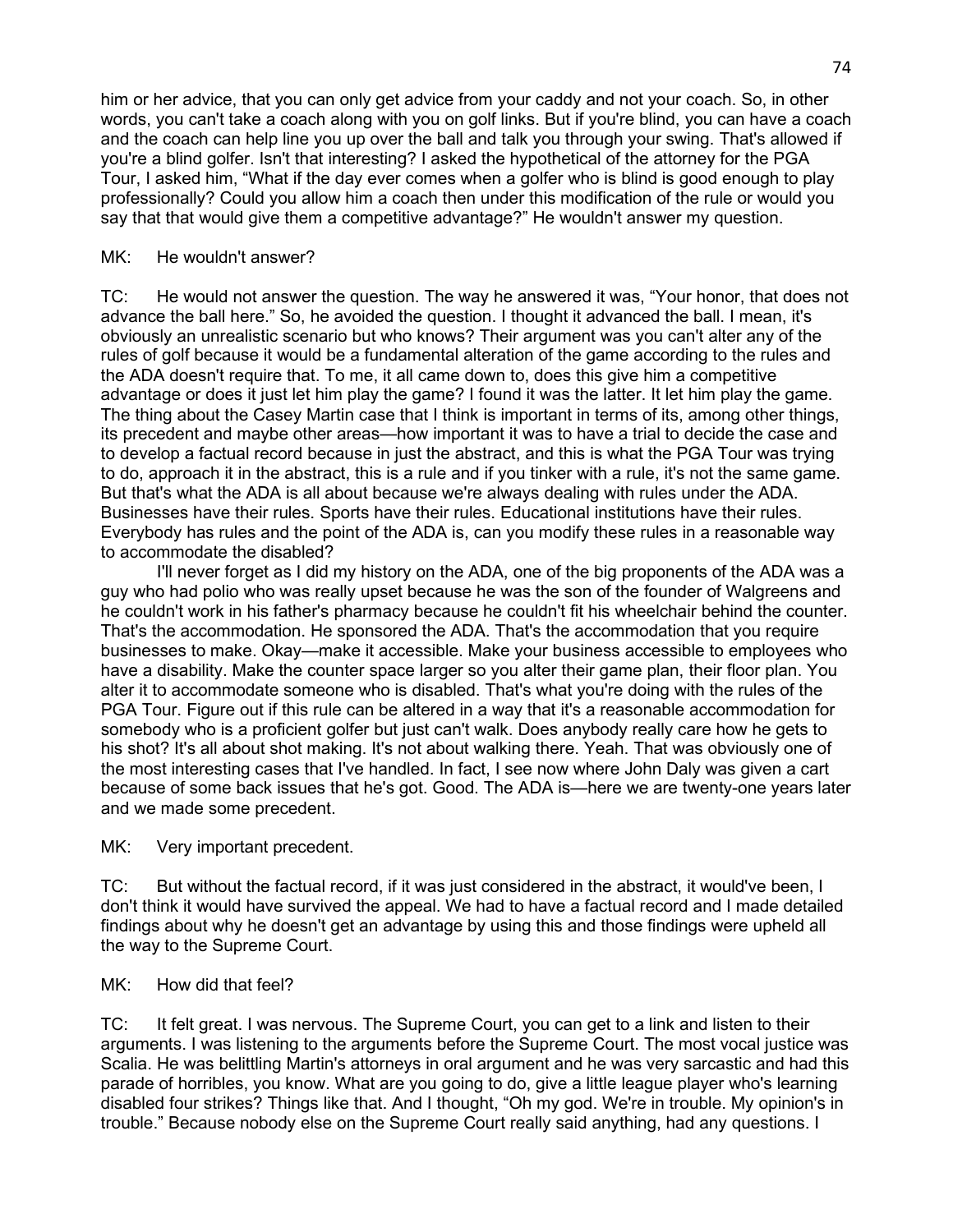guess the other justices were just letting him vent because it was a seven to two affirmance. Scalia dissented and Clarence Thomas dissented. The author of the opinion was, my understanding was he was an avid golfer—Justice Stevens. He authored the majority opinion. They adopted and reference a lot of my findings from the trial which is why I say the factual record is so important. I took a lot of pride in writing that case. Like a lot of my cases, especially my civil rights cases, I authored pretty much my own opinions. I'd get some law clerk help with the legal issues but in terms of writing the opinion, I take pride in doing it myself. I like to write. I always have. I subscribe that to my high school education. I had a really good English literature professor at my high school, Saint Louis U High in St. Louis.

# **Oral and Written Opinions**

MK: When you sit down to write an opinion, what does that entail? Do you have rituals?

TC: Do I have what?

MK: Do you have any rituals?

TC: I do a lot of thinking. I have a very, if I say so myself, a very analytical mind and I'm always turning over in my mind all of the different angles of this. And then I sit down and I put it in writing. I'm trained in the old-fashioned way of writing everything by hand. I do not compose well on a computer. I have to sit down and I don't know what the explanation is. There's some link between writing something out as opposed to trying to type it out. I think better as I sit down and write it out. I think I'm distracted by keyboards or something. It probably goes back to high school where I took a typing class.

MK: I remember. The only class that you-

TC: I got zero words a minute. [*laughs*]

MK: [*laughs*] There might be a relationship there.

TC: So, I just get distracted by that. I think so much better when I just write. I don't know. I see kids today and god, my grandchildren, they're so proficient with these computers and the internet at such an early age and I'm thinking, well, one thing that I think of is, is this really healthy? What's this going to play out in like twenty to twenty-five years when they're older? Are we getting so connected to our technology that we're going to miss out on a lot of stuff? I didn't have any of that stuff when I was growing up. None of it. We had the first tv on our block and I was how old then? I was about, because I remember, my dad won the tv at the office picnic and I remember, so it must have been 1951. I was six because I remember watching the World Series and Willie Mays was playing for the Giants. It was the Giants against Cleveland and Willie Mays made that historic, over the shoulder catch. I saw that on a black and white tv when it happened. That was '51. I was six.

MK: Everybody must have been at your house for that.

- TC: Yeah. We had the neighborhood over.
- MK: I bet.
- TC: [*laughs*]

MK: Again, when you sit down with your pad of paper and your pen to write, where do you, does the location matter?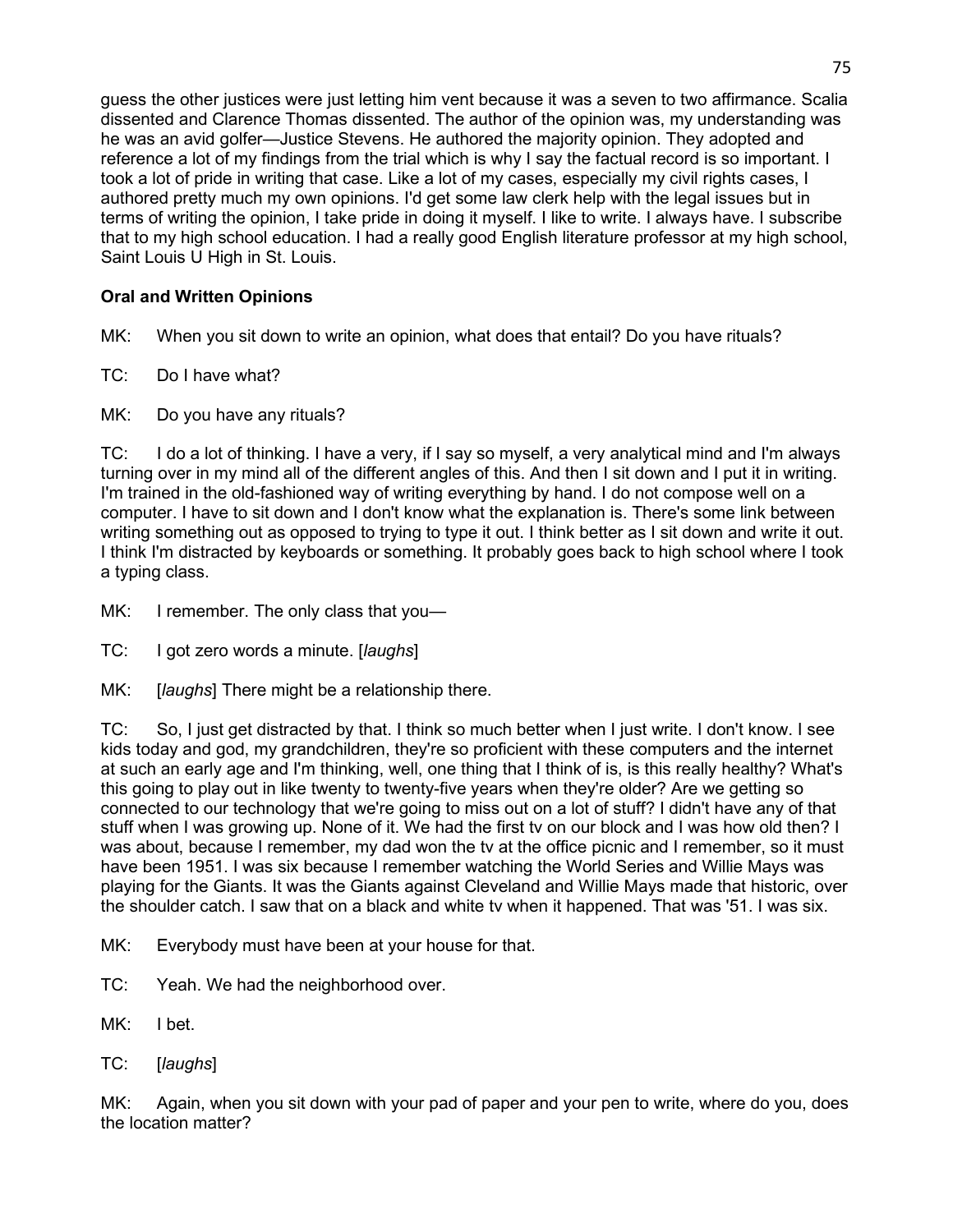TC: As long as I have solitude, I'll sit at home and do it. I'll do it, if the weather's nice, I'll do it outside. If the wind's not blowing all of the papers all over the place. If it is, then I'll go back inside and I'll sit in the chair away from a tv or any distractions and I'll just sit down and start writing.

MK: And that's all that you need at that point, right? You don't need to bring the files or the briefs.

TC: I bring the briefing home, yeah. So, I want to make sure that, I'll have it there in a big stack so I can consult it if I want to take something from it. In the Casey Martin case, we didn't have a full transcript at the time I wrote my opinion but I did take notes. I knew pretty much what the testimony was that was important to me—what I wanted to do, I surprised everybody when I did it. I concluded the evidence and I started to jot out my thoughts and then we had closing argument and then after closing argument, I pretty much had my thoughts written out about what I had concluded from the evidence. I took a recess and then it was in the morning, if I remember correctly, and I announced that I wanted everybody back at like two in the afternoon and I was going to announce my decision.

It shocked everybody but I knew what I was going to do and I knew that time was of the essence because the tournament was going to start. The PGA Tour season was going to start in about a week I think or two. I announced my decision, when was it, it was in February, and their tournaments kick off in late February, early March, whatever it is. I didn't want to delay it. I wanted to explain my reasoning at least orally and so I pretty much announced it orally. I indicated when I did that, that I was also going to issue a written decision and the written opinion was going to control if there was any conflict between what I said orally and the written opinion but the written opinion didn't deviate that much. I just kind of elaborated more on it when I put the written opinion out there. It contained pretty much the same points that I said orally. I remember reading that the golf world was kind of shocked that I announced it orally and the lawyers were saying they'd never seen that before.

MK: Really?

TC: Yeah. The trial judge almost always just waited until they issued a written opinion. But the whole world was watching and they wanted to know the result and so, "Well, I'll tell you right now! I know what I'm going to do. Here it is."

MK: Were there other cases that you decided and gave an oral opinion for?

TC: I'm trying to remember. Yes. I've done it before. I can't remember the exact name of the case but I have done it to where I thought, "Here we are and I know what I'm going to do." I'll do it at least in summary form from the bench and then I will elaborate in writing but I haven't had, obviously, you can't do that with a jury trial. You have to have a case where the parties have consented to a court trial or the type of relief. See—in Casey Martin, there was no right to a jury trial because he wasn't seeking money damages. He was seeking what we call equitable relief and those are always tried to the court only, not a jury. So when you're seeking equitable relief—oh, I know another one I did it in. I did it for another ADA case. It was the case of the high school student over in Coos Bay, Marshfield. Same thing there. I issued my ruling orally at the conclusion of the trial and then I followed up with a written one.

MK: And do you do that for expediency's sake? Or is there another-

TC: I do it because everybody's there. They're vitally interested in the outcome, you know, it's very important to them. I see no reason to keep them in suspense when I know what I'm going to do. They also want to be able to plan their futures. Like in that case, I think the football season was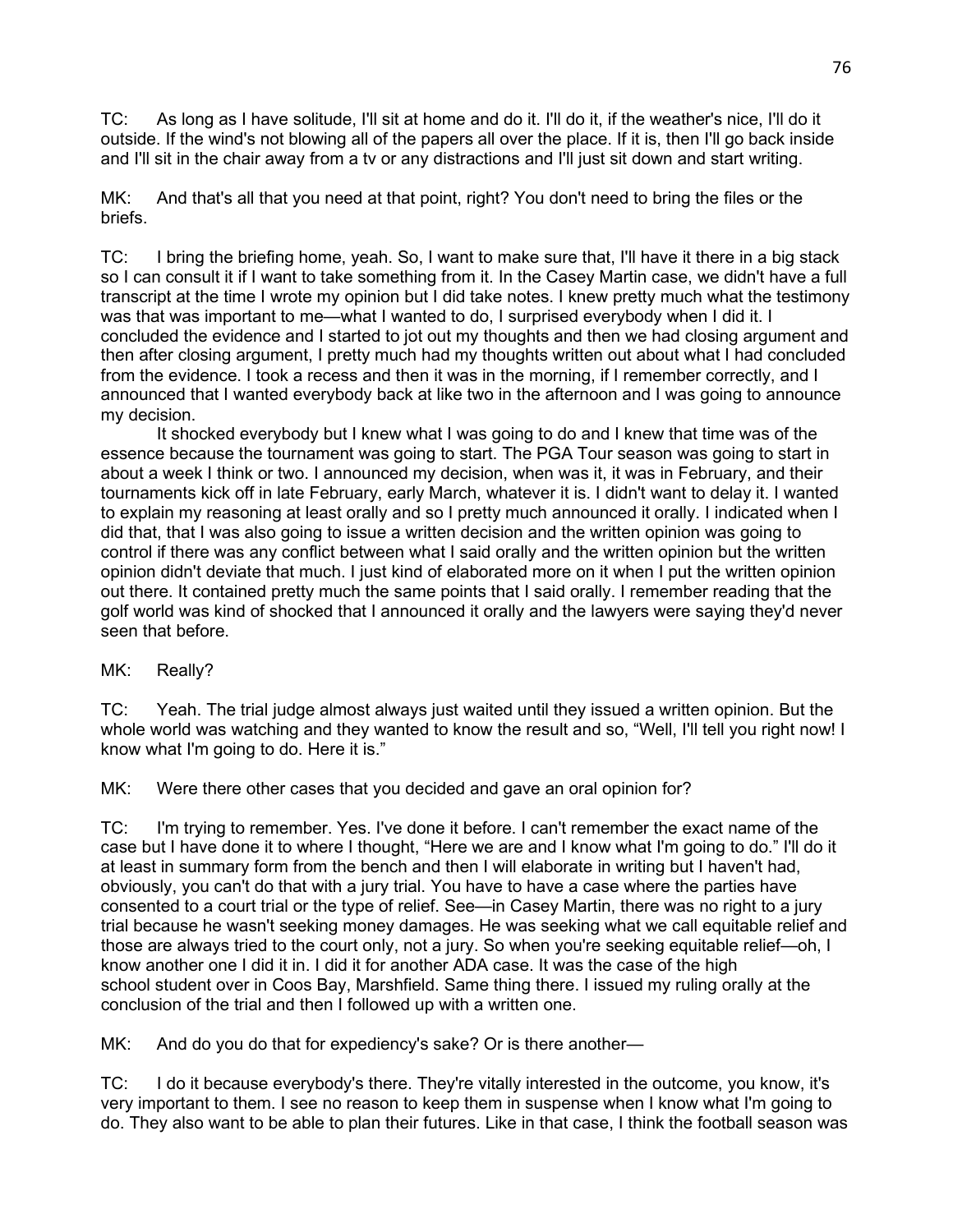coming up and they may even have started practicing, as far as I know. I was trying to remember. The school needed to know. The student needed to know. The OSAA needed to know. They had to plan for this. They had to restructure their rules if I was going to go and rule in the plaintiff's favor. There's a lot of people that had to, basically, roll up their sleeves and respond to this new change in the way they were going to process these disabled students in terms of their eligibility. I respected that and I wanted to give them ample time to do that.

MK: And is that, to you, more respectful, or is it taking responsibility more when you go and give that orally as opposed to issuing a written statement?

TC: Well, it's several things. One, it is respect for what they have to do. Two, what's my role? My role is to resolve disputes. My function is to get a resolution expeditiously. So, I want people to know, okay, you've done the litigation. I've heard the case and this is the result. Now, go forward and modify your behavior in accordance with my ruling and I'll get out something in writing. The written part is really for the purpose of any appeal somebody wants to take, the losing party might want to take. The appellate court part will take time. I'll get the written part out that they can appeal from in a timely fashion so that they can take the appeal if they want to but, in the meantime, here's my ruling and go and modify your behavior in accordance with this ruling. So, that's why I do it because like in both cases, the PGA and the high school eligibility case, time was somewhat important to them because when you come in and you're seeking equitable relief, a lot of times, it's like, "We got to do this now." If somebody wants to cut trees in the forest, for example, an environmental group is suing for an injunction to stop it, and the loggers are all lined up to go into the forest and in the meantime, the court orders them to stay out until I rule, you expedite everything. So, I'll do it in those cases too. In those cases where the parties consent to me hearing the case and I hear the evidence or the presentation, I'll issue an oral ruling, written one to follow. Yeah. I try to do that because especially, a lot of times in these cases where they're seeking equitable relief, time is very important.

MK: It also, it seems to me—you can correct this—but it seems more personal. You're there. You see the impact of your words immediately.

TC: Sure. Yeah.

MK: You absorb the reaction.

TC: Absolutely. Absolutely. And I'm comfortable doing it. I mean, this is what I did as a prosecutor, is basically, addressing juries orally all the time. I had to organize my thoughts and be flexible in communicating, et cetera. [*Talks to clerk*]

## **Walter Wencke Case**

MK: There's a case that Kimberley remembers that I very much wanted to ask you about. I don't believe it came up in our, I don't think it came up in our recording.

TC: Okay.

- MK: It's the Walter Wencke case.
- TC: Oh! Walter Wencke! Yes!
- MK: [*laughs*]
- TC: Yes! She remembers that case?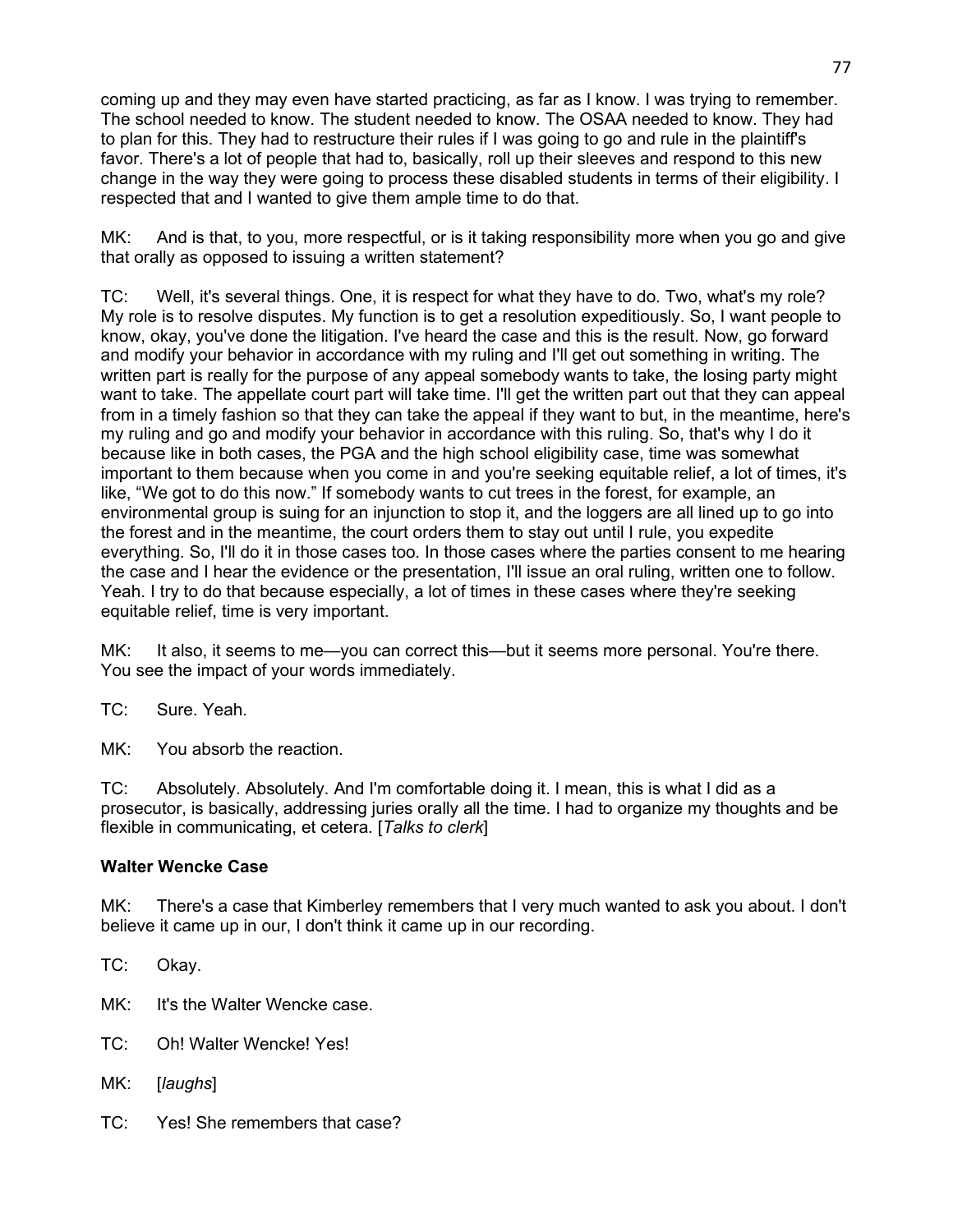MK: She remembers the postcards.

TC: Yeah. Walter Wencke was, I don't know if you ever saw this old movie, Cash McCall. James Garner, I think, was in it. He played this guy that would acquire businesses and then he would strip the businesses of cash and you know, then leave behind all of the liabilities and debts. That's what Walter Wencke did. Walter Wencke was a genius in a lot of ways. Harvard educated, spoke seven languages, a business lawyer, ran for congress in San Diego. What he did was, he would go in and he would acquire these businesses that were struggling, had cash flow problems and he would take them over, put in his own hand-picked, toady board of directors, and he would in very complicated ways, transfer out all of the assets of the businesses that were worth something to shell entities that he would then transfer them away from the shell entities to other shell entities to even more and on and on and on until they finally ended up in some entity that he completely controlled. Then he would sell those assets and pocket the money. He would do the same thing with the liabilities only with the liabilities, they would end up in dumpster that he would just walk away from. He would borrow money and all that from banks to finance things and then everything would collapse. When all the smoke cleared, he had the cash and all of the people he fleeced were basically holding all these worthless and negative liabilities.

So, that was Walter Wencke. I ended up trying him on various counts of fraud. It was easily the most complex case I've ever had to try. Well, it rivalled the Local 89 case. But the Local 89 case, no, that has to be more complicated because that damn thing took three months to try. But Walter Wencke took about two weeks to try. I tried the case, a jury trial, before Judge Leland Nielsen. Great guy! I liked Judge Nielsen. We picked the jury. I'll never forget. One of the jurors was a bus driver and as we were picking the jury, the judge asked, "Is there any reason why anybody can't serve on this case?" The bus driver said, "Your Honor," he said, "I don't have much of an education. I'm a bus driver." He was African American. I remember that. He said, "So, I don't know that I'm fit to serve as a juror on this case." Judge Nielsen said, "No. You'll do just fine." So, he was selected. I made my opening statement and I knew that this case was very complicated. I always thought it was important. You have basically three opportunities to educate a jury: opening statement, the trial itself through the evidence you introduce—you have to bring out the evidence but you can't have a conversation with the jury while you're doing that, and then closing argument and now you're back to talking to the jury. So, opening, you talk to the jury and closing you talk to the jury. In between, you put on the evidence. I knew, "Okay, I need to take full advantage of all three opportunities because this is such a gnarly case." So, I made my opening statement and as I make my opening statement, I see this bus driver juror and he's slinking lower and lower into his seat. Then after opening statements by both parties, the bus driver sends a note to Judge Nielsen, it says, "Your Honor, I beg you to reconsider. I heard the opening statements. I have no ability to understand this case. Please let me off this jury." So, Judge Nielsen in court, kind of read the note to the lawyers, then he brought the jury back in and he says, "Nope. You're staying." So, off we go to trial. The case was so weird. Wencke, when he was on the stand—

#### MK: Oh, he did take the stand?

TC: Oh, he took the stand! Yes. He was going to take the stand. I knew he would take the stand because he viewed himself to be the smartest guy in the room and he was just gonna give me a whipping on the stand. So, when I went to cross-examine him, he tried to intimidate me. He was very Trumpian in his approach, only a lot smarter. He was very sarcastic with me, very insulting. I was very polite and very gracious to him and I just kept asking my questions. He kept trying to attack me and I said, "Thank you," and I asked him questions. This went on all afternoon and I looked over at the jury as this was going on. I could tell the jury was not liking his performance, his demeanor. I always developed a good relationship with jurors. I never portrayed any nasty demeaning traits in front of a jury. I was always polite. I was always, I'd like to think, in my crossexamination, for example, I was just respectful to the witnesses but I would ask them tough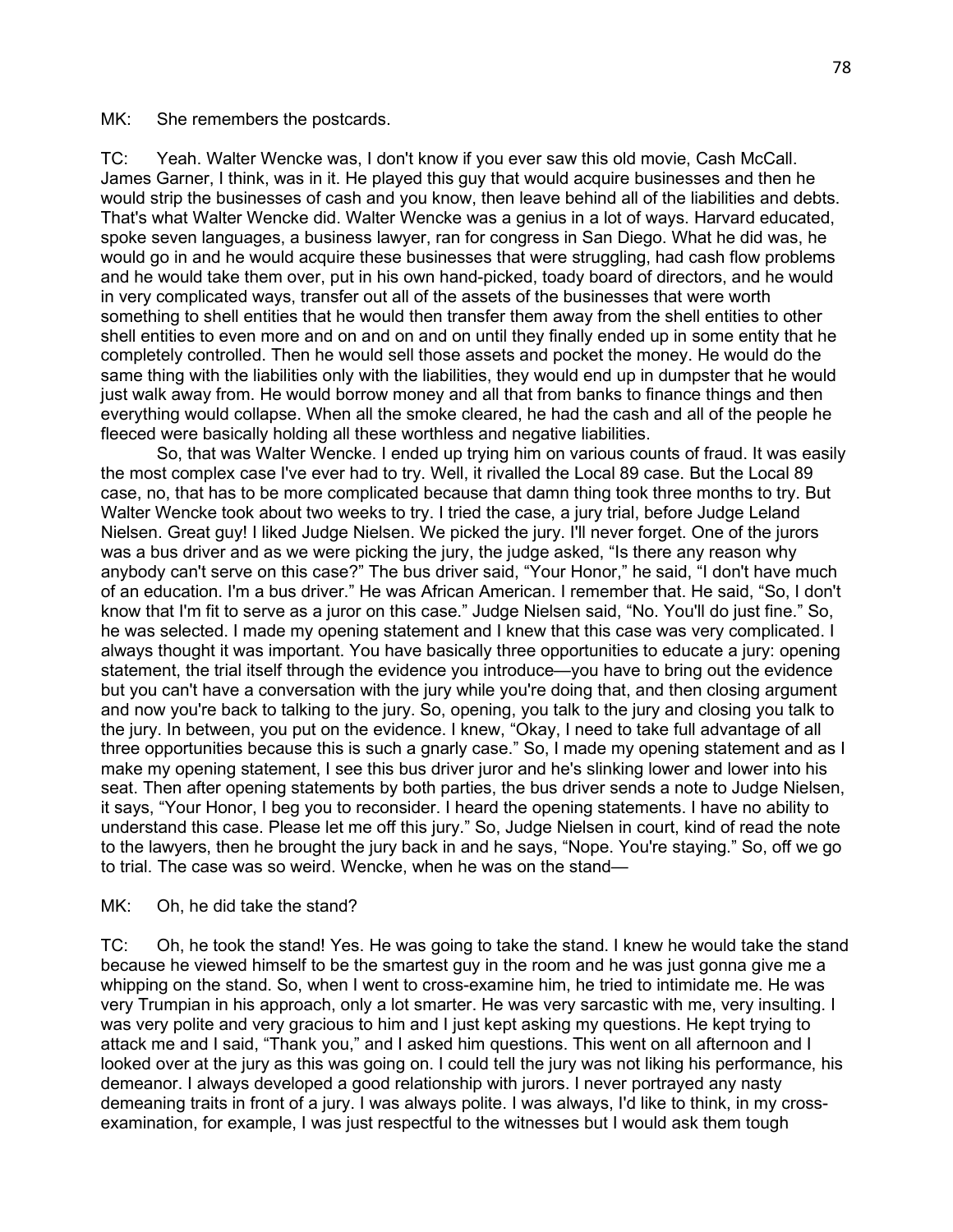questions. I would pursue a line of questioning that made them uncomfortable but I would do it in a way where I was not disrespectful. I was doing that with him and he was being disrespectful toward me and this went on for hours in the afternoon, all afternoon. I didn't finish my cross-examination by the afternoon recess. I came back the next morning. I could tell that his attorney was really upset with him and his attorney was a good attorney. His attorney was John Mitchell. John Mitchell, by the way, was the attorney that went with me down to Gus Guerra's—remember when I went to Tijuana.

MK: Yes.

TC: So, I knew John Mitchell really well. We got along good. He was the attorney that went with me to get Mrs. Guerra to come up to testify against those two crooked border guards. I could tell John had taken him to the woodshed and told him, "You're not doing yourself any good." And so, the next day, when he took the stand, Walter was a different guy. Now, he was trying to be polite. I saw that and— [*cell phone rings*]

MK: I'm sorry. That's my parking meter.

TC: That's okay. Oh no, you wanna go?

MK: You have a 10:30, do you not?

TC: I have a 10:30, yeah. What time is it now?

MK: It's 10:10. I think I'll be okay for a few minutes.

TC: Okay. So, after about two questions and I saw how he wanted to change, I wasn't going to let him rehabilitate himself and so I quit my questioning.

MK: Ah, you were continuing to cross-examine him the following morning when had become an upstanding—

TC: When I saw that his lawyer had talked to him and I felt, yeah, I've done enough. That was Walter. Walter Wencke looked like President Ford. And I say this because, this is such a weird case. In the courthouse down in San Diego, we had to use the same restrooms as the jurors during breaks which made things interesting because I went to the restroom during a break and Walter Wencke came into the restroom during a break and a juror came into the restroom at the same time that Walter Wencke and I were in the restroom. [*laughs*] We had been at trial for a week and this juror looks at Wencke and says, "You look familiar." [*laughs*] "You look like President Ford. Have I seen you somewhere?" [*laughs*] I figured, I said to myself, "Oh my god. I got the bus driver. I got this juror."

I made my closing argument. The jury goes out and they start deliberating. We had something like thirty counts in the indictment. A week goes by, not a word from the jury. They come in every morning at nine, leave at five—did this for a week without a peep and I thought to myself, "Oh my god. What is going on?" So, at the end of the week, I finally asked Judge Nielsen, because I was worried if we send them home for the weekend and some juror can't proceed, that it's a hung jury and we'd have to start over again. So, I asked Judge Nielsen, "Can you please see if they have any verdict on any counts?" And he liked that idea and he sent a note in, "Has the jury reached any verdict on any of the counts?" And they sent a note back saying, "Yes." I prevailed upon him to take the verdict. So, we take a partial verdict. What the jury had been doing—the case was so complicated. We had thirty counts. They had gone from count one through count nineteen. They had found him guilty on like seventeen of those counts, undecided on two counts and were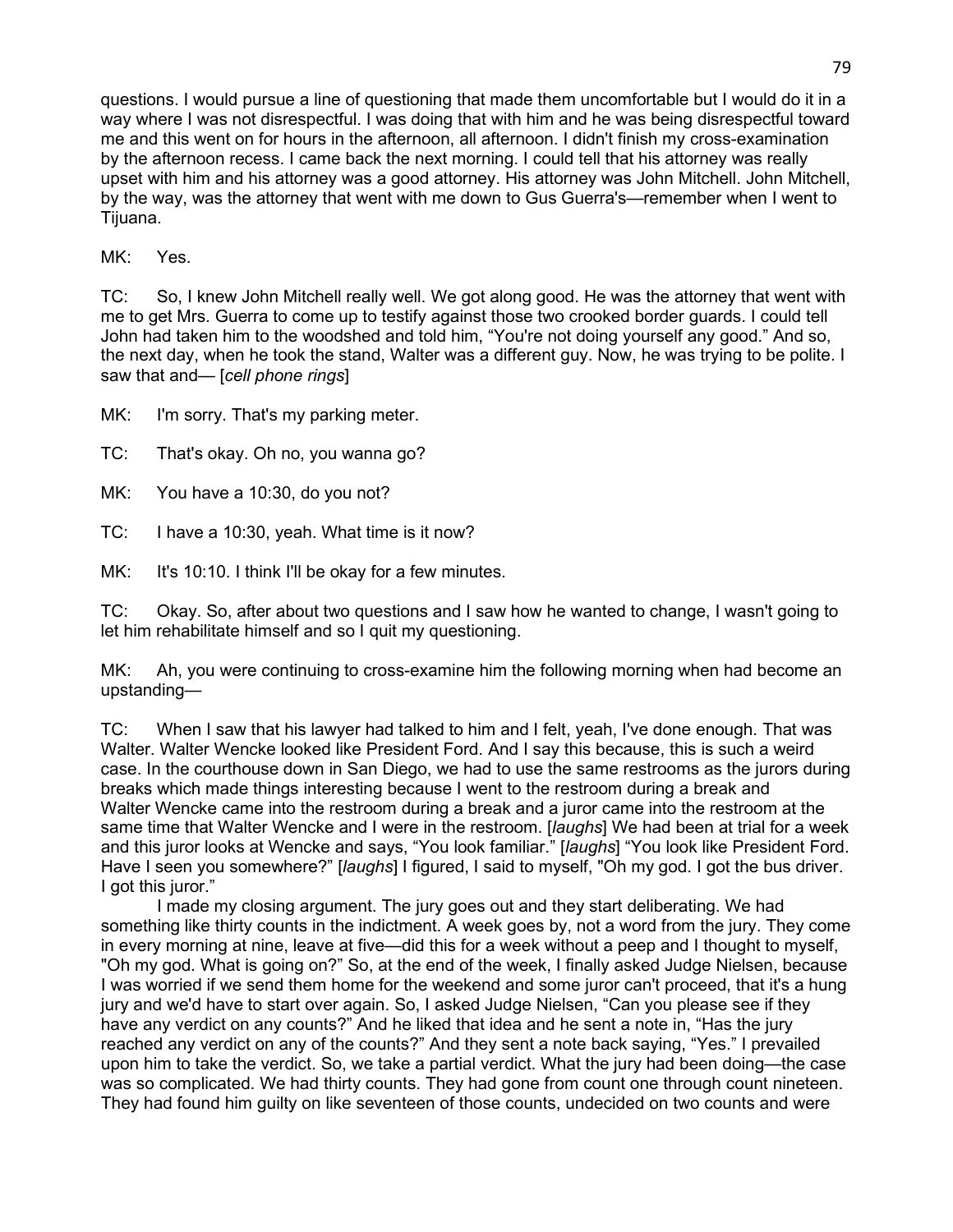still preceding down the road to the other twelve counts that were left. My god. They were going through this so methodically.

MK: Meticulous.

TC: I told Judge Nielsen that, "We don't need anymore. I'm fine with just the..." And so, he took the partial verdict. Wencke was out on bond. He disappeared. He came back for sentencing. He was sentenced to five years and then he disappeared. We never found him. The guy—he abandoned his family. He abandoned his house. We went to his house to look for him, to see if we could find anything that might tell us where he was and what I noticed about his house, he left his wife there, he had an adopted daughter that he left there. Apparently, he just took off in the wind. They didn't know anything according to them. He had a dog that was just like my dog, a little miniature dachshund, Popcorn. Looked exactly like our dog. Maybe that's what Kimberley remembers. I was telling the kids that, this guy's got a dog just like our dog. But he took off and he completely disappeared. I'm sure by now he's dead but we figured because he spoke seven languages and I think he had been in the CIA and we figured one of the languages he spoke was Chinese, so we figured he must have gone to China which we'd never be able to find him over there. Yes. She remembers that case.

MK: And how about the postcards?

TC: The postcard? Was she talking about a postcard from him?

MK: Mmhmm.

TC: That was, I thought that was another case where I got a postcard from a guy that was a fugitive. That was Doug Wargo.

MK: Oh, maybe.

TC: He fled too. He sent me a postcard of a bare-breasted Hawaiian hula dancer in which he said, "Wish you were here." [*laughs*] Yeah, is that the one?

MK: I think that must be the one.

TC: That was Doug Wargo. That was another one.

MK: She said she remembered you getting a postcard and just laughing.

TC: Yeah. That was Doug Wargo. He jumped too after I convicted him and he just took off and he would keep in touch with postcards.

MK: You got more than one? You would get them?

TC: I remember that one because it was— [*laughs*]

MK: That sounds memorable. I also really enjoyed the story that Kimberley shared about TJ when he was going through his Charlie Brown phase.

TC: Oh yeah!

MK: Would you like to share?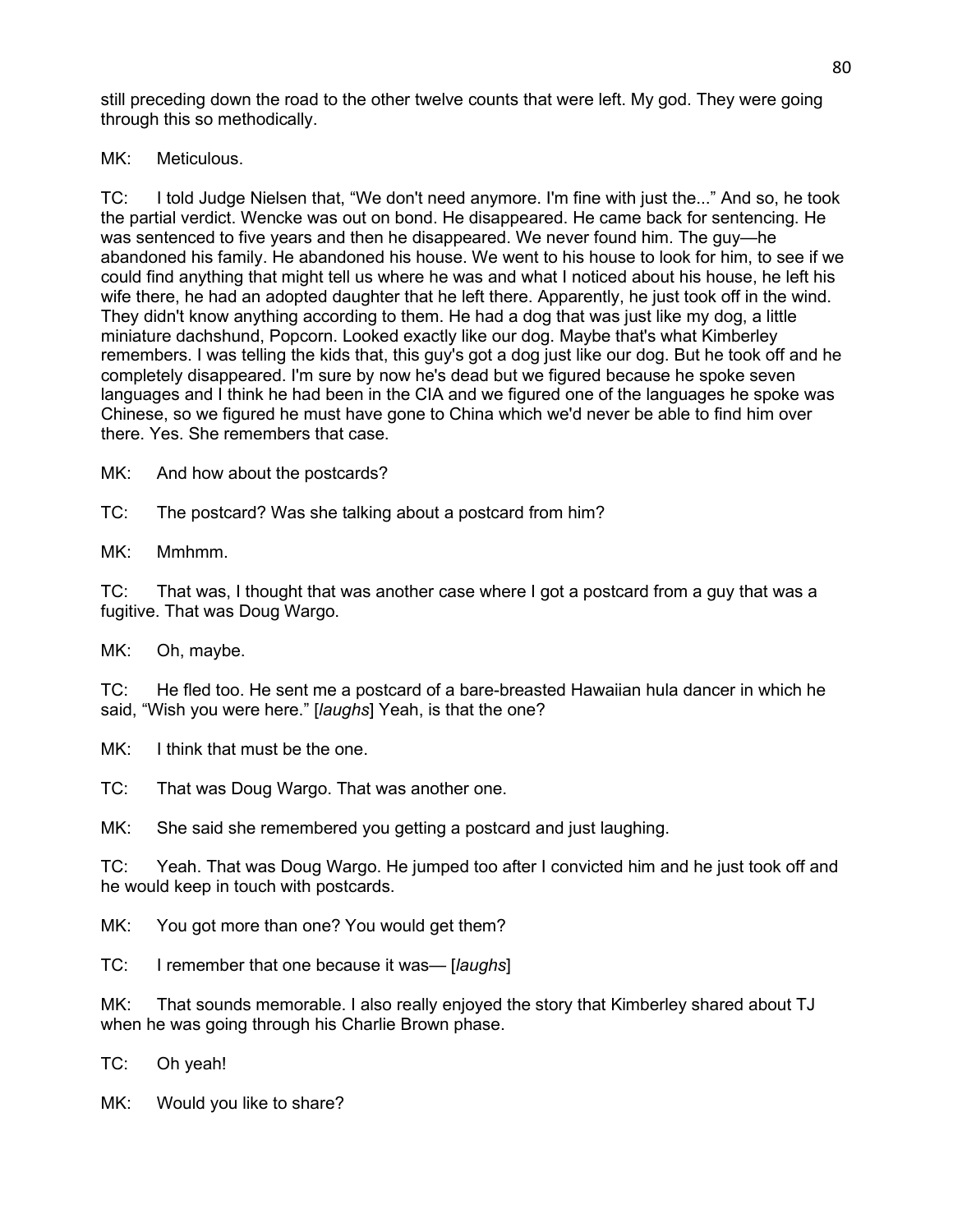TC: Yeah. Yeah. Yep! Charlie Brown, right? I remember we had a Dr. Charlie Brown who was testifying in front of me. It was a criminal case he was giving his assessment of the defendant and I was on the bench. Dr. Brown was called. "What's your name, please?" "Charlie Brown." TJ yells out, "You're not Charlie Brown! I'm Charlie Brown!" [*laughs*]

MK: Kimberley said that every member of the family was a character at that time.

TC: Yep! Yeah.

MK: How often, it seems like she has so many memories and it's really, those memories are important to her and her identity, spending time in the courtroom.

TC: Yeah.

MK: Seeing you.

TC: Yeah. I always, if one of my family wanted to come watch, they were, they learned a lot. I think Laura pursued her career with the law. I think that was a big part of it. I remember her, when I was a prosecutor, one of my trials and rooting for the defendant. [*laughs*]

MK: Really?

TC: Oh, you didn't know about that one?

MK: No. I don't know about that one.

TC: I was prosecuting this sheriff's deputy from Douglas County who had been buying cocaine from an undercover DEA agent and so we charged him with possession with intent to distribute cocaine. His defense was entrapment. He was represented by a really good attorney here in Eugene, Bob McCrea. Laura came and watched the trial, part of it. She was about eight at the time. The sheriff's deputy had two little twin daughters that were about Laura's age and when he was on the stand, he was crying about his daughters and the effect this has had on the family, et cetera. I can't remember whether the daughters were in court or not but Laura was in court. That case, the jury went out. Judge Belloni was the trial judge. Judge Belloni kept the jury out until three in the morning.

MK: Oh, wow!

TC: Three in the morning! They came back with a not guilty verdict. So, I went home and I was completely tired and went to bed, got up in the morning and told everybody what happened. Laura cheered [*laughs*] because she said that she had prayed for the guy to be acquitted. [*laughs*] I knew then that she would be a defense attorney.

MK: [*laughs*]

TC: It all comes from bringing the kids to the courtroom and Penny would go watch too from time to time. They all loved the Casey Martin case. I had them at the climate change case, listening. I'm going to really love someday talking about that case.

MK: We'll come back to that when you're able to.

TC: Yeah. Absolutely. Yeah. I have some pretty strong feelings about that case that I'd love to share when the time is appropriate.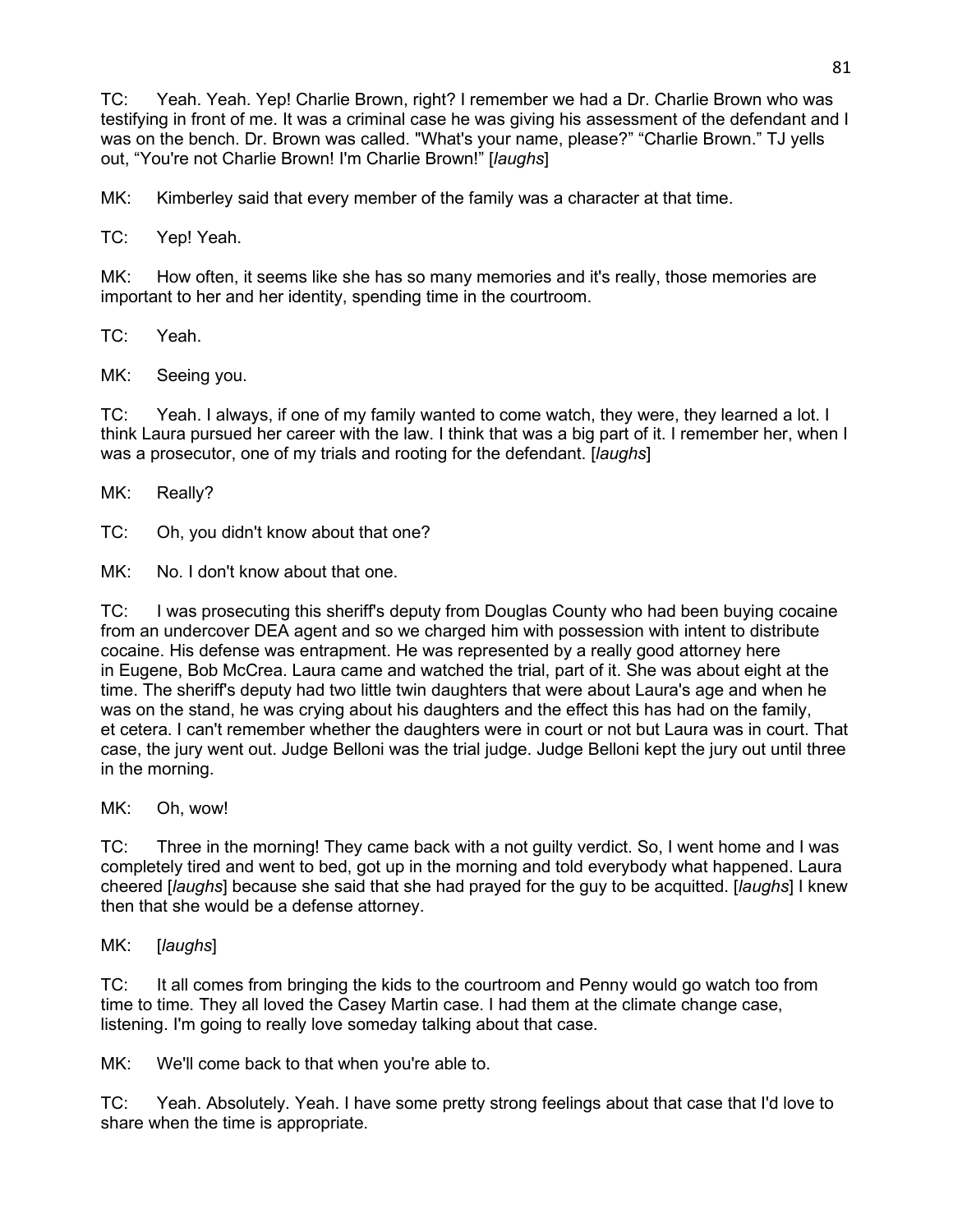MK: I don't doubt it. We'll save that then.

TC: Okay. [*laughs*]

MK: I look forward to that too. Well, your daughters both have theories about why you moved to Eugene and I remember you mentioning that you came here and you fell in love. You thought it was beautiful. You thought it was a nice, safe community, a nice place to raise them and they were wondering if it was related to that very difficult Maria Lopez case that you had been trying.

TC: Maria Lopez certainly affected me. I wouldn't say that it was the catalyst that caused me to come up here but I will say it was the catalyst that really caused me to become very strong in my feelings about civil rights and the way people are treated who are disadvantaged and the way they are stereotyped and the cruelty that we can treat them with. I told you how I, I think I told you how I talked to the immigration people that sent her back. I asked them, "How the hell could you do this?" They looked at me like I was crazy. "Well, what do you mean?" I said, "Well, how would you want your own daughter to be treated?" Eighteen years old! "Well, our daughters wouldn't do this." The lack of empathy. The lack of being able to see the perspective. That's always had a deep effect on me. Right there, the difference between a person's life and literally their death. Do we see them as people or do we just see them as criminals and who cares what happens to you? You're on your own. I see that today, obviously. I see that in the treatment that's going on now down at the border. That's why I wouldn't go down there when they called and asked me to go down and help with their Operation Zero Tolerance last May.

MK: Oh, did they?

TC: Oh, I don't know if I told you that.

MK: No. You did not.

TC: This was in connection with the then Attorney General Jeff Sessions basically having this publicity stunt of zero tolerance at the border where every single illegal would be prosecuted in federal court in San Diego. Everyone because they used to be so selective but now they were going to make a big show of prosecuting every one and they needed magistrate judges to go down and fill in because of all the volume of work and I just refused to go. I was asked by the administrative office, "Why won't you go?" I said, "I'm not going to be part of this campaign against Hispanic people. I'm not going to do it." That's when they not only prosecuted all of these illegals but they took away their kids.

MK: They were separating the families.

TC: Yeah. They announced that gleefully as they snatched these kids away from their parents and put them in cages, lost a whole bunch of them. It just makes my blood boil when I see the United States government taking measures like that. I guess I tend to be kind of outspoken about it but yes. I think we need to be outspoken. I think if we're not outspoken, they'll just steamroll over everybody.

MK: Were there any repercussions?

TC: Nope. Not that I know. Because I'm retired and on recall, they like to call judges on recall and see if they can fill in at places. They figured because I'm from San Diego originally, I'd like to go back there but not for that. I don't want to be part of that.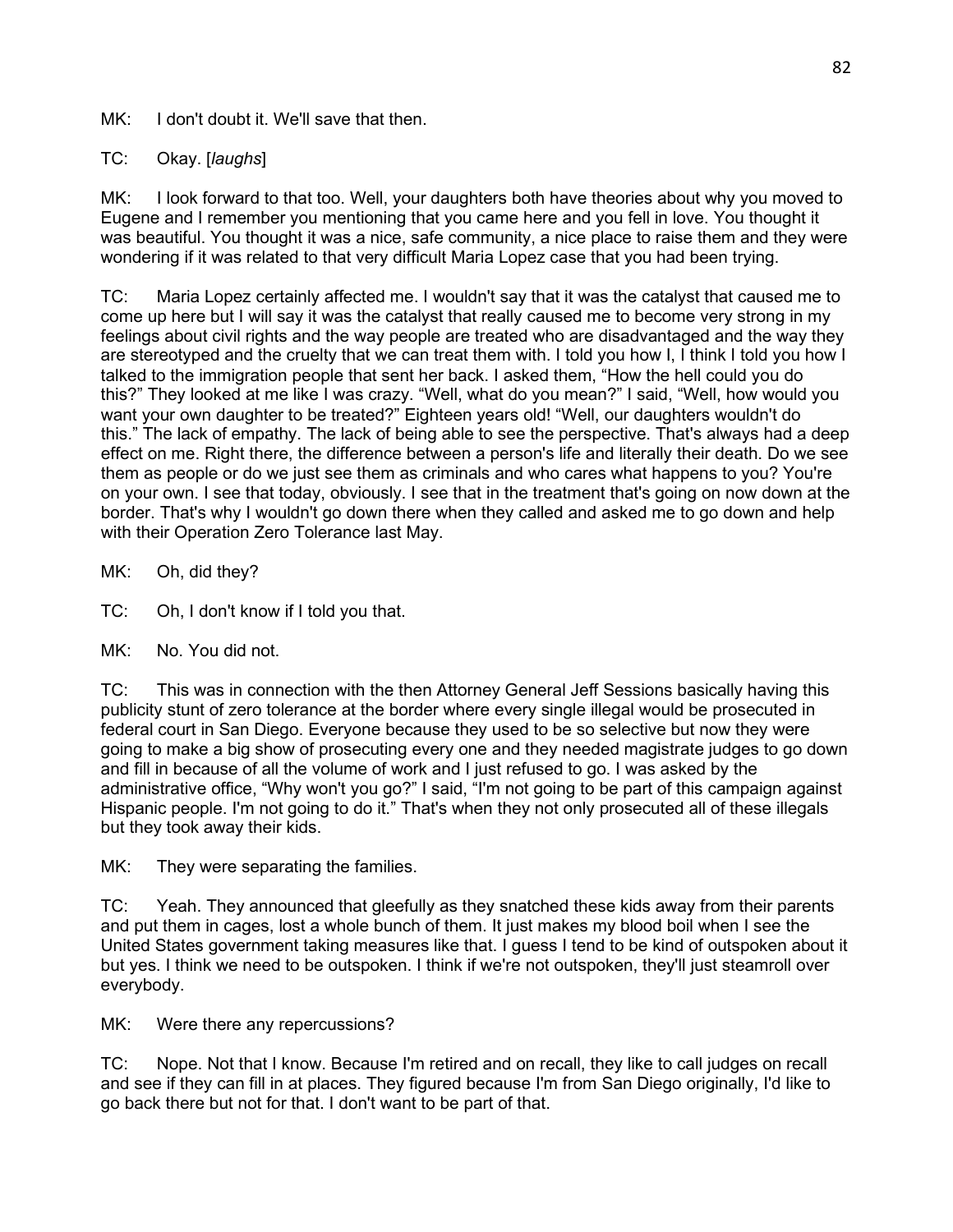MK: So, your daughter Kimberley also shared that when you moved, your brother Bob was maybe disappointed or worried that your career took a very different turn than what he thought could have happened if you had remained there.

TC: Bob was more focused on a career that was more profitable than I was ever focused on. I've never been that motivated by money. As long as I had a steady paycheck, which working for the government, I did, I didn't need a whole lot. My wife was the same way. So, we were happy with having a house, a farm, and didn't need the trappings of a lot of wealth because we just took a lot of, we got a lot of soul satisfaction out of just being where we were on an everyday basis. It's like that Grateful Dead song, "Go where the climate suits my soul," [*laughs*] "Going down the road," or something. Yeah. That's us. It was a great move and the kids, I think, really loved it up here. Although Kimberley had to get back to San Diego. [*laughs*]

MK: I should maybe check the time because I know that you have to, it's 10:28.

TC: Okay. They'll be calling me soon.

MK: Okay, so, next time we talk though, I heard that you had a childhood nickname from your brothers.

TC: Pinball.

MK: Yes.

TC: [*laughs*]

MK: I haven't heard about that yet.

TC: Pinball wizard.

MK: And then I'd like to maybe talk a little bit more about the teaching that you've been doing more recently.

TC: Okay, sure!

MK: And if there are any other cases, or if speaking to Penny brings other new things, then.

[Recording ends]

## **Recording Six, November 1, 2019**

MK: This is Makaela Kroin. It is November 1, 2019 and I am in the chambers with Judge Coffin and we are beginning the sixth recording session. Where we had left off, we thought we might revisit a few stories that we passed over and then, where would you like to start, Judge Coffin?

TC: Well, it was something that I neglected to mention last time and my children reminded me of it. The case that I handled involving an undocumented alien who had a seven-year-old child in need of care for a kind of a rare condition. She could only get the type of care that she needed here in the United States. This was a life-threatening condition. Anyway, the child had a very serious condition that affected her cardiac situation and the mother had been arrested in the past. She had an abusive relationship and she had been arrested in connection with a drug delivery and convicted of an offense. She served her probation and everything was fine and then she appeared before me years later after her initial arrest because the Drug Enforcement Agency misidentified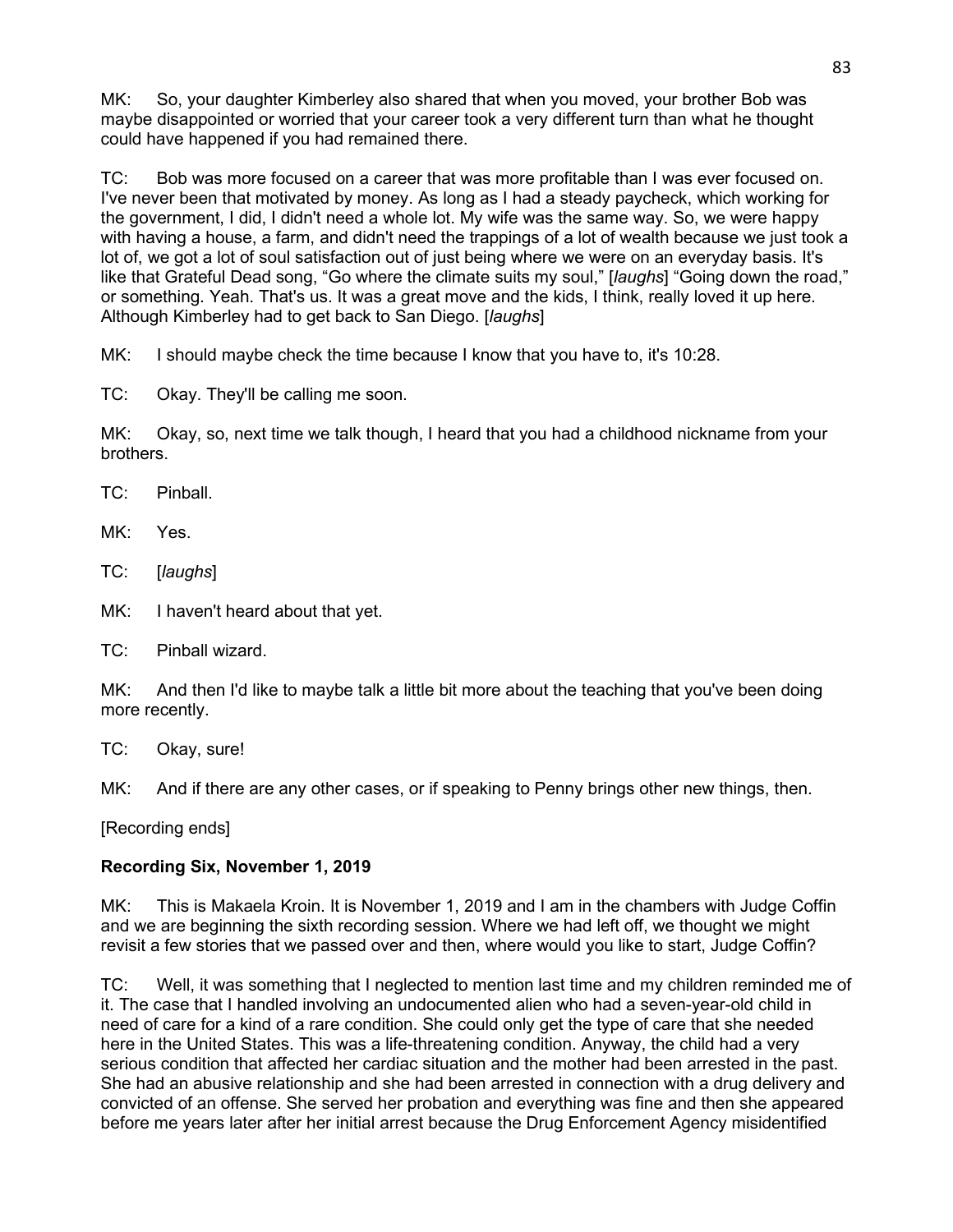her as someone who delivered drugs on a recent occasion. They got a criminal complaint against her, arrested her and brought her to my court. I appointed an attorney for her.

During the course of discovery, the attorney received a video. She denied that she had delivered the drugs. During discovery, her attorney got tapes from the government that indeed revealed that she was not the person who had delivered the drugs. They had been mistaken in their identity. So, the government moved to dismiss the complaint against her. Strangely enough, the defense attorney didn't want the case dismissed and I agreed with him because ICE was going to deport her as soon as the charge was dropped. So, I didn't want to lose jurisdiction over her. We kept the case alive while she and her lawyers undertook—she obtained an immigration lawyer and they undertook to explore the prior state conviction that was going to be the subject of deportation and whether or not that could be somehow discharged from her record.

MK: Now, would this have been the charge many years before she arrived in your court?

TC: Yes. This was charged many years before.

MK: And what year is this happening?

TC: 2003 is when she appeared before me.

MK: So this would have been during President Bush's-

TC: I think so. Governor Kulongoski was governor of the state of Oregon. I remember that. Yeah. It would have been but the federal government, really, after they realized she had been misidentified in the federal charge, they really were no longer involved in it other than that the case was still there which allowed me to keep jurisdiction over her while her attorneys explored how to get that prior state conviction dealt with so she wouldn't be deported. They found after talking with the district attorney's office that although they were sympathetic to her situation because she was quite young when she got that conviction and she had had no blots on her record since then, she had successfully completed her probation, et cetera, but they said there was just no way to dismiss it. The only way to deal with it was through a pardon which were relatively rare.

We kept the case in my court while her attorneys explored the issue of a pardon. I wrote a letter on her behalf explaining the situation of her unfortunate misidentification by the DEA that led to her coming to the attention of ICE who were going to deport her now. Ultimately, she was pardoned and with the pardon, the deportation, the basis for the deportation no longer existed and that was dropped. She, ultimately, my understanding is she became a naturalized citizen. So that was a good outcome to a case. It shows you how from difficult circumstances, you can get a good result if you are patient and you work with people and if you support them and they have a support system. People rehabilitate themselves which is a very good result to happen in our criminal justice system and that's what you're always trying to achieve, quite frankly, in my view anyway. That's what I've always worked to achieve on behalf of people. Like I said, the last time, the best results that I can think of are those where people turn their lives around and came back and they become productive members of society.

MK: I mean, you have several cases in your tenure where people have gotten in touch with you.

TC: Yeah.

MK: Years later.

TC: And thanked me for giving them a chance. So, if you have a system that, you really need to balance the punishment aspect of the system with the rehabilitation aspect of the system and you're far better off if you can achieve a rehabilitation objective and produce somebody that is now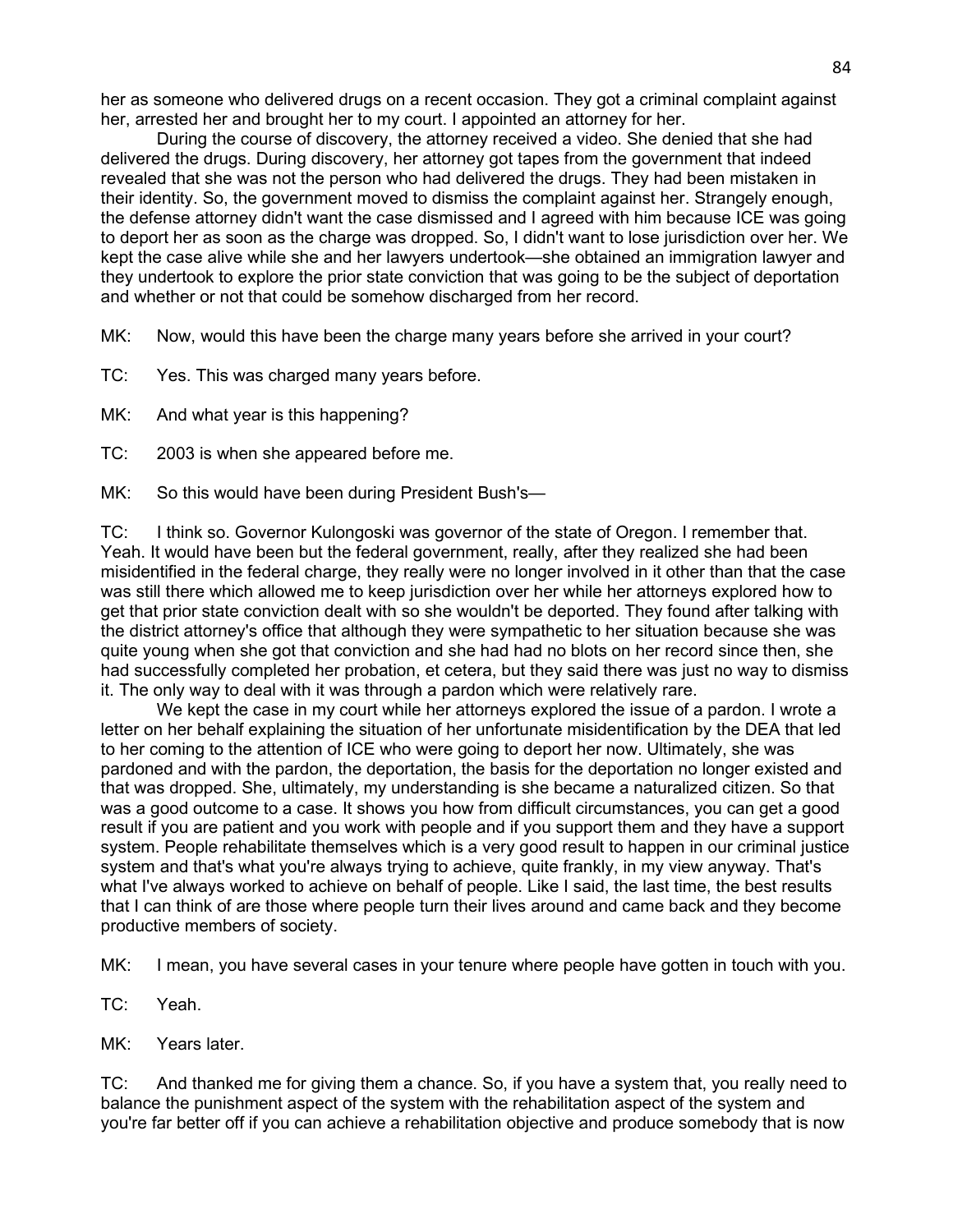contributing to the society that they live in. That, to me, is what success is in terms of the criminal justice system, is to turn lives around.

MK: Temper justice with mercy which is a theme that you've talked about quite a bit. I also wonder, how long did that process take between when you decided to keep jurisdiction and you were able to get the pardon?

TC: Yeah. I was trying to remember that and I couldn't find the records of the pardon. She was arrested in '03. I'm going to say it took several years to be able to get the pardon material together, submitted to the governor and then for the governor to act. I believe the governor ended up interviewing her as part of the process and then ultimately pardoned her. I'm going to say it took probably several years to do this.

MK: And with the defense attorneys, were you having to, how were you keeping jurisdiction and delaying the dismissal?

TC: I just kept continuing the case to not dismiss it and excluding time under the speedy trial calendar because as I said, if I had dismissed it, based upon the way things stood at that time with her prior conviction, that was the sole basis for her deportation. She would have been deported but once the pardon came through, that basis evaporated and they didn't have grounds to deport her at that juncture. I think when she was misidentified and arrested by DEA, she had legal status in the United States. She had residency. That was going to be a basis to revoke that and to deport her.

MK: Wow. Well. It's hard not to draw parallels with what is happening on the border and with immigration now and how little justice and mercy are a part of that system.

TC: Well, now that you bring that up, I will tell you that after my retirement, while on recall status, which I am now, several years ago, I was asked by the main justice back in Washington D.C., the Office of the US Courts if I would be willing to go to San Diego for several months to assist in a new operation that they were, the government was going to implement down there. They were going to charge every illegal, every undocumented alien with illegal entry, all of them. They were going to make a big push to prosecute every person coming to the border who was undocumented which was unheard of because they just have such a huge volume of cases that they've always been selective but under this administration they wanted to basically have zero tolerance. I refused to go. I was asked why I wouldn't go and I said, "Because I don't want to be part of what I perceived to be a policy that is based upon animosity towards Hispanics." Sure enough, what happened? That's when they began the separation policy and taking children from the undocumented aliens who they were prosecuting and separating them and putting the children in cages and then many of those children were lost in the system. They didn't keep track of them.

MK: Yeah. They have no way of finding their families.

TC: No. My conscience wouldn't let me be part of some policy like that, some government policy like that. I mean, to me it violates human rights. It's inhumane. It's cited by the Geneva Convention as a form of genocide under the Geneva Convention. I just refuse to be a part of that process.

MK: Could there have been any repercussions for that?

TC: It remains to be seen. The repercussions down there, I don't think that final chapter in this has been written yet in terms of that policy. To me the most disheartening picture that emerges in my mind in terms of our nation's history and tradition is this image of the president of the United States and his attorney general at the time, Sessions, embracing the flag of the United States,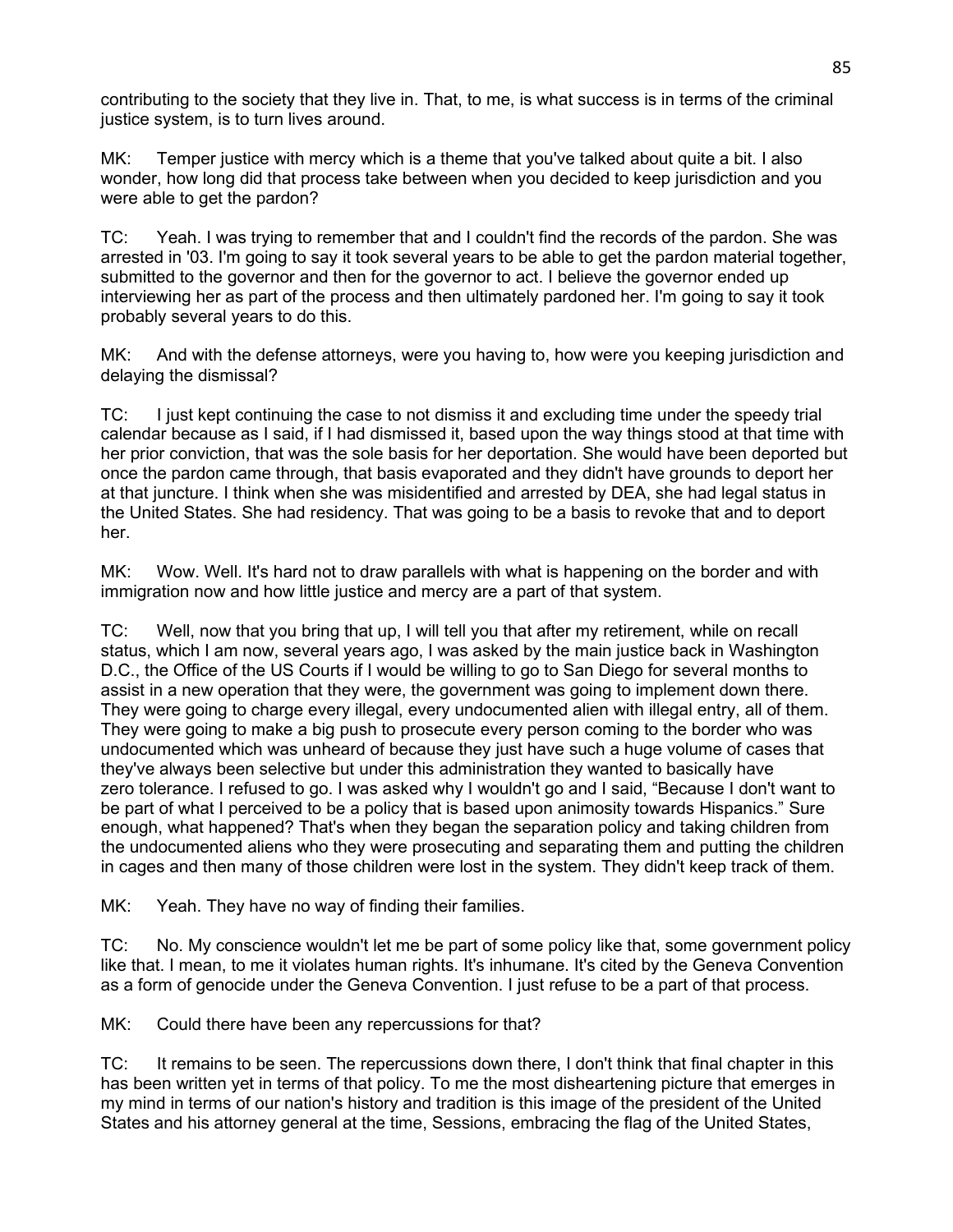literally as they announce this policy, the separation policy. I thought to myself, "My god. That's not what this country stands for. Taking little kids away from their parents and separating families like that? That's not our country. That's not our values." Yeah. I don't think the final chapter has been written on that policy. I mean, I think as history looks back on this, it's going to be a very great stain on our nation's history.

#### **The Wedding Suit**

MK: I think there was another story that your daughter mentioned that I would like to go back to because I don't believe we covered it. This was related to the wedding suit.

TC: [*laughs*] Oh, yes. The wedding suit.

MK: Okay. Would you like to tell that? [*laughs*]

TC: I was in the US Attorney's Office. It was 1973 when I got married. I started in 1971 so I had been a prosecutor now for about two years when Penny and I got married. One of my colleagues suggested that for a wedding suit, I go to Tijuana because there was a tailor down there named Arturo, the tailor. He would outfit me with a wedding suit for the occasion. So, I went down and met Arturo. He measured me and his prices were pretty reasonable and so I ordered a wedding suit. He was going to make it. It was hand tailored and all that. So, as the wedding day approached, Arturo got busted at the border. He had some cocaine and he was in his car. Not a whole lot, probably a personal use amount but nonetheless, he was bringing it across the border and he got busted. Then he was released but he still had court appearances to make in federal court to make for smuggling and that was going on.

My wedding day was coming and I said, "Jeez. I don't want to go down and deal with Arturo anymore but he's got my wedding suit. I paid him in advance." But I said, "I can't go down there now that the guy's a defendant in court." So I sent my brother down there. He was willing to go. So he went down there. My brother, Bob, is a very persistent person to say the least. He goes to Arturo's tailor shop and tells him he's there to pick up his wedding suit and Arturo says, "It's not here." My brother says, "Where is it? Where is it? I want to see it." "Well, it's being made." "Where's it being made? Show me!" Bob thought it was going to be in the back of the guy's shop. It wasn't. So he said, "Okay. Come with me." He drove him out to some remote part of Tijuana and what Arturo would do, is he would hire these seamstresses who lived in these shanties in the outskirts of Tijuana to sew everything together. So he goes to this small shanty on the outskirts of Tijuana and there's this woman in there and the suit is spread out in pieces on the beds throughout the house and she's sewing them up and that's where it was. Obviously, it's not ready to be picked up so Arturo promises that it'll be finished in time for the wedding. Bob comes back and, god! Right before the wedding, two days before the wedding, there's a knock on Bob's door and there's this package. It's my suit. Somebody drops it off from Tijuana. I remember telling Bob when I convinced him to go down there and get my suit that, "Look. I can't go down there because of my position but you, nobody cares about you." [*laughs*]

MK: He was a defense attorney. Is that right?

TC: No. He wasn't a defense attorney. He was a, basically, he was a practicing attorney but he basically did personal injury work, civil work. Yeah. So that's my story. Arturo, I don't know whatever happened to him. I think the case was dismissed. He had no incentive to ever come back anyway because he probably wasn't going to get jail time but why get anything? I mean, stay in Mexico. We've never extradited people from there for a charge like that. I don't even think we could if they were a Mexican citizen.

MK: Was it a nice wedding suit?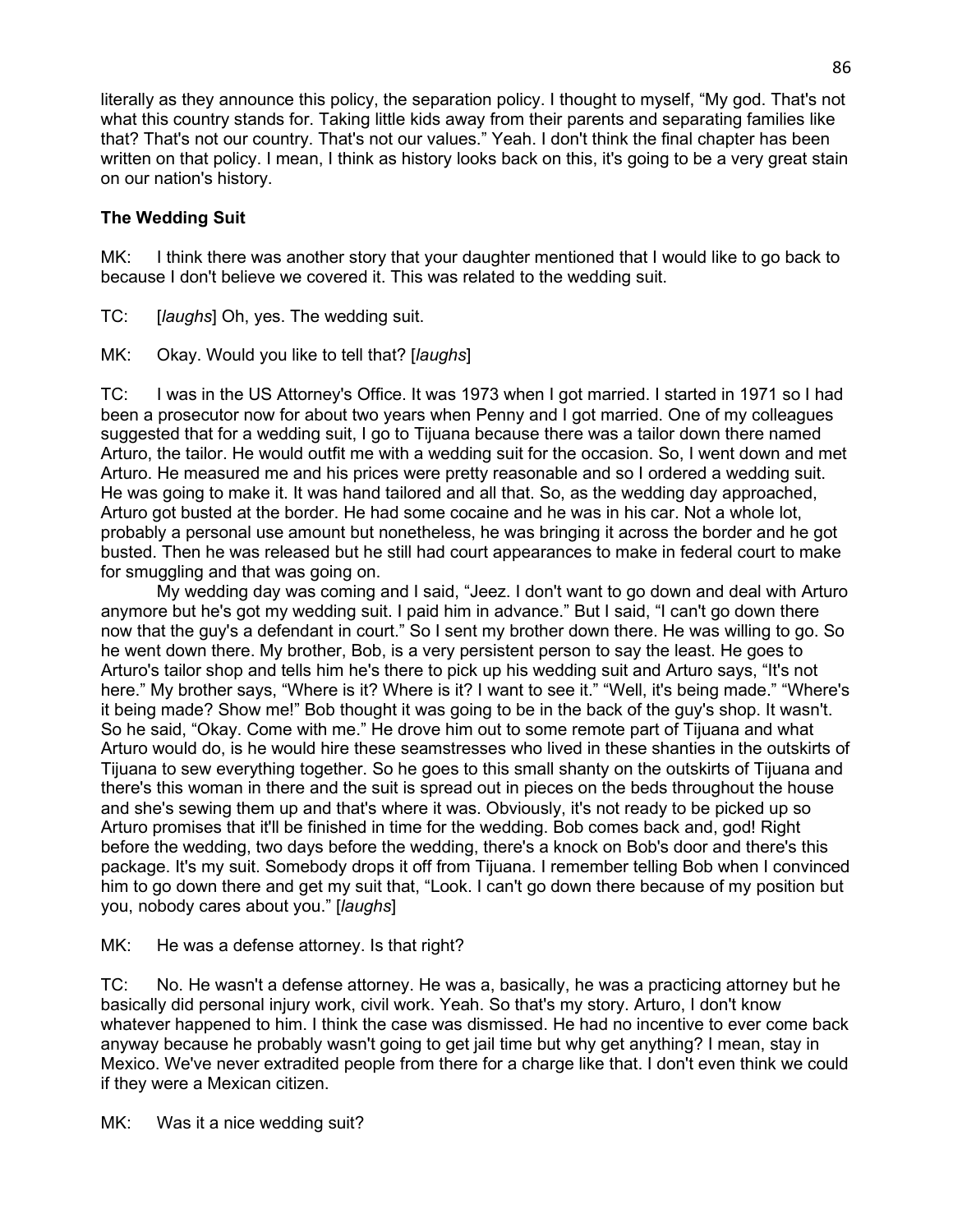TC: Yeah. It was a white wedding suit. [*laughs*] Penny and I both wore white. [*laughs*] I didn't keep it. I don't know what happened to it. It probably wouldn't fit me anymore. I wasn't going to get married again anyway so no reason to hang on to it. [*laughs*]

MK: I'm glad that we got to revisit that story. That's a good story. [*laughs*]

#### **Nickname**

TC: Yep. So, what else did I do up here? Did you have anything else from down there in San Diego?

MK: No. I think that was the only story that I wanted to revisit in San Diego. If you want to talk about your brothers' nickname, I don't think we have that on.

TC: Oh. My brother would call me pinball wizard because if you remember the song from The Who.

MK: Yeah.

TC: The pinball wizard was a deaf, dumb, blind kid but he could play a mean pinball. [*laughs*] So, I guess he couldn't figure out why I was so successful as a trial lawyer so that was his nickname for me, just like the pinball wizard, can't figure out how this guy does it. [*laughs*]

MK: At what age did he give you that nickname?

TC: Pardon?

MK: At what age did he give you that nickname?

TC: When I started trying cases and was successful.

MK: Oh, okay! So it wasn't a childhood nickname.

TC: No. It was after I started to have a lot of success as a trial lawyer in San Diego and he never could figure out how could this guy get to be such a good trial lawyer. [*laughs*] And he thought, "Well, the pinball wizard." [*laughs*] Nobody could figure him out either. [*laughs*]

MK: Did you have a nickname for him then?

TC: No. Well, Bruiser. He got that nickname in high school because he was a big kid, football player. Hung around with some other football players and they would get into fights and do stupid stuff like that in high school. [*laughs*]

#### **The Challenges of Settlement Work**

MK: Well, I don't have anything else at the moment. Is there anything else that you'd like to? Do you want to talk a little bit about what you're...are you still doing settlement work?

TC: I do a lot of settlement work, yeah. I enjoy settlement work. I enjoy the challenge of it. You're dealing with some of the brightest legal minds, not only in Oregon, but a lot of my cases that I do settlement work on, they have out of town lawyers that come in from the East Coast, California, other places. You're always going up, I don't want to say against because settlement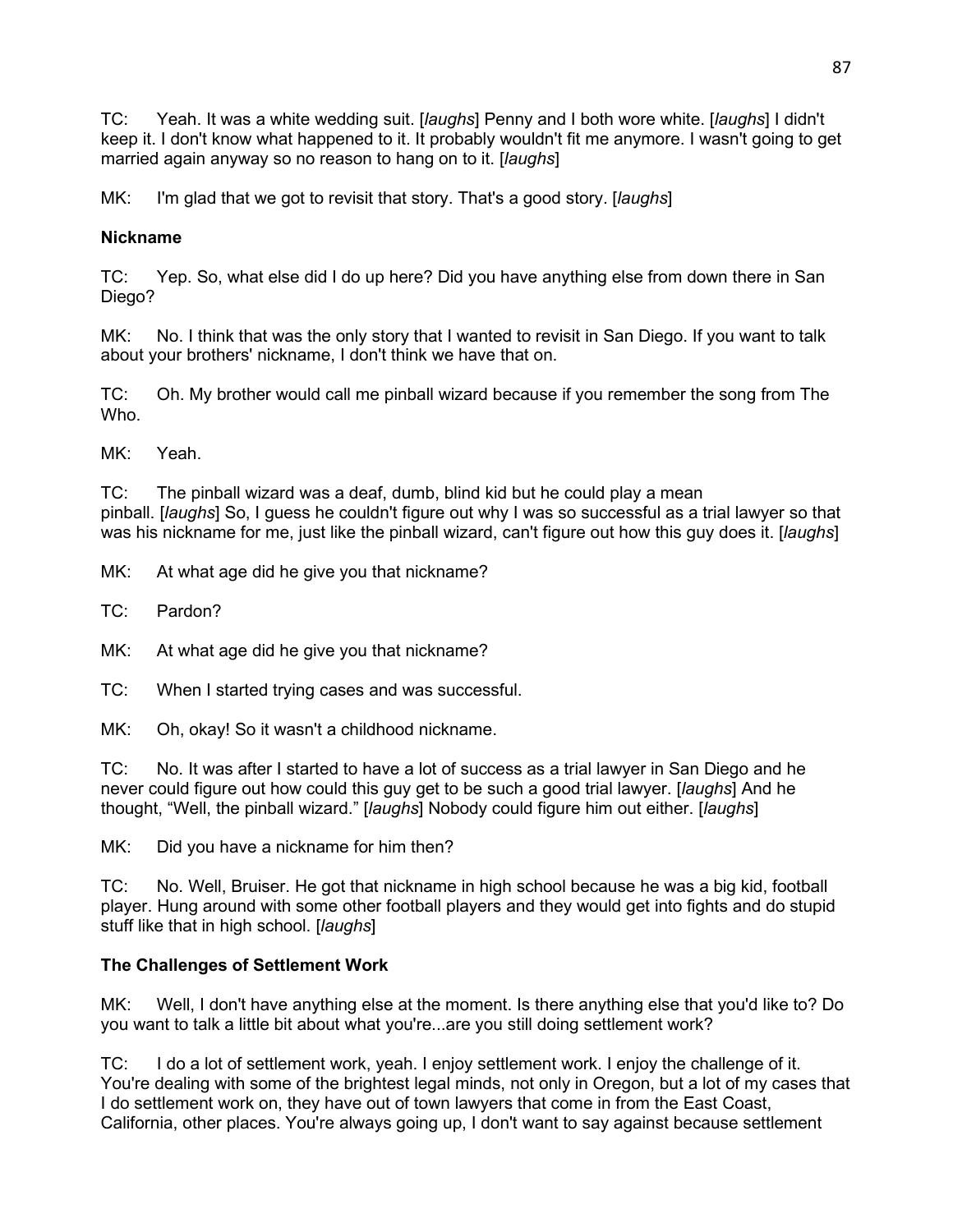work isn't like an adversarial position, you're a mediator but you're always interacting with some of the brightest legal minds that you're going to encounter and it's really a challenge to be able to engage these folks and get them to think of things in a way maybe they didn't think of before as you try to convince them to move in connection with their positions on what they want to do to settle the case.

I've always been really at analyzing issues and coming up with maybe a different way to think of something than people have thought of before in an effort to kind of move them off their entrenched positions and get them to say, "Well, maybe we should do this." It's a process that I really enjoy because it's a lot like playing chess really, at a very high level, when you're dealing with people that are as experienced and as capable as the people that I meet in almost every settlement conference that I have. It keeps you on your toes. I enjoy it. It definitely is something that I think makes you constantly aware of—how can I put it? It makes you aware of just how difficult it can be to negotiate and be a peacemaker under very hard lines that are drawn in these cases that people have because when you're a lawyer on different sides of a case, you really do get basically entrenched in your position to where almost any concession you make to the other side may be perceived by your client as being a weakness.

That's the challenge in doing settlement work. I think the key to settlement work is treating people with respect. I never employed an approach that is compulsory. I never did approach a settlement conference with the idea that, "I'm a judge. You people better listen to me." I don't play that card at all. I approach it from the position that we're all equals. Let's talk about this. Have you thought about this, thought about that," without really using any authoritarian ways of trying to get them to agree to a certain result. It sounds kind of strange but my approach to settlement work has always been, the task for me is to make each side believe or accept the notion that this resolution is in their best interest. So, when you think about that, two people that have competing interests, to come to a resolution that in each of their minds is in their best interests, that's a challenge. How can it be in the best interest of the plaintiff if it's also in the best interests of the defendant? I never expect anyone in a settlement conference to agree to a resolution that's in the other side's best interest, not theirs. That's what mediators do if they try to be compulsory, where they try to bend arms to do this, come to this fashion, this kind of a resolution. I never employed that approach. The challenge to me is fashioning an approach that is in both sides' best interests. Given the IQ levels of the people I'm dealing with all the time, that's a big challenge. So that's one way I approach settlement conferences. It also pays to have a sense of humor and to put people at ease, to be sympathetic, to listen to people. Let's not forget the clients. The lawyers are experienced. The clients, typically, are not. Cases differ. Some cases are very emotional if you have a wrongful death case or something and the plaintiffs come with a lot of emotional issues, that you have to listen to and sympathize with. That's part of my work that I like though. It really is and it's challenging.

MK: So, you in those situations, you do spend time with the plaintiff and you hear their story and not just their lawyer.

TC: Yes. That's very important to do that, that they feel that they've been heard. I point out to them that I'm not here to decide the case. I'm here to fashion a settlement that works for everybody. It's important too to point out that lawyers have their job to do in this whole process too. I've seen lawyers that don't do a good job with their clients in cases where emotions are high. For example, where there is a wrongful death and it's two years after the event and I'm doing a settlement conference and the plaintiff, a loved one, is suing over the death of a loved one. It's like the litigation keeps everything just like it happened yesterday in their minds. That's not healthy for them. Lawyers, I think, need to recognize that and realize that their job is not just to compensate the clients financially but to help them get over what happened to help them heal. I've seen cases where the loved ones, it's just like a wound that never heals for them and every time they have to relive it in connection with the case, it just brings back all the pain that they went through the very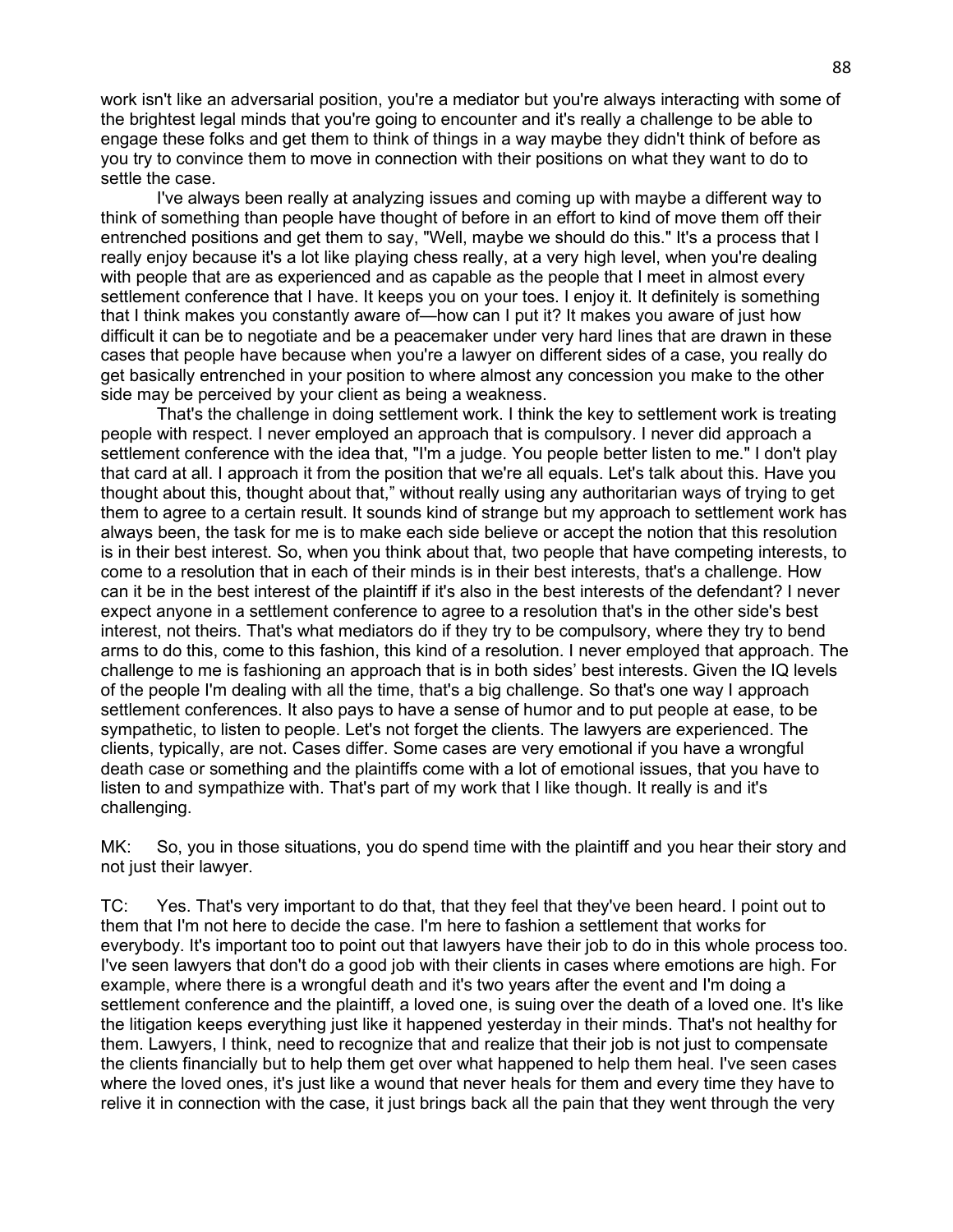day it happened. That's a delicate situation that you have to deal with too. Lawyers especially have to deal with that in my view.

MK: Can you think of a better way for attorneys to handle that so it's not always so raw and relieved?

TC: Here's the trick. A lot of times the plaintiff will have an emotional distress claim case where they're going to ask the jury to compensate them for their emotional distress. To the extent that the emotional distress is still at a very high level, they're going to ask for more in the way of compensation. To the extent that the person has dealt with it, then the compensation from a jury might be less because they have put it behind them. That's a conflict for the lawyers but on the other hand, what's the objective of the lawsuit? Is money the objective solely or is there also an objective of getting some healing in the process because what's best for your client? If your client is going to live the rest of their life being angry and not getting over this event, how good is that for them? Shouldn't you try to focus on getting them to heal from this so they can move on? That's what psychologists do. That's why you go into therapy. That's what PTSD is all about. That's why professionals try to deal with that and get the person healed so that they can have a normal life. You don't want a lawyer coming in and undoing all of that.

MK: On that vein, do you think that emotional distress is not necessarily something that the courts should be weighing in on? Or that really, a morally responsive attorney should try to counsel their clients to go other routes so that they can heal?

TC: I think that's a good question. It always creates somewhat of a conflict with lawyers. What do they do? I come down on the side of help your client heal because that's best for the client. Money is a poor substitute for the healing process. If you're constantly angry and depressed and you can't function, how much is money going to help you deal with that? Shouldn't you take your money and quite frankly, one of the things people do when they pursue lawsuits is they do go to a psychologist because if they don't try to get counseling from the psychologist, the lawyer from the other side, the defense lawyer is going to say, "Have you gotten any treatment? Then you're not that bad because you're not getting treatment." The name of the game is, I think, compensation for the pain and to help you heal and so part of the money should go toward continued care to deal with your PTSD or whatever it is that you need to get professional counseling for.

MK: Seeing that so many more cases are going into arbitration rather than going to trial, there must be a lot of call for your experience with mediation.

TC: Arbitration is a technical term. Arbitration is different from mediation

MK: Okay.

TC: Arbitration means that you submit your case to a third party, not a judge, but it's less expensive than a trial in front of a judge and jury trial and all that. But they decide the case. Mediation is where you go through a process that's not binding. You can walk away from the process and not settle. The mediator does not decide the case. The mediator's function is to determine if the two sides can come together and reach an agreement given all the circumstances. We do a lot of mediation. A lot of it is done by private mediators. A lot of judges don't like to do settlement work because it's, quite frankly, it's easier to just rule from the bench. That way you don't have to convince the losing party that, "You should accept this resolution." Quite frankly, it's easier just to listen to everything and just decide who's right and who's wrong and to issue your ruling than it is to try and get them to agree on an outcome. That's the tougher part is to do that. Some judges think it's—put it to you this way—when I sit on the bench, it's a pretty formal process. I sit up here. The parties sit down there. We speak on the record and evidence is taken and then I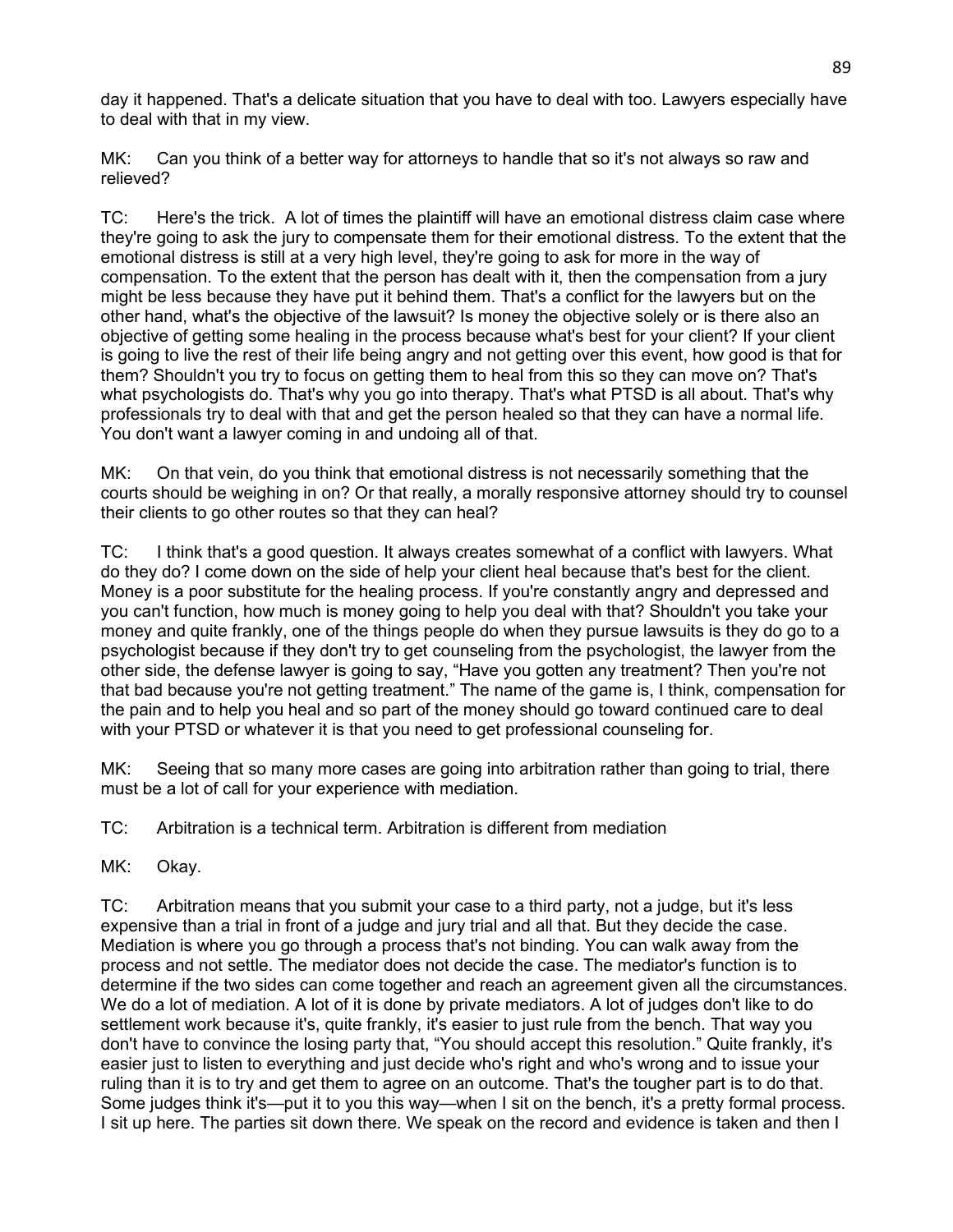rule. One party wins, typically. One party loses. I'm not trying to make both parties pleased with the result. I can't do that. When I'm trying to settle a case, I come down from the bench. I'm not sitting up here. I'm sitting at the same level that they are and I'm talking to them in a very informal way. No record's being made of our discussion. It's a lot more of a give and take conversation that I have with them. Some judges just aren't comfortable doing that because it is informal and it is more personal. There is more interaction. It takes a different type of skillset to do that. Some people just aren't that good at doing that and others are. I enjoy doing that. I really do.

## **Retirement**

MK: You've found a way to continue to challenge your skills even as you are in semi-retirement. Are you doing somewhat less of that now or do you stay pretty busy?

TC: Somewhat less. Somewhat less. I think not everybody knows I'm still doing it so they don't ask as much anymore. I still get settlement work. I don't want to come in every day anyway. I do want to retire. [*laughs*] So, I'll come in less frequently anyway. I really don't have staff anymore assigned to me so I'm just kind of a lone wolf. The clerk's office will help out as needed but I don't have a law clerk, for example, doing research for me or anything like that.

MK: So what are you filling your days with now when you're not doing that work?

TC: I'm busier now than I was when I was doing that work. [*laughs*]

MK: What are your filling your plate with these days?

TC: Well, I've got seven acres. That keeps me busy and keeps me very active. I've always got something to do around our property. There's always this part of the property to tackle. Firewood to get. Firewood to split. Repairs to make. Then I have seven children that occasionally, infrequently need advice and assistance. I'll go down to San Diego, visit relatives down there. My daughter and her husband, actually, two daughters down there.

MK: I think those are the two daughters that I spoke to.

TC: Yeah. Mary and Kimberly.

MK: Yes. That's right.

TC: I keep busy. I write.

MK: What kind of writing?

TC: I write articles. I am freer now in retirement to write articles on the state of current events, politics, the Constitution. I say politics. I want to refine that. A lot of my articles are about the Constitution and what it means. I point out how this administration is the most anti-constitutional administration we have ever seen. Quite frankly, this president, I have never, and I follow him closely, I have never heard him make a favorable comment about the Constitution of the United States. Every comment he has made has been critical of the Constitution. The First Amendment for example, the co-equal branches of government, the separation of power, the Emoluments Clause which he has described as phony. He has encouraged law enforcement to violate the Fourth Amendment, to arrest people, to target them because of the color of their skin or because they are Hispanic, to use excessive force in arresting them and on and on and on. I've written articles pointing this out. I don't consider that to be political in nature because I don't think the Constitution is a partisan document. The Constitution is, has to be respected by all parts of the political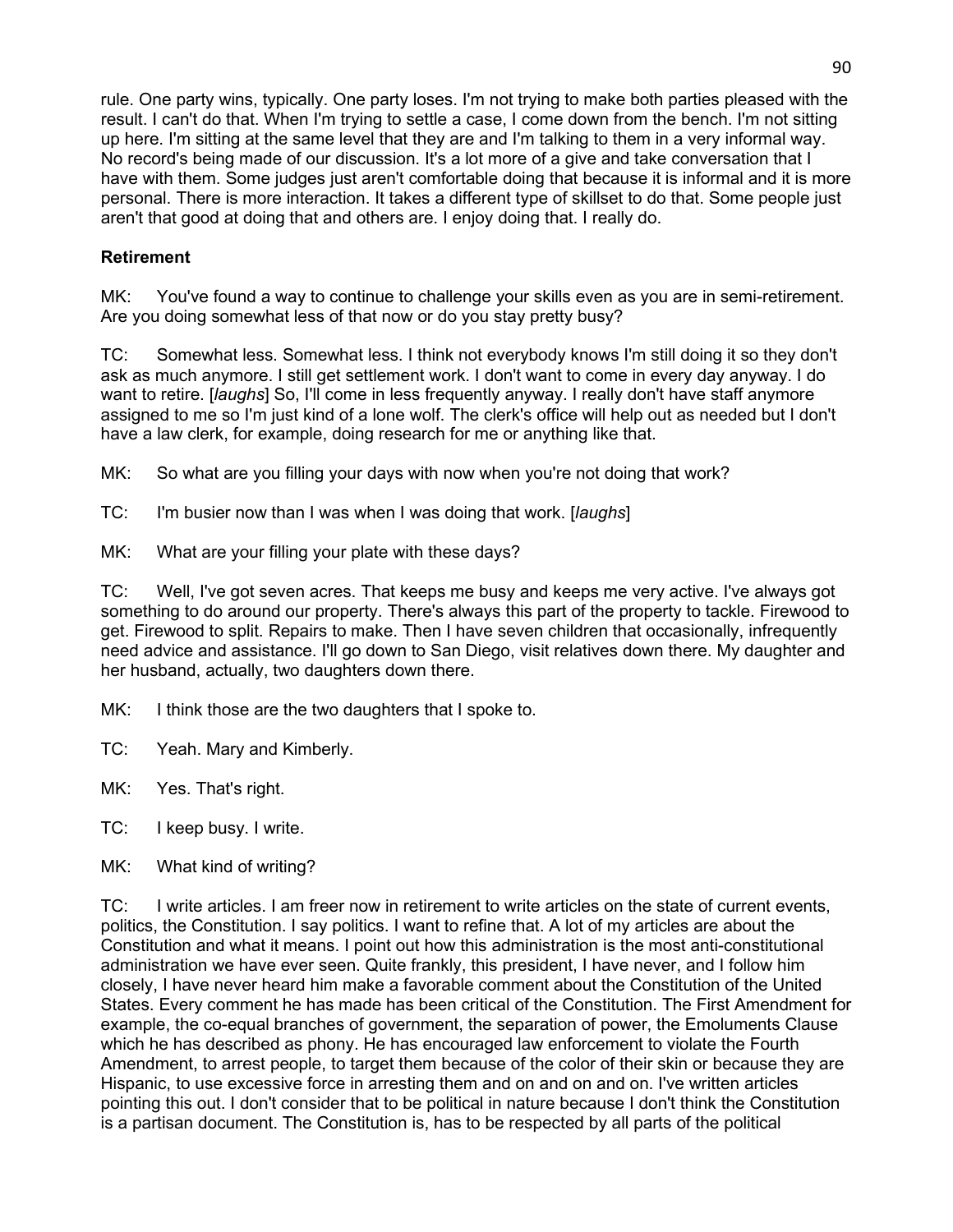spectrum because it's our foundational document. You can't have a political platform that does not support the Constitution of the United States. That's called basically, a revolution or something because this is our foundational document and the rule of law. That's the other thing. I've written articles about that, how this administration is really attacking the rule of law and contending that it doesn't really apply to the office of the president. I can't believe some of the stuff that's being said out there about how he can murder somebody in cold blood and nobody can do anything about it.

I will write articles about those types of things. I have also written articles about the distortion of the Second Amendment and how it's being used by the NRA for example, by the arms industry to market military weapons to private citizens and that's a complete distortion of the Second Amendment. I've done my research on that and I point out how the Second Amendment does not stand for the proposition that military weaponry, that citizens are entitled to receive military weaponry. That's not part of the Second Amendment. The Second Amendment is saying, you can have hunting weapons. You can have firearms that are associated with your own selfdefense and have historically been that way but not machine guns, not assault weapons, not surface to air missiles, not grenades. You keep trying to open this up to military weaponry and what you end up with, you end up with what we have in our country right now. Unfortunately, the politicians are given cover to not enact sensible gun legislation by this notion that the Second Amendment is a barrier to regulating firearms. It's not. I've written articles about that. I've published a few articles here and there. I recently had one published in The Oregonian about my disappointment with today's Department of Justice and how it seems to be becoming less and less of an independent supporter of the Constitution and more and more a personal arm of the office of the president. I do that and I enjoy doing that and publishing articles. I am quick to point out to people that, to me, these are not political issues, these are constitutional issues. These are issues pertaining to the rule of law. Even if I were still an active judge, I think judges should speak out and educate the public about what the Constitution stands for, what the foundational principles of our country are which is why I wrote an article about the separation policy and how that goes against all the values of our heritage. If you want, I can send you copies of the articles.

MK: Please. I would be very curious to read them. One was published in the Oregonian. Do you submit them to any other journals or law reviews?

TC: The Eugene Weekly. Yeah. I submitted them to something called Medium which is an internet publication thing.

MK: Yeah.

TC: Yeah. I've had articles published there. I've submitted them to the Washington Post and the New York Times but they haven't run any of them. I'm still trying to get them published in a wider forum because I think, I just read what's going on out there today. People seem to think that this is normal. It's not normal. They don't understand how when you start eroding constitutional principles, what do have left after that? You don't have democracy anymore and that's what's going on. I wrote an article called *2020 Crossroads: ConExit*. I compare it to Brexit. 2020 is ConExit. We're going to vote on a referendum of whether we keep the Constitution or not. That's what it's about because when you look at this administration and what they're claiming, they're basically moving the needle toward autocracy, where the president can do what the president wants. You look at what's happening. He appropriates money for a border wall that Congress did not allocate. He thinks the Emoluments Clause is phony.

MK: Yeah. He's instructing his staff not to comply with subpoenas.

TC: He thinks the impeachment process doesn't apply to him. It's right there in the Constitution.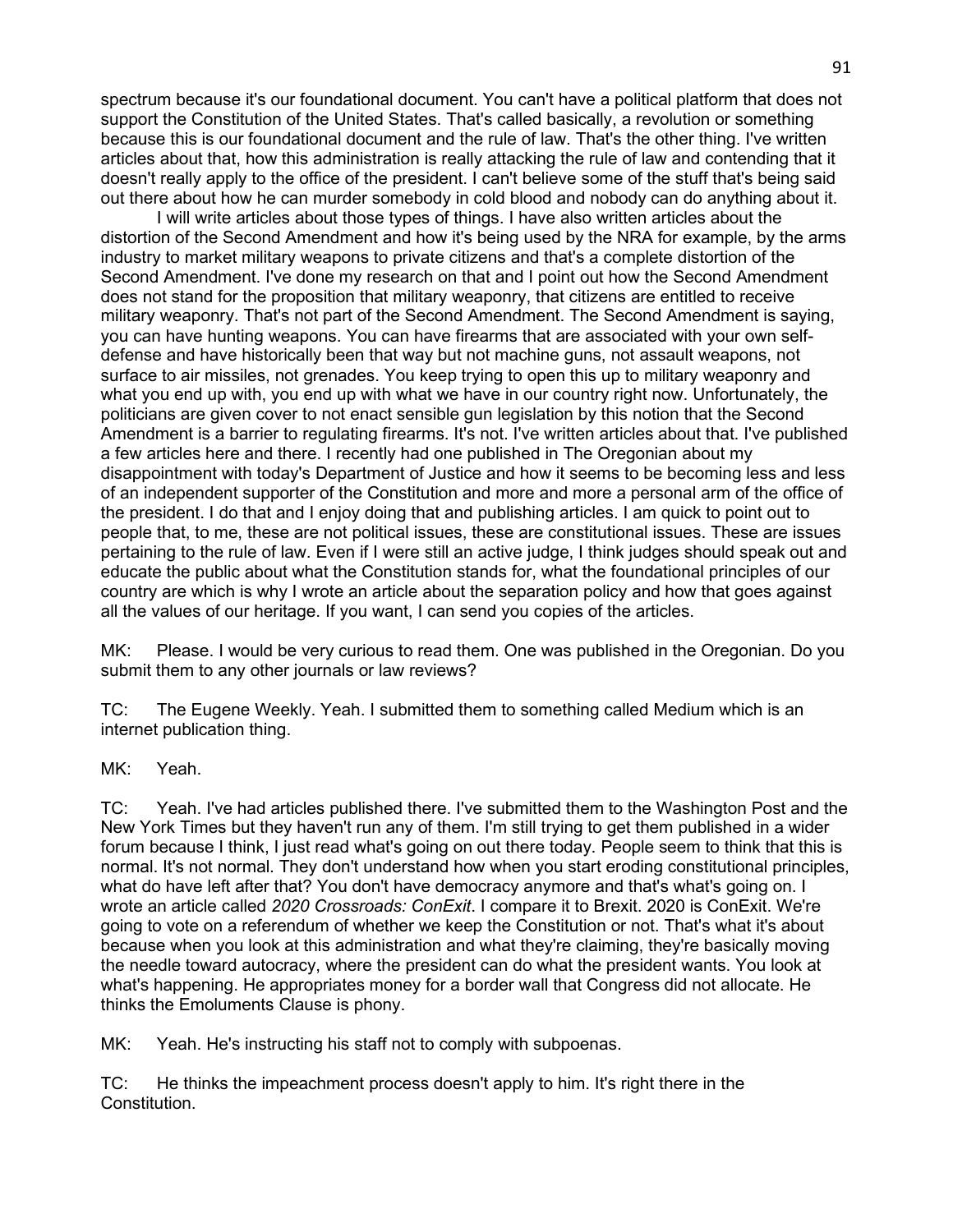MK: Do you think that the institutions will be severely eroded enough by 2020 that the election results will have merit?

- TC: I think 2020 is going to be the pivotal point at this point in history.
- MK: [*phone rings*] I'm sorry. That would be my parking meter.
- TC: That's okay. Oh, your parking. I have some articles. You can shut that off now.

[End of recording]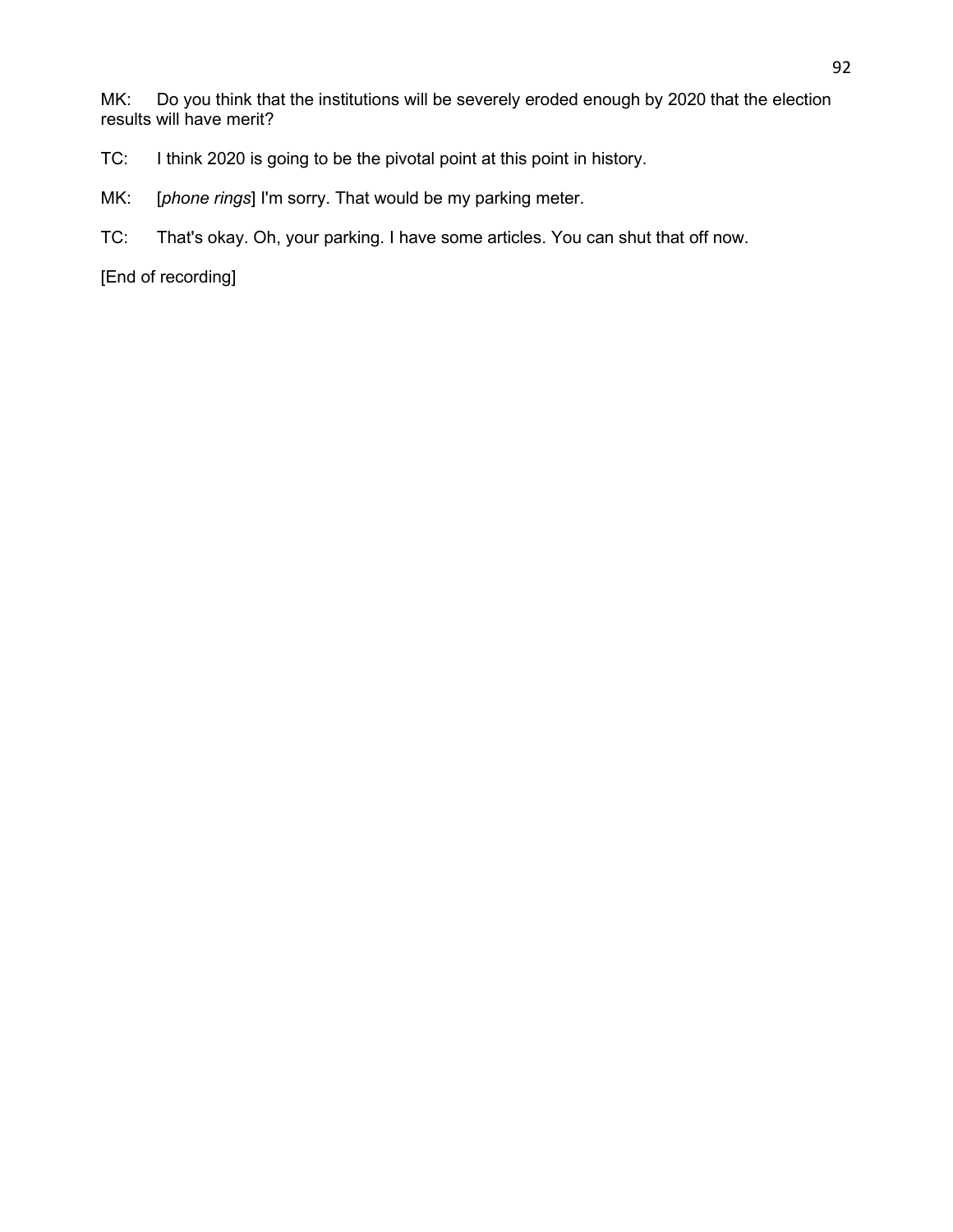#### **Selected Case References**

United States v. Douglas Wargo 1975

United States of America v. Walter C. Wencke, 604 F.2d 607 (9th Cir. 1979)

United States v. Andreen, 628 F.2d 1236, (9th Cir. 1980)

United States of America, v. Edward Ford, Robert Little, John Felix, Solomon Johnson, Phillip Usquiano, Marcus Thompson, E. Dene Armstrong, 632 F.2d 1354 (1980)

United States v. Kennedy, 714 F.2d 968, 975 (9th Cir. 1983)

United States v. Meyers, 601 F. Supp. 1072 (D. Or. 1984)

United States of America v. Robert Gerald Knott, 894 F.2d 1119 (9th Cir. 1990)

Martin v. PGA Tour, Inc., 994 F. Supp. 1242 (D. Or. 1998)

Bingham v. Oregon School Activities Ass'n, 24 F. Supp. 2d 1110 (D. Or. 1998)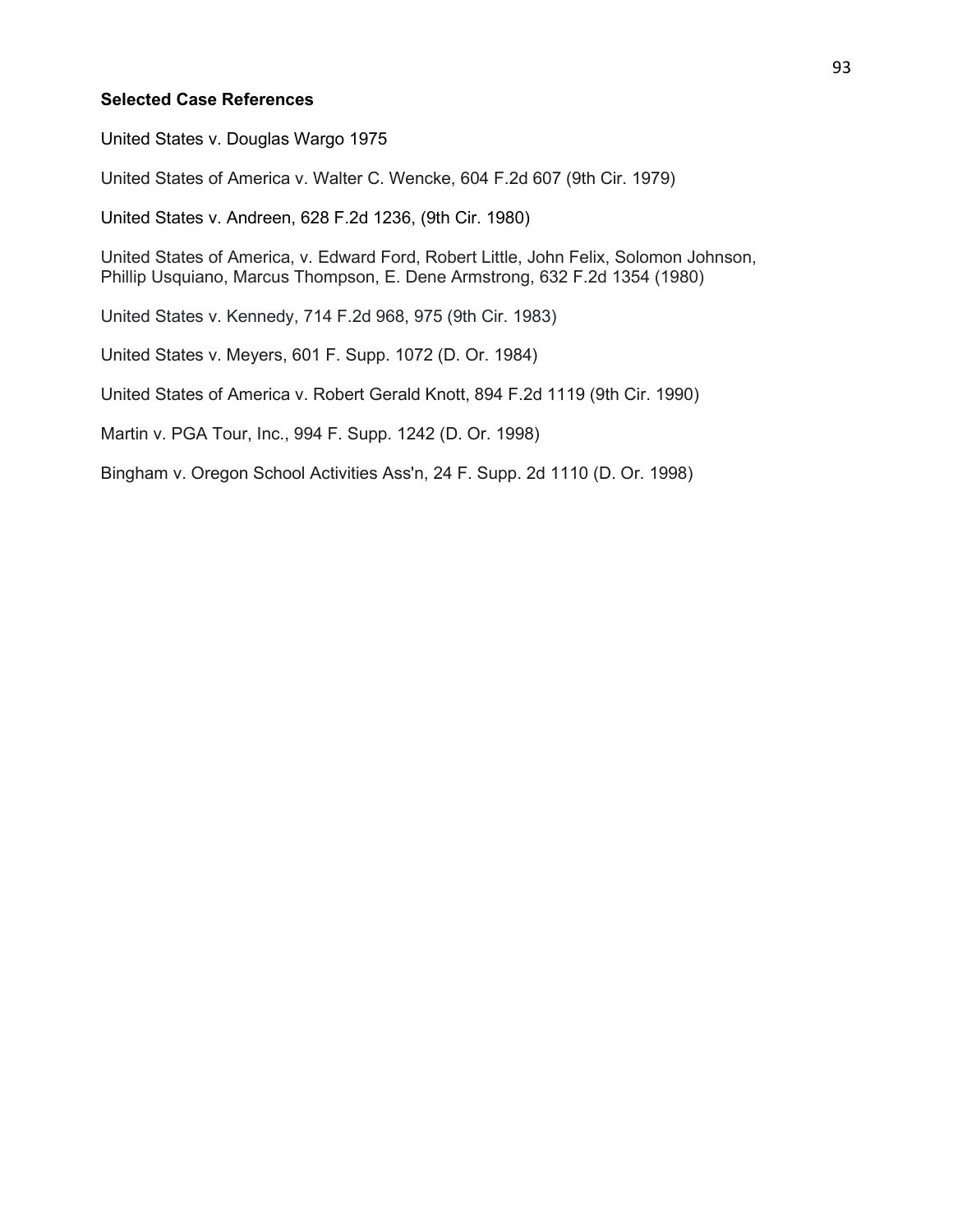#### **Short Essays by Judge Coffin**

Judge Thomas M. Coffin is a prolific thinker and continues to publish his essays in print and online source. A selected bibliography follows.

- Coffin, Thomas M. "Revisiting Benedict Arnold's Chapter in American History and Its Relevance Today." Medium, September 23, 2016. [https://tomcoffinjd.medium.com/revisiting-benedict](https://tomcoffinjd.medium.com/revisiting-benedict-arnolds-chapter-in-american-history-and-its-relevance-today-originally-f3baeeaf1c1a)[arnolds-chapter-in-american-history-and-its-relevance-today-originally-f3baeeaf1c1a.](https://tomcoffinjd.medium.com/revisiting-benedict-arnolds-chapter-in-american-history-and-its-relevance-today-originally-f3baeeaf1c1a)
- ---. "Musings on the Constitution." Medium, November 3, 2018. [https://tomcoffinjd.medium.com/musings-on-the-constitution-3f657dc4f33d.](https://tomcoffinjd.medium.com/musings-on-the-constitution-3f657dc4f33d)
- ---. "Remarks to Newly Naturalized Citizens." Medium, January 16, 2019. [https://tomcoffinjd.medium.com/remarks-to-newly-naturalized-citizens-7158c8aad17c.](https://tomcoffinjd.medium.com/remarks-to-newly-naturalized-citizens-7158c8aad17c)
- ---. "How the Arms Industry & NRA Have Mythologized the 2nd A." Medium, January 16, 2019. [https://tomcoffinjd.medium.com/how-the-arms-industry-nra-have-mythologized-the-](https://tomcoffinjd.medium.com/how-the-arms-industry-nra-have-mythologized-the-2nd-a-ef470e54c4c1)[2nd-a-ef470e54c4c1.](https://tomcoffinjd.medium.com/how-the-arms-industry-nra-have-mythologized-the-2nd-a-ef470e54c4c1)
- ---. "The Mueller Report Must Be Disclosed to the American People." Medium, February 27, 2019. [https://tomcoffinjd.medium.com/the-mueller-report-must-be-disclosed-to-the-american](https://tomcoffinjd.medium.com/the-mueller-report-must-be-disclosed-to-the-american-people-d2e73575c915)[people-d2e73575c915.](https://tomcoffinjd.medium.com/the-mueller-report-must-be-disclosed-to-the-american-people-d2e73575c915)
- ---. "Government Shutdowns and the Particularly Ominous Nature of the Current One." Medium, February 28, 2019. [https://tomcoffinjd.medium.com/government-shutdowns-and-the](https://tomcoffinjd.medium.com/government-shutdowns-and-the-particularly-ominous-nature-of-the-current-one-f9a2e6c25565)[particularly-ominous-nature-of-the-current-one-f9a2e6c25565.](https://tomcoffinjd.medium.com/government-shutdowns-and-the-particularly-ominous-nature-of-the-current-one-f9a2e6c25565)
- ---. "Opinion: I Barely Recognize the Justice Department I So Proudly Served." Oregon Live, October 13, 2019. [https://www.oregonlive.com/opinion/2019/10/opinion-i-barely](https://www.oregonlive.com/opinion/2019/10/opinion-i-barely-recognize-the-justice-department-i-so-proudly-served.html)[recognize-the-justice-department-i-so-proudly-served.html.](https://www.oregonlive.com/opinion/2019/10/opinion-i-barely-recognize-the-justice-department-i-so-proudly-served.html)
- ---. "Our Democracy on a Ventilator." Medium, April 23, 2020. [https://tomcoffinjd.medium.com/our](https://tomcoffinjd.medium.com/our-democracy-on-a-ventilator-c4db2aa61991)[democracy-on-a-ventilator-c4db2aa61991.](https://tomcoffinjd.medium.com/our-democracy-on-a-ventilator-c4db2aa61991)
- ---. "2020 Crossroads: The Nation Votes on Conexit." Medium, May 30, 2019. [https://tomcoffinjd.medium.com/2020-crossroads-the-nation-votes-on-conexit-](https://tomcoffinjd.medium.com/2020-crossroads-the-nation-votes-on-conexit-2482dcd433b3)[2482dcd433b3.](https://tomcoffinjd.medium.com/2020-crossroads-the-nation-votes-on-conexit-2482dcd433b3)
- ---. "The Enemy Within." Medium, September 22, 2020. [https://tomcoffinjd.medium.com/the-enemy](https://tomcoffinjd.medium.com/the-enemy-within-fba37bba73f7)[within-fba37bba73f7.](https://tomcoffinjd.medium.com/the-enemy-within-fba37bba73f7)
- ---. "Transitioning to a Nation Governed by Theocracy." Medium, November 4, 2020. [https://tomcoffinjd.medium.com/transitioning-to-a-nation-governed-by-theocracy-](https://tomcoffinjd.medium.com/transitioning-to-a-nation-governed-by-theocracy-2c8d4bb3bd8e)[2c8d4bb3bd8e.](https://tomcoffinjd.medium.com/transitioning-to-a-nation-governed-by-theocracy-2c8d4bb3bd8e)